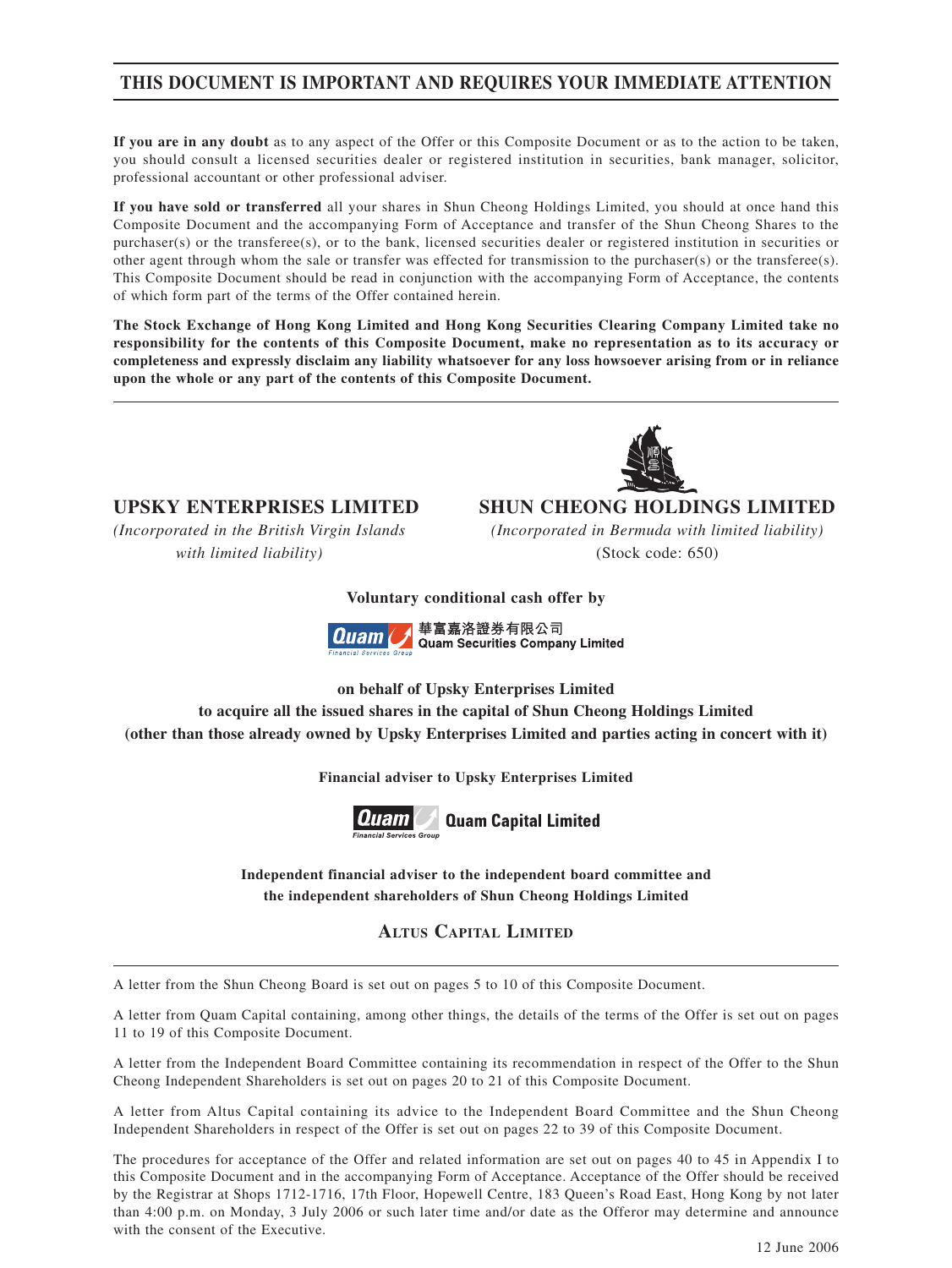### *Page*

|                                            | 11  |
|--------------------------------------------|-----|
|                                            | 20  |
|                                            | 22  |
|                                            | 40  |
|                                            | 46  |
|                                            | 104 |
| Accompanying document - Form of Acceptance |     |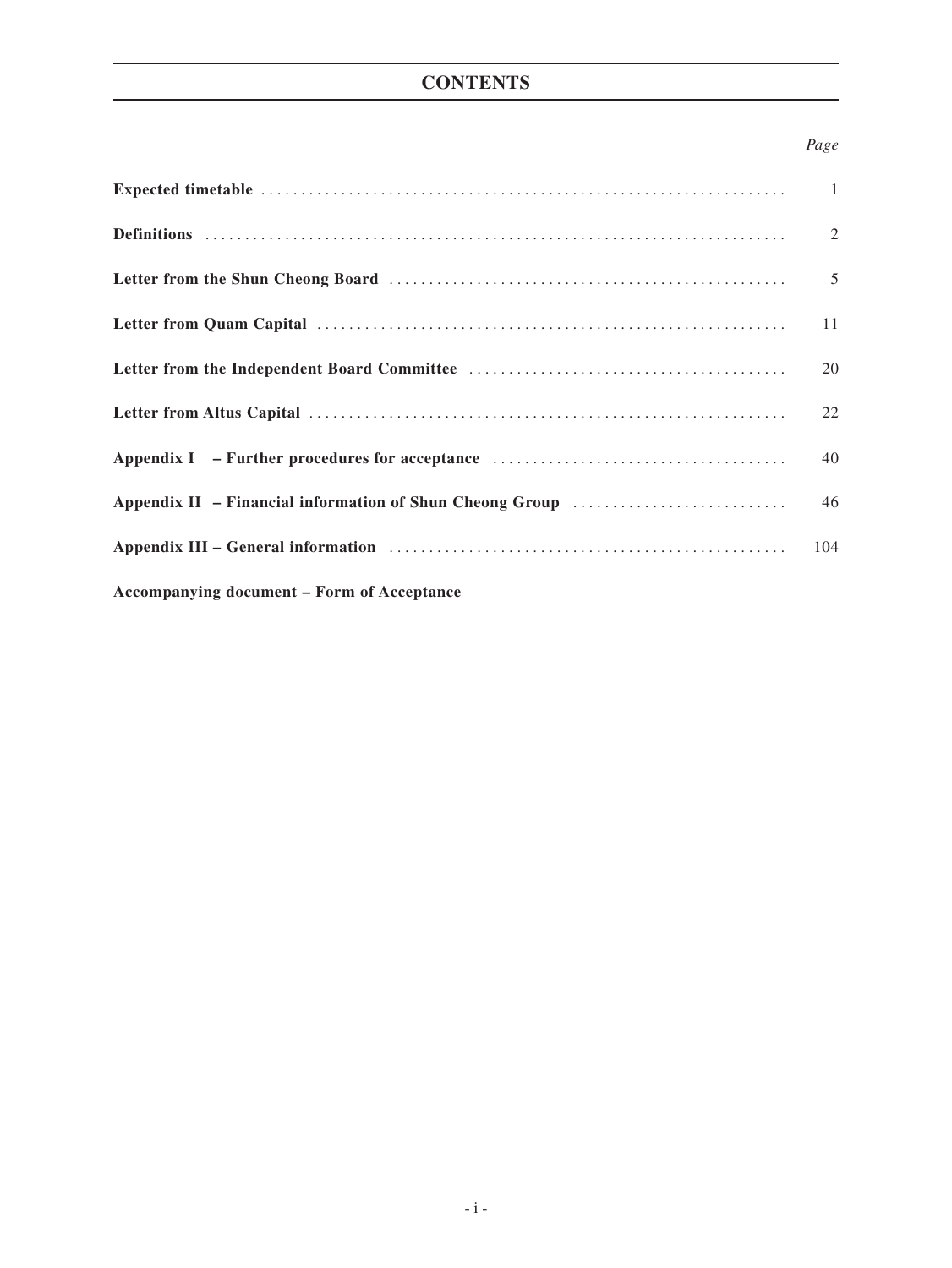### **EXPECTED TIMETABLE**

| Date                                                                                                                                                                                                                         |
|------------------------------------------------------------------------------------------------------------------------------------------------------------------------------------------------------------------------------|
|                                                                                                                                                                                                                              |
|                                                                                                                                                                                                                              |
| Monday, 3 July 2006                                                                                                                                                                                                          |
| Announcement of the results of the Offer, as<br>Monday, 3 July 2006                                                                                                                                                          |
| Announcement of the results of the Offer, as at the<br>Closing Date, in the newspapers in Hong Kong Tuesday, 4 July 2006                                                                                                     |
| Latest date for posting of remittances for the amounts<br>due under the Offer in respect of valid acceptance<br>received on or before the Closing Date (assuming<br>the Offer is declared unconditional on the Closing Date) |
| Latest time and date for acceptance<br>assuming the Offer is declared unconditional<br>Monday, 17 July 2006                                                                                                                  |
| Latest date for posting of remittances for the amounts due<br>under the Offer in respect of valid acceptances received<br>on or before 4:00 p.m. on 17 July 2006 (Note 2) Thursday, 27 July 2006                             |
| Latest time and date by which the Offer can become or be declared<br>Friday, 11 August 2006                                                                                                                                  |

#### *Notes:*

- 1. Unless the Offer becomes or is declared unconditional as to acceptance or the Offeror revises or extends the Offer in accordance with the Takeovers Code, the Offer will be closed at 4:00 p.m. on Monday, 3 July 2006.
- 2. Under the terms of the Offer, payment will be made within ten days of the later of the date on which the Offer become, or is declared, unconditional and the date on which the Shun Cheong Shares are tendered under the Offer.
- 3. Pursuant to the Takeovers Code, where the Offer is declared unconditional, it will remain open for acceptance for not less than 14 days thereafter. The Offeror will make an announcement as and when the Offer becomes unconditional.
- 4. Pursuant to the Takeovers Code, except with the consent of the Executive, the Offer (whether revised or not) may not become or be declared unconditional as to acceptances after 7:00 p.m. on the 60th day after the despatch of this Composite Document.

Acceptance of the Offer shall be subject to the right of withdrawal in compliance with Rule 17 of the Takeovers Code which provides that an acceptor shall be entitled to withdraw his acceptance after 21 days from the Closing Date, if the Offer has not by then become unconditional as to acceptances or in the circumstances set out in the paragraph headed "Right of withdrawal" in Appendix I to this Composite Document.

All time references contained in this Composite Document refer to Hong Kong time.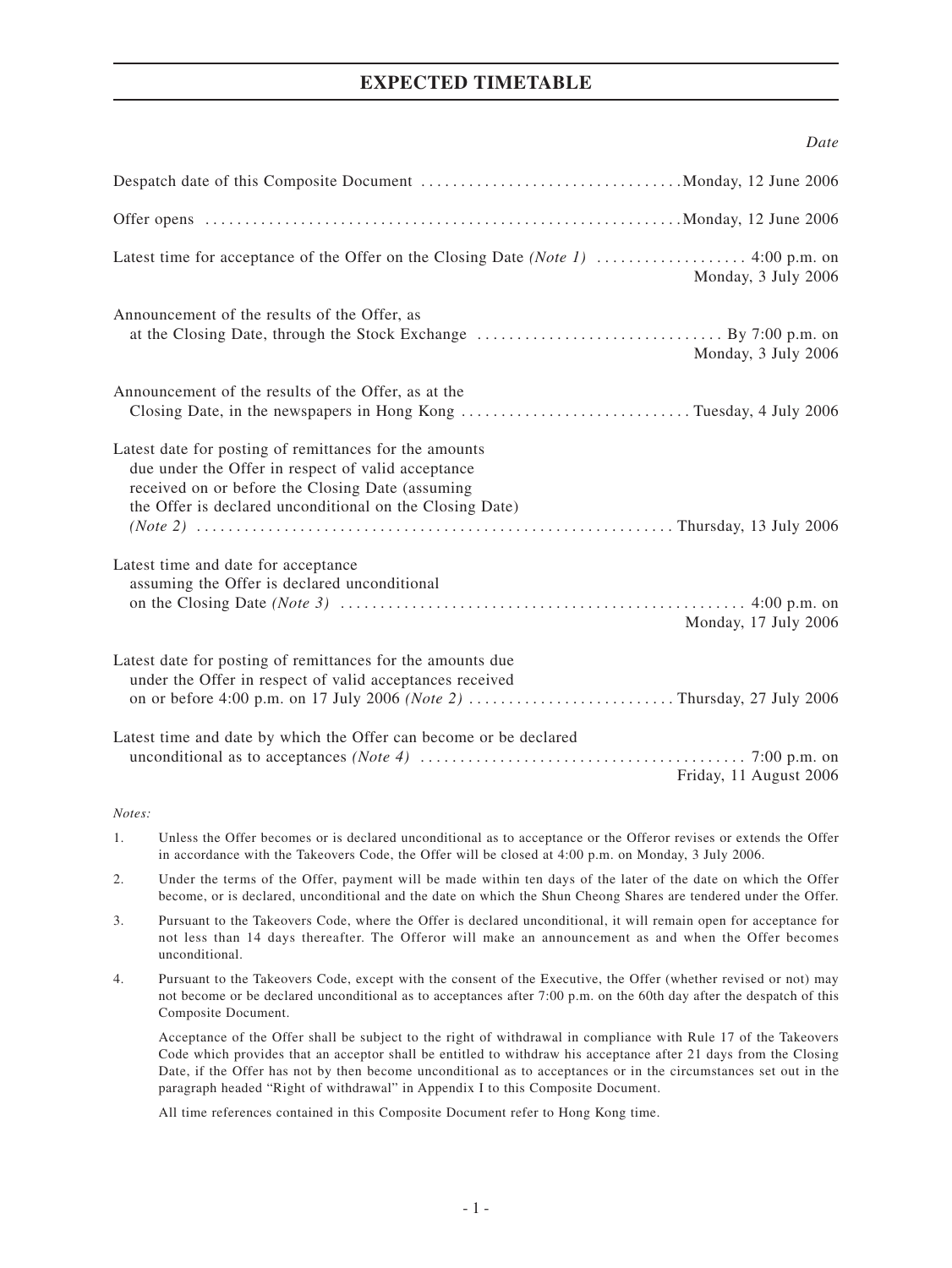### **DEFINITIONS**

*In this Composite document, unless the context otherwise requires, the following terms shall have the following meanings:*

| "Acquisition Shares"          | 32,000,000 Shun Cheong Shares acquired by the Offeror on 12<br>April 2006                                                                                                                                                                                                                                                                               |
|-------------------------------|---------------------------------------------------------------------------------------------------------------------------------------------------------------------------------------------------------------------------------------------------------------------------------------------------------------------------------------------------------|
| "acting in concert"           | has the meaning ascribed thereto in the Takeovers Code                                                                                                                                                                                                                                                                                                  |
| "Altus Capital"               | Altus Capital Limited, a licensed corporation permitted to conduct<br>Type 4 (advising on securities), Type 6 (advising on corporate<br>finance) and Type 9 (asset management) of the regulated activities<br>under the SFO and the independent financial adviser to the<br>Independent Board Committee and the Shun Cheong Independent<br>Shareholders |
| "Announcement"                | the joint announcement dated 16 May 2006 made by the Offeror<br>and Shun Cheong regarding the terms and conditions of the Offer                                                                                                                                                                                                                         |
| "associate"                   | has the meaning ascribed thereto in the Takeovers Code                                                                                                                                                                                                                                                                                                  |
| "Business Day"                | a day (other than a Saturday and days on which a tropical cyclone<br>warning signal no. 8 or above or a black rainstorm warning signal<br>is hoisted in Hong Kong at any time between 9:00 a.m. and 5:00<br>p.m.) on which licensed banks in Hong Kong are generally open<br>for business throughout their normal business hours                        |
| "Closing Date"                | Monday, 3 July 2006, the first closing date of the Offer, being the<br>21st day after the date on which the Composite Document is<br>posted                                                                                                                                                                                                             |
| "Composite Document"          | this composite document, which sets out, inter alia, the details of<br>the Offer                                                                                                                                                                                                                                                                        |
| "Executive"                   | the Executive Director of the Corporate Finance Division of the<br>SFC or any delegate of the Executive Director                                                                                                                                                                                                                                        |
| "Form of Acceptance"          | means the accompanying form of acceptance and transfer of the<br>Shun Cheong Shares in respect of the Offer                                                                                                                                                                                                                                             |
| "Hong Kong"                   | the Hong Kong Special Administrative Region of the PRC                                                                                                                                                                                                                                                                                                  |
| "Independent Board Committee" | the independent committee of the Shun Cheong Board, comprising<br>Yu Hon To, David and Ho Hin Kwan, Edmund who are the<br>independent non-executive Shun Cheong Directors, which has been<br>formed to make a recommendation to the Shun Cheong<br>Independent Shareholders in respect of the Offer                                                     |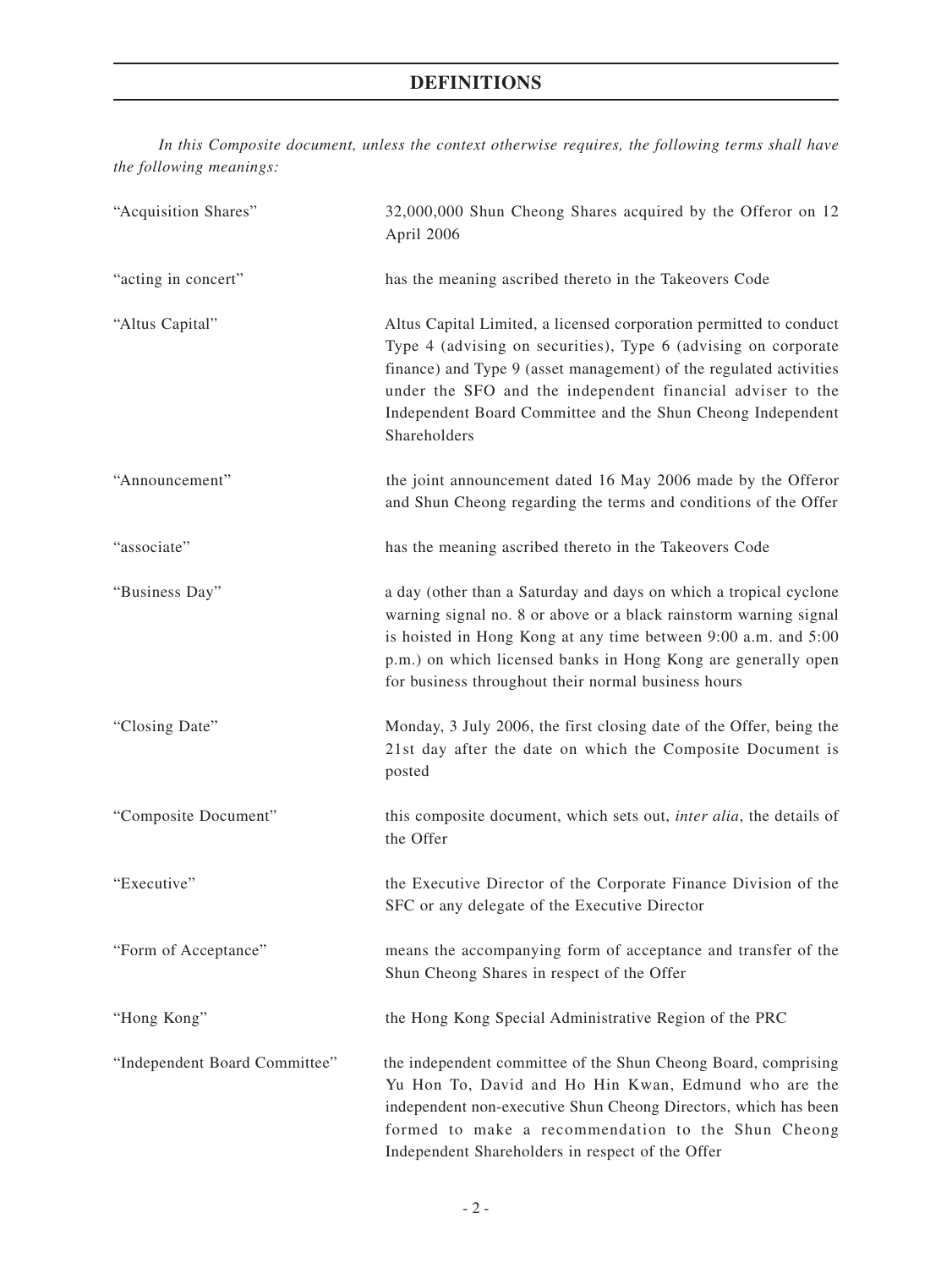### **DEFINITIONS**

| "Last Trading Day"        | 8 May 2006, being the last trading day immediately before the<br>suspension of trading in the Shun Cheong Shares prior to the<br>issue of the Announcement                                                                                               |
|---------------------------|----------------------------------------------------------------------------------------------------------------------------------------------------------------------------------------------------------------------------------------------------------|
| "Latest Practicable Date" | mean 9 June 2006, being the latest practicable date prior to the<br>printing of this Composite Document for ascertaining certain<br>information referred to in this Composite Document                                                                   |
| "Listing Rules"           | the Rules Governing the Listing of Securities on the Stock<br>Exchange                                                                                                                                                                                   |
| "Ms. Cao"                 | Ms. Cao Jing, a director of both the Offeror and Shun Cheong<br>and the wife of Mr. Mo                                                                                                                                                                   |
| "Mr. Mo"                  | Mr. Mo Tian Quan, the legal and beneficial owner and a director<br>of the Offeror and a Shun Cheong Director                                                                                                                                             |
| "Offer"                   | the voluntary conditional cash offer by Quam Securities on behalf<br>of the Offeror to acquire all the issued Shun Cheong Shares other<br>than those already owned by the Offeror and parties acting in<br>concert with it at the Offer Price            |
| "Offer Price"             | HK\$0.30 per Shun Cheong Share                                                                                                                                                                                                                           |
| "Offeror"                 | Upsky Enterprises Limited, a company incorporated in the British<br>Virgin Islands with limited liability and is wholly-owned by Mr.<br>Mo                                                                                                               |
| "PRC"                     | People's Republic of China, for the purpose of this Composite<br>Document only, excluding Hong Kong, the Macau Special<br>Administrative Region of the PRC and Taiwan                                                                                    |
| "Quam Capital"            | Quam Capital Limited, a licensed corporation authorised to conduct<br>Type 6 (advising on corporate finance) of the regulated activities<br>under the SFO and the financial adviser to the Offeror                                                       |
| "Quam Securities"         | Quam Securities Company Limited, a licensed corporation under<br>the SFO authorised to conduct Type 1 (dealing in securities), Type<br>2 (dealing in futures contracts) and Type 4 (advising on securities)<br>of the regulated activities under the SFO |
| "Registrar"               | Computershare Hong Kong Investor Services Limited, the Hong<br>Kong share registrar and transfer office of Shun Cheong located<br>at Shops 1712-1716, 17th Floor, Hopewell Centre, 183 Queen's<br>Road East, Hong Kong                                   |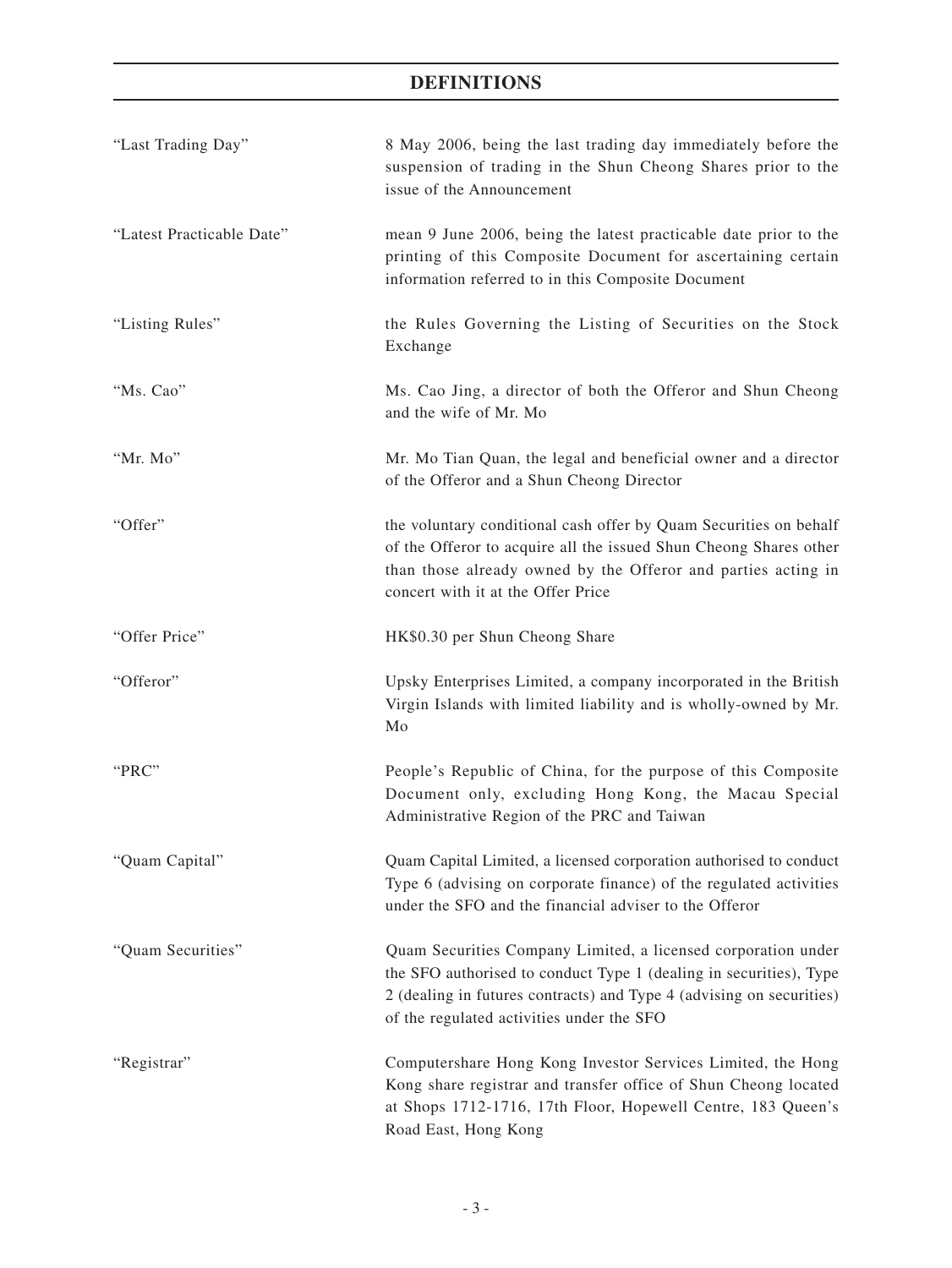## **DEFINITIONS**

| "SFC"                                     | Securities and Futures Commission                                                                                                                                                      |
|-------------------------------------------|----------------------------------------------------------------------------------------------------------------------------------------------------------------------------------------|
| "SFO"                                     | Securities and Futures Ordinance (Chapter 571 of the laws of<br>Hong Kong)                                                                                                             |
| "Shun Cheong" or "Company"                | Shun Cheong Holdings Limited (Stock code: 650), a company<br>incorporated in Bermuda with limited liability, the shares of which<br>are listed on the main board of the Stock Exchange |
| "Shun Cheong Board"                       | the board of Shun Cheong Directors                                                                                                                                                     |
| "Shun Cheong Director(s)"                 | director(s) of Shun Cheong                                                                                                                                                             |
| "Shun Cheong Disposal Circular"           | the circular of Shun Cheong dated 10 March 2006 in connection<br>with, inter alia, the disposal of Shun Cheong Investments Limited,<br>a then wholly-owned subsidiary of Shun Cheong   |
| "Shun Cheong Group" or "Group"            | Shun Cheong and its subsidiaries                                                                                                                                                       |
| "Shun Cheong Independent<br>Shareholders" | Shun Cheong Shareholder(s) other than the Offeror and parties<br>acting in concert with it                                                                                             |
| "Shun Cheong Share(s)"                    | share(s) of HK\$0.01 each in the capital of Shun Cheong                                                                                                                                |
| "Shun Cheong Shareholder(s)"              | holder(s) of the Shun Cheong Share(s)                                                                                                                                                  |
| "Stock Exchange"                          | The Stock Exchange of Hong Kong Limited                                                                                                                                                |
| "Takeovers Code"                          | the Hong Kong Code on Takeovers and Mergers                                                                                                                                            |
| "Unconditional Date"                      | the date on which the Offer become or is declared unconditional                                                                                                                        |
| "HK\$"                                    | Hong Kong dollars, the lawful currency in Hong Kong                                                                                                                                    |
| $``\%"$                                   | per cent.                                                                                                                                                                              |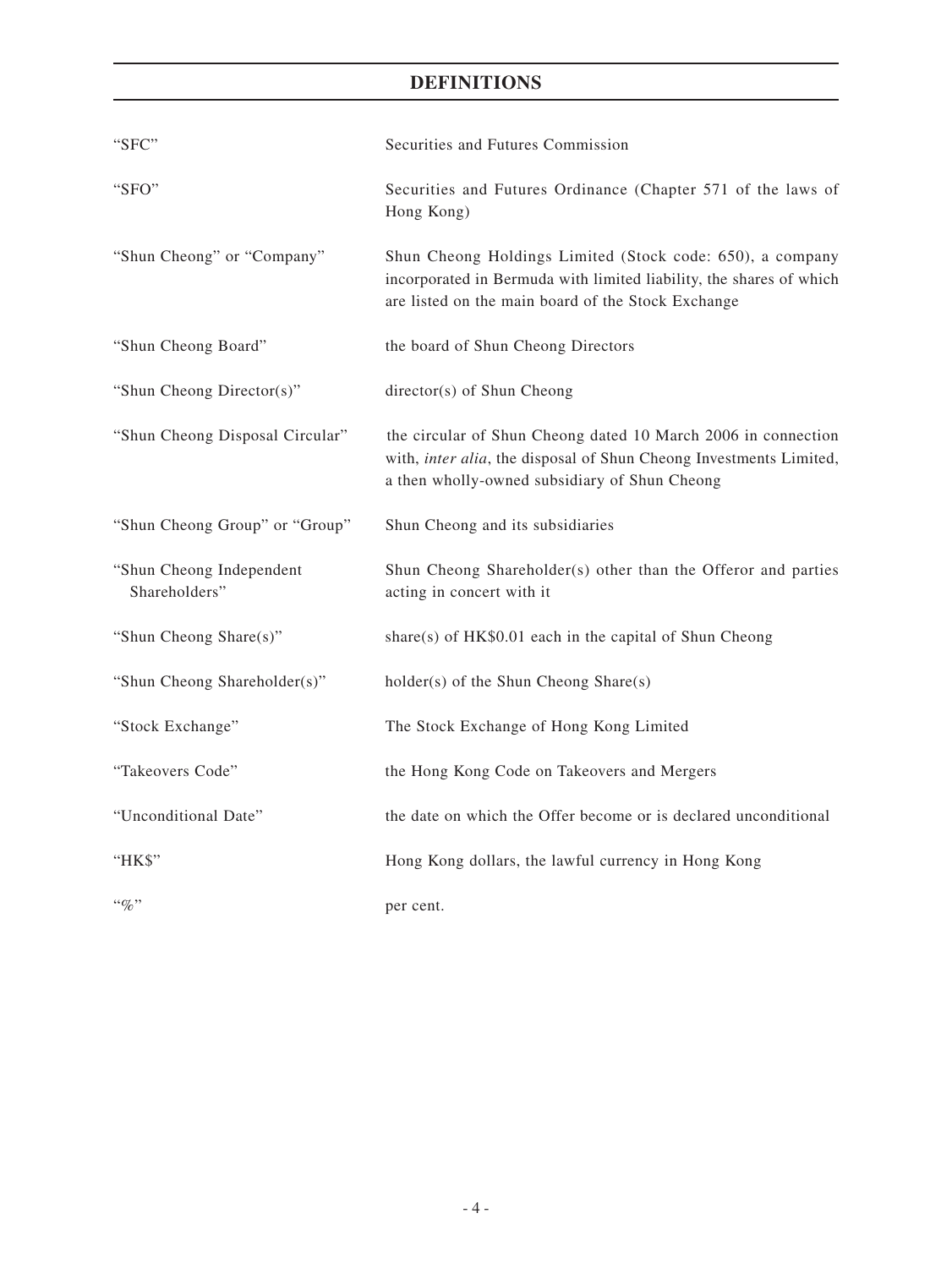

**SHUN CHEONG HOLDINGS LIMITED**

*(Incorporated in Bermuda with limited liability)* (Stock code: 650)

*Executive Directors: Registered office:* Chan Yuen Keung, Zuric *(Chairman)* Canon's Court Hong Yiu 22 Victoria Street Yu Sek Kee, Stephen Hamilton Mo Tian Quan HM 12 Cao Jing Bermuda Au Yu Fai, Patrick

*Independent non-executive Directors: place of business:* Ho Hin Kwan, Edmund Block C, 9/F Yu Hon To, David **Hong Kong Spinners Hong Kong Spinners** 

*Head Office and Principal* Industrial Building, Phase VI 481-483 Castle Peak Road Kowloon Hong Kong

12 June 2006

*To the Shun Cheong Shareholders,*

Dear Sir or Madam,

### **Voluntary conditional cash offer by Quam Securities Company Limited on behalf of Upsky Enterprises Limited to acquire all the issued shares in the capital of Shun Cheong Holdings Limited (other than those already owned by Upsky Enterprises Limited and parties acting in concert with it)**

### **INTRODUCTION**

On 8 May 2006, the Shun Cheong Board received a notification from the Offeror setting out the terms of a voluntary conditional cash offer to acquire all the Shun Cheong Shares in issue (other than those owned by the Offeror and parties acting in concert with it). The Offer is made at the price of HK\$0.30 per Shun Cheong Share.

Details of the Offer were jointly announced by the Offeror and Shun Cheong on 16 May 2006 in the Announcement and are further set out in the letter from Quam Capital contained in this Composite Document and the accompanying Form of Acceptance.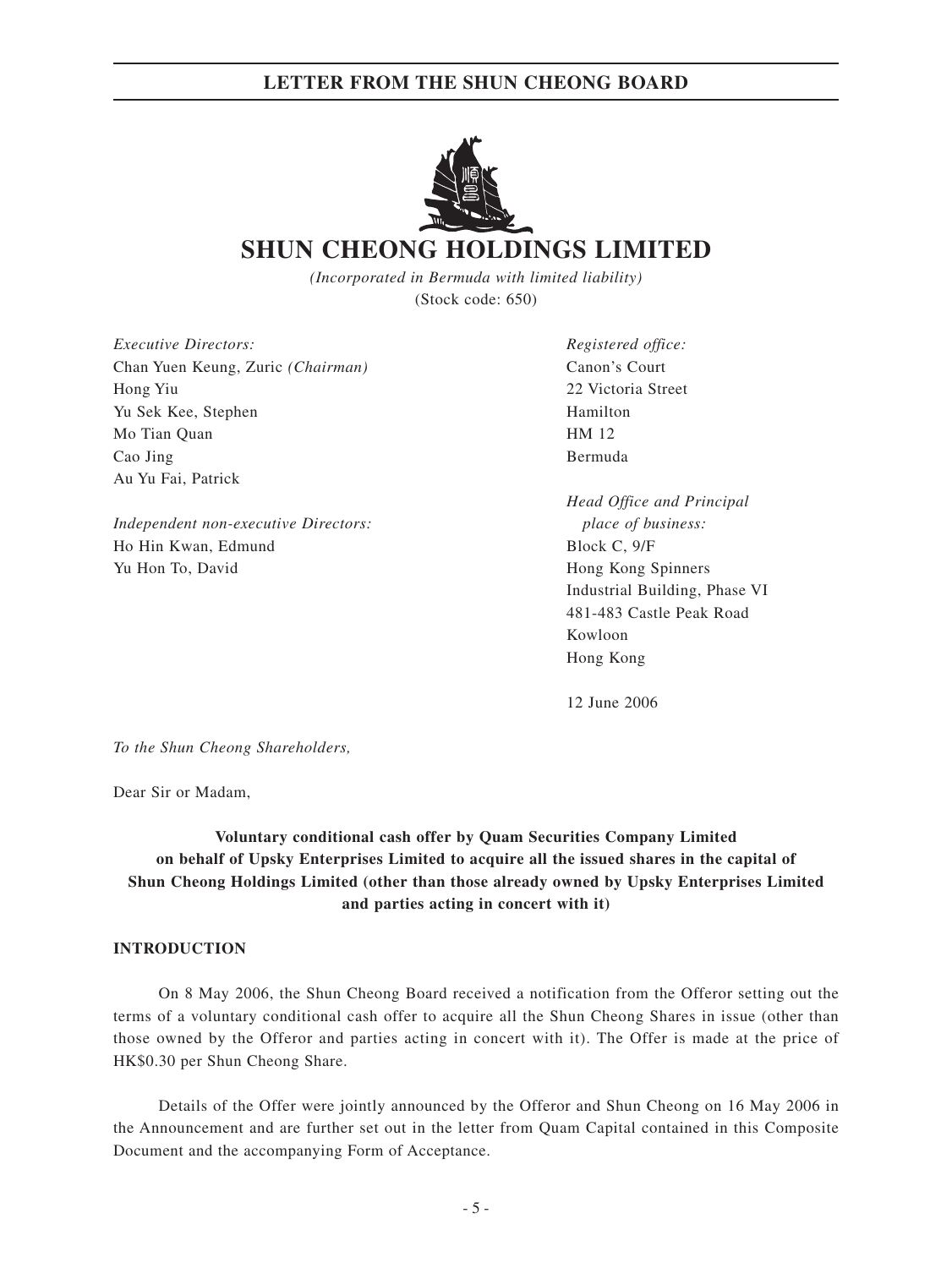The Independent Board Committee comprising the two independent non-executive Shun Cheong Directors has been established by the Shun Cheong Board to advise the Shun Cheong Independent Shareholders in respect of the terms of the Offer. Altus Capital has been appointed by the Shun Cheong Board as the independent financial adviser to advise the Independent Board Committee and the Shun Cheong Independent Shareholders. Such appointment has been approved by the Independent Board Committee.

The purpose of this letter is to provide you with, among other things, further information relating to the Shun Cheong Group and the Offer and the reasons for the recommendation of the Shun Cheong Board regarding the Offer.

#### **THE OFFER**

The Offeror, through Quam Securities, offers to acquire all the Shun Cheong Shares in issue (other than those already owned by the Offeror and parties acting in concert with it) on the following basis:

**For each Shun Cheong Share** . . . . . . . . . . . . . . . . . . . . . . . . . . . . . . . . . . . . . . . . . . **HK\$0.30 in cash**

### **The Offer is subject to certain conditions which may or may not be fulfilled. Therefore, the Offer may or may not become unconditional.**

The Offer Price of HK\$0.30 in cash for each Shun Cheong Share was arrived with reference to the consideration of the Acquisition Shares and represents:

- (i) a discount of about 18.9% over the closing price of HK\$0.370 per Shun Cheong Share as quoted on the Stock Exchange on the Last Trading Day;
- (ii) a discount of about 21.7% over the average closing price of about HK\$0.383 per Shun Cheong Share for the last ten trading days up to and including the Last Trading Day;
- (iii) a discount of about 12.3% over the average closing price of about HK\$0.342 per Shun Cheong Share for the last 30 trading days up to and including the Last Trading Day;
- (iv) a discount of about 10.4% over the average closing price of about HK\$0.335 per Shun Cheong Share for the three months up to and including the Last Trading Day;
- (v) a discount of about 5.7% over the average closing price of about HK\$0.318 per Shun Cheong Share for the six months up to and including the Last Trading Day;
- (vi) a discount of about 9.1% over the closing price of HK\$0.330 per Shun Cheong Share as quoted on the Stock Exchange as at the Latest Practicable Date; and
- (vii) a discount of about 34.9% over the pro forma unaudited net tangible asset value per Shun Cheong Share of about HK\$0.461 as at 30 September 2005 (based on the pro forma unaudited net tangible assets attributable to the Shun Cheong Shareholders of about HK\$53,406,000 as set out in the Shun Cheong Disposal Circular and 115,930,400 Shun Cheong Shares in issue).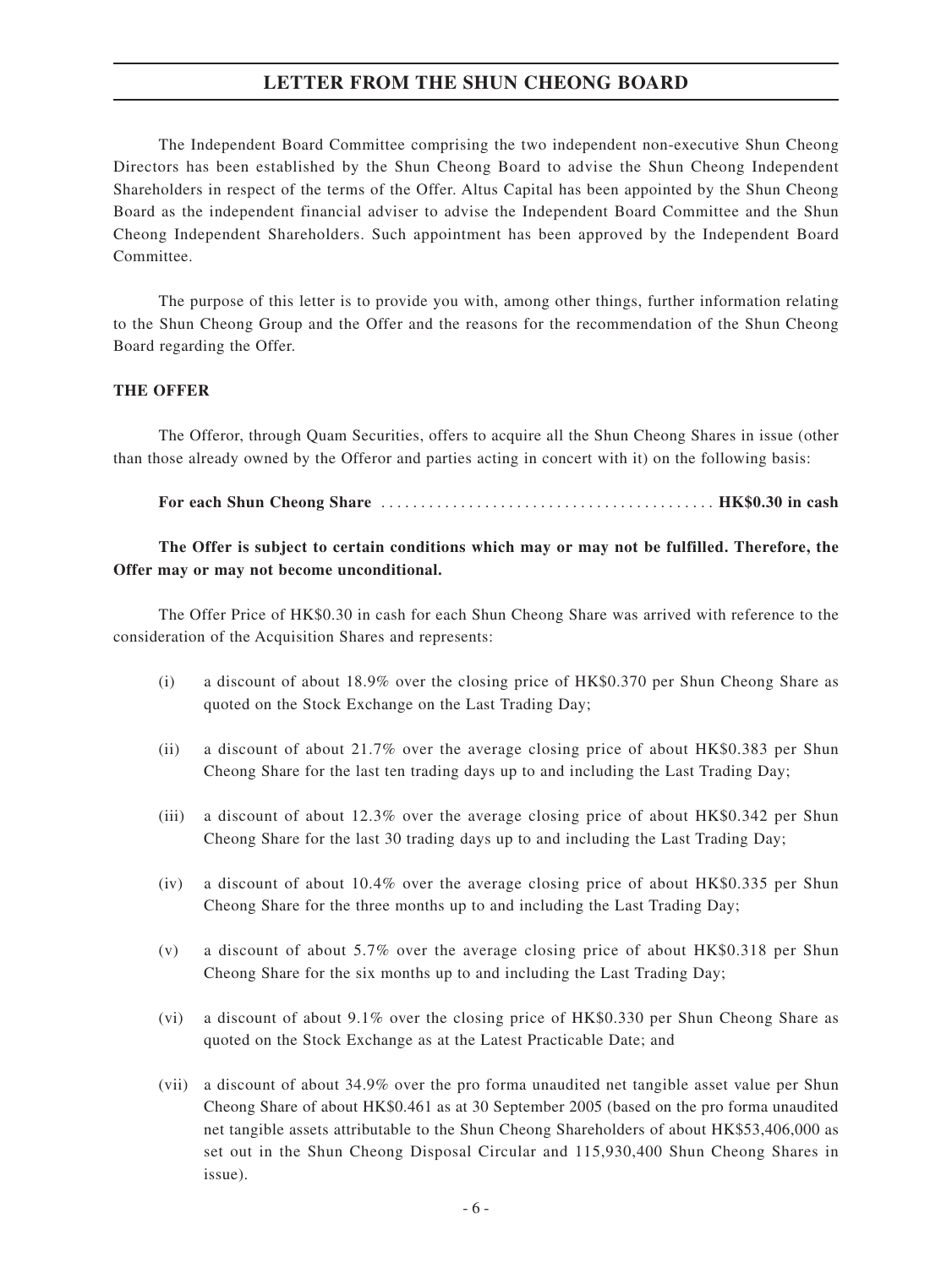The highest and lowest closing price at which Shun Cheong Shares were traded on the Stock Exchange in the six months period prior to the date of the Announcement up to and including the Latest Practicable Date was HK\$0.450 on 7 March 2006 and HK\$0.280 on 4 January and 5 January 2006 and from 11 January to 16 January 2006, respectively.

Shun Cheong currently has no options, warrants or other securities that carry rights to subscribe for or which are convertible into Shun Cheong Shares. As at the Latest Practicable Date, there is no arrangement (whether by way of option, indemnity or otherwise) in relation to the shares of the Offeror and the Shun Cheong Shares which might be material to the Offer.

Further details of the Offer are set out in the letter from Quam Capital contained in this Composite Document and the accompanying Form of Acceptance.

### **INFORMATION OF THE SHUN CHEONG GROUP**

Shun Cheong was incorporated in Bermuda with limited liability and its shares are listed on the Stock Exchange. It is principally engaged in the provision of building related maintenance services, including general building maintenance and the maintenance of the electrical equipment, water pump and fire services equipment, air conditioning systems and plumbing and drainage systems.

The current shareholding structure of Shun Cheong is summarised as follows:

|                                                   | <b>Number of Shun</b><br><b>Cheong Shares</b> | Approximate<br>percentage |
|---------------------------------------------------|-----------------------------------------------|---------------------------|
| The Offeror and parties acting in concert with it | 32,000,000                                    | 27.60                     |
| Mr. Chan Yuen Keung, Zuric (Note)                 | 2,500,000                                     | 2.16                      |
| Mr. Hong Yiu (Note)                               | 6,805,000                                     | 5.87                      |
| Mr. Au Yu Fai, Patrick (Note)                     | 88,500                                        | 0.08                      |
| Public                                            | 74,536,900                                    | 64.29                     |
| Total                                             | 115,930,400                                   | 100.00                    |

*Note:* Mr. Chan Yuen Keung, Zuric, Mr. Hong Yiu and Mr. Au Yu Fai, Patrick are Shun Cheong Directors.

Save for the 115,930,400 Shun Cheong Shares in issue, Shun Cheong does not have any other securities in issue as at the Latest Practicable Date. As at the Latest Practicable Date, none of the Offeror and parties acting in concert with it has received any irrevocable commitment from other Shun Cheong Shareholders to accept or reject the Offer.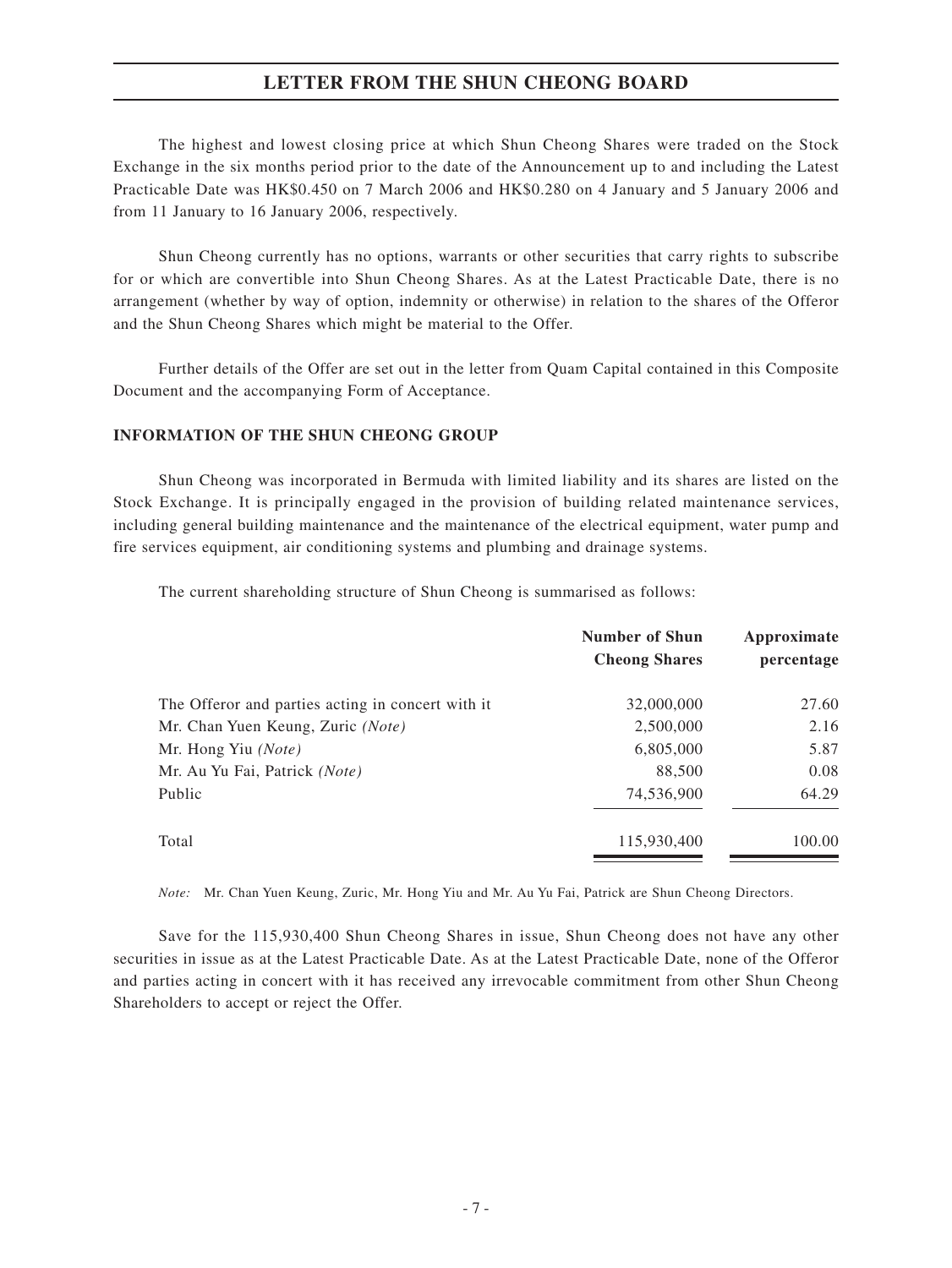Based on the annual report of Shun Cheong for the year ended 31 March 2005 and the Shun Cheong Disposal Circular, the audited consolidated results of the Shun Cheong Group for the two years ended 31 March 2005, the six months ended 30 September 2005, the unaudited consolidated results for the six months ended 30 September 2004 and the pro forma unaudited consolidated results for the year ended 31 March 2005 were as follows:

|                                         |                     |           |           | Six months ended |             |
|-----------------------------------------|---------------------|-----------|-----------|------------------|-------------|
|                                         | Year ended 31 March |           |           | 30 September     |             |
|                                         | 2005                | 2005      | 2004      | 2005             | 2004        |
|                                         | HK\$'000            | HK\$'000  | HK\$'000  | HK\$'000         | HK\$'000    |
|                                         | (pro forma          |           |           |                  |             |
|                                         | unaudited)          | (audited) | (audited) | (audited)        | (unaudited) |
|                                         | (Note)              |           |           |                  |             |
| Turnover                                | 123,780             | 550.031   | 734,189   | 245.488          | 249,407     |
| Profit/(loss) before tax                | (45, 563)           | (33,826)  | 15,650    | (7,856)          | (9,198)     |
| Profit/(loss) before minority interests | (45,616)            | (34, 567) | 11,232    | (7,957)          | (10, 429)   |
| Profit/(loss) attributable to the       |                     |           |           |                  |             |
| Shun Cheong Shareholders                | (44, 497)           | (33, 729) | 1,805     | (7.613)          | (12, 446)   |

Based on the annual report of Shun Cheong for the year ended 31 March 2005 and the Shun Cheong Disposal Circular, the audited consolidated assets and liabilities of the Shun Cheong Group as at 31 March and 30 September 2005 and the pro forma unaudited consolidated assets and liabilities of the Shun Cheong Group as at 30 September 2005 were as follows:

|                                     |            |                   | 31 March  |
|-------------------------------------|------------|-------------------|-----------|
|                                     |            | 30 September 2005 | 2005      |
|                                     | HK\$'000   | <b>HK\$'000</b>   | HK\$'000  |
|                                     | (pro forma |                   |           |
|                                     | unaudited) | (audited)         | (audited) |
|                                     | (Note)     |                   |           |
| Non-current assets                  | 18,338     | 21,776            | 22,107    |
| Current assets                      | 117,146    | 308,259           | 329,002   |
| Current liabilities                 | 81,294     | 246,435           | 259,552   |
| Non-current liabilities             |            | 6.926             | 6,926     |
| Minority interests                  | 784        | 17,873            | 18,217    |
| Net tangible assets attributable to |            |                   |           |
| equity holders of the parent        | 53,406     | 58,801            | 66,414    |

*Note:* On 26 January 2006, Shun Cheong, Chinney Alliance Trading (BVI) Limited ("CAT (BVI)") and Chinney Alliance Group Limited ("CAG") entered into a sale and purchase agreement pursuant to which Shun Cheong conditionally agreed to dispose of and CAT (BVI) conditionally agreed to acquire the entire issued share capital of Shun Cheong Investments Limited and its subsidiaries (collectively known as the "Contracting Group") for a cash consideration of HK\$35,000,000 (the "Disposal"). The Contracting Group is mainly engaged in the design and installation of building, electrical and mechanical systems, heating ventilation and air-conditioning systems for both public and private sectors.

Details of the transaction were disclosed in the Shun Cheong Disposal Circular. The transaction was approved by the independent shareholders of Shun Cheong at a special general meeting held on 27 March 2006 and was completed on 31 March 2006.

The above pro forma unaudited financial information of the Shun Cheong Group is extracted from the Shun Cheong Disposal Circular. The pro forma financial information is unaudited and is to provide information about how the Disposal might have affected the historical financial information in respect of the Shun Cheong Group. The Shun Cheong Directors are of the view that the above pro forma unaudited financial information of the Shun Cheong Group is still valid.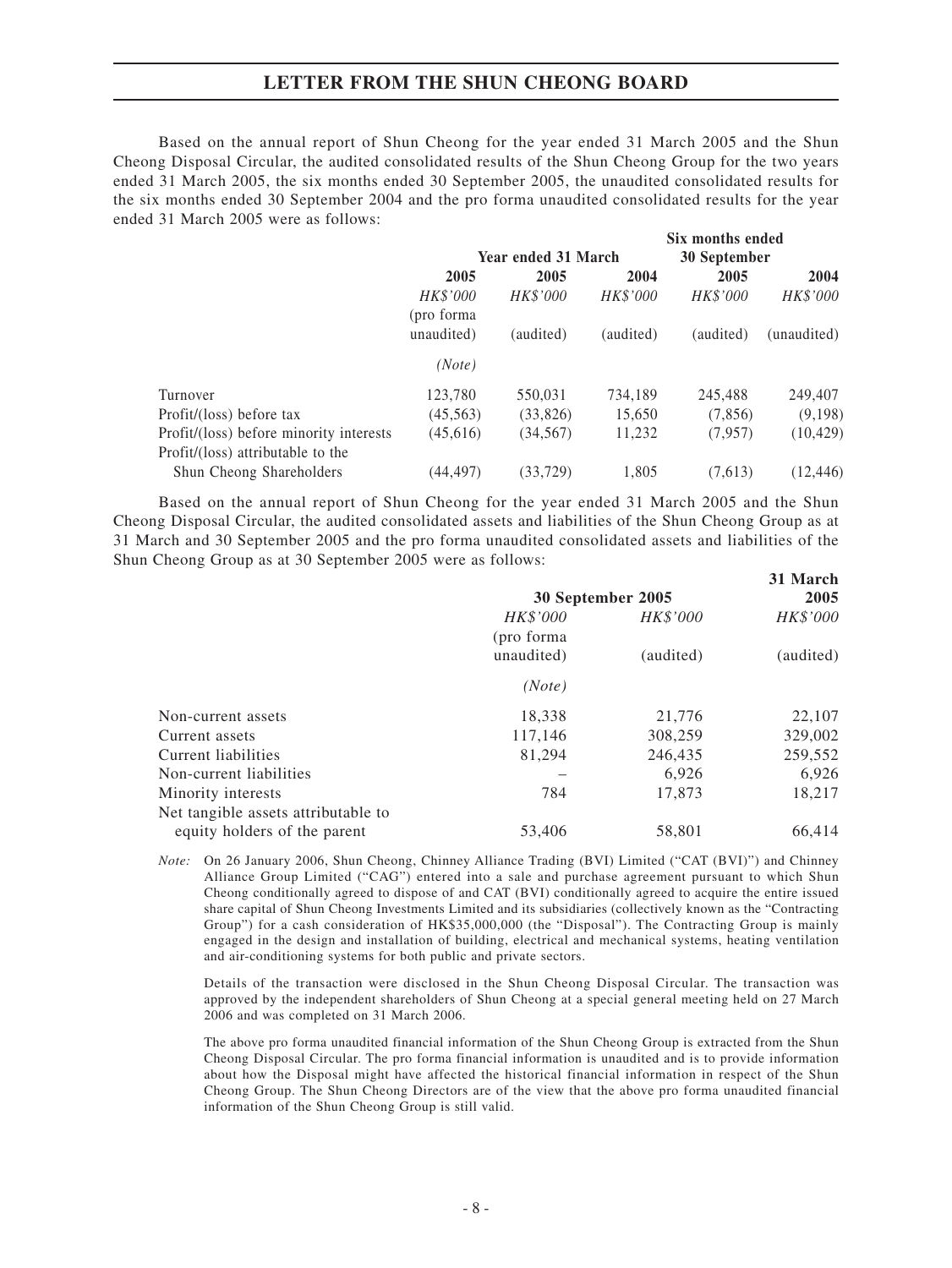#### **INFORMATION OF THE OFFEROR**

The information in this section has been extracted from the letter from Quam Capital contained in this Composite Document.

The Offeror is a company incorporated in the British Virgin Islands on 8 December 2005 and is wholly and beneficially owned by Mr. Mo. As at the Latest Practicable Date, the Offeror and parties acting in concert with it together beneficially own 32,000,000 Shun Cheong Shares, representing about 27.60% of the issued share capital of Shun Cheong.

The directors of the Offeror are Mr. Mo and Ms. Cao, the wife of Mr. Mo. Mr. Mo is a director and chief executive officer of a wholly foreign owned company conducting business in the PRC. He has over ten years of experience in the provision of online information and analysis on the trading, leasing, financing and valuation of real estate properties. Mr. Mo holds a Bachelor's Degree in Mechanical Engineering from South China University of Technology, the PRC, a Master's Degree in Engineering from Tsinghua University, the PRC and a Degree of Master of Arts from Indiana University, the United States of America. Mr. Mo is also an independent non-executive director of Chinney Alliance Group Limited, a company incorporated in Bermuda with limited liability and the shares of which are listed on the Main Board of the Stock Exchange.

Ms. Cao has ten years of experience in architecting large-scale enterprise software, project management and leading development from various companies in the United States of America. She holds a Bachelor's Degree in Automation Engineering from Tsinghua University, the PRC and a Master's Degree in Engineering from Wright State University, the United States of America.

Both Mr. Mo and Ms. Cao are Shun Cheong Directors.

#### **THE OFFEROR'S INTENTIONS IN RELATION TO SHUN CHEONG**

The information in this section has been extracted from the letter from Quam Capital contained in this Composite Document.

It is the intention of the Offeror that Shun Cheong, if the Offer is completed, will continue to carry on its existing business and that Shun Cheong's listing on the Stock Exchange will be maintained after the closing of the Offer. The Offeror does not intend to introduce any major changes to the business, including any redeployment of the fixed assets of Shun Cheong and has no intention to avail itself to, any powers of compulsory acquisition. The directors of the Offeror will conduct a review of the financial position, operations and management of the Shun Cheong Group with a view to determining the strategy of the Shun Cheong Group's business activities after the close of the Offer.

The Offeror has undertaken to the Stock Exchange that it will procure that each of the new directors to be nominated to the Shun Cheong Board will undertake to the Stock Exchange that, following their appointments, appropriate steps will be taken to ensure that not less than 25% of the Shun Cheong Shares will be held by the public.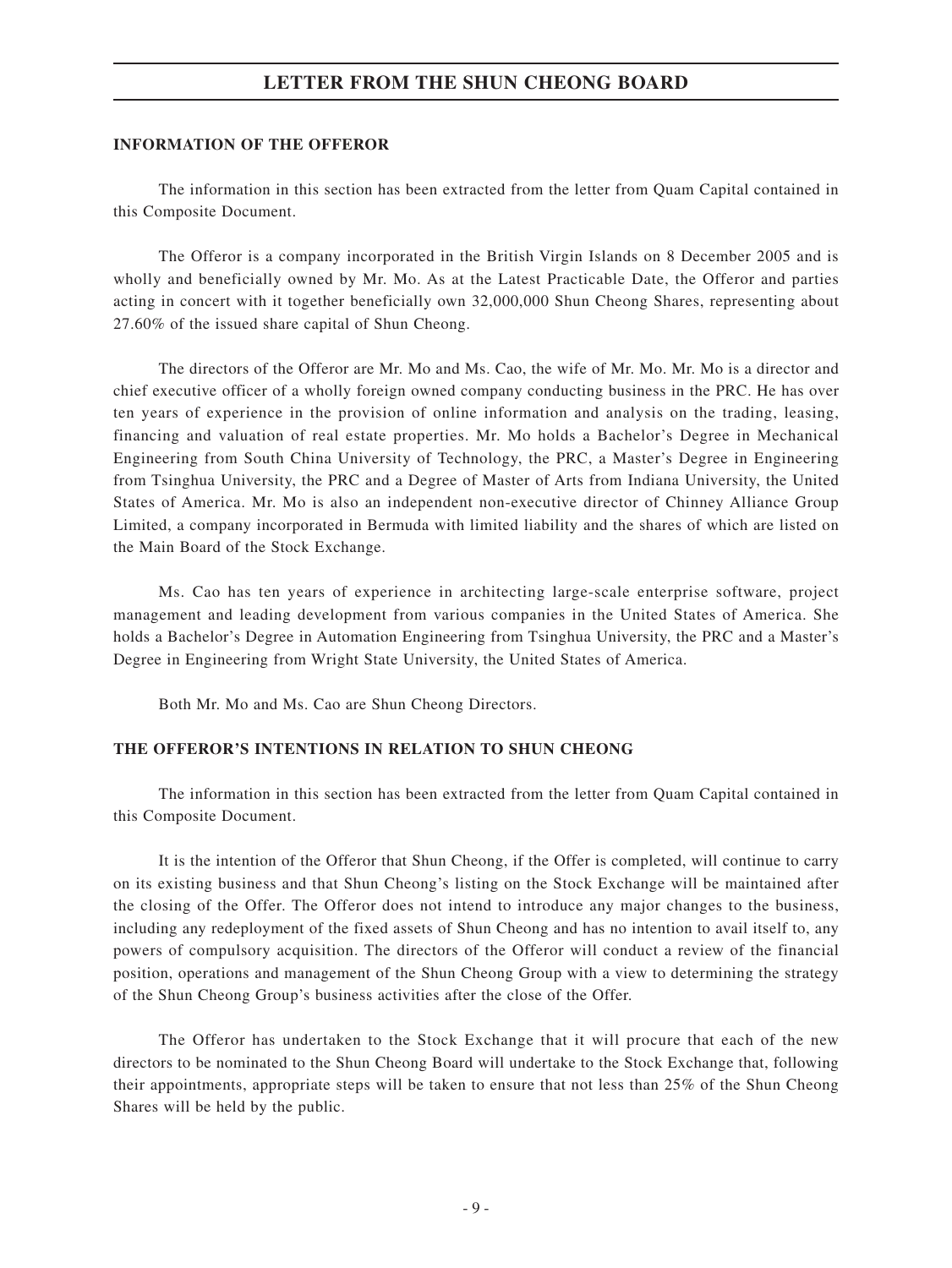**The Stock Exchange has stated that if, at the closing of the Offer, less than 25% of the Shun Cheong Shares are held by the public or if the Stock Exchange believes that:**

- **a false market exists or may exist in the trading of the Shun Cheong Shares; or**
- **there are insufficient Shun Cheong Shares in public hands to maintain an orderly market,**

**then it will consider exercising its discretion to suspend trading in the Shun Cheong Shares until a level of sufficient public float is attained. In this connection, it should be noted that upon completion of the Offer, there may be insufficient public float in the Shun Cheong Shares and therefore, trading in the Shun Cheong Shares may be suspended until a sufficient level of public float is attained.**

If Shun Cheong remains a listed company, the Stock Exchange will also closely monitor all future acquisitions or disposals of assets of Shun Cheong. The Stock Exchange has indicated that it has the discretion to require Shun Cheong to issue an announcement and a circular to its shareholders irrespective of the size of any proposed transactions, particularly when such proposed transactions represent a departure from the principal activities of Shun Cheong. The Stock Exchange also has the power to aggregate a series of acquisitions or disposals of Shun Cheong and any such transactions may result in Shun Cheong being treated as if it were a new listing applicant and subject to the requirements for new applicants as set out in the Listing Rules.

### **ADDITIONAL INFORMATION**

In considering what action to take in connection with the Offer, Shun Cheong Independent Shareholders should consider their own tax position and, if they are in any doubt, they should consult their professional advisers.

Your attention is drawn to the general information set out in Appendix III to this Composite Document.

#### **RECOMMENDATION**

Your attention is drawn to the additional information set out in the letter from the Independent Board Committee as set out on pages 20 to 21 of this Composite Document and the letter from Altus Capital as set out on pages 22 to 39 of this Composite Document, which set out their recommendations in relation to the Offer and the principal factors considered by them in arriving at their recommendations.

You are also recommended to read the Appendices to this Composite Document, the letter from Quam Capital as set out on pages 11 to 19 of this Composite Document and the accompanying Form of Acceptance.

> Yours faithfully, For and on behalf of **Shun Cheong Holdings Limited Chan Yuen Keung, Zuric** *Chairman*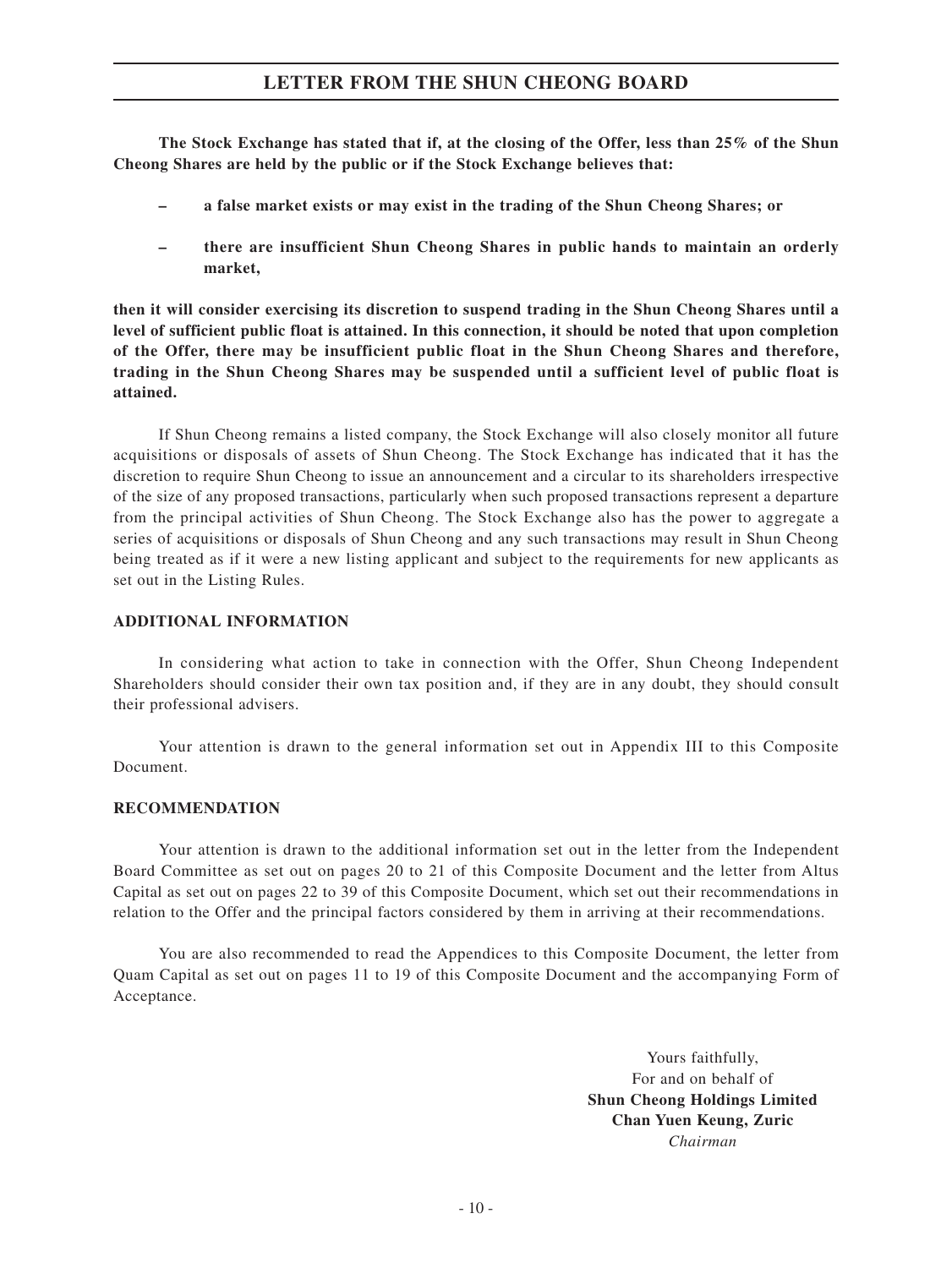

# Quam Capital Limited 華富嘉洛企業融資有限公司

ancial Services Group A Member of The Quam Group

12 June 2006

*To the Shun Cheong Shareholders,*

Dear Sir or Madam,

### **Voluntary conditional cash offer by Quam Securities Company Limited on behalf of Upsky Enterprises Limited to acquire all the issued shares in the capital of Shun Cheong Holdings Limited (other than those already owned by Upsky Enterprises Limited and parties acting in concert with it)**

#### **INTRODUCTION**

On 16 May 2006, Shun Cheong and the Offeror jointly announced that Quam Securities, on behalf of the Offeror, proposes to make a voluntary conditional cash offer to acquire all the Shun Cheong Shares in issue (other than those already owned by the Offeror and parties acting in concert with it) at the Offer Price of HK\$0.30 per Shun Cheong Share.

The Offer will be subject to and conditional, among other things, upon valid acceptances of the Offer having been received (and not, where permitted, withdrawn) by 4:00 p.m. on the Closing Date (or such later time(s) and/or date(s) as the Offeror may decide and the Executive may approve) in respect of the Shun Cheong Shares which, together with the Shun Cheong Shares held by the Offeror and parties acting in concert with it, constitute more than 50% of the entire share capital of Shun Cheong as at the Closing Date, and such Shun Cheong Shares carrying more than 50% of the voting rights normally exercisable at general meetings of Shun Cheong.

As at the Latest Practicable Date, the Offeror and parties acting in concert with it together beneficially own 32,000,000 Shun Cheong Shares, representing about 27.6% of the issued share capital of Shun Cheong. Save for the purchase of the Acquisition Shares on 12 April 2006, there have been no other dealings in the Shun Cheong Shares by the Offeror or parties acting in concert with it in the sixmonth period prior to the date of the Announcement and up to the Latest Practicable Date.

This letter sets out the details of the Offer, the information on the Offeror and the intention of the Offeror regarding the Shun Cheong Group. The terms of the Offer are set out below in this letter and in the Form of Acceptance.

Shun Cheong Independent Shareholders are strongly advised to consider carefully the information contained in the letter from the Shun Cheong Board, the letter from the Independent Board Committee, the letter from Altus Capital and the additional information contained in the Appendices to the Composite Document of which this letter forms part. Terms used herein shall have the same meanings as defined in the Composite Document, unless otherwise defined herein.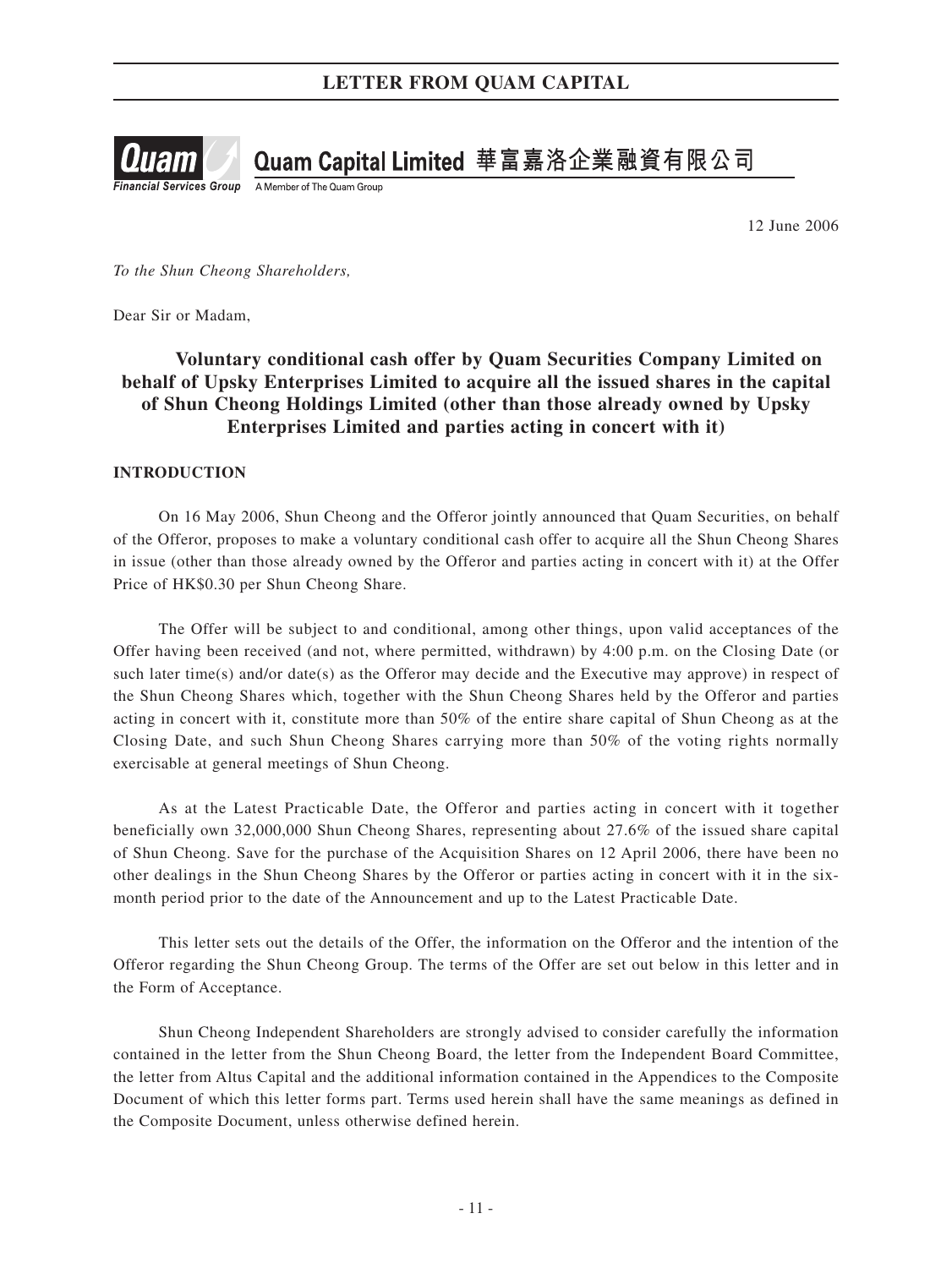### **THE OFFER**

The Offeror, through Quam Securities, offers to acquire all the Shun Cheong Shares in issue (other than those already owned by the Offeror and parties acting in concert with it) on the following basis:

#### **For each Shun Cheong Share** . . . . . . . . . . . . . . . . . . . . . . . . . . . . . . . . . . . . . . . . . . **HK\$0.30 in cash**

Shun Cheong currently has no options, warrants or other securities that carry a right to subscribe for or which are convertible into Shun Cheong Shares. As at the Latest Practicable Date, there is no arrangement (whether by way of option, indemnity or otherwise) in relation to the shares of the Offeror and the Shun Cheong Shares which might be material to the Offer.

The Offeror has no intention to transfer, charge or pledge any Shun Cheong Shares acquired pursuant to the Offer to any other persons save for the possible disposal after the closing of the Offer to ensure that no less than 25% of the Shun Cheong Shares will be held by the public at all times in accordance with the Listing Rules.

The Offer is required to be open for acceptance for at least 21 days after the dispatch of the Composite Document. Your attention is drawn to the expected timetable set out in the Composite Document.

#### **Comparisons of value**

Shun Cheong recorded an audited consolidated loss attributable to Shun Cheong Shareholders of about HK\$33,729,000 for the year ended 31 March 2005 compared to an audited consolidated profit attributable to Shun Cheong Shareholders of about HK\$1,805,000 for the year ended 31 March 2004.

The highest and lowest closing price at which Shun Cheong Shares were traded on the Stock Exchange in the six months period prior to the date of the Announcement up to and including the Latest Practicable Date was HK\$0.450 on 7 March 2006 and HK\$0.280 on 4 January and 5 January 2006 and from 11 January to 16 January 2006, respectively.

The Offer Price of HK\$0.30 in cash for each Shun Cheong Share was arrived with reference to the consideration of the Acquisition Shares and represents:

- (i) a discount of about 18.9% over the closing price of HK\$0.370 per Shun Cheong Share as quoted on the Stock Exchange on the Last Trading Day;
- (ii) a discount of about 21.7% over the average closing price of about HK\$0.383 per Shun Cheong Share for the last ten trading days up to and including the Last Trading Day;
- (iii) a discount of about 12.3% over the average closing price of about HK\$0.342 per Shun Cheong Share for the last 30 trading days up to and including the Last Trading Day;
- (iv) a discount of about 10.4% over the average closing price of about HK\$0.335 per Shun Cheong Share for the three months up to and including the Last Trading Day;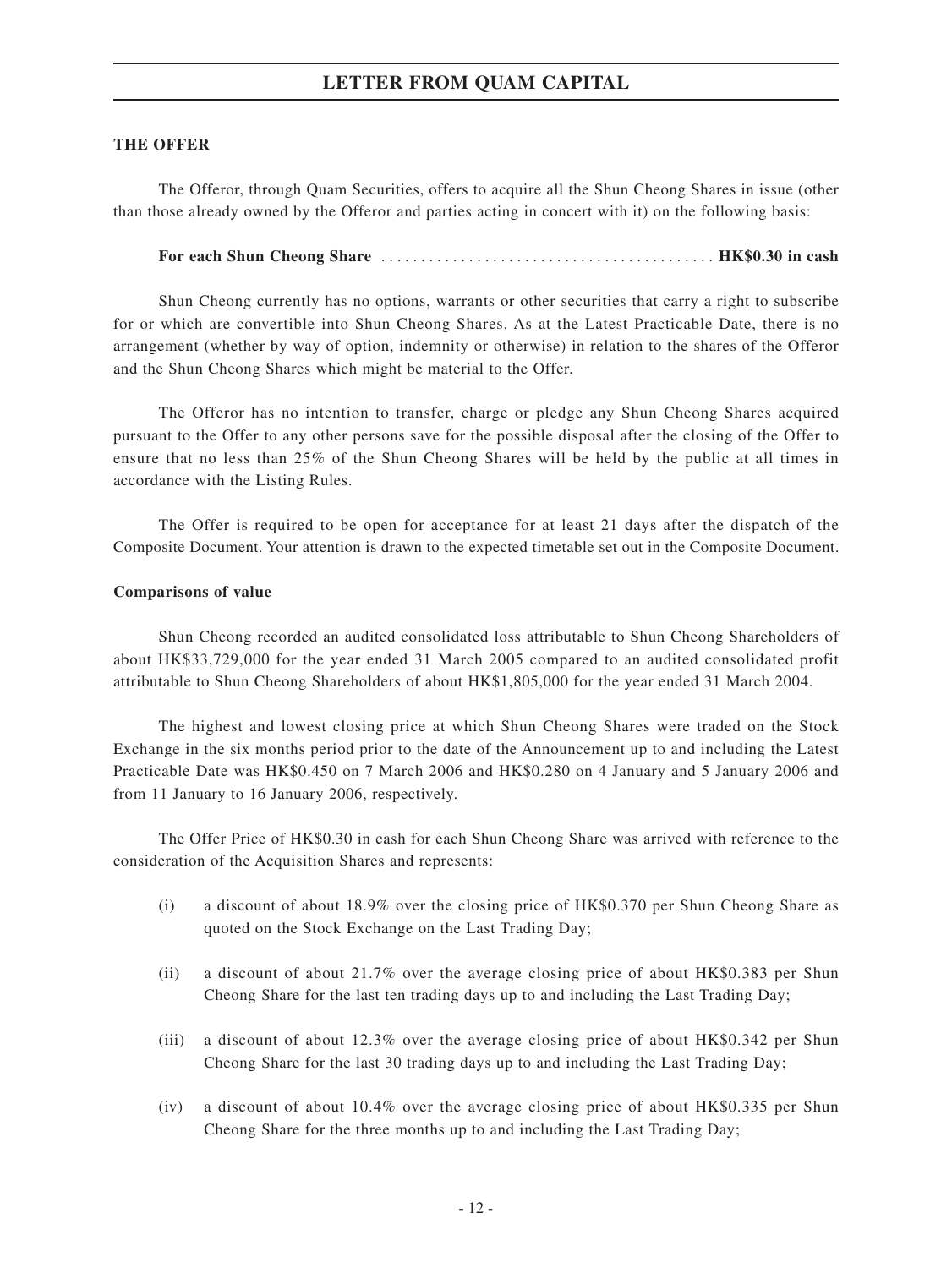- (v) a discount of about 5.7% over the average closing price of about HK\$0.318 per Shun Cheong Share for the six months up to and including the Last Trading Day;
- (vi) a discount of about 9.1% over the closing price of about HK\$0.330 per Shun Cheong Share as quoted on the Stock Exchange as at the Latest Practicable Date; and
- (vii) a discount of about 34.9% over the pro forma unaudited net tangible asset value per Shun Cheong Share of about HK\$0.461 as at 30 September 2005 (based on the pro forma unaudited net tangible assets attributable to the Shun Cheong Shareholders of about HK\$53,406,000 as set out in the Shun Cheong Disposal Circular and 115,930,400 Shun Cheong Shares in issue).

#### **Total consideration for the Offer**

As at the Latest Practicable Date, there were a total of 115,930,400 Shun Cheong Shares in issue. Based on the Offer Price of HK\$0.30 per Shun Cheong Share, the entire issued share capital of Shun Cheong is valued at about HK\$34.8 million. The consideration payable by the Offeror pursuant to the Offer, if the Offer is accepted in full, is about HK\$25.2 million.

Quam Capital is satisfied that sufficient financial resources are available to the Offeror to meet full acceptance of the Offer. The Offer will be financed by the personal financial resources of Mr. Mo, who owns the entire issued share capital of the Offeror. The directors of the Offeror confirm that no payment of interest on, repayment of or security for any liability (contingent or otherwise) in relation to the amount of funds required for the full acceptance of the Offer will depend to any significant extent on the business of Shun Cheong.

#### **Terms of the Offer**

Under the terms of the Offer, Shun Cheong Shares will be acquired with all rights attached thereto as at the date on which the Offer is made, i.e. the date of the Composite Document, or subsequently becoming attached thereto, including (as appropriate) the rights to receive all dividends and distributions declared, made or paid on or after the date on which the Offer is made, and free of all rights of preemption, options, liens, claims, equities, charges, encumbrances and third party rights.

#### **Payment**

Payment in cash in respect of acceptances of the Offer (less the relevant stamp duty) will be made within ten days on which the relevant documents of title are received by the Offeror to render each such acceptance complete and valid or of the Unconditional Date, whichever is the later.

#### **Stamp duty**

Sellers' ad valorem stamp duty in connection with the acceptance of the Offer for the Shun Cheong Shares registered on the Registrar is HK\$1.00 for every HK\$1,000 or part thereof of the consideration payable by the Offeror for such acceptance and will be deducted from the cash amount payable to those Shun Cheong Shareholders who accept the Offer. The Offeror will pay the buyer's ad valorem stamp duty on its own behalf and the seller's ad valorem stamp duty on behalf of those Shun Cheong Shareholders who accept the Offer.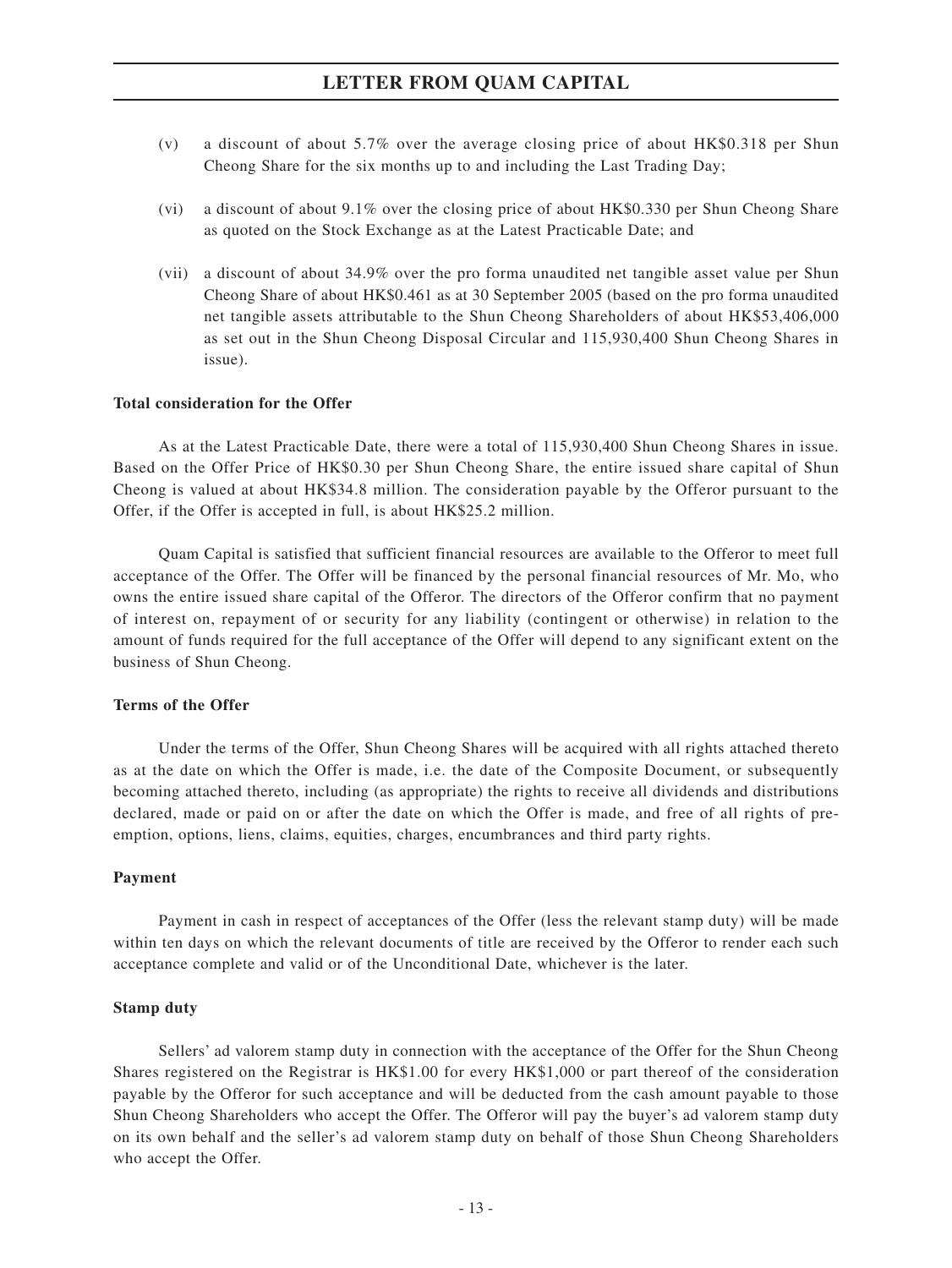#### **CONDITIONS OF THE OFFER**

The Offer will be conditional upon:

- (i) Shun Cheong Shares remaining listed and traded on the Stock Exchange up to the Closing Date (or, if earlier, the Unconditional Date) save for any temporary suspension of trading of the Shun Cheong Shares as a result of the Offer and no indication being received on or before the Closing Date (or, if earlier, the Unconditional Date) from the SFC and/or the Stock Exchange to the effect that the listing of the Shun Cheong Shares on the Stock Exchange is or is likely to be withdrawn;
- (ii) no relevant government, governmental, quasi-governmental, statutory or regulatory body, court or agency having taken or instituted any action, proceedings, suit, investigation or enquiry or enacted or made or proposed and there not continuing to be outstanding any statute, regulation or order that would or is likely to make the Offer or any part of it or the acquisition of any of the Shun Cheong Shares by the Offeror void, unenforceable or illegal or restrict or prohibit the implementation of, or impose any additional material conditions or obligations with respect to, the Offer or any part of it or the acquisition of any of the Shun Cheong Shares; and
- (iii) valid acceptance of the Offer having been received (and not, where permitted, withdrawn) by 4:00 p.m. on the Closing Date (or such later time(s) and/or date(s) as the Offeror may decide and the Executive may approve) in respect of the Shun Cheong Shares, which together with the Shun Cheong Shares held by the Offeror and persons acting in concert with it constitute more than 50% of the entire issued share capital of Shun Cheong as at the Closing Date, and such Shun Cheong Shares carrying more than 50% of the voting rights normally exercisable at general meetings of Shun Cheong. In accordance with the bye-laws of Shun Cheong, all Shun Cheong Shares carry the same voting rights.

In addition to the above conditions, the Offer shall also be subject to the terms that acceptance of the Offer by any person will constitute a warranty by such person or persons to the Offeror that the Shun Cheong Shares acquired under the Offer are sold by such person or persons free from all third party rights, liens, charges, equities, adverse interests and encumbrances whatsoever and together with all rights attaching thereto as at the date on which the Offer is made, i.e. the date of the Composite Document, or subsequently becoming attached to them, including (as appropriate) the right to receive all dividends and distributions declared, made or paid on or after the date on which the Offer is made.

### **LAPSE OF THE OFFER**

The Offer will lapse if the conditions are not fulfilled (or if applicable, save for condition (iii), waived by the Offeror in its sole discretion) on or before the Closing Date or such later date as the Offeror may agree and, if required by the Takeovers Code, the Executive may approve. Except with the consent of the Executive, all conditions must be fulfilled or the Offer must lapse within 21 days of the Closing Date or of the date on which condition (iii) becomes unconditional, whichever is the later and in any event, except with the consent of the Executive, condition (iii) may not become or be declared unconditional after 7:00 p.m. on the 60th day after the posting of the Composite Document.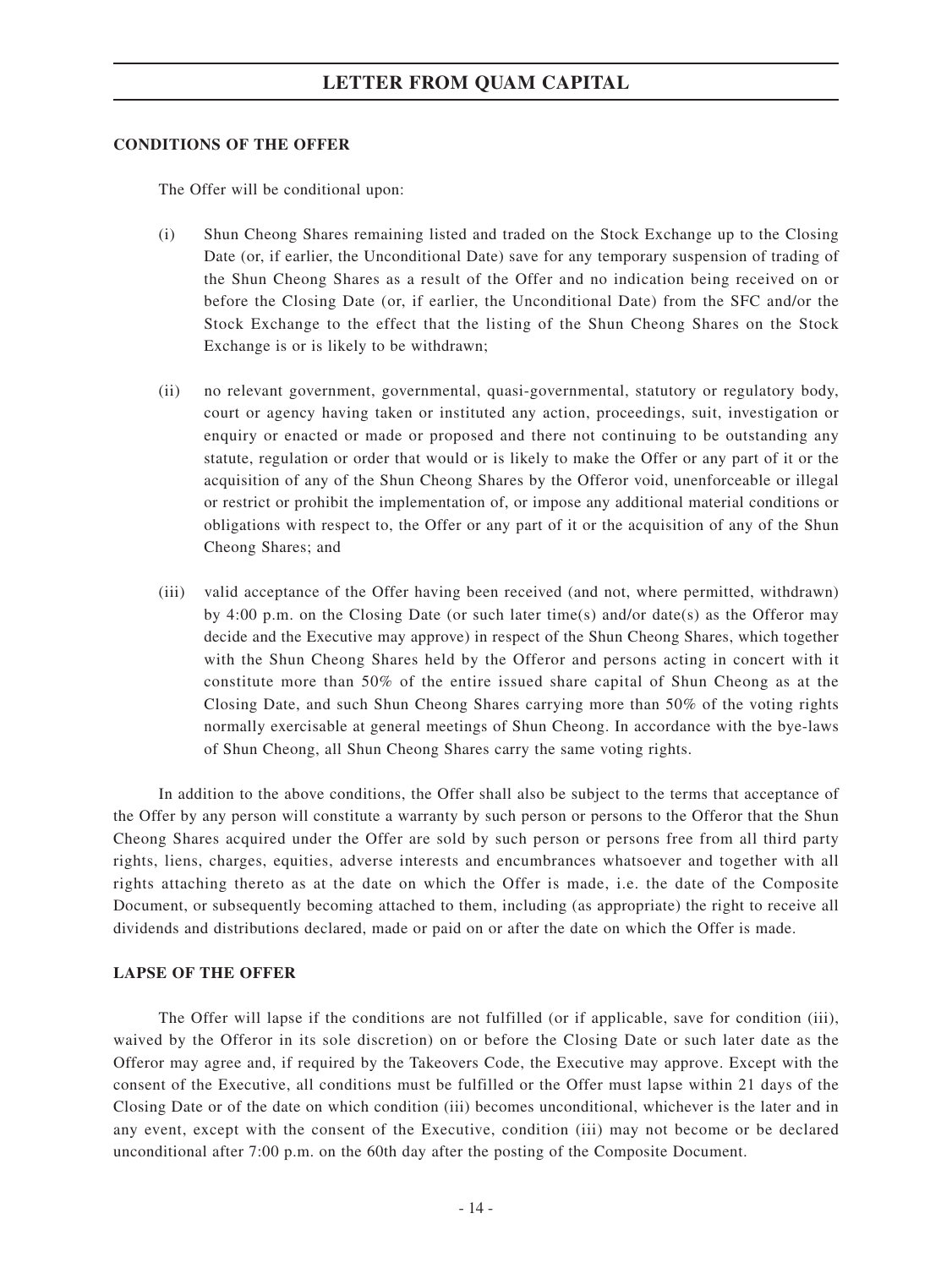As at the Latest Practicable Date, there are no agreements or arrangements to which the Offeror is party which relate to the circumstances in which it may or may not invoke or seek to invoke a precondition or a condition to the Offer.

#### **COMPULSORY ACQUISITION**

The Offeror does not intend to apply for any right which may be available to it to acquire compulsorily any Shun Cheong Shares outstanding after the close of the Offer.

#### **DEALINGS IN THE SHUN CHEONG SHARES BY THE OFFEROR**

Save for the purchase of the Acquisition Shares on 12 April 2006, there have been no other dealings in the Shun Cheong Shares by the Offeror or parties acting in concert with it in the six-month period prior to the date of the Announcement up to and including the Latest Practicable Date.

#### **INFORMATION OF THE OFFEROR**

The Offeror is a company incorporated in the British Virgin Islands on 8 December 2005 and is wholly and beneficially owned by Mr. Mo. As at the Latest Practicable Date, the Offeror and parties acting in concert with it together beneficially own 32,000,000 Shun Cheong Shares, representing about 27.6% of the issued share capital of Shun Cheong.

The directors of the Offeror are Mr. Mo and Ms. Cao, the wife of Mr. Mo. Mr. Mo is a director and chief executive officer of a wholly foreign owned company conducting business in the PRC. He has over ten years of experience in the provision of online information and analysis on the trading, leasing, financing and valuation of real estate properties. Mr. Mo holds a Bachelor's Degree in Mechanical Engineering from South China University of Technology, the PRC, a Master's Degree in Engineering from Tsinghua University, the PRC and a Degree of Master of Arts from Indiana University, the United States of America. Mr. Mo is also an independent non-executive director of Chinney Alliance Group Limited, a company incorporated in Bermuda with limited liability and the shares of which are listed on the Main Board of the Stock Exchange.

Ms. Cao has ten years of experience in architecting large-scale enterprise software, project management and leading development from various companies in the United States of America. She holds a Bachelor's Degree in Automation Engineering from Tsinghua University, the PRC and a Master's Degree in Engineering from Wright State University, the United States of America.

Both Mr. Mo and Ms. Cao are Shun Cheong Directors.

#### **REASONS FOR THE OFFER**

The Shun Cheong Group is principally engaged in the provision of building related maintenance services. The directors of the Offeror consider that as the construction sector gradually picks up the growing trend of the property development sector and the general market sentiments in Hong Kong, they are interested in investing in Hong Kong's construction and building maintenance industry and are optimistic about the prospects of the Shun Cheong Group.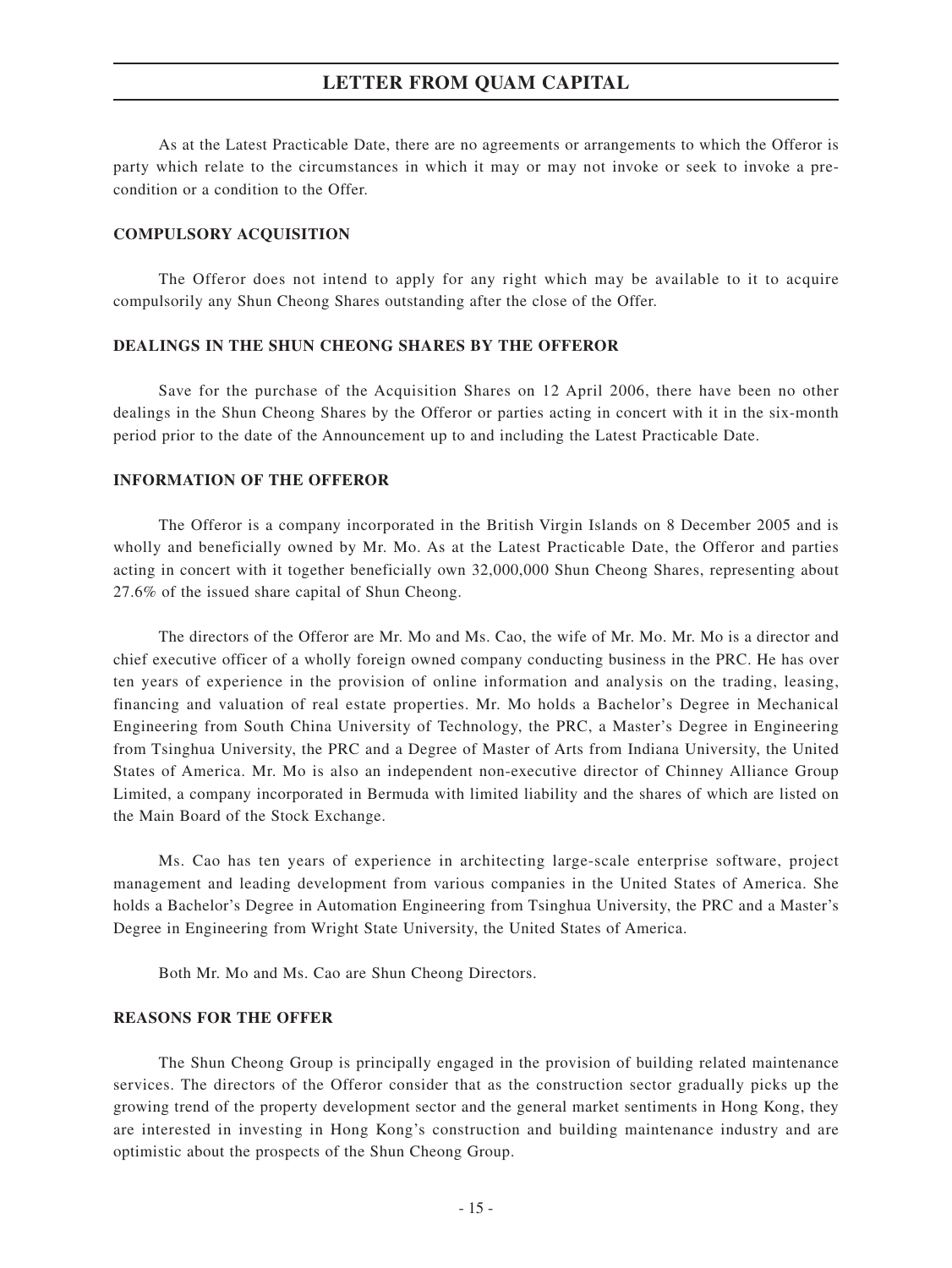### **THE OFFEROR'S INTENTIONS IN RELATION TO SHUN CHEONG**

It is the intention of the Offeror that Shun Cheong, if the Offer is completed, will continue to carry on its existing business and that Shun Cheong's listing on the Stock Exchange will be maintained after the closing of the Offer. The Offeror does not intend to introduce any major changes to the business, including any redeployment of the fixed assets of Shun Cheong and has no intention to avail itself to, any powers of compulsory acquisition. The directors of the Offeror will conduct a review of the financial position, operations and management of the Shun Cheong Group with a view to determining the strategy of the Shun Cheong Group's business activities after the closing of the Offer.

The Offeror has undertaken to the Stock Exchange that it will procure that each of the new directors to be nominated to the Shun Cheong Board will undertake to the Stock Exchange that, following their appointments, appropriate steps will be taken to ensure that not less than 25% of the Shun Cheong Shares will be held by the public.

**The Stock Exchange has stated that if, at the closing of the Offer, less than 25% of the Shun Cheong Shares are held by the public or if the Stock Exchange believes that:**

- **a false market exists or may exist in the trading of the Shun Cheong Shares; or**
- **there are insufficient Shun Cheong Shares in public hands to maintain an orderly market,**

**then it will consider exercising its discretion to suspend trading in the Shun Cheong Shares until a level of sufficient public float is attained. In this connection, it should be noted that upon completion of the Offer, there may be insufficient public float in the Shun Cheong Shares and therefore, trading in the Shun Cheong Shares may be suspended until a sufficient level of public float is attained.**

If Shun Cheong remains a listed company, the Stock Exchange will also closely monitor all future acquisitions or disposals of assets of Shun Cheong. The Stock Exchange has indicated that it has the discretion to require Shun Cheong to issue an announcement and a circular to its shareholders irrespective of the size of any proposed transactions, particularly when such proposed transactions represent a departure from the principal activities of Shun Cheong. The Stock Exchange also has the power to aggregate a series of acquisitions or disposals of Shun Cheong and any such transactions may result in Shun Cheong being treated as if it were a new listing applicant and subject to the requirements for new applicants as set out in the Listing Rules.

### **DIRECTORS AND MANAGEMENT**

It is the intention of the Offeror to appoint new executive directors to the Shun Cheong Board as soon as practicable after the Unconditional Date to enable it to exercise control of the Shun Cheong Board.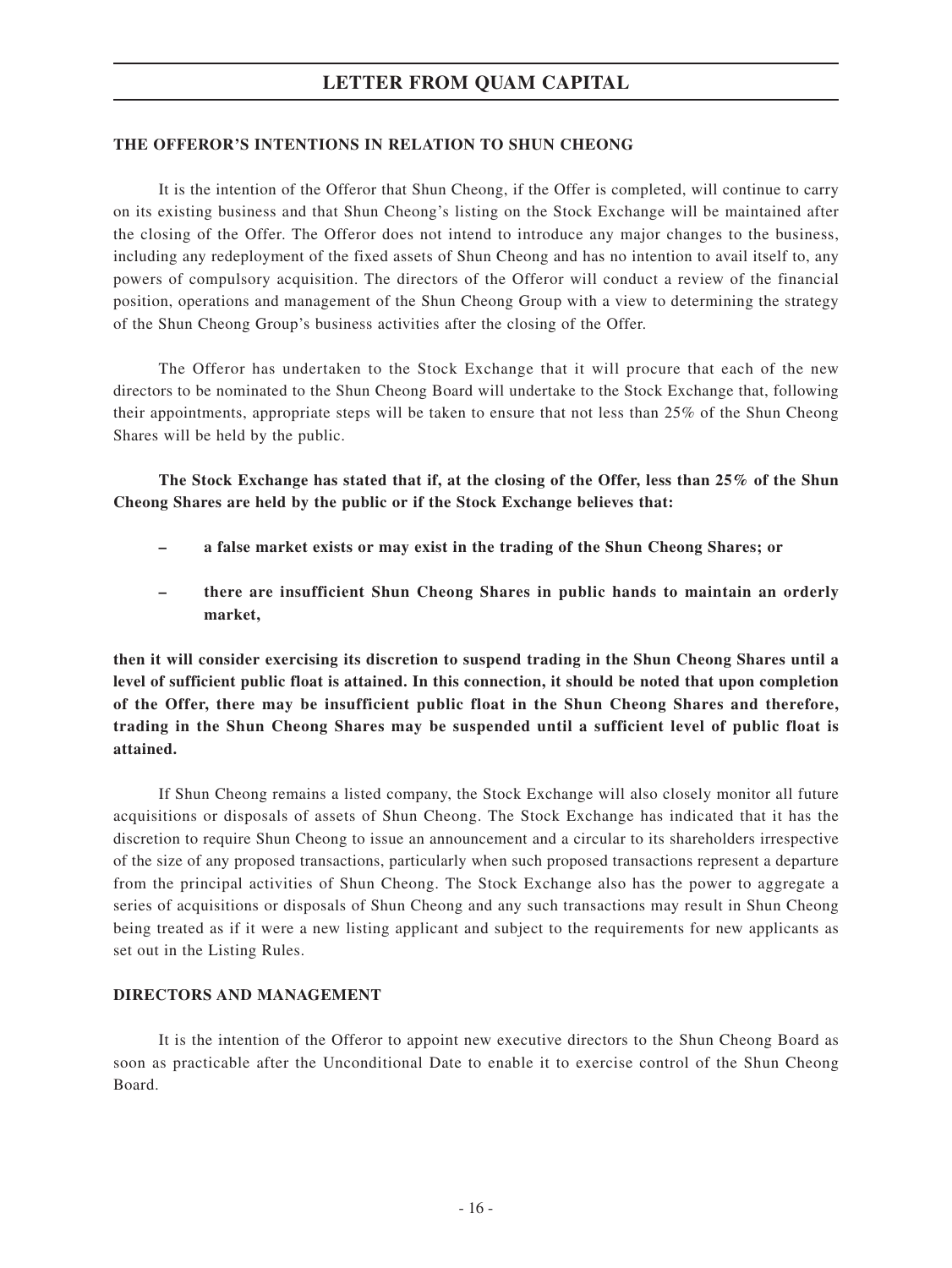There is no agreement between the Offeror and the other existing Shun Cheong Directors with regard to their directorship in Shun Cheong after completion of the Offer. The Offeror does not intend to make any changes to the continued employment of the employees of the Group. A further announcement will be made to update the public in accordance with the Listing Rules, if required.

### **TAXATION**

Shun Cheong Shareholders are recommended to consult their own professional advisors if they are in any doubt as to the taxation implications of their accepting the Offer. None of Shun Cheong, the Offeror, Quam Capital, Quam Securities, Altus Capital nor any of their respective directors nor any persons involved in the Offer accepts responsibility for any taxation effects or liabilities of, any person or persons as a result of their acceptance of the Offer.

### **ACCEPTANCE AND SETTLEMENT**

#### **(a) Procedures for acceptance of the Offer**

To accept the Offer, you should complete and sign the Form of Acceptance in accordance with the instructions printed thereon, which instructions form part of the terms of the Offer.

The completed Form(s) of Acceptance should be forwarded, together with the relevant Shun Cheong Share certificate(s) and/or transfer receipt(s) and/or other document(s) of title (and/or any satisfactory indemnity or indemnities required in respect thereof) for not less than the number of Shun Cheong Shares in respect of which you intend to accept the Offer, by post or by hand to the Registrar at Shops 1712- 1716, 17th Floor, Hopewell Centre, 183 Queen's Road East, Hong Kong in an envelope marked **"Shun Cheong Offer"** as soon as practicable after receipt of the Form of Acceptance but in any event so as to reach the Registrar by not later than 4:00 p.m. on Monday, 3 July 2006 or such later time and/or date as the Offeror shall determine and announce with the consent of the Executive. No acknowledgement of receipt of any Form of Acceptance, Shun Cheong Share certificate(s), transfer receipt(s) or other document(s) of title (and/or any satisfactory indemnity or indemnities required in respect thereof) will be given. Your attention is drawn to the further details regarding the procedure for acceptance set out in Appendix I to this Composite Document and the Form of Acceptance.

### **(b) Settlement of the Offer**

Provided that the Form(s) of Acceptance and Shun Cheong Share certificate(s) of and/or transfer receipt(s) and/or any other document(s) of title (and/or any satisfactory indemnity or indemnities required in respect thereof) are in complete and good order and have been received by the Registrar by not later than the latest time for acceptance, a cheque for the amount due to each of the Shun Cheong Shareholders less stamp duty in respect of the Shun Cheong Shares tendered by them under the Offer will be despatched to each of them within ten days after the date on which all the relevant documents are received by the Registrar mentioned above to render such acceptance complete and valid or of the Unconditional Date, whichever is the later. The Offeror will then pay the stamp duty to the stamp office.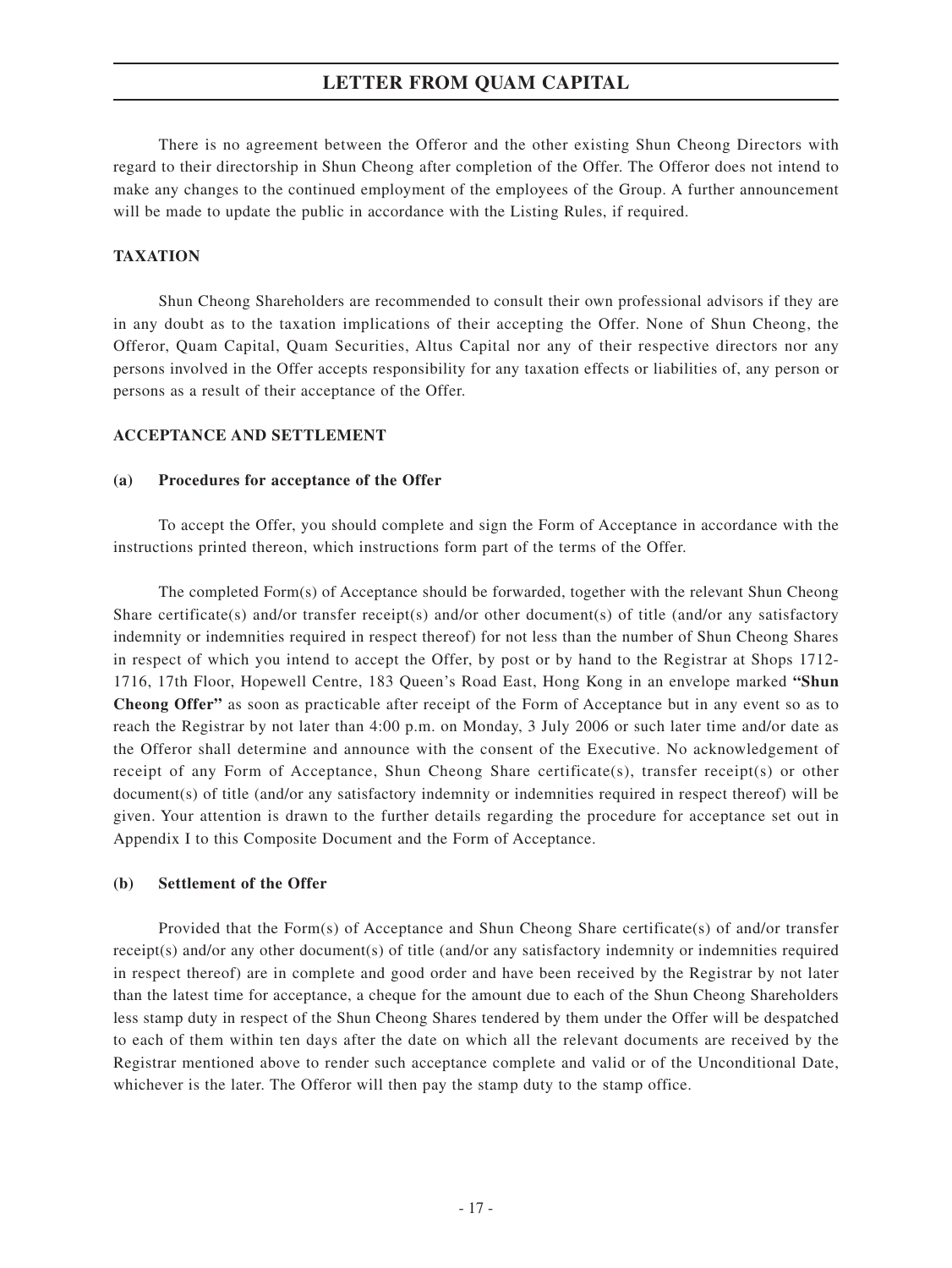The settlement of the consideration to which any Shun Cheong Shareholder(s) is/are entitled under the Offer will be satisfied in full in accordance with the terms of the Offer without regard to any lien, right of set-off, counterclaim or other analogous right to which the Offeror may otherwise be, or claim to be, entitled against such Shun Cheong Shareholder(s).

### **GENERAL**

The availability of the Offer to persons who are not Hong Kong residents may be affected by the applicable laws of the relevant jurisdictions. Persons who are not Hong Kong residents should inform themselves about and observe any applicable requirements in their own jurisdictions. Shun Cheong Shareholders who are not resident in Hong Kong should refer to paragraph (j) of the paragraph headed "General" in Appendix I to this Composite Document.

To ensure equality of treatment of all Shun Cheong Shareholders, those registered Shun Cheong Shareholders who hold Shun Cheong Shares as nominee for more than one beneficial owner should, as far as practicable, treat the holding of each beneficial owner separately. It is essential for the beneficial owners of the Shun Cheong Shares whose investments are registered in the names of nominees to provide instructions to their nominees of their intentions with regard to the Offer.

All documents and remittances sent to the Shun Cheong Shareholders by ordinary post will be sent to them at their own risk. Such documents and remittances will be sent to the Shun Cheong Shareholders at their respective addresses as they appear in the register of members of Shun Cheong or in the case of joint Shun Cheong Shareholders, to the Shun Cheong Shareholder whose name appears first in the register of members of Shun Cheong, as applicable. None of Shun Cheong, the Offeror, Quam Capital, Quam Securities, Altus Capital nor any of their respective directors or any other persons involved in the Offer will be responsible for any loss or delay in transmission or any other liabilities that may arise as a result thereof.

Associates of the Offeror and Shun Cheong are reminded to disclose their dealings in the Shun Cheong Shares in accordance with the requirements of the Takeovers Code. Stockbrokers, banks and others who deal in the Shun Cheong Shares on behalf of their clients should also note that they have a general duty to ensure, so far as they are able, that their clients are aware of the disclosure obligations attaching to associates and other persons under Rule 22 of the Takeovers Code and that their clients are willing to comply with them. Principal traders and dealers who deal directly with investors should, in appropriate cases, likewise draw attention to the relevant rules under the Takeovers Code. However, this does not apply when the total value of dealings (excluding stamp duty and commission) in any relevant security undertaken for a client during any seven days period is less than HK\$1 million. This dispensation does not alter the obligation of principals, associates and other persons themselves to initiate disclosure of their own dealings, whatever total value is involved. Intermediates are expected to co-operate with the Executive in its dealings enquiries. Therefore, those who deal in the Shun Cheong Shares should appreciate that stockbrokers and other intermediaries will supply the Executive with relevant information as to those dealings, including identities of clients, as part of that co-operation.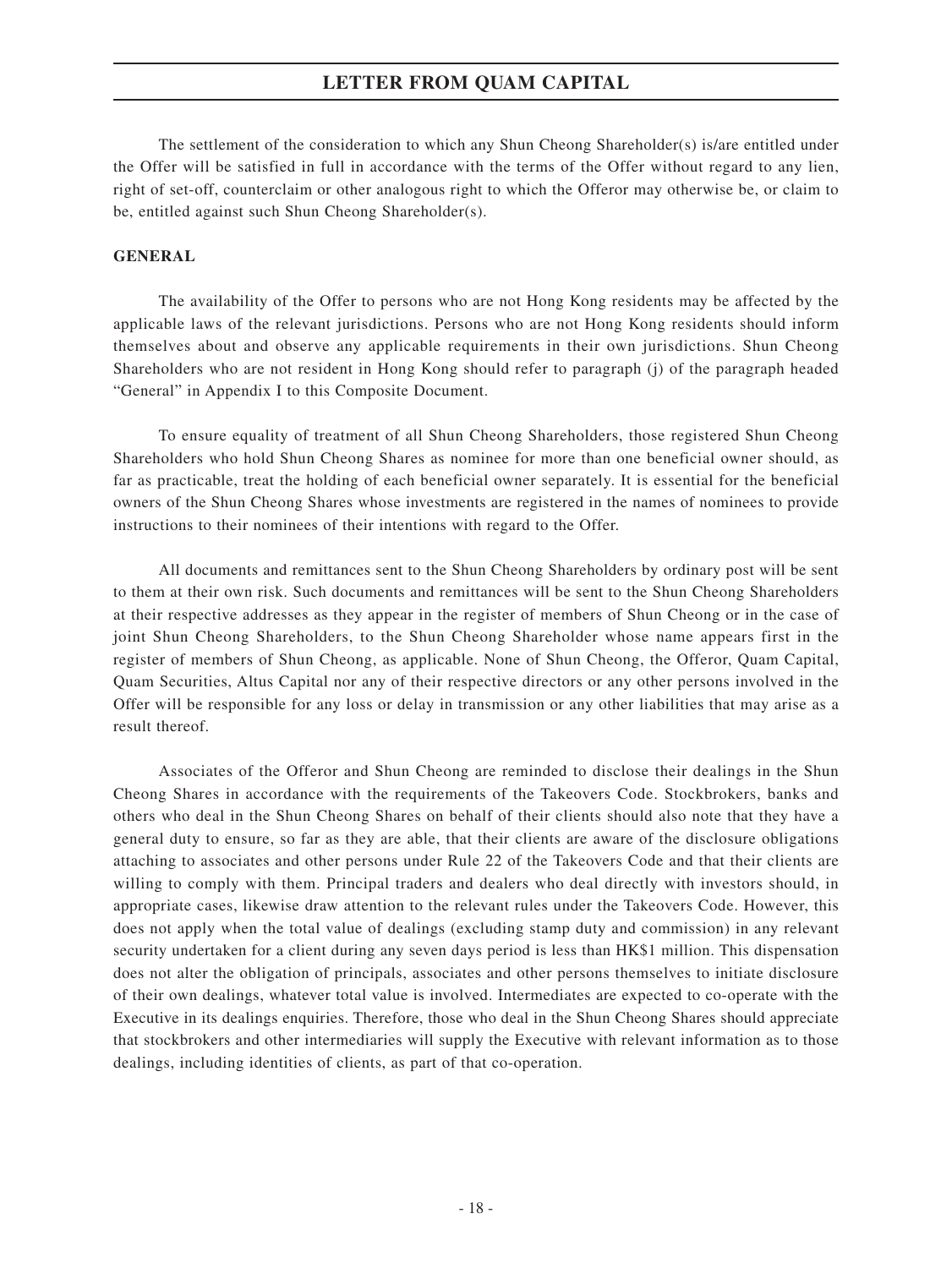### **ADDITIONAL INFORMATION**

Your attention is also drawn to (i) the letter from the Shun Cheong Board; (ii) the letter from the Independent Board Committee; (iii) the letter from Altus Capital; and (iv) the additional information set out in the Appendices, which form part of the Composite Document.

> Yours faithfully, For and on behalf of **Quam Capital Limited Richard D. Winter Karen C. Wong** *Managing Director Director*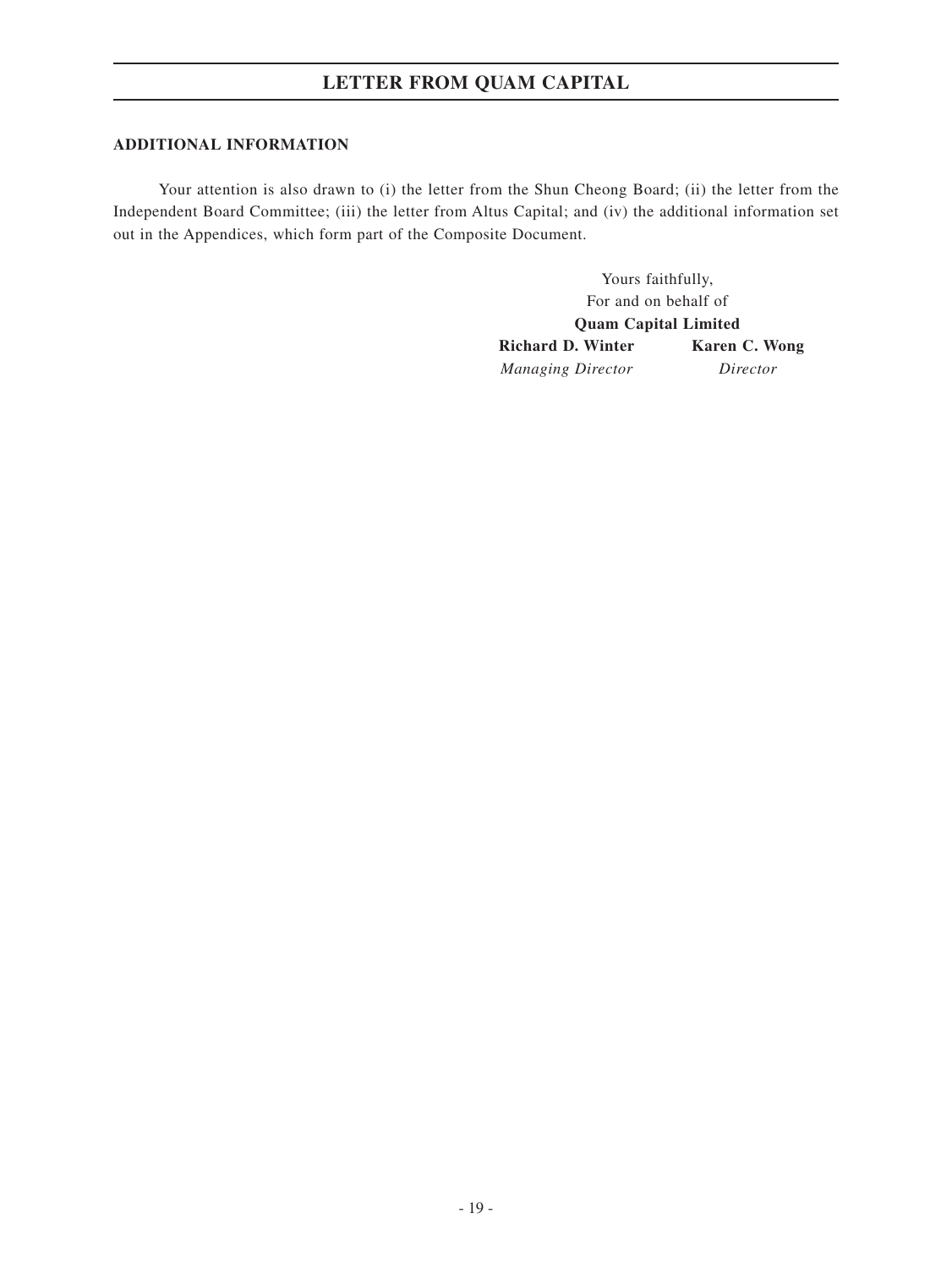### **LETTER FROM THE INDEPENDENT BOARD COMMITTEE**



**SHUN CHEONG HOLDINGS LIMITED**

*(Incorporated in Bermuda with limited liability)* (Stock code: 650)

12 June 2006

*To the Shun Cheong Independent Shareholders*

Dear Sir or Madam,

### **Voluntary conditional cash offer by Quam Securities Company Limited on behalf of Upsky Enterprises Limited to acquire all the issued shares in the capital of Shun Cheong Holdings Limited (other than those already owned by Upsky Enterprises Limited and parties acting in concert with it)**

### **INTRODUCTION**

We refer to the Composite Document jointly issued by the Offeror and Shun Cheong of which this letter forms part. Terms defined in the Composite Document shall have the same meanings in this letter unless the context otherwise requires.

We have been appointed as members of the Independent Board Committee to consider the terms of the Offer and to advise the Shun Cheong Independent Shareholders as to whether, in our opinion, the terms of the Offer are fair and reasonable so far as the Shun Cheong Independent Shareholders are concerned.

Altus Capital has been appointed to advise us and the Shun Cheong Independent Shareholders in respect of the terms of the Offer. Details of its advice and principal factors taken into consideration in arriving at its recommendation are set out in the letter from Altus Capital on pages 22 to 39 of the Composite Document. Altus Capital considers that the terms of the Offer are fair and reasonable as far as the Shun Cheong Independent Shareholders are concerned, and advise us to recommend the Shun Cheong Independent Shareholders to accept the Offer.

We also wish to draw your attention to: (i) the letter from the Shun Cheong Board; (ii) the letter from Quam Capital; (iii) the letter from Altus Capital; and (iv) the additional information set out in the Appendices to the Composite Document.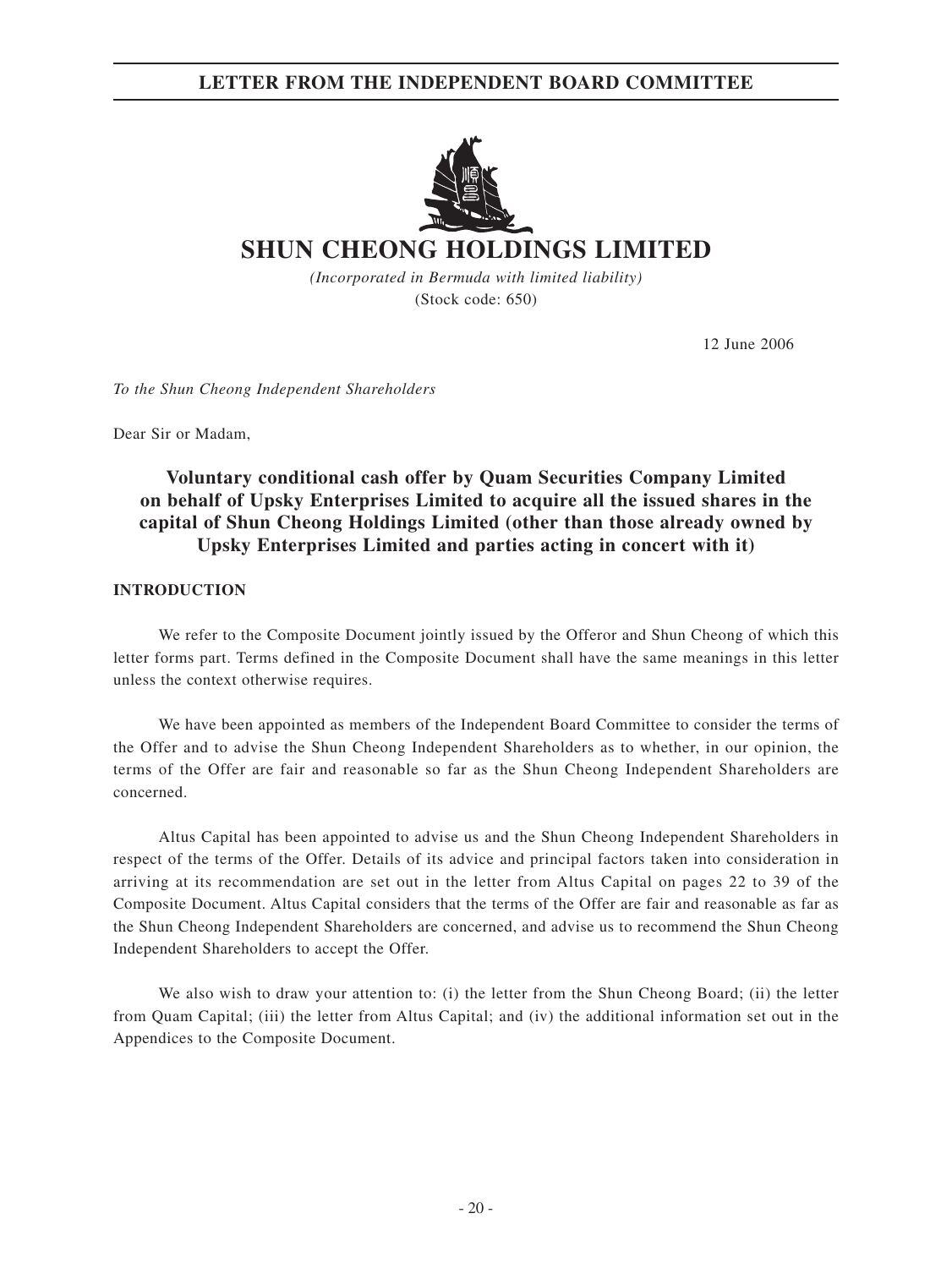### **LETTER FROM THE INDEPENDENT BOARD COMMITTEE**

#### **RECOMMENDATIONS**

Having taking into account the terms of the Offer and the advice of Altus Capital, we consider that the terms of the Offer are fair and reasonable so far as the Shun Cheong Independent Shareholders are concerned and advise the Shun Cheong Independent Shareholders to accept the Offer. However, Shun Cheong Independent Shareholders who intend to accept the Offer should closely monitor the price and liquidity of the Shun Cheong Shares in the market during the period of the Offer and consider selling their Shun Cheong Shares in the market rather than accepting the Offer, if the net proceeds of such sale would exceed the amount receivable under the Offer.

Furthermore, for those Shun Cheong Independent Shareholders who wish to retain part or all of their investments in the Shun Cheong Shares, they should carefully consider the future intentions of the Offeror regarding the Shun Cheong Group and the implication of possible suspension of dealings in the Shun Cheong Shares, the details of which are set out in "the Letter from Quam Capital" contained in the Composite Document.

> Yours faithfully, For and on behalf of The Independent Board Committee of **Shun Cheong Holdings Limited Ho Hin Kwan, Edmund Yu Hon To, David** *Independent non-executive directors*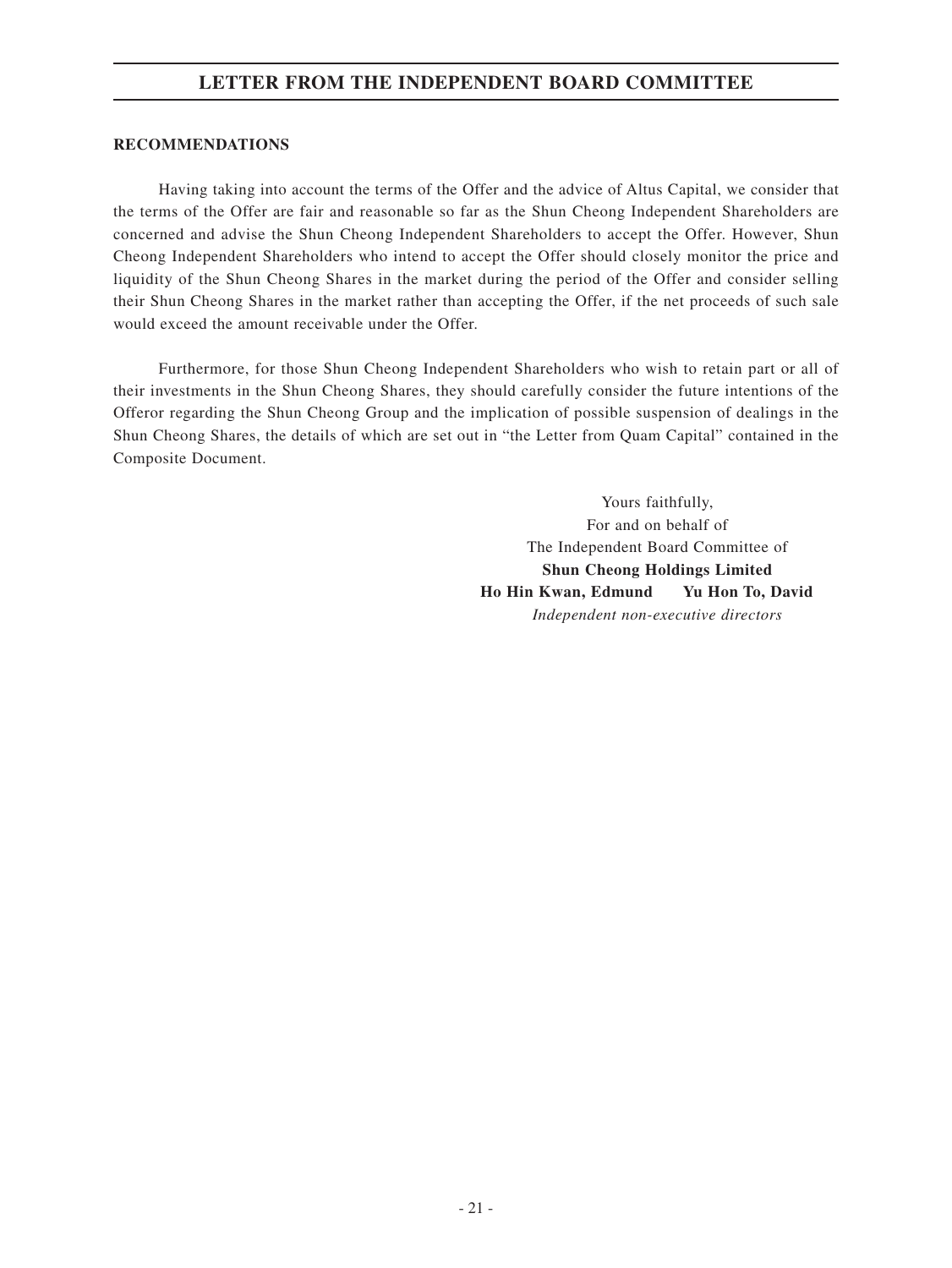*The following is the text of the letter of advice from Altus Capital to the Independent Board Committee and the Shun Cheong Independent Shareholders in relation to the Offer for the purpose of inclusion in this Composite Document.*

## **ALTUS CAPITAL LIMITED**

8/F Hong Kong Diamond Exchange Building 8 Duddell Street, Central Hong Kong

12 June 2006

*To the Independent Board Committee and Shun Cheong Independent Shareholders*

Dear Sir/Madam,

### **VOLUNTARY CONDITIONAL CASH OFFER BY QUAM SECURITIES COMPANY LIMITED ON BEHALF OF UPSKY ENTERPRISES LIMITED TO ACQUIRE ALL THE ISSUED SHARES IN THE CAPITAL OF SHUN CHEONG HOLDINGS LIMITED (OTHER THAN THOSE SHARES ALREADY OWNED BY UPSKY ENTERPRISES LIMITED AND PARTIES ACTING IN CONCERT WITH IT)**

### **INTRODUCTION**

We refer to our appointment as independent financial adviser to advise the Independent Board Committee and Shun Cheong Independent Shareholders in respect of the Offer. Details of the Offer are set out in the Composite Document to the Shun Cheong Shareholders, of which this letter forms part. Terms used in this letter shall have the same meanings as those defined in the Composite Document unless the context requires otherwise.

The Independent Board Committee has been established to give advice and recommendation to the Shun Cheong Independent Shareholders in relation to the Offer. We have been appointed to advise the Independent Board Committee and the Shun Cheong Independent Shareholders as to whether the terms of the Offer are fair and reasonable so far as the Shun Cheong Independent Shareholders are concerned, and to give our opinion to the Independent Board Committee in relation to the Offer for their consideration in making recommendation to the Shun Cheong Independent Shareholders.

The Independent Board Committee comprising the two independent non-executive Shun Cheong Directors, namely Mr. Ho Hin Kwan, Edmund and Mr. Yu Hon To, David, has been established. Mr. Ho Hin Kwan, Edmund and Mr. Yu Hon To, David have confirmed that they do not have any interest in the Offer.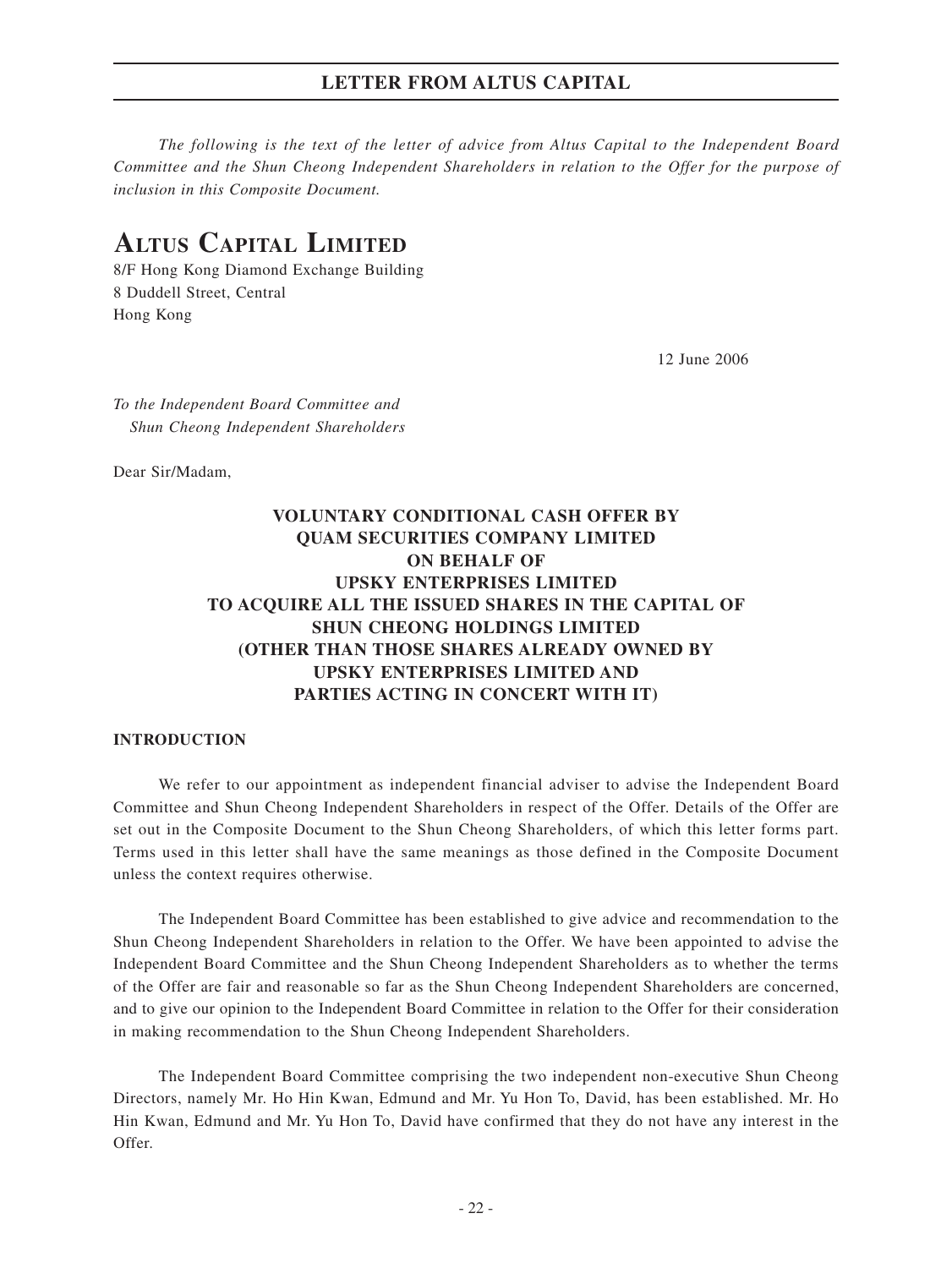#### **BASIS OF OUR OPINION**

In formulating our opinion, we have relied on the information, facts and representations contained or referred to in the Composite Document and the information, facts and representations provided by, and the opinions expressed by the Company and/or its senior management staff and/or the Shun Cheong Directors. We have assumed that all information, facts, opinions and representations made or referred to in the Composite Document were true, accurate and complete at the time they were made and continued to be true, accurate and complete at the date of the Composite Document. We have no reason to doubt the truth, accuracy and completeness of the information, facts, opinions and representations provided to us by the Company and/or its senior management staff and/or the Shun Cheong Directors. The Company, its senior management staff, and the Shun Cheong Directors have confirmed to us that no material facts have been omitted from the information supplied and opinions expressed; thus we have no reason to doubt that any relevant material facts have been withheld or omitted from the information provided and referred to in the Composite Document, or the reasonableness of the opinions and representations provided to us by the Group.

The information in the Composite Document relating to the Shun Cheong Group has been supplied by the Shun Cheong Directors who have taken all reasonable care to ensure that the information stated in the Composite Document is accurate. All the Shun Cheong Directors jointly and severally accept full responsibility for the accuracy of the information contained in the Composite Document relating to the Shun Cheong Group, and confirm, having made all reasonable enquiries, that to the best of their knowledge, opinions expressed in the Composite Document by the Shun Cheong Group have been arrived at after due and careful consideration and there are no other facts not contained in the Composite Document the omission of which would make any statement in the Composite Document misleading. The issue of the Composite Document has been approved by the Shun Cheong Board. We have relied on such information and opinions and have not, however, conducted any independent investigation into the business, financial conditions and affairs or the future prospect of the Group.

The information in the Composite Document relating to the Offeror, the terms and conditions of the Offer and the Offeror's intentions regarding the Shun Cheong Group have been supplied by the directors of the Offeror. All the directors of the Offeror jointly and severally accept full responsibility for the accuracy of the information contained in the Composite Document (other than information relating to Shun Cheong Group) and confirm, having made all reasonable enquiries, that to the best of their knowledge, opinions expressed in the Composite Document (other than those expressed by Shun Cheong Group) have been arrived at after due and careful consideration and there are no other facts not contained in this Composite Document, the omission of which would make any such statement contained in the Composite Document misleading.

We have not considered the tax consequences on the Shun Cheong Independent Shareholders of their acceptances or non-acceptances of the Offer since these are particular to their own individual circumstances. In particular, the Shun Cheong Independent Shareholders who are residents outside Hong Kong or subject to overseas taxes or Hong Kong taxation on securities dealings should consider their own tax positions with regard to the Offer and, if in doubt, should consult their own professional advisers.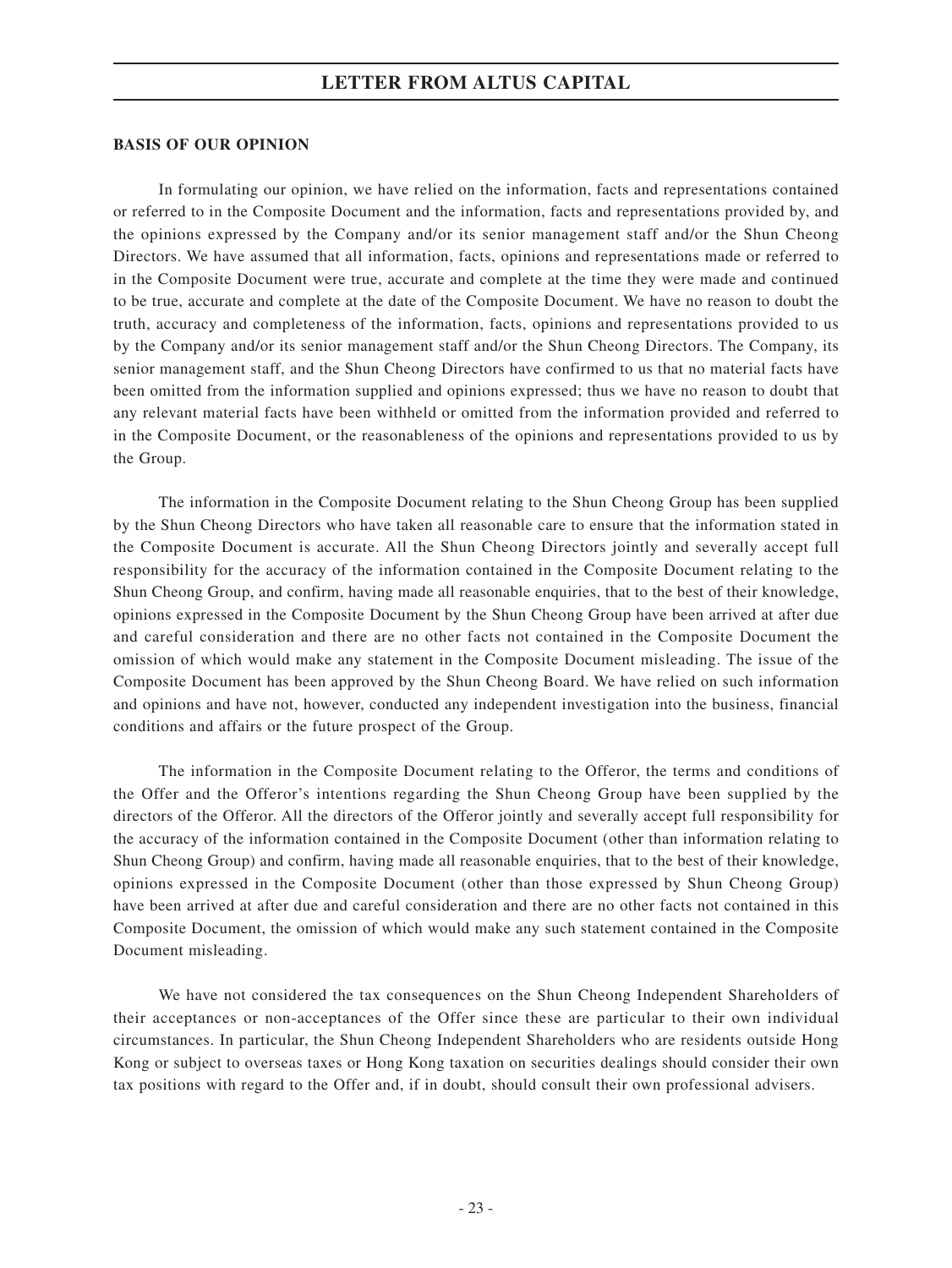#### **PRINCIPAL FACTORS AND REASONS CONSIDERED**

In formulating our opinion, we have taken into consideration the following principal factors and reasons:

#### **1. Background information**

On 12 April 2006, the Offeror acquired from Chinney Alliance Group Limited ("**CAG**"), a former substantial Shun Cheong Shareholder, 32,000,000 Shun Cheong Shares or approximately 27.6% of the issued share capital of the Company ("**Acquisition**") at a cash consideration of HK\$9.6 million, or HK\$0.30 per Shun Cheong Share ("**Acquisition Price**"). The Offeror is wholly-owned by Mr. Mo, a Shun Cheong Director and an independent non-executive director of CAG. Prior to the Acquisition, the Offeror, Mr. Mo and parties acting in concert with it/him did not hold any Shun Cheong Share and save for the Acquisition, they had not dealt in the Shun Cheong Shares in the six months period prior to the date of the Announcement up to and including the Latest Practicable Date. Details of the Acquisition are set out in the announcement of the Company dated 13 April 2006 ("**Acquisition Announcement**").

On 8 May 2006, the Shun Cheong Board received a notification from the Offeror setting out the terms of the Offer to acquire all the Shun Cheong Shares in issue at a price of HK\$0.30 per Shun Cheong Share, which is equivalent to the Acquisition Price. As at the Latest Practicable Date, the Company did not have any options, warrants or other securities that carry a right to subscribe for or which are convertible into Shun Cheong Shares.

**The Offer is subject to and conditional, among other things, upon valid acceptances of the Offer having been received by 4:00 p.m. on the Closing Date (or such other date(s) or time(s) as the Offeror may decide and the Executive may approve) in respect of the Shun Cheong Shares which, together with the Shun Cheong Shares already held by the Offeror and parties acting in concert with it, constitute more than 50% of the entire share capital of Shun Cheong as at the Closing Date, and such Shun Cheong Shares carrying more than 50% of the voting rights normally exercisable at general meetings of the Company. The Offer will lapse if the conditions are not fulfilled or waived on or before the Closing Date. Details of the conditions of the Offer are set out under the section headed "Conditions of the Offer" in the "Letter from Quam Capital" contained in the Composite Document.**

#### **2. Information of the Group**

#### *2.1 Principal businesses of the Group*

After the completion of the Disposal (as defined hereinafter) on 31 March 2006, the Group's remaining business comprises principally the provision of building-related maintenance services, comprising general building maintenance and the maintenance of electrical equipment, water pump and fire services equipment, air conditioning systems and plumbing and drainage systems.

During the first quarter of 2006, the Company and its subsidiaries underwent a corporate restructuring exercise, which included the disposal of Shun Cheong Investments Limited ("**SCI**") and its certain subsidiaries, together with the investments held by SCI and/or such subsidiaries ("**Contracting Group**") to Chinney Alliance Trading (BVI) Limited, a wholly-owned subsidiary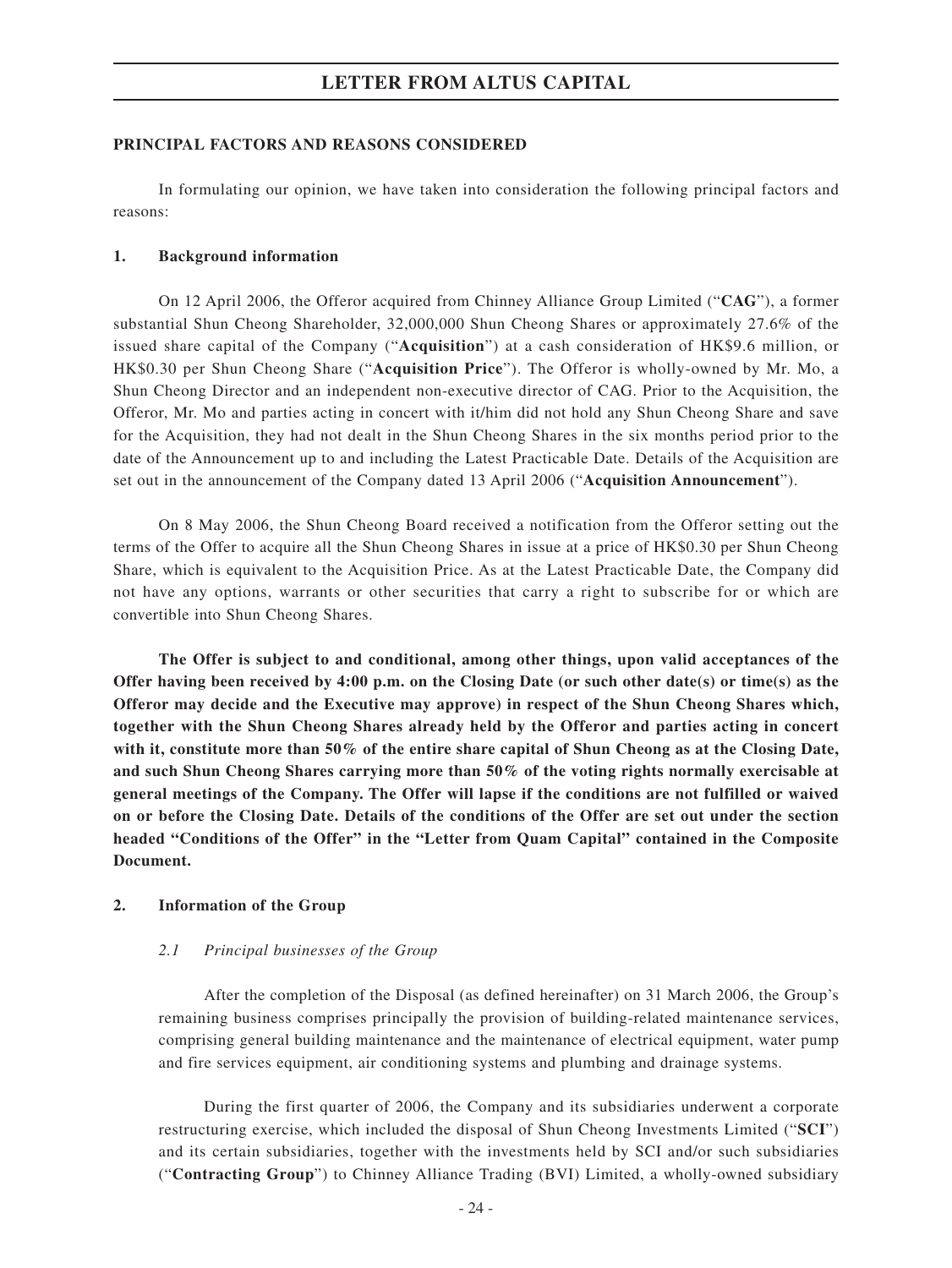of CAG, for a consideration of HK\$35.0 million ("**Disposal**"). Prior to the Disposal, the Contracting Group formed the major part of the Group's businesses. The Contracting Group is principally engaged in the provision of building related contracting services, including mainly the design and installation of electrical and mechanical systems, heating ventilation and air-conditioning systems for both the public and private sectors. Details of the Disposal are set out in the joint announcement of the Company and CAG dated 2 February 2006 and the Shun Cheong Disposal Circular.

### *2.2 Financial performance of the Group*

A summary of: (i) the audited consolidated results of the Group for the three years ended 31 March 2005 and the six months ended 30 September 2005; (ii) the unaudited consolidated results of the Group for the six months ended 30 September 2004; and (iii) the pro forma unaudited consolidated results of the Group for the year ended 31 March 2005 as if the Disposal had been completed on 1 April 2004, are set out below:

#### **Financial Results:**

|                                                                                         |                               |              |           |            | Six months ended |           |
|-----------------------------------------------------------------------------------------|-------------------------------|--------------|-----------|------------|------------------|-----------|
|                                                                                         | Financial year ended 31 March | 30 September |           |            |                  |           |
|                                                                                         | 2003                          | 2004         | 2005      | 2005       | 2004             | 2005      |
|                                                                                         | (audited)                     | (audited)    | (audited) | (Pro forma | (unaudited       | (audited) |
|                                                                                         |                               |              |           | unaudited) | and              |           |
|                                                                                         |                               |              |           | (Note 1)   | restated)        |           |
|                                                                                         | HK\$'000                      | HK\$'000     | HK\$'000  | HK\$'000   | HK\$'000         | HK\$'000  |
| Revenue [A]                                                                             | 644.310                       | 734,189      | 550,031   | 123,780    | 249,407          | 245,488   |
| Gross profit $[B]$                                                                      | 90,474                        | 100,598      | 23,581    | 7,703      | 23,319           | 20,807    |
| Gross profit margin [B/A]                                                               | 14.0%                         | 13.7%        | 4.3%      | 6.2%       | 9.3%             | 8.5%      |
| Profit/(loss) attributable to<br>Shun Cheong Shareholders<br>(after minority interests) | (14,685)                      | 1,805        | (33, 729) | (44, 497)  | (12, 446)        | (7,613)   |
|                                                                                         |                               |              |           | (Note 2)   |                  |           |

*Notes:*

- 1. The pro forma unaudited consolidated results of the Group for the year ended 31 March 2005 was based on the audited consolidated income statement for the year ended 31 March 2005 and assumed the Disposal had been completed on 1 April 2004.
- 2. The pro forma unaudited consolidated loss attributable to Shun Cheong Shareholders (after minority interests) for the year ended 31 March 2005 included a pro forma loss on disposal of equity interests in the Contracting Group of approximately HK\$31.2 million.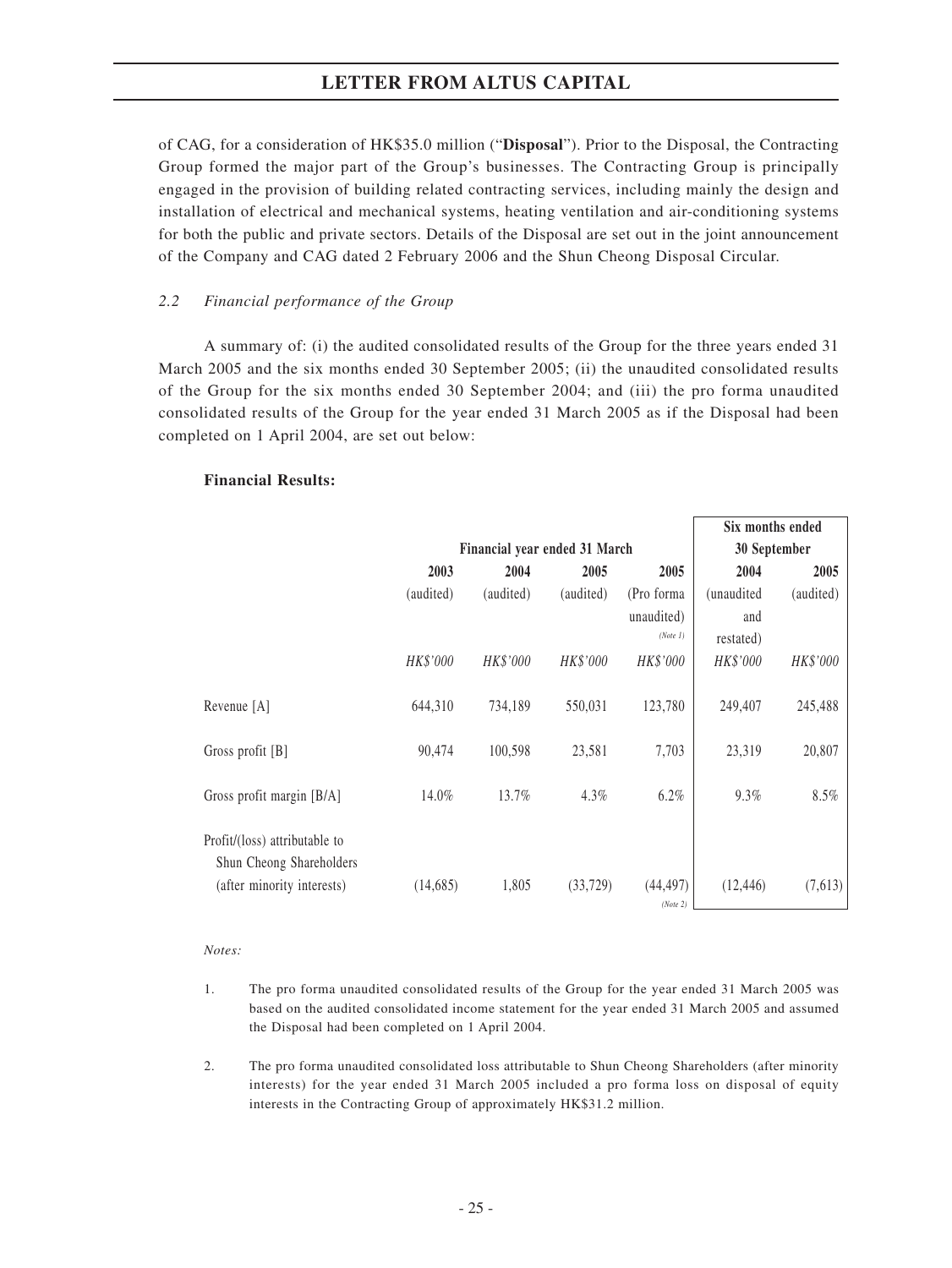#### *For the financial year ended 31 March 2003*

The outbreak of Severe Acute Respiratory Syndrome (SARS) in 2003 and the more stringent control over public spending by the Hong Kong Government in the past few years had led to an overall slowdown in the building industry and the property market in Hong Kong, being the Group's principal market. This in turn has triggered a significant increase in competition within the market where building services companies have had to engage in intense competition for fewer sizable projects in the public and private sectors.

For the year ended 31 March 2003, the Group recorded turnover of approximately HK\$644.3 million and loss attributable to Shun Cheong Shareholders (after minority interests) of approximately HK\$14.7 million or approximately HK\$0.032 per Shun Cheong Share based on 463,721,600 Shun Cheong Shares in issue as at 31 March 2003.

#### *For the financial year ended 31 March 2004*

Notwithstanding that the local Hong Kong economy started to revive with an annual growth rate of over 6% in each of the financial year ended 31 March 2004 and 31 March 2005, it was mainly attributable to the wholesale, retail, import and export of goods and services. According to the publication by the Census and Statistics Department in February 2006, public expenditure on housing has decreased from approximately HK\$45.4 billion for the year ended 31 March 2000 to approximately HK\$24.9 billion and HK\$18.0 billion respectively for each of the two years ended 31 March 2005. In addition, the actual construction of private residential units dropped drastically since 1997. There remained chronic shortage of new building services projects and construction works in the public and private sectors for the workforce in the Hong Kong building industry.

For the year ended 31 March 2004, the Group recorded turnover of approximately HK\$734.2 million (2003: \$644.3 million), representing an increase of approximately 14% from the same period in 2003, and net profit attributable to Shun Cheong Shareholders (after minority interests) of approximately HK\$1.8 million or approximately HK\$0.004 per Shun Cheong Share based on 463,721,600 Shun Cheong Shares in issue as at 31 March 2004 (2003: net loss of HK\$14.7 million). Such net profit however included a gain on dissolution of discontinued operations of approximately HK\$4.1 million. Profit margin of the Group during that period remained at similar level of about 13.7% compared with the same period in 2003.

#### *For the financial year ended 31 March 2005*

With the significant slowdown in housing development in Hong Kong during the financial period of 2005, the Group continued to face intense competition among eligible contractors in tenders of projects, which led to further decrease in both turnover and net profit. Gross profit margin of the Group decreased to approximately 4.3% during the period (2004: 13.7%). For the year ended 31 March 2005, the Group recorded turnover of approximately HK\$550.0 million (2004: HK\$734.2 million), representing a decrease of approximately 25.1% from the same period in 2004, and net loss attributable to Shun Cheong Shareholders (after minority interests) of approximately HK\$33.7 million or approximately HK\$0.291 per Shun Cheong Share based on 115,930,400 Shun Cheong Shares in issue as at 31 March 2005 (2004: net profit of HK\$1.8 million).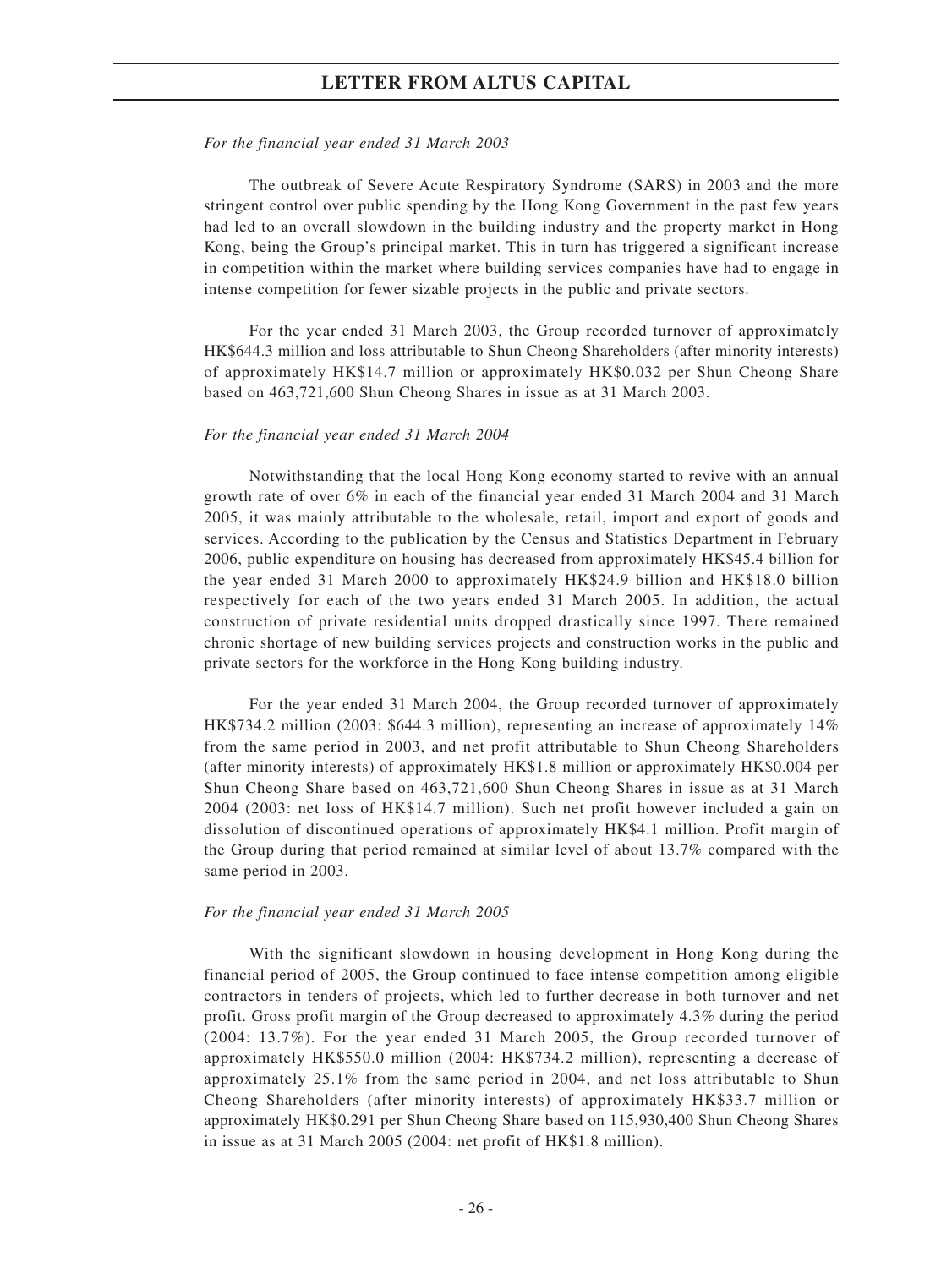#### *For the six months ended 30 September 2005*

For the six months ended 30 September 2005, the Group continued to record loss where loss attributable to Shun Cheong Shareholders (after minority interests) was approximately HK\$7.6 million or approximately HK\$0.066 per Shun Cheong Share based on 115,930,400 Shun Cheong Shares in issue as at 30 September 2005 (2004: HK\$12.4 million) on turnover of approximately HK\$245.5 million (2004: HK\$249.4 million).

In summary, the Group has been loss making over the past few years save for in 2004 where the Group recorded net profit of approximately HK\$1.8 million. However, such net profit included a gain on dissolution of discontinued operations of approximately HK\$4.1 million. The remaining businesses of maintenance services are also loss making in financial year ended 31 March 2005; details of which are set out under the paragraph headed "Effects of the Disposal" below. No dividend has been declared or paid to Shun Cheong Shareholders for the three years ended 31 March 2005 and the six months ended 30 September 2005. Based on the above, the Group is operating in a difficult market condition and environment where public as well as private sector spending has been on a downward trend. The Group also faces intense competition in the market.

#### *Effects of the Disposal*

As described in the Shun Cheong Disposal Circular, for the year ended 31 March 2005, the Group recorded loss attributable to Shun Cheong Shareholders (after minority interests) of approximately HK\$33.7 million, of which approximately HK\$20.5 million was attributable to the Contracting Group, representing approximately 60.8% of the total loss attributable to Shun Cheong Shareholders for that year. During the six months ended 30 September 2005, the Group recorded audited loss attributable to Shun Cheong Shareholders (after minority interests) of approximately HK\$7.6 million, of which approximately HK\$5.4 million was attributable to the Contracting Group, representing approximately 71.1% of the total loss attributable to Shun Cheong Shareholders for the period.

The continued losses of the Contracting Group, difficulty in securing further banking support to finance its development and the high working capital requirement as a result, prompted the Company to dispose of the Contracting Group in February 2006, which completion took place on 31 March 2006.

Based on the Shun Cheong Disposal Circular and the 115,930,400 Shun Cheong Shares in issue as at 31 March 2005, the pro forma unaudited consolidated results of the Group for the year ended 31 March 2005 assuming the Disposal was completed on 1 April 2004, the Group would record a pro forma unaudited consolidated loss attributable to Shun Cheong Shareholders (after minority interests) of approximately HK\$44.5 million or approximately HK\$0.384 per Shun Cheong Share. If losses incurred as a result of the Disposal of approximately HK\$31.2 million were excluded, the loss would then be reduced to approximately HK\$13.3 million or approximately HK\$0.115 per Shun Cheong Share. In summary, it is noted that the remaining business of the Group was also loss making, albeit at a smaller extent. Please refer to note 4 of the unaudited pro forma consolidated income statement of the Group for the year ended 31 March 2005 in the Shun Cheong Disposal Circular for further details.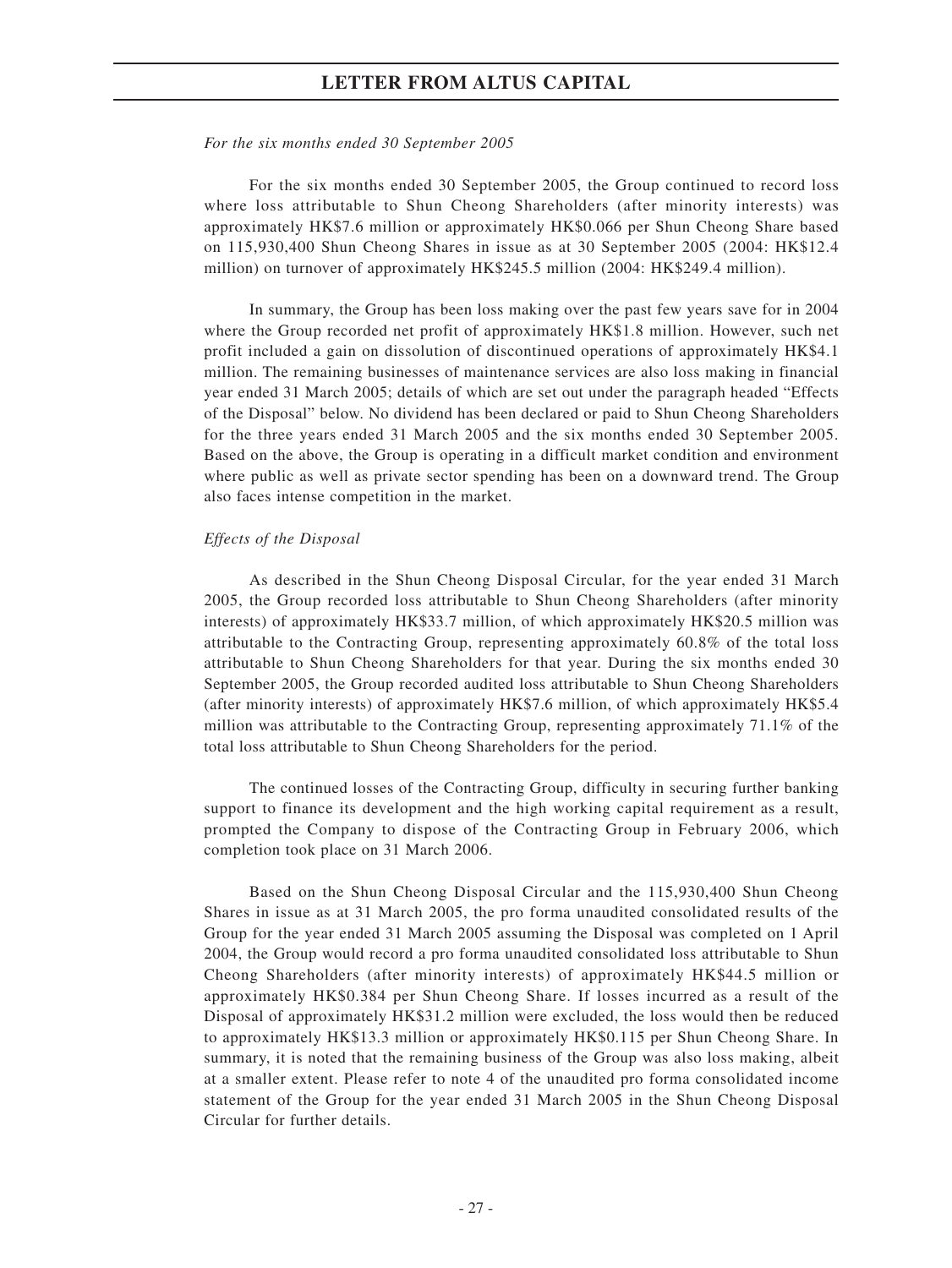In terms of net assets, according to the pro forma unaudited balance sheet of the Group assuming that the Disposal was completed on 30 September 2005, the pro forma unaudited consolidated net assets of the Group as at 30 September 2005 would be approximately HK\$53.4 million (or about HK\$0.461 per Shun Cheong Share based on 115,930,400 Shun Cheong Shares in issue), compared to the Group's audited net assets of approximately HK\$58.8 million as at 30 September 2005 (or about HK\$0.507 per Shun Cheong Share based on 115,930,400 Shun Cheong Shares in issue) before the Disposal.

Assuming the Disposal was completed on 30 September 2005, the cash and cash equivalents of the Group would increase to approximately HK\$35.1 million as at 30 September 2005 upon receipt of the net proceeds from the Disposal of approximately HK\$33.0 million as compared to approximately HK\$9.0 million prior to the Disposal. The Disposal would therefore improve the working capital condition of the Group. As at 31 May 2006, the Group's cash and cash equivalents amounted to approximately HK\$34.0 million.

#### *2.3 Prospect of the Group*

After the Disposal, the Group will focus on its remaining business, being the provision of building-related maintenance services in the private and public sectors. The Shun Cheong Directors are of the view that the building-related maintenance services business is by nature less susceptible to property development cycles as compared to the Contracting Group. As the local economy continues to improve, with GDP in 2005 increased by over 7% in real term over year, the Shun Cheong Directors are hopeful that the difficult operating environment will improve with more private developments and increase in government spending in the public sector. The Shun Cheong Directors however pointed out that currently, majority of the Group's revenue is generated from the public sector and the contract amounts under the contracts granted by the Hong Kong Government in relation to building-related maintenance services are typically non-binding and are subject to various factors over the term of the contracts such as the budget policy and public housing policy of the Hong Kong Government and the overall economic conditions.

It is noted that the improvement of the local Hong Kong economy in the past years was mainly attributable to the wholesale, retail, import and export of goods and services. The overall public spending on housing, where the Group derives a majority of its income, remained low. As a result, the operating environment of the Group remained difficult and profit margins were under pressure due to the intense competition in the building related services industry. Meanwhile, it is noted that the Group's experience in the private sector is relatively less than that in the public sector and the Group's contracts with the Hong Kong Government are susceptible to the overall Hong Kong economic conditions as well as the budget and public housing policies of the Hong Kong Government. Based on the above, we are of the view that the prospect of the Group remains uncertain and its growth is largely dependent on: (i) its competitiveness with other sub-contractors in the private sector and (ii) the public and private spending in the Hong Kong construction and building services sectors.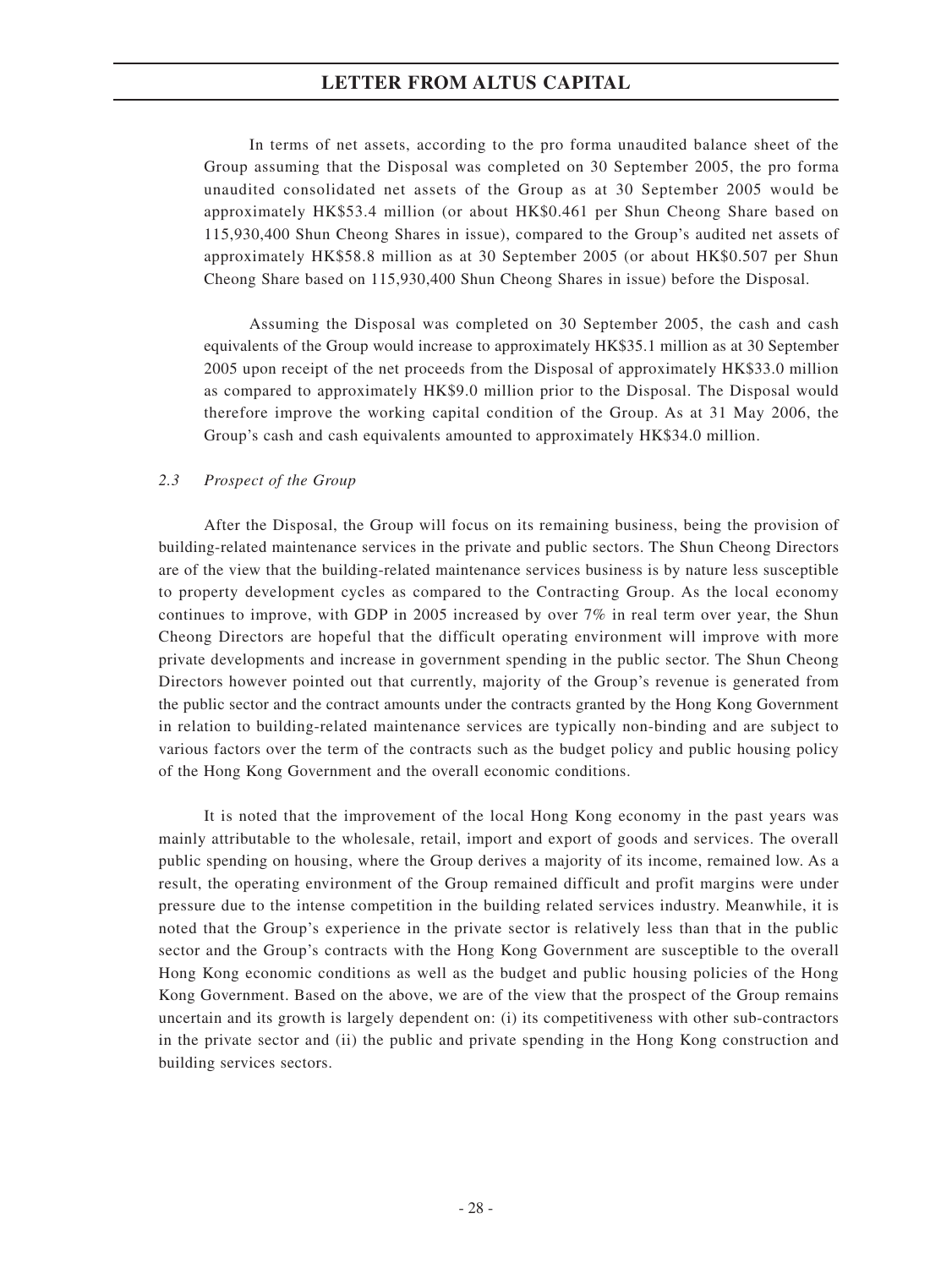### **3. TERMS OF THE OFFER**

Quam Securities, on behalf of the Offeror, is making the Offer on the following basis:

| For each Shun Cheong Share not already owned by the | HK\$0.30 in cash |
|-----------------------------------------------------|------------------|
|                                                     |                  |

As at the Latest Practicable Date, the Company had 115,930,400 Shun Cheong Shares in issue and based on the Offer Price, the Company is valued at approximately HK\$34.80 million. The Offer Price is the same as the Acquisition Price.

As at the Latest Practicable Date, (i) the Company did not have any options, warrants or other securities that carry rights to subscribe for or which are convertible into Shun Cheong Shares; and (ii) there is no arrangement (whether by way of option, indemnity or otherwise) in relation to the shares of the Offeror and the Shun Cheong Shares which might be material to the Offer.

As stated in the "Letter from Quam Capital" in the Composite Document, the Offeror has no intention to transfer any Shun Cheong Shares acquired pursuant to the Offer to any other persons save for the possible disposal after the closing of the Offer to ensure that the public float for the Shun Cheong Shares will be no less than 25% in accordance with the Listing Rules.

Further terms and conditions of the Offer, including the procedures for acceptance, are set out in the Composite Document.

#### **4. THE OFFER PRICE**

The Offer Price of HK\$0.30 per Shun Cheong Share represents:

- (i) a discount of approximately 18.9% to the closing price of HK\$0.370 per Shun Cheong Share as quoted on the Stock Exchange on 8 May 2006, being the last full trading day prior to the suspension of trading of the Shun Cheong Shares on 9 May 2006 pending the issue of the Announcement (the "**Last Trading Day**");
- (ii) a discount of approximately 21.7% to the average closing price of approximately HK\$0.383 per Shun Cheong Share as quoted on the Stock Exchange for the last 10 trading days up to and including the Last Trading Day;
- (iii) a discount of approximately 12.3% to the average closing price of HK\$0.342 per Shun Cheong Share as quoted on the Stock Exchange for the last 30 trading days up to and including the Last Trading Day;
- (iv) a discount of approximately 10.4% to the average closing price of HK\$0.335 per Shun Cheong Share as quoted on the Stock Exchange for the three months up to and including the Last Trading Day;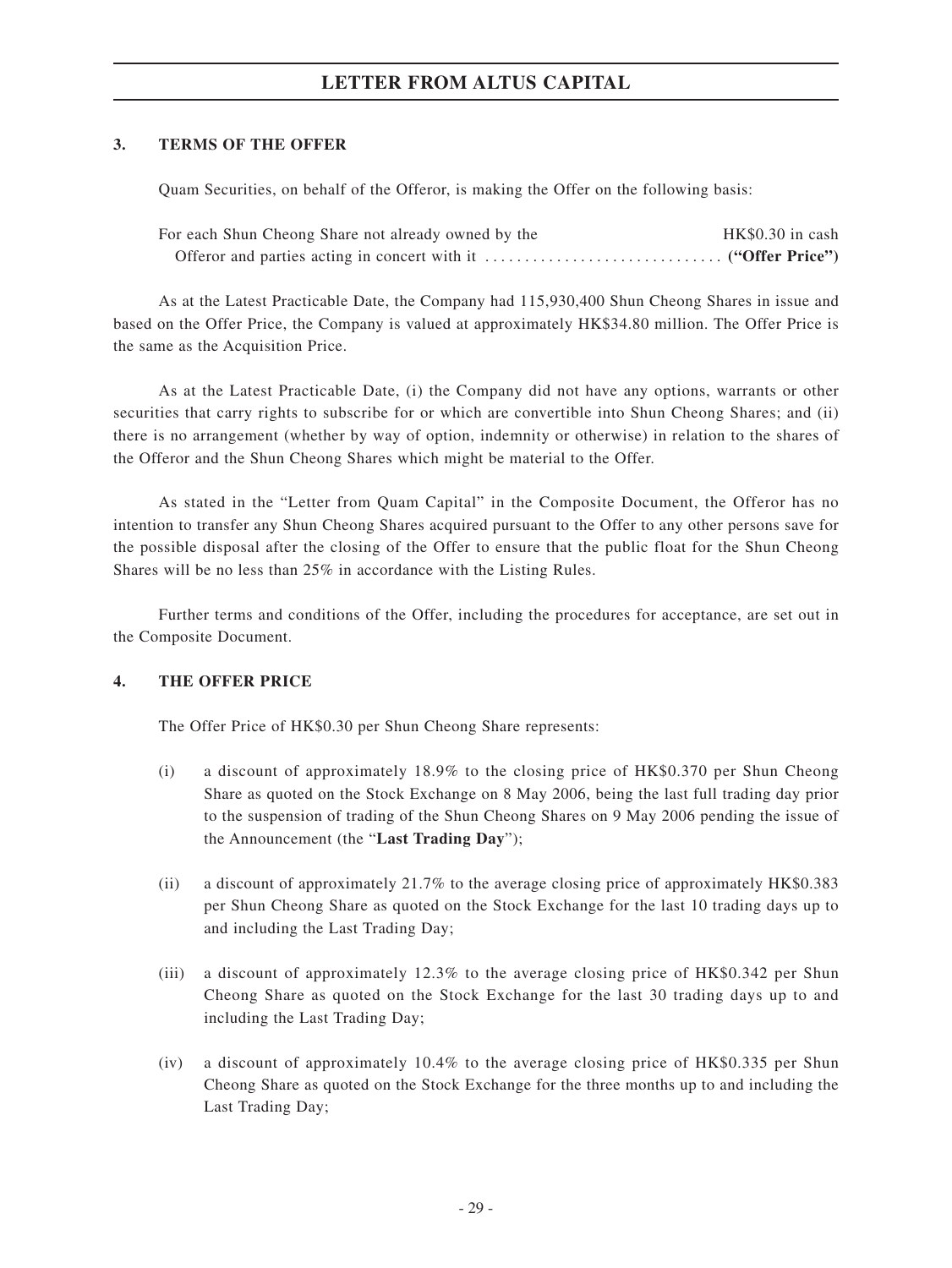- (v) a discount of approximately 5.7% to the average closing price of HK\$0.318 per Shun Cheong Share as quoted on the Stock Exchange for the six months up to and including the Last Trading Day;
- (vi) a discount of approximately 9.1% to the closing price of approximately HK\$0.330 per Shun Cheong Share as quoted on the Stock Exchange as at the Latest Practicable Date; and
- (vii) a discount of approximately 34.9% over the pro forma unaudited net tangible asset value per Shun Cheong Share of approximately HK\$0.461 as at 30 September 2005 (based on the unaudited pro forma net tangible assets attributable to the Shun Cheong Shareholders of about HK\$53.4 million as set out in the Shun Cheong Disposal Circular and 115,930,400 Shun Cheong Shares in issue, assuming the Disposal was completed on 30 September 2005).

### **5. Historical share price performance of the Company**

The graph below illustrates the daily historical closing prices of the Shun Cheong Shares traded on the Stock Exchange from 3 May 2005 to the Latest Practicable Date (both dates inclusive) ("**Review Period**").

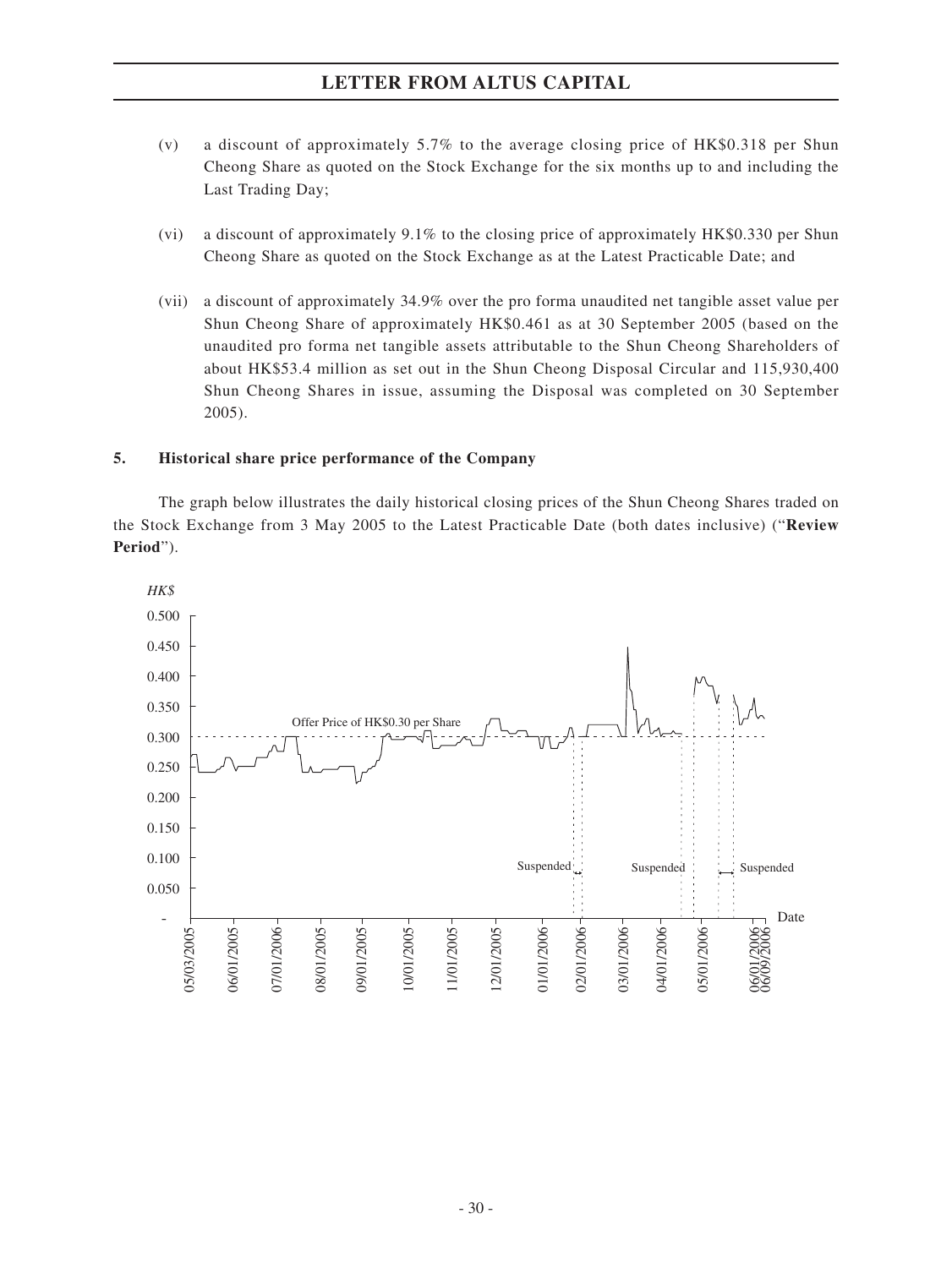The highest, lowest, month-end and average daily closing prices of the Shun Cheong Shares for each of the months during the Review Period as summarised as follows:

|                              |                |               | Month/        |                      |
|------------------------------|----------------|---------------|---------------|----------------------|
|                              | <b>Highest</b> | Lowest        | period end    | <b>Average daily</b> |
|                              | closing price  | closing price | closing price | closing price        |
| Month/period                 | HK\$           | HK\$          | HK\$          | HK\$                 |
| 2005                         |                |               |               |                      |
| May                          | 0.270          | 0.240         | 0.265         | 0.251                |
| June                         | 0.285          | 0.242         | 0.285         | 0.260                |
| July                         | 0.300          | 0.240         | 0.240         | 0.269                |
| August                       | 0.250          | 0.221         | 0.240         | 0.243                |
| September                    | 0.305          | 0.240         | 0.300         | 0.281                |
| October                      | 0.310          | 0.280         | 0.285         | 0.293                |
| November                     | 0.330          | 0.285         | 0.330         | 0.298                |
| December                     | 0.330          | 0.300         | 0.300         | 0.309                |
| 2006                         |                |               |               |                      |
| January <sup>(Note a)</sup>  | 0.315          | 0.280         | 0.300         | 0.293                |
| February <sup>(Note a)</sup> | 0.320          | 0.300         | 0.320         | 0.317                |
| March                        | 0.450          | 0.300         | 0.305         | 0.325                |
| April (Note b)               | 0.400          | 0.305         | 0.385         | 0.353                |
| May $^{(Note \; c)}$         | 0.385          | 0.320         | 0.345         | 0.348                |
| 1 June to the                |                |               |               |                      |
| Latest Practicable Date      | 0.365          | 0.330         | 0.330         | 0.337                |

#### *Notes:*

- (a) Trading of the Shun Cheong Shares was suspended on 27 January 2006 and from 1 February 2006 to 2 February 2006 pending the publication of the announcement on 3 February 2006 in respect of the Disposal. From 28 January 2006 to 31 January 2006 are public holidays in Hong Kong.
- (b) Trading of the Shun Cheong Shares was suspended on 13 April 2006 pending the publication of the Acquisition Announcement.
- (c) Trading of the Shun Cheong Shares was suspended from 9 May 2006 to 16 May 2006 pending the publication of the Announcement.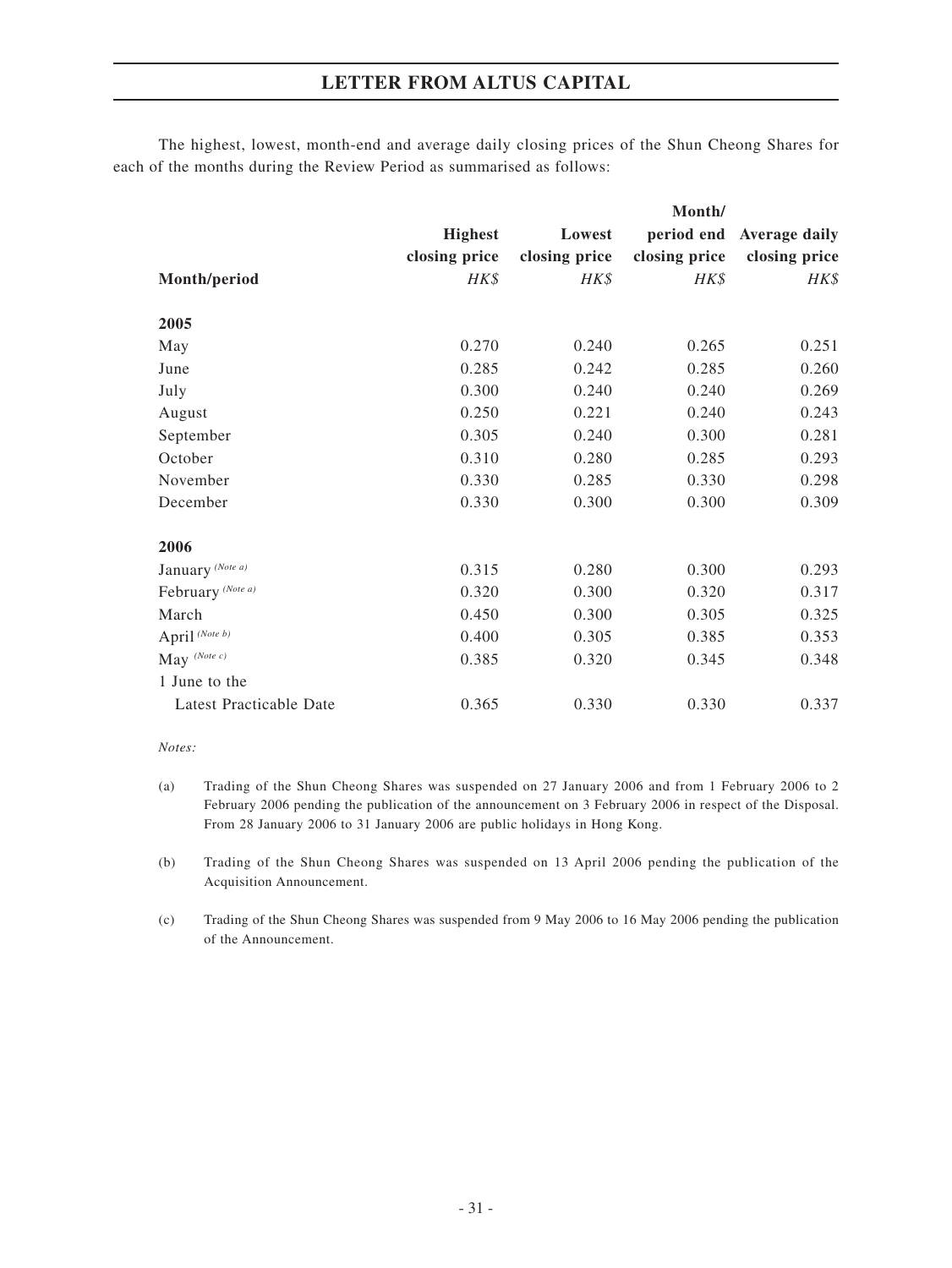Between May 2005 and the Latest Practicable Date, the closing prices of the Shun Cheong Shares had fluctuated between a low of HK\$0.221 per Shun Cheong Share on 25 August 2005 and a high of HK\$0.450 per Shun Cheong Share on 7 March 2006.

It is observed that throughout the Review Period, prices of Shun Cheong Shares have mostly traded at levels below or around the Offer Price. The closing price of the Shun Cheong Shares increased sharply on 7 March 2006 to HK\$0.450 from the previous closing price of HK\$0.300 per Shun Cheong Share on 6 March 2006, representing an increase of 50% on a single trading day. Such price level did not sustain however as the closing price of the Shun Cheong Shares subsequently decreased to HK\$0.305 on 14 March 2006. Trading remained within a range of HK\$0.300 to HK\$0.330 per Shun Cheong Share from 14 March 2006 to 12 April 2006, prior to the publication of the Acquisition Announcement. After the publication of the Acquisition Announcement on 18 April 2006 and before the publication of the Announcement, the closing prices of the Shun Cheong Share increased to a range of between HK\$0.355 and HK\$0.400 per Shun Cheong Share. Nevertheless, following the publication of the Announcement, the closing prices of Shun Cheong Shares have been trading within a range of between HK\$0.320 and HK\$0.370 per Shun Cheong Share. As at the Latest Practicable Date, the closing price per Shun Cheong Share was HK\$0.330.

In summary, during the majority of the Review Period, being from May 2005 to February 2006, the closing prices of the Shun Cheong Shares were at an average of HK\$0.280 per Shun Cheong Share and between a high of HK\$0.330 and a low of HK\$0.221. Prices of the Shun Cheong Shares however became more volatile from March 2006 onwards, during which the prices of the Shun Cheong Shares intermittently increased sharply but declined subsequently to around the Offer Price level. During this period, the liquidity of the Shun Cheong Shares had been very low, which is further discussed below. We are therefore of the view that the Offer Price is fair and reasonable when compared with the trend of prices of Shun Cheong Shares.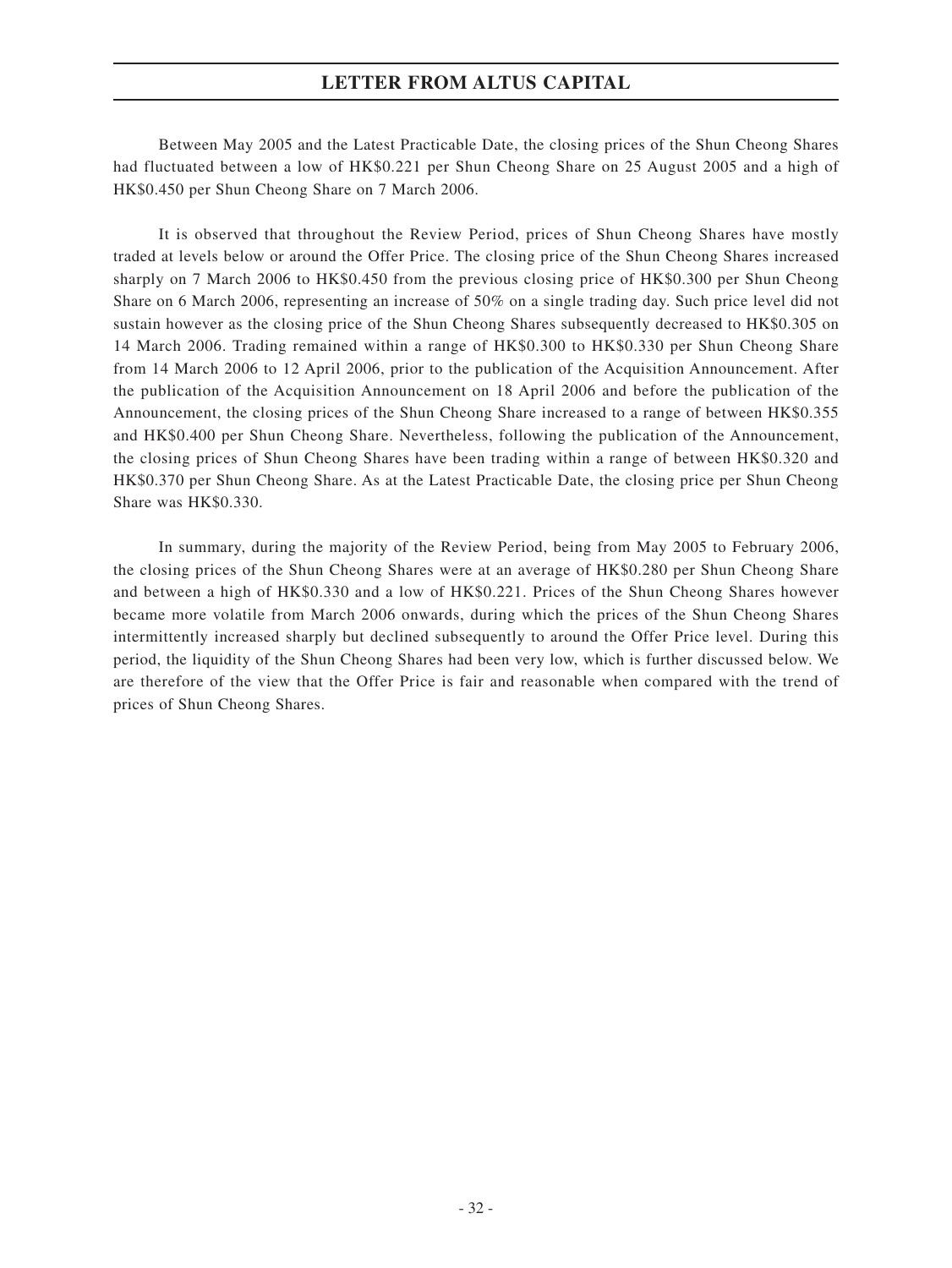### **6. Liquidity of the Shun Cheong Shares**

The following table sets out the total number and average daily number of Shun Cheong Shares traded per month and the respective percentages of monthly trading volume compared to the issued share capital of the Company and the Shun Cheong Shares held by the public during the Review Period:

|                            |                |                | Percentage              | Percentage              |
|----------------------------|----------------|----------------|-------------------------|-------------------------|
|                            |                |                | of average daily        | of average daily        |
|                            |                |                | trading volume          | trading volume          |
|                            |                |                | for the month           | for the month           |
|                            |                |                | to total number         | to total number         |
|                            |                |                | of Shun Cheong          | of Shun Cheong          |
|                            |                | Average daily  | Shares in               | Shares held by the      |
|                            | <b>Total</b>   | trading volume | issue as at the         | public as at the        |
| Month/period               | trading volume | for the month  | <b>Last Trading Day</b> | <b>Last Trading Day</b> |
|                            | (Shun Cheong   | (Shun Cheong   | (Note a)                | (Note b)                |
|                            | Shares)        | Shares)        | $\%$                    | $\%$                    |
| 2005                       |                |                |                         |                         |
| May                        | 1,393,500      | 69,675         | 0.060                   | 0.093                   |
| June                       | 892,500        | 40,568         | 0.035                   | 0.054                   |
| July                       | 640,000        | 32,000         | 0.028                   | 0.043                   |
| August                     | 2,021,500      | 87,891         | 0.076                   | 0.118                   |
| September                  | 1,659,000      | 79,000         | 0.068                   | 0.106                   |
| October                    | 1,747,500      | 87,375         | 0.075                   | 0.117                   |
| November                   | 1,294,500      | 58,841         | 0.051                   | 0.079                   |
| December                   | 486,000        | 24,300         | 0.021                   | 0.033                   |
| 2006                       |                |                |                         |                         |
| January $\sp{(Note \; c)}$ | 1,439,000      | 79,944         | 0.069                   | 0.107                   |
| February (Note c)          | 240,500        | 13,361         | 0.012                   | 0.018                   |
| March                      | 3,566,000      | 155,043        | 0.134                   | 0.208                   |
| April (Note d)             | 2,415,114      | 150,945        | 0.130                   | 0.203                   |
| May (Note e)               | 2,040,000      | 145,714        | 0.126                   | 0.195                   |
| 1 June to the Latest       |                |                |                         |                         |
| Practicable Date           | 116,000        | 16,571         | 0.014                   | 0.022                   |
|                            |                |                |                         |                         |

#### *Notes:*

a. Based on 115,930,400 Shun Cheong Shares in issue as at the Last Trading Day.

b. Based on 74,536,900 Shun Cheong Shares held in public hands as at the Last Trading Day, which excluded the 32,000,000 Shun Cheong Shares held by the Offeror and the 9,393,500 Shun Cheong Shares in aggregate held by the three Shun Cheong Directors namely, Mr. Chan Yuen Keung, Zuric, Mr. Hong Yiu and Mr. Au Yu Fai, Patrick respectively.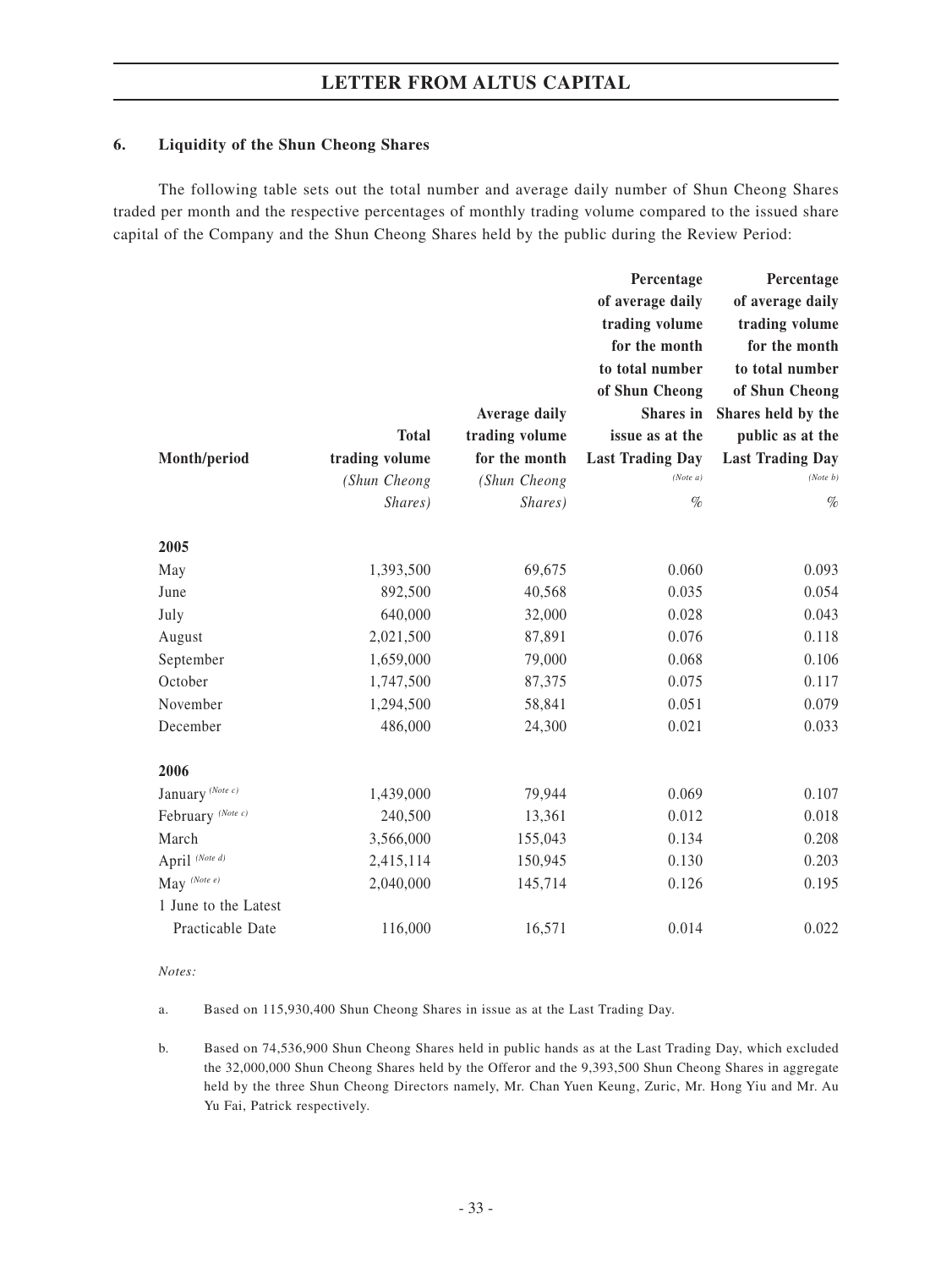- c. Trading of the Shun Cheong Shares was suspended on 27 January 2006 and from 1 February 2006 to 2 February 2006 pending the publication of the announcement on 3 February 2006 in respect of the Disposal. From 28 January 2006 to 31 January 2006 were public holidays in Hong Kong.
- d. Trading of the Shun Cheong Shares was suspended on 13 April 2006 pending the publication of the Acquisition Announcement.
- e. Trading of the Shun Cheong Shares was suspended from 9 May 2006 to 16 May 2006 pending the publication of the Announcement.

During the Review Period, the trading volume of the Shun Cheong Shares was generally low. The highest average daily trading volume of 155,043 Shun Cheong Shares recorded in March 2006, represents only approximately 0.134% of the total number of Shun Cheong Shares in issue as at the Latest Practicable Date and approximately 0.208% of the Shun Cheong Shares held by the public as at the Latest Practicable Date. During the Review Period, the average daily trading volume of the Shun Cheong Shares was consistently no more than 0.3% of the Shun Cheong Shares held by public and no trading of the Shun Cheong Shares was recorded in 145 days out of a total of 264 trading days.

Given the low trading liquidity of the Shun Cheong Shares, we are of the opinion that Shun Cheong Shareholders may find it difficult to dispose of their Shun Cheong Shares in the open market, and if possible, without exerting downward pressure on the price of the Shun Cheong Shares. The Offer therefore provides an alternative exit opportunity to the Shun Cheong Independent Shareholders to realise their investment in the Company.

#### **7. Market comparables**

To assess the fairness and reasonableness of the Offer Price, we attempted to review companies listed on the Stock Exchange which are primarily engaged in the provision of building-related maintenance services. However, based on information published on the website of the Stock Exchange, there is no other listed company which is principally engaged in only building related maintenance activities. We have therefore identified, to the best of our knowledge, all companies listed on the Stock Exchange which business activities include the Group's principal activities (the "**Comparables**") and with market capitalisation of below HK\$50 million. This includes CAG, which is formerly a substantial Shun Cheong Shareholder.

Shun Cheong Independent Shareholders should note that the Comparables are not directly comparable to the Company since their business nature only matches some of the Group's activities. The purpose of showing the Comparables is to provide additional information to the Shun Cheong Shareholders on the performance of companies which business activities include building services related business.

We set out below a table comparing the Company with the Comparables: (i) the closing prices of their shares as at the Last Trading Day; (ii) the closing prices of their shares as at the Latest Practicable Date; (iii) profit or loss as reported in the latest published annual report; (iv) price earnings ratio ("**PER**"); (v) net tangible asset value per share; and (vi) the discount of the market price or the Offer Price to the net tangible asset value per share.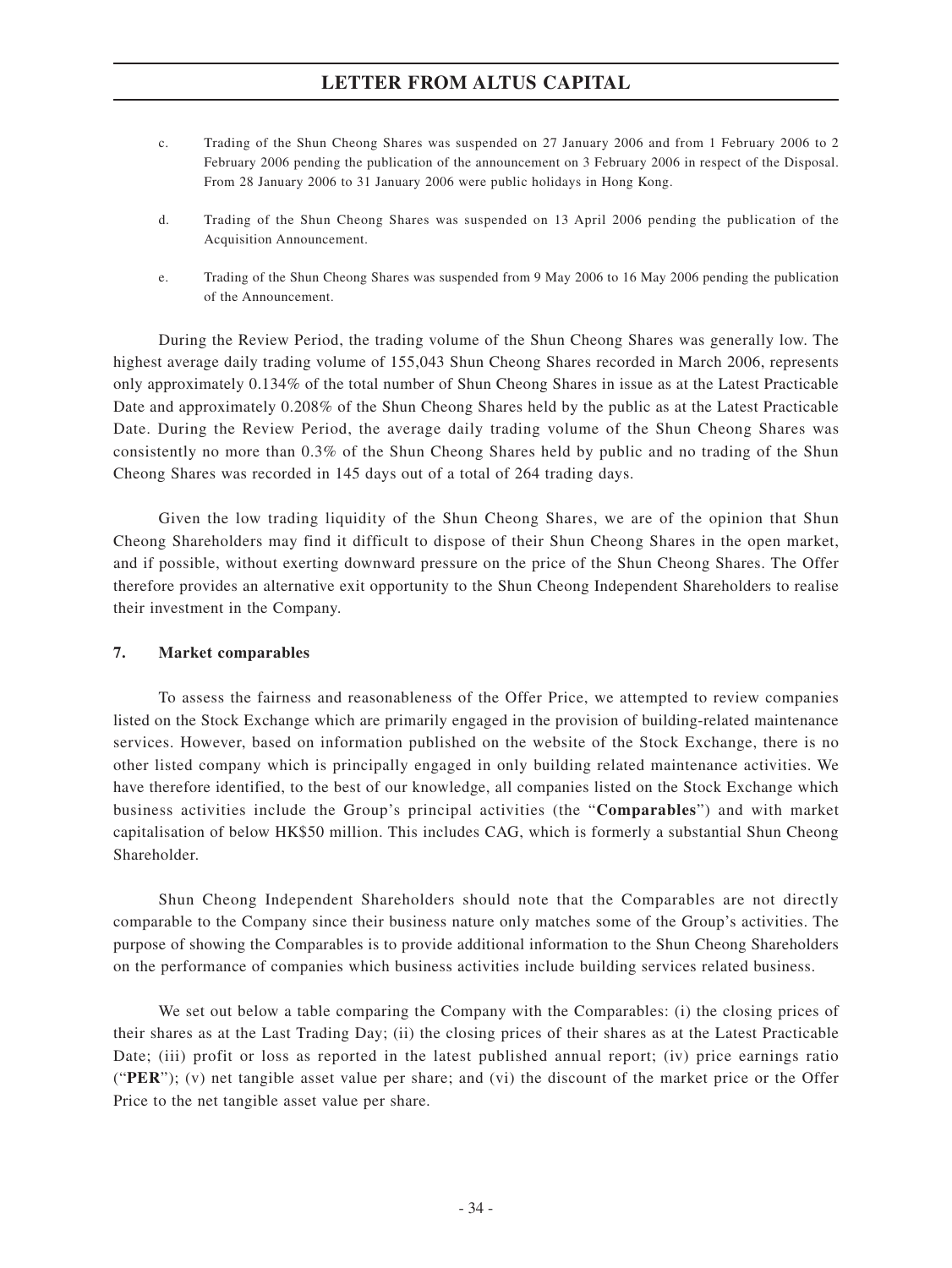| Company                                                                                                                                                                                                                                                                                  | <b>Closing price</b><br>of shares as<br>at the Last<br><b>Trading Day</b> | <b>Closing price</b><br>of shares as<br>at the Latest<br>Practicable<br>Date | Latest audited<br>profit/(loss) | PER as<br>at the Last<br><b>Trading Day</b> | Net tangible<br>asset value<br>per share<br>as at the<br>latest audited<br>financial<br>year end date | <b>Closing price</b><br>as at the<br><b>Last Trading</b><br>Day/Offer<br>Price to net<br>tangible asset<br>value per share | <b>Discount</b><br>of closing<br>price of shares<br>as at the Last<br>Trading Day/<br><b>Offer Price</b><br>to the net<br>tangible asset<br>value per share |
|------------------------------------------------------------------------------------------------------------------------------------------------------------------------------------------------------------------------------------------------------------------------------------------|---------------------------------------------------------------------------|------------------------------------------------------------------------------|---------------------------------|---------------------------------------------|-------------------------------------------------------------------------------------------------------|----------------------------------------------------------------------------------------------------------------------------|-------------------------------------------------------------------------------------------------------------------------------------------------------------|
| (stock code)                                                                                                                                                                                                                                                                             | (HK\$)                                                                    | (HK\$)                                                                       | (HK\$'000)                      | (times)                                     | (HK\$)                                                                                                | (times)                                                                                                                    | $(\% )$                                                                                                                                                     |
| Wing Hong<br>(Holdings) Limited<br>(#745)<br>("Wing Hong")<br>- Engaged in a<br>broad spectrum of<br>construction works<br>for both public and<br>private sectors in<br>Hong Kong                                                                                                        | 0.044                                                                     | 0.039                                                                        | (11, 326)                       | N/A                                         | 0.131<br>Note 1                                                                                       | 0.34                                                                                                                       | 66.41                                                                                                                                                       |
| CAG (#385)<br>- Trading and<br>manufacturing of<br>plastic and chemical<br>products, distribution<br>and installation of<br>building supplies,<br>electrical and<br>mechanical products,<br>electrical appliance<br>and air-conditioning<br>business, property and<br>investment holding | 0.300                                                                     | 0.250                                                                        | 3,411                           | 13.95                                       | 0.993<br>Note 2                                                                                       | 0.30                                                                                                                       | 69.79                                                                                                                                                       |
| Dickson Group<br>Holdings Limited<br>(#313) ("Dickson")<br>- Construction and<br>maintenance works                                                                                                                                                                                       | 0.105<br>Note 3                                                           | 0.105<br>Note 3                                                              | 9,661                           | 3.42                                        | 0.500<br>Note 4                                                                                       | 0.21                                                                                                                       | 79.00                                                                                                                                                       |
| The Company                                                                                                                                                                                                                                                                              | 0.370                                                                     | 0.330                                                                        | (34, 567)<br>Note 5             | $\rm N/A$                                   | 0.461<br>Note $6$                                                                                     | 0.65                                                                                                                       | 34.92                                                                                                                                                       |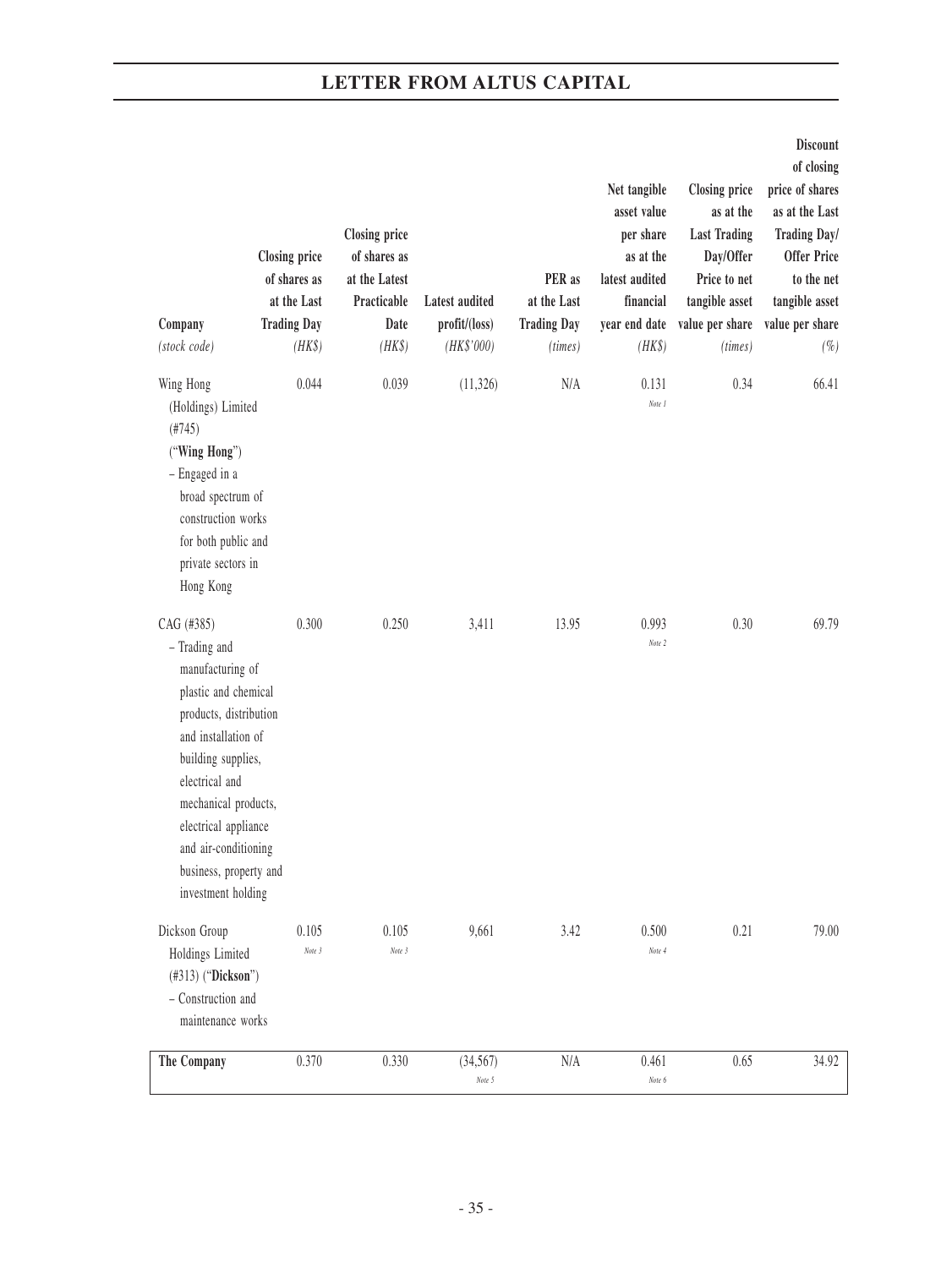### *Notes:*

- 1. Based on the net tangible assets of Wing Hong of approximately HK\$139.1 million and 1,064,000,000 shares in issue as at 31 March 2005.
- 2. Based on the net tangible assets of CAG of approximately HK\$157.5 million and 158,639,799 shares in issue as at 31 December 2005.
- 3. This is the price quoted on the Stock Exchange website as at 29 December 2005, being the last trading day of Dickson's shares on the Stock Exchange prior to its suspension of trading since 30 December 2005 and remained suspended as at the Latest Practicable Date.
- 4. Based on the net tangible assets of Dickson of approximately HK\$157.4 million and 314,874,000 shares in issue as at 31 March 2005.
- 5. The latest audited accounts of the Group are for the six months ended 30 September 2005. However, for comparison purpose, we have used the latest audited annual accounts of the Group for the year ended 31 March 2005.
- 6. This is based on the pro forma unaudited consolidated net tangible assets of the Group as at 30 September 2005 of approximately HK\$53.4 million and 115,930,400 Shun Cheong Shares in issue, assuming that the Disposal was completed on 30 September 2005.

### *PER*

One of the most commonly used reference for valuing a company is the PER based on its historical earnings. However, since the Group incurred losses in the financial year ended 31 March 2005 and the six months ended 30 September 2005, the use of the PER as reference to assess the Offer Price is not feasible.

### *Net tangible asset value per Shun Cheong Share*

While all the Comparables, expect for Wing Hong, recorded net profit during their latest financial year, the market price of shares of the Comparables are trading at discounts of between approximately 66% and approximately 79% to their net asset value. By comparison, the Offer Price represents a lower level of discount over the net tangible asset value of the Company of about 34.9%. Compared to the current share prices of the Comparables, the Offer Price is therefore fair and reasonable in terms of discount to net asset values.

### **8. Reasons for the Offer and intention of the Offeror**

As stated in the "Letter from Quam Capital" contained in the Composite Document, the directors of the Offeror believe the construction sector in Hong Kong is gradually picking up with a growing trend in the Hong Kong property development sector and the general market sentiments in Hong Kong. They are therefore interested in investing in the construction and building maintenance industry in Hong Kong and are optimistic about the prospects of the Group.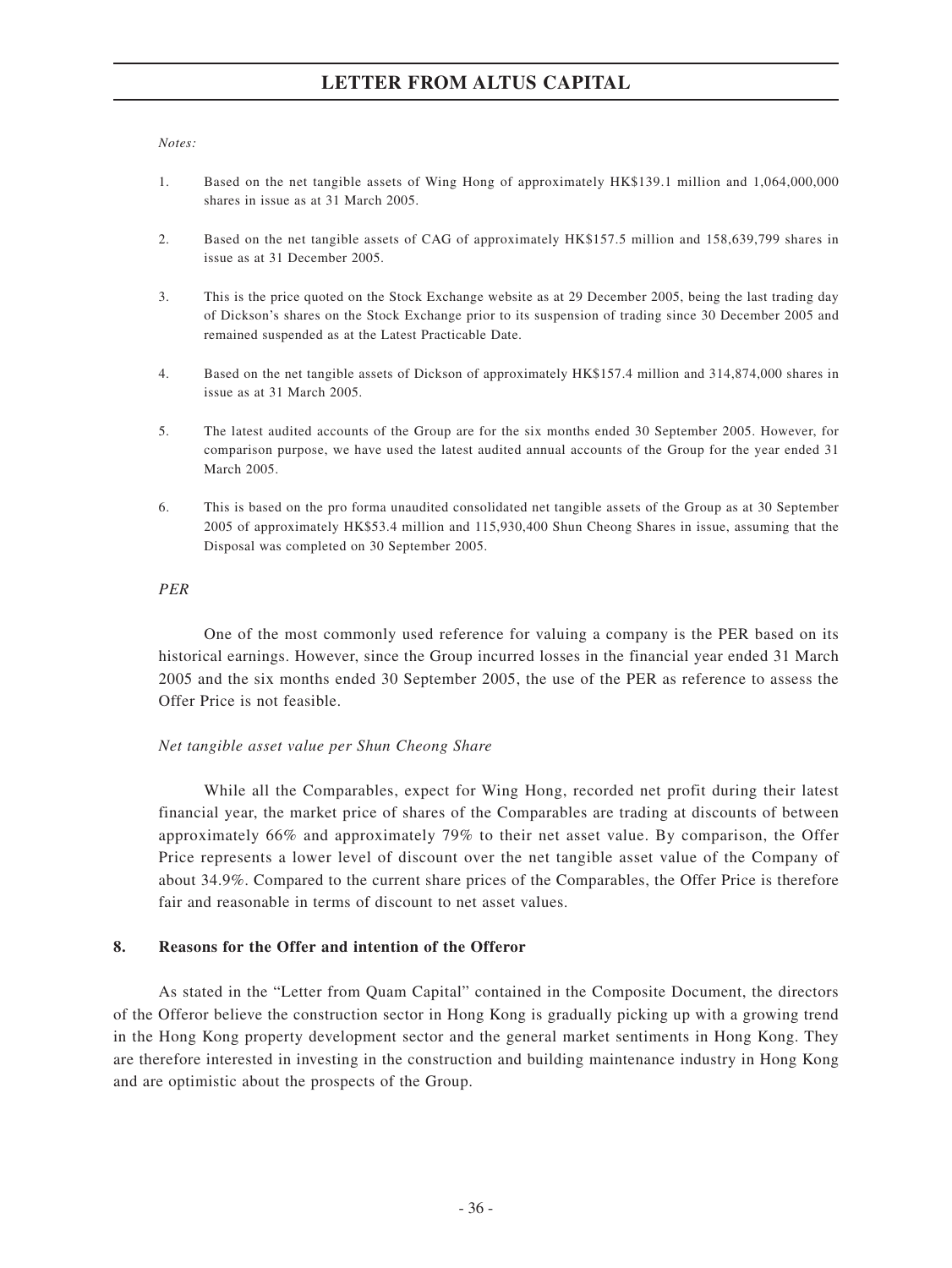After the closing of the Offer, the Offeror, inter alia:

- (i) intends to continue with the Company's existing businesses and maintain the listing status of the Company on the main board of the Stock Exchange;
- (ii) has no intention to introduce any major changes to the business, including any redeployment of the fixed assets of Shun Cheong;
- (iii) has no intention to avail itself to any power of compulsory acquisition;
- (iv) will conduct a review on the financial position, operations and management of the Group for the purpose of formulating business strategies for the future business development of the Group;
- (v) intends to appoint new executive directors to the Shun Cheong Board as soon as practicable to enable it to exercise control of the Shun Cheong Board; and
- (vi) has no intention to make any change to the continued employment of the employees of the Group.

It is noted that the Offeror does not have any immediate concrete plans for the Group. The Group's business operations and strategies for future business development are under review by the Offeror and the new executive Shun Cheong Directors to be appointed have yet to be finalized. There is also no clear indication that the Group's financial performance would turn-around if the Offeror gained control of the Company. Based on the description of their background and experience as set out in the "Letter from Quam Capital" contained in the Composite Document, it is not clear that Mr. Mo and Ms. Cao have any direct experience in the principal activities of the Group. Shun Cheong Independent Shareholders should therefore carefully consider the plans and experience of the Offeror and unless they are confident with the business prospects and future management of the Group, Shun Cheong Independent Shareholders should consider this Offer as an opportunity to realise all or part of their investments in the Company.

### **RECOMMENDATION**

In arriving at our recommendation in respect of the Offer, we have considered the principal factors as summarised below:

- 1. Save for in 2004, the Company had been making losses for the past few years. The remaining businesses of maintenance services of the Group are also loss making in financial year 2005. No dividend has been declared or paid to Shun Cheong Shareholders for the three years ended 31 March 2005 and the six months ended 30 September 2005;
- 2. Improvement of the local Hong Kong economy in the past years was mainly attributable to the wholesale, retail, import and export of goods and services and the overall public spending on housing, where the Group derives a majority of its income, remained low. The future business development and prospects of the Group remain uncertain since its growth is largely dependent on the positive economic growth in Hong Kong and the public and private spending in the Hong Kong construction and building services sectors;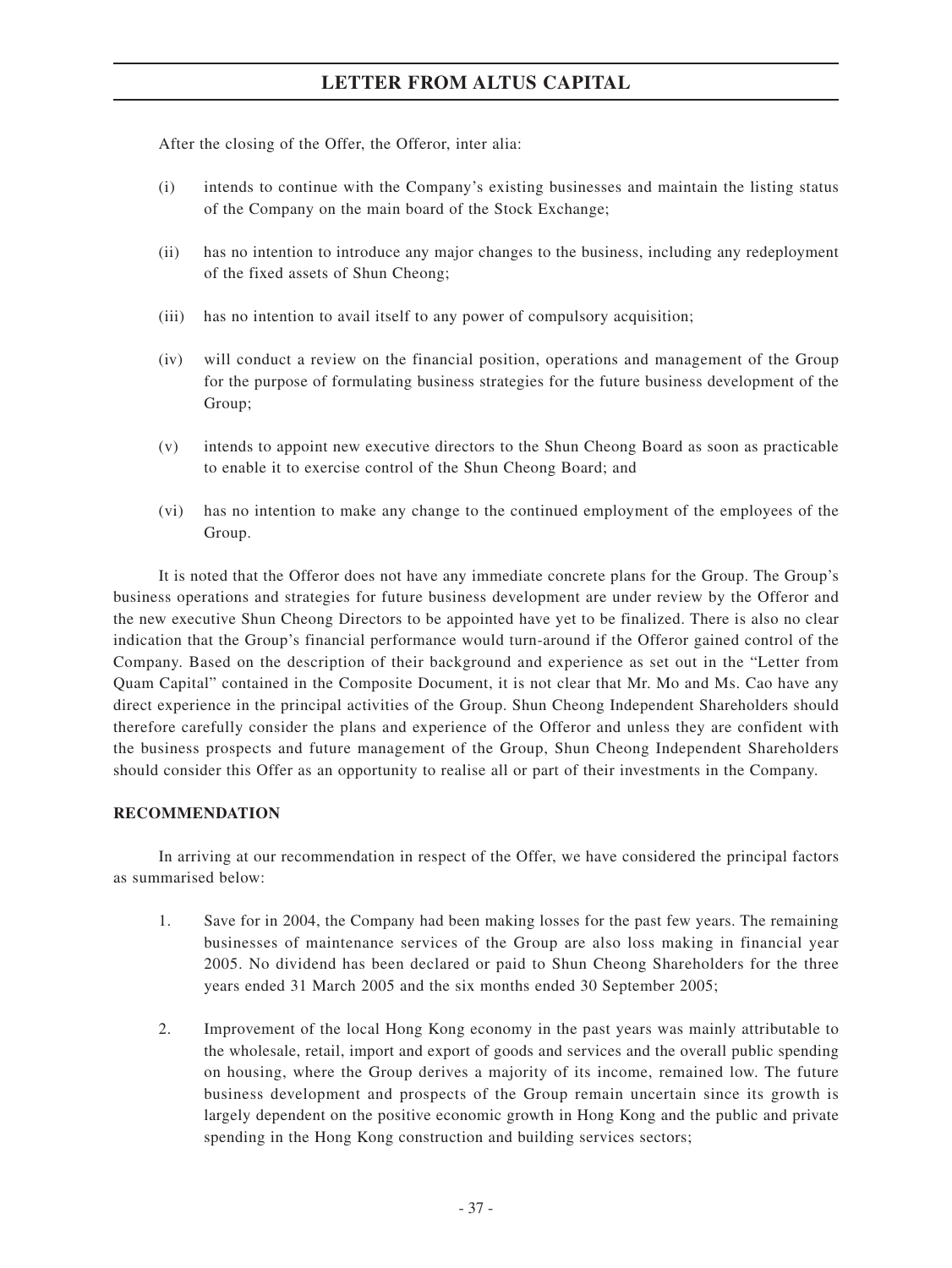- 3. During the majority of the Review Period, being from May 2005 to February 2006, the closing prices of the Shun Cheong Shares were at levels around the Offer Price with an average of HK\$0.280 per Shun Cheong Share and between a high of HK\$0.330 and a low of HK\$0.221. Notwithstanding, prices of the Shun Cheong Shares became more volatile from March 2006 onwards, during which the prices of the Shun Cheong Shares intermittently increased sharply but declined subsequently to the Offer Price level as at the Latest Practicable Date;
- 4. The historical liquidity and trading volume of the Shun Cheong Shares were low. Out of the total number of 264 trading days within the Review Period, 145 days or approximately 55% of which had no trading activities. It may be difficult for the Shun Cheong Independent Shareholders to dispose of their Shun Cheong Shares in the open market, and if possible, without exerting downward pressure on the price of the Shun Cheong Shares. There is no assurance that prices of the Shun Cheong Shares will remain at the current level after the Offer closes; and
- 5. The Group's future business development strategies will be reviewed by the Offeror and the new executive Shun Cheong Directors to be appointed have yet to be finalized. There is also no clear indication that the Group's financial performance would turn-around if the Offeror gained control of the Company.

When arriving at our recommendation, we have, in particular, considered the fact that the market price of the Shun Cheong Shares as at the Latest Practicable Date was above the Offer Price and that the Offer Price is at a discount to the net asset value of the Group.

There has been significant price volatility in Shun Cheong Shares recently but based on its historical trading trend described above, it is unclear whether the current market price, which is above the Offer Price, is sustainable. Trading liquidity remains very low, which in turn has limited the possibility of divestment of larger quantity of Shun Cheong Shares in the market. While it is noted that the Offer Price is at a discount to the net asset value of the Group, such measure is normally more applicable in the case of liquidation of a company. The Shun Cheong Shares have been trading at such discounts over a long period and we believe the market may have accorded such valuation to the Company in view of the Group's loss making track record and uncertain prospects. Moreover, the Comparables also demonstrated similar features in trading trends.

Having weighed the factors listed 1 to 5 and the above, we are of the view that the Offer Price is fair and reasonable so far as the Shun Cheong Independent Shareholders are concerned. Accordingly, we recommend the Independent Board Committee to advise the Shun Cheong Independent Shareholders to accept the Offer.

However, we would also like to advise the Independent Board Committee to recommend those Shun Cheong Independent Shareholders who intend to accept the Offer to closely monitor the price and liquidity of the Shun Cheong Shares in the market during the period of the Offer and to consider selling their Shun Cheong Shares in the market rather than accepting the Offer, if the net proceeds of such sale would exceed the amount receivable under the Offer.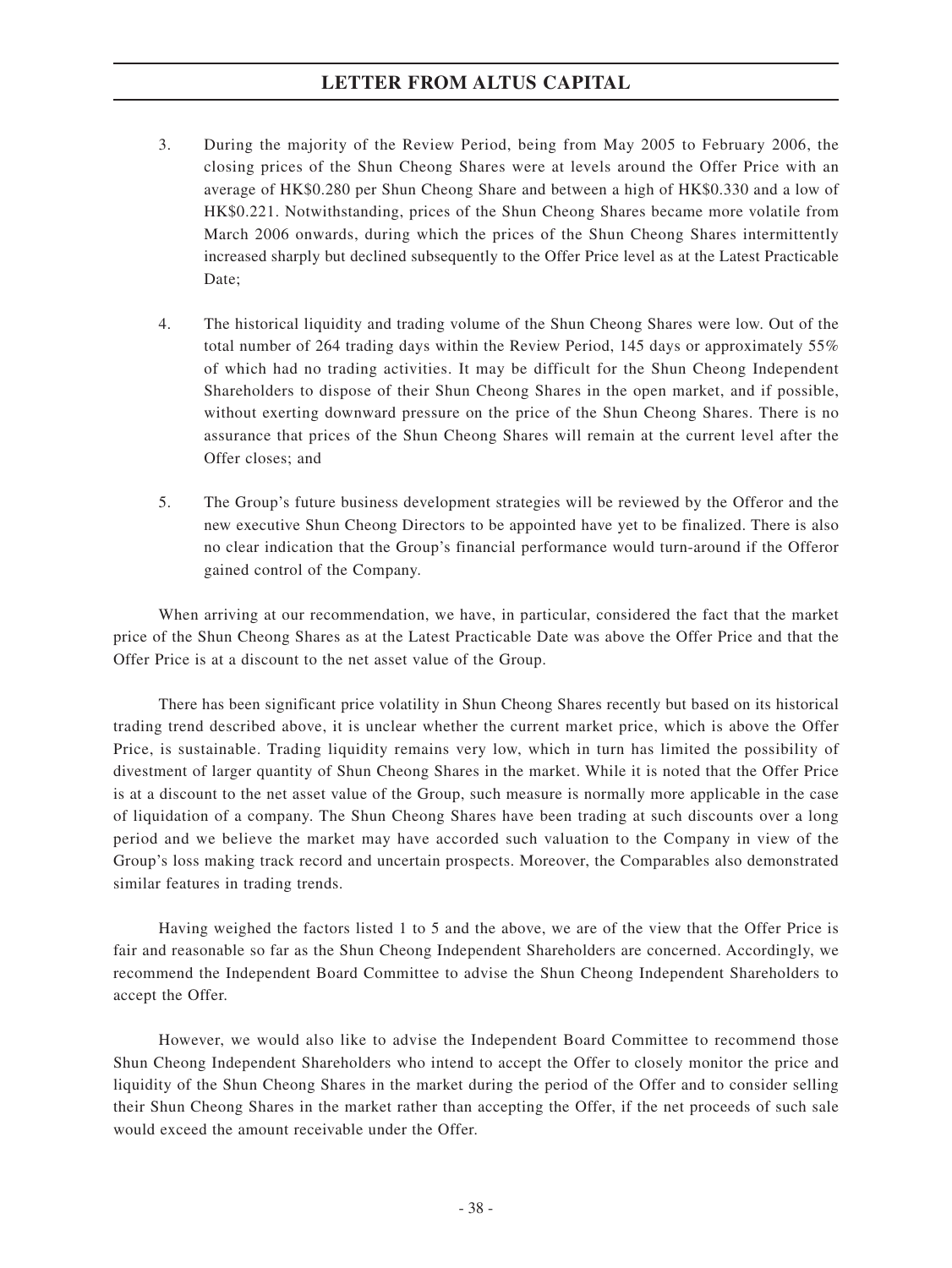For those Shun Cheong Independent Shareholders who wish to retain part or all of their investments in the Shun Cheong Shares, they should carefully consider the future intentions of the Offeror regarding the Group and the implication of possible suspension of dealings in Shun Cheong Shares, the details of which are set out in the "Letter from the Shun Cheong Board" and the "Letter from Quam Capital" contained in the Composite Document.

Shun Cheong Independent Shareholders should read carefully the procedures for accepting the Offer as detailed in Appendix I and the accompanying Form of Acceptance to the Composite Document.

> Yours faithfully, For and on behalf of **Altus Capital Limited Arnold Ip Sean Pey, Chang** *Executive Director Executive Director*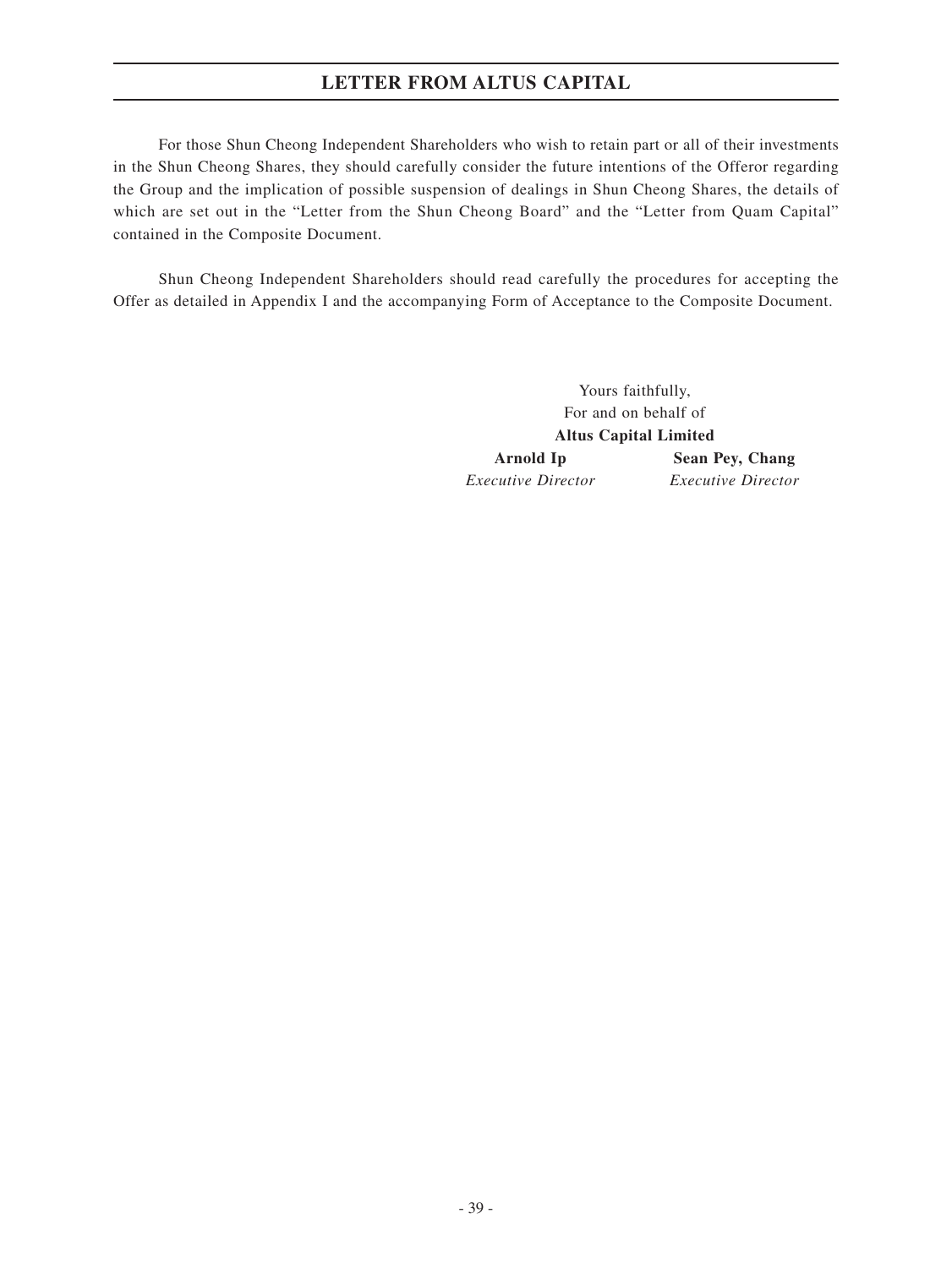### **FURTHER PROCEDURES FOR ACCEPTANCE**

- (a) If the Shun Cheong Share certificate(s) and/or transfer receipt(s) and/or any other document(s) of title (and/or any satisfactory indemnity or indemnities required in respect thereof) in respect of your Shun Cheong Shares is/are in your name, and you wish to accept the Offer, you must send the completed Form of Acceptance together with the relevant Shun Cheong Share certificate(s) and/or transfer receipt(s) and/or other document(s) of title (and/or any satisfactory indemnity or indemnities required in respect thereof) to the Registrar.
- (b) If the Shun Cheong Share certificate(s) and/or transfer receipt(s) and/or any other document(s) of title (and/or any satisfactory indemnity or indemnities required in respect thereof) in respect of your Shun Cheong Shares is/are in the name of a nominee company or a name other than your own, and you wish to accept the Offer in respect of your Shun Cheong Shares, you must either:
	- (i) lodge your Shun Cheong Share certificate(s) and/or transfer receipts and/or any other document(s) of title (and/or any satisfactory indemnity or indemnities required in respect thereof) with the nominee company, or other nominee, with instructions authorising it to accept the Offer on your behalf and requesting it to deliver the Form of Acceptance duly completed together with the relevant Shun Cheong Share certificate(s) and/or transfer receipt(s) and/or any other document(s) of title (and/or any satisfactory indemnity or indemnities required in respect thereof) to the Registrar; or
	- (ii) arrange for the Shun Cheong Shares to be registered in your name by Shun Cheong through the Registrar, and send the Form of Acceptance duly completed together with the relevant Shun Cheong Share certificate(s) and/or transfer receipt(s) and/or any other document(s) of title (and/or any satisfactory indemnify or indemnities required in respect thereof) to the Registrar; or
	- (iii) if your Shun Cheong Shares have been lodged with your licensed securities dealer/registered institution in securities broker/custodian bank through CCASS, instruct your licensed securities dealer/registered institution in securities/broker/custodian bank to authorise HKSCC Nominees Limited to accept the Offer on your behalf on or before the deadline set out by HKSCC Nominees Limited, in this case, on Friday, 30 June 2006 which is one Business Day before the latest date on which acceptances of the Offer must be received by the Registrar. In order to meet the deadline set by HKSCC Nominees Limited, you should check with your licensed securities dealer/registered institution in securities/broker/custodian bank for the timing on the processing of your instruction, and submit your instruction to your licensed securities dealer/registered institution in securities/broker/custodian bank as required by them; or
	- (iv) if your Shun Cheong Shares have been lodged with your Investor Participant's Account with CCASS, authorise your instruction via the CCASS Phone System or CCASS Internet System not later than one Business Day before the latest date on which acceptance of the Offer must be received by the Registrar, which is Friday, 30 June 2006 in this case.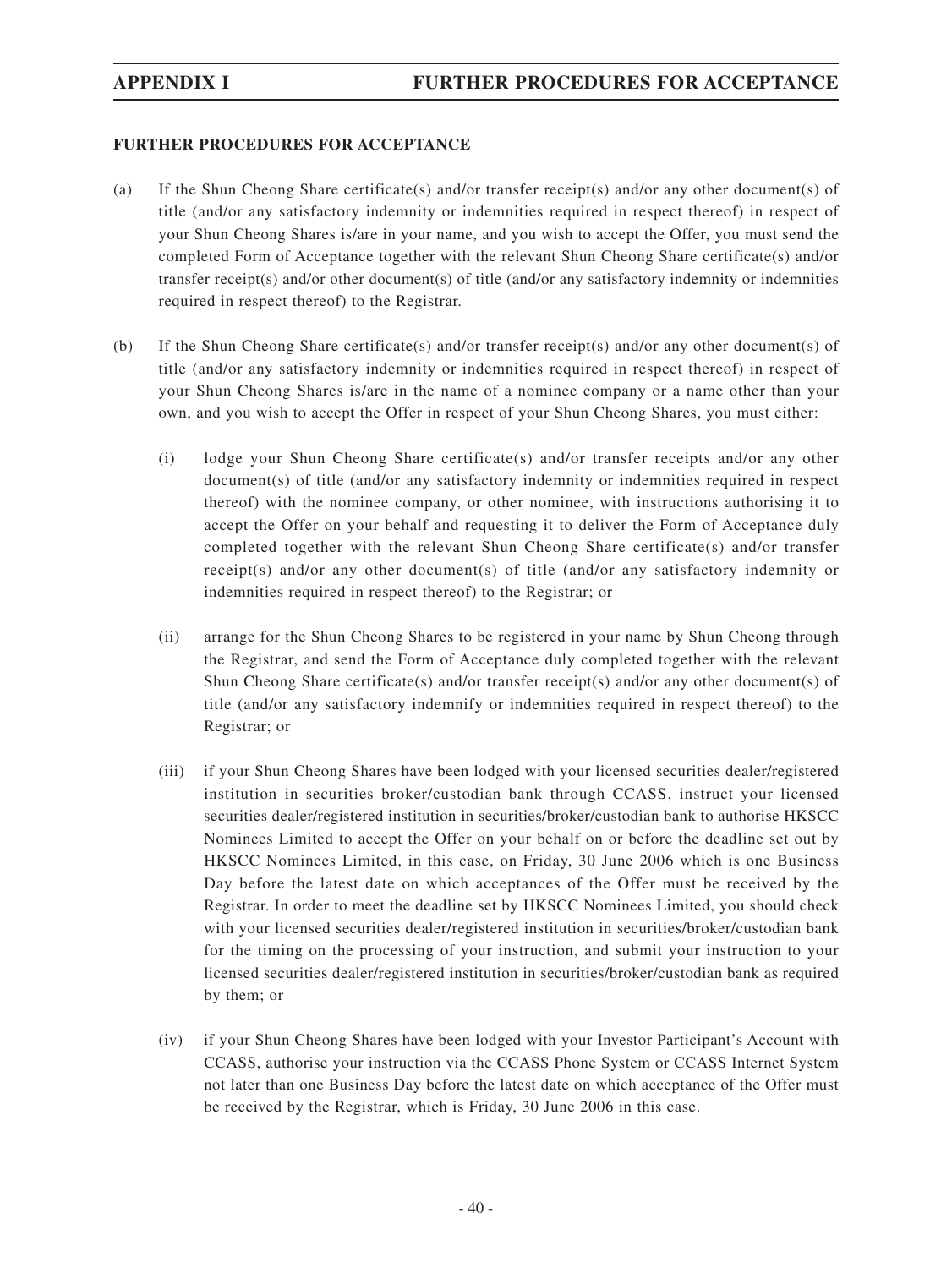- (c) If the Shun Cheong Share certificate(s) and/or transfer receipts and/or other document(s) of title (and/or any satisfactory indemnity or indemnities required in respect thereof) in respect of your Shun Cheong Shares is/are not readily available and/or is/are lost and you wish to accept the Offer in respect of your Shun Cheong Shares, the Form of Acceptance should nevertheless be completed and delivered to the Registrar together with a letter stating that you have lost one or more of your Shun Cheong Share certificate(s) and/or transfer receipts and/or other document(s) of title (and/or any satisfactory indemnity or indemnities required in respect thereof) or that it/they is/are not readily available. If you find such document(s) or if it/they become(s) available, the relevant Shun Cheong Share certificate(s) and/or transfer receipt(s) and/or any other document(s) of title (and/or any satisfactory indemnity or indemnities required in respect thereof) should be forwarded to the Registrar as soon as possible thereafter. If you have lost your Shun Cheong Share certificate(s), you should also write to the Registrar for a letter of indemnity which, when completed in accordance with the instructions given, should be returned to the Registrar.
- (d) If you have lodged transfer(s) of any of your Shun Cheong Shares for registration in your name and have not yet received your Shun Cheong Share certificate(s), and you wish to accept the Offer in respect of your Shun Cheong Shares, you should nevertheless complete the Form of Acceptance and deliver it to the Registrar together with the transfer receipt(s) duly signed by yourself. Such action will be deemed to be an authority to Quam Securities and/or the Offeror or their respective agent(s) to collect from the Registrar on your behalf the relevant Shun Cheong Share certificate(s) when issued and to deliver such certificate(s) to the Registrar as if it was/they were delivered to the Registrar with the Form of Acceptance.
- (e) Acceptance of the Offer will be treated as valid only if the completed Form of Acceptance is received by the Registrar by not later than 4:00 p.m. on the Closing Date or such later time and/or date as the Offeror may determine and announce with the consent of the Executive, and is:
	- (i) accompanied by the relevant Shun Cheong Share certificate(s) and/or transfer receipt(s) and/or other document(s) of title (and/or any satisfactory indemnity or indemnities required in respect thereof) and, if those Shun Cheong Share certificate(s) is/are not in your name, such other documents in order to establish your right to become the registered holder of the relevant Shun Cheong Shares; or
	- (ii) from a registered Shun Cheong Shareholder or his personal representative (but only up to the amount of the registered holding and only to the extent that the acceptance relates to Shun Cheong Shares which are not taken into account under this paragraph (e)); or
	- (iii) certified by the Registrar or the Stock Exchange.

If the Form of Acceptance is executed by a person other than the registered Shun Cheong Shareholder, appropriate documentary evidence of authority to the satisfaction of the Registrar must be produced.

(f) No acknowledgement of receipt of any Form(s) of Acceptance, Shun Cheong Share certificate(s) and/or transfer receipt(s) and/or any other document(s) of title (and/or any satisfactory indemnity or indemnities required in respect thereof) will be given.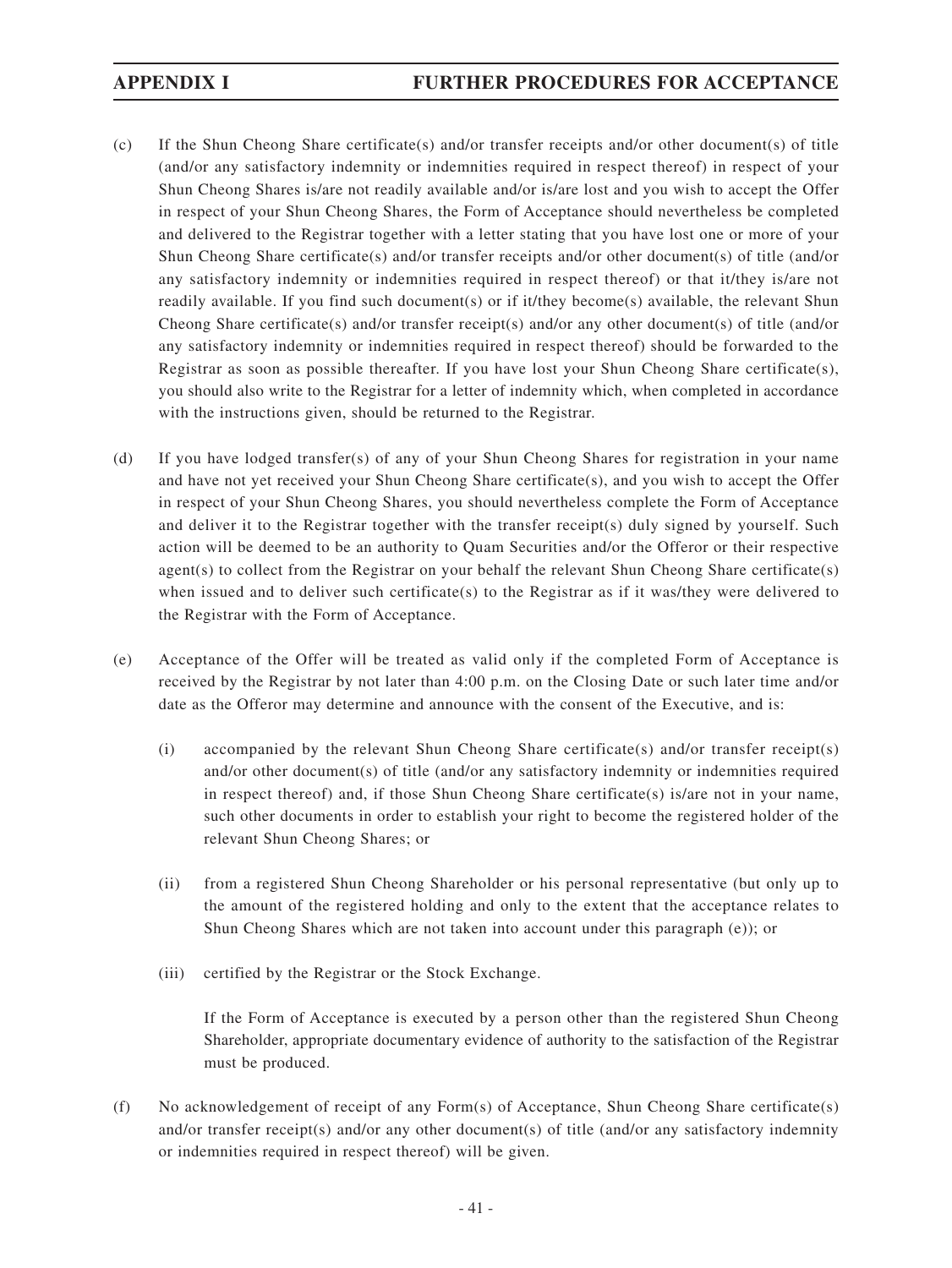(g) The address of the Registrar is at Shops 1712-1716, 17th Floor, Hopewell Centre, 183 Queen's Road East, Hong Kong.

### **ACCEPTANCE PERIOD AND REVISIONS**

Unless the Offer have previously been extended, all Forms of Acceptance must be received by 4:00 p.m. on the Closing Date and the Offer will close at the same time. In accordance with Rule 15.3 of the Takeovers Code, where the Offer becomes or is declared unconditional, it should remain open for acceptance for not less than 14 days thereafter. If the next closing date is not stated in the announcement announcing the unconditionality of the Offer, at least 14 day's notice in writing must be given before the Offer is closed to those Shun Cheong Independent Shareholders who have not accepted the Offer. The Offeror will make an announcement as and when the Offer become or are declared unconditional.

If in the course of the Offer, the Offeror revises its terms, all the Shun Cheong Shareholders, whether or not they have already accepted the Offer, will be entitled to the revised terms. A revised offer must be kept open for at least 14 days following the date on which the revised offer document is posted and shall not be closed earlier than the Closing Date. The benefit of any revision of the Offer will be available to any Shun Cheong Independent Shareholder who have previously accepted the Offer. The execution by or on behalf of any Shun Cheong Shareholder who has previously accepted the Offer of any Form of Acceptance shall be deemed to constitute acceptance of the revised offer unless such holder becomes entitled to withdraw his or her acceptance and duly does so.

In order to be valid, acceptances must be received by the Registrar in accordance with the instructions printed on the Form of Acceptance by 4:00 p.m. on the Closing Date, unless the Offer is extended or revised.

The Offeror may introduce new conditions to be attached to any revision to any of the Offer, or any subsequent revision thereof but only to the extent necessary to implement the revised offer and subject to the consent of the Executive.

If the Closing Date of the Offer is extended, any reference in this Composite Document and in the Form of Acceptance to the Closing Date shall, except where the context otherwise requires, be deemed to refer to the Closing Date of the Offer as so extended.

### **ANNOUNCEMENTS**

(a) By 6:00 p.m. (or such later time and/or date as the Executive agrees) on Monday, 3 July 2006, which is the Closing Date, the Offeror must inform the Executive and the Stock Exchange of its decision in relation to the revision, extension, expiry or unconditionality of the Offer. The Offeror must publish an announcement through the Stock Exchange by 7:00 p.m. on the Closing Date stating the results of the Offer and whether the Offer have been revised, extended, has expired or has become or been declared unconditional. Such announcement must be republished in accordance with the requirements set out in item (c) below on the next Business Day.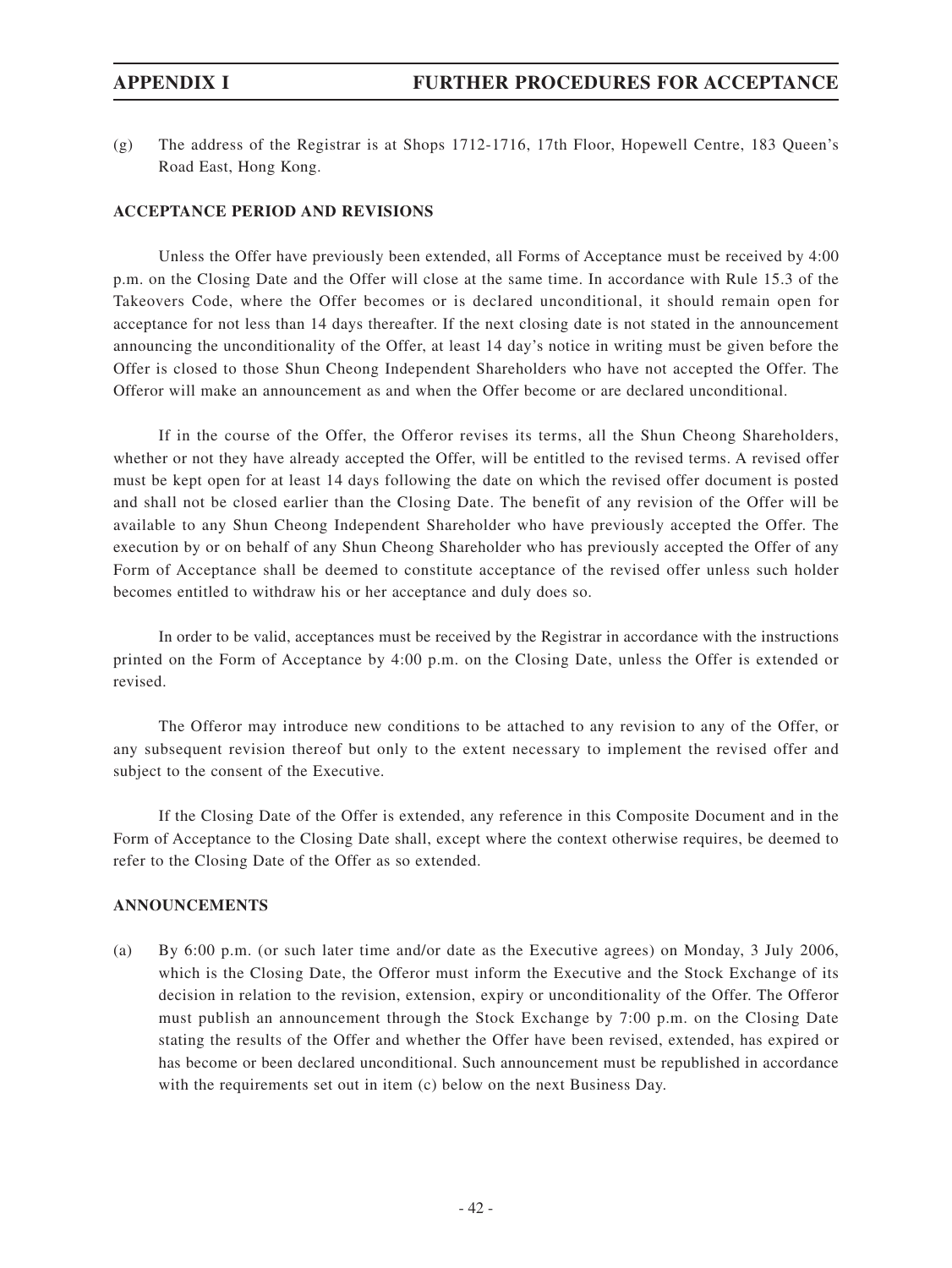The announcement must state the following:

- (i) the total number of Shun Cheong Shares and rights over Shun Cheong Shares for which acceptances of the Offer have been received;
- (ii) the total number of Shun Cheong Shares and rights over Shun Cheong Shares held, controlled or directed by the Offeror or parties acting in concert with it before the offer period; and
- (iii) the total number of Shun Cheong Shares and rights over Shun Cheong Shares acquired or agreed to be acquired during the offer period by the Offeror or parties acting in concert with it.

The announcement must also specify the percentages of the issued share capital of Shun Cheong and voting rights of Shun Cheong represented by these numbers of Shun Cheong Shares.

- (b) In computing the number of Shun Cheong Shares represented by acceptances, there may be included or excluded for announcement purposes acceptances which are not in all respects in order in accordance with the requirements of the Takeovers Code.
- (c) As required under the Takeovers Code and the Listing Rules, any announcement in relation to the Offer, in respect of which the Executive and the Stock Exchange have confirmed that they have no further comments thereon, must be published as a paid announcement in at least one leading English language newspaper and one leading Chinese newspaper, being in each case a newspaper which is published daily and circulating generally in Hong Kong.

### **RIGHT OF WITHDRAWAL**

- (a) Acceptance of the Offer tendered by Shun Cheong Shareholders, as the case may be, shall be irrevocable and cannot be withdrawn, except in the circumstances set out in (b) below or in compliance with Rule 17 of the Takeovers Code which provides that an acceptor shall be entitled to withdraw his acceptance after 21 days from the Closing Date, if the Offer have not by then become unconditional as to acceptances.
- (b) If the Offeror is unable to comply with the requirements set out in the paragraph headed "Announcements" in this Appendix, the Executive may require that the Shun Cheong Shareholders who have tendered acceptances to the Offer be granted a right of withdrawal on terms that are acceptable to the Executive until the requirements set out in that paragraph are met.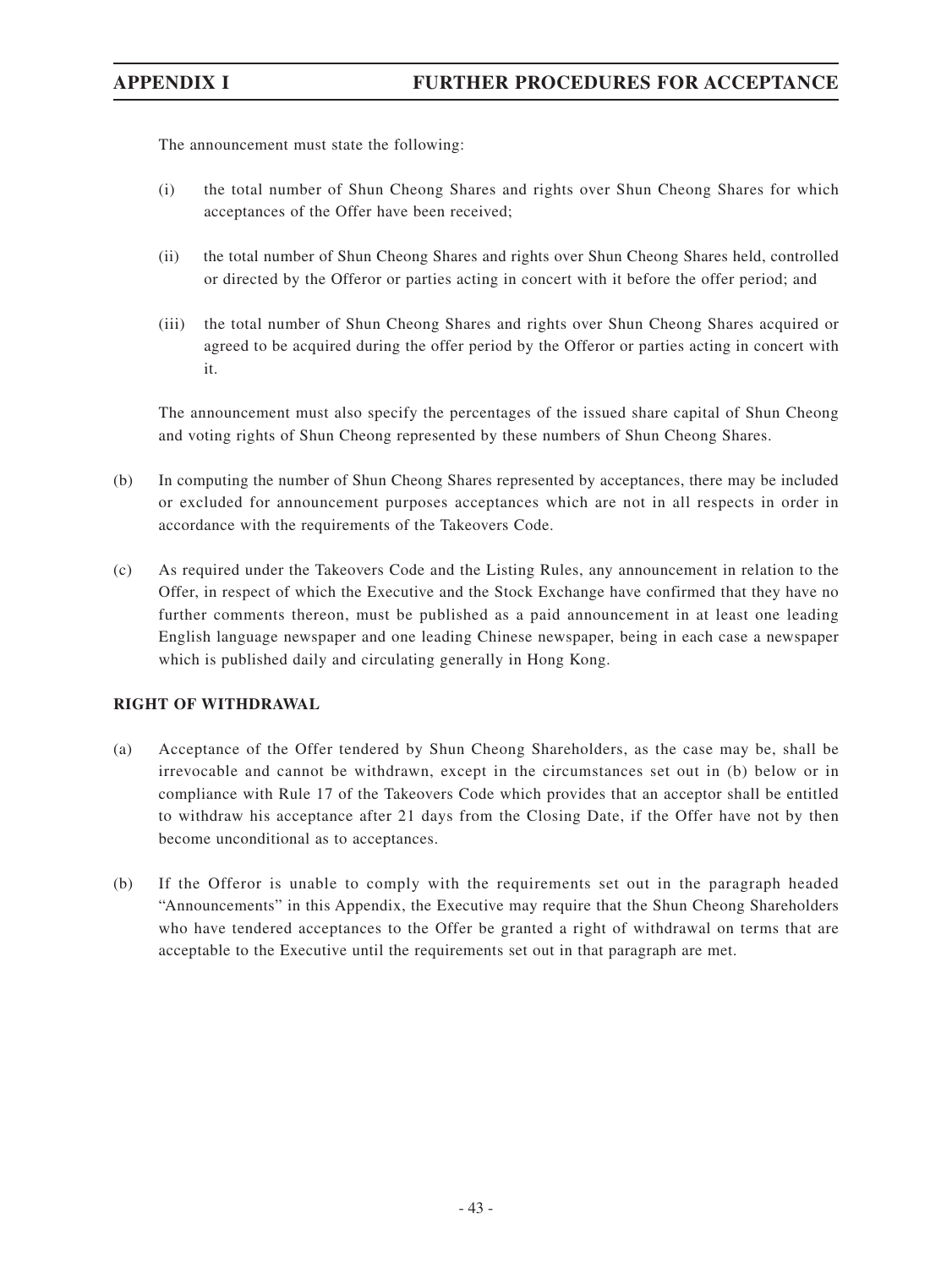### **SETTLEMENT OF THE OFFER AND RETURN OF SHUN CHEONG SHARE CERTIFICATES**

Provided that the Form(s) of Acceptance and Shun Cheong Share certificate(s) of and/or transfer receipt(s) and/or any other document(s) of title (and/or any satisfactory indemnity or indemnities required in respect thereof) are in complete and good order and have been received by the Registrar by not later than the latest time for acceptance, a cheque for the amount due to each of the Shun Cheong Shareholders less stamp duty in respect of the Shun Cheong Shares tendered by them under the Offer will be despatched to each of them within ten days after the date on which all the relevant documents are received by the Registrar mentioned above to render such acceptance complete and valid or of the Unconditional Date, whichever is the later. The Offeror will then pay the stamp duty to the stamp office.

The settlement of the consideration to which any Shun Cheong Shareholder(s) is/are entitled under the Offer will be satisfied in full in accordance with the terms of the Offer without regard to any lien, right of set-off, counterclaim or other analogous right to which the Offeror may otherwise be, or claim to be, entitled against such Shun Cheong Shareholder(s).

If the Offer is withdrawn or lapses, the Offeror shall, as soon as possible but in any event within ten days thereof, return by ordinary post the Shun Cheong Share certificate(s) lodged with the Form of Acceptance to the relevant Shun Cheong Shareholder(s).

### **GENERAL**

- (a) All communications, notices, Forms of Acceptance, certificates of Shun Cheong Shares, transfer receipts, other documents of title or indemnity and remittances to be delivered by or sent to or from the Shun Cheong Shareholders will be delivered by or sent to or from them, or their designated agents, at their own risk, and none of Shun Cheong, the Offeror, Quam Capital, Quam Securities, Altus Capital, the Registrar nor other parties involved in the Offer or any of this respective agents accepts any liability for any loss in postage or any other liabilities that may arise as a result.
- (b) The provisions set out in the Form of Acceptance form part of the terms of the Offer.
- (c) The accidental omission to despatch this Composite Document and/or Form of Acceptance or any of them to any person to whom the Offer are made will not invalidate the Offer in any way.
- (d) The Offer and all acceptances will be governed by and construed in accordance with the laws of Hong Kong.
- (e) Due execution of the Form of Acceptance will constitute an authority to any director of the Offeror or such person or persons as the Offeror may direct to complete and execute any document on behalf of the person accepting the Offer and to do any other act that may be necessary or expedient for the purposes of vesting in the Offeror or such person or persons as it may direct the Shun Cheong Shares in respect of which such person has accepted the Offer.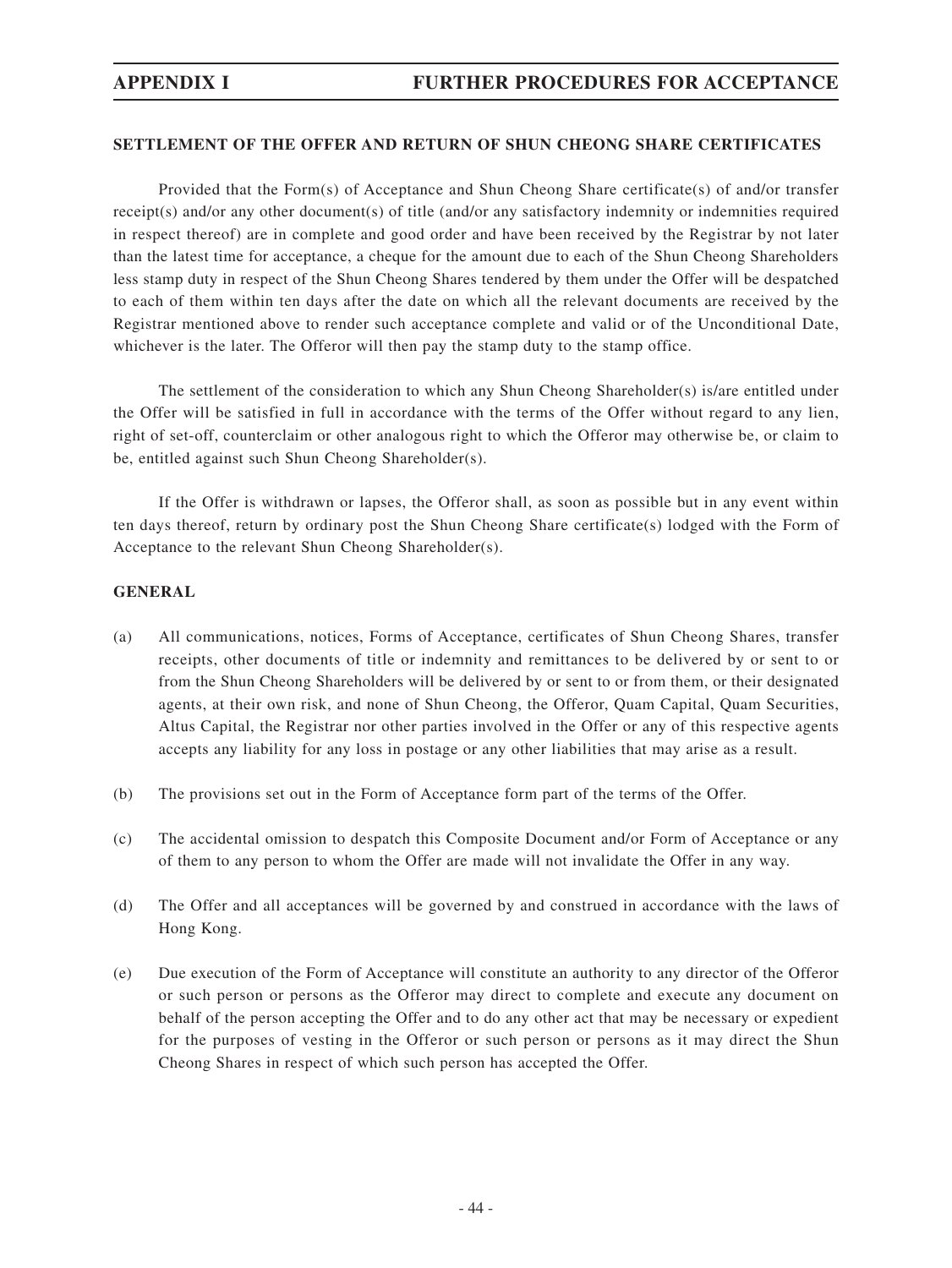- (f) Acceptance of the Offer by any person or persons will be deemed to constitute a warranty by such person or persons to the Offeror that the Shun Cheong Shares acquired under the Offer are sold by any such person or persons free from all third party rights, liens, claims, charges, equities and encumbrances and together with all rights attaching and accruing thereto including the rights to receive all future dividends or other distributions declared, paid or made on or after the date of this Composite Document.
- (g) Seller's ad valorem stamp duty for Shun Cheong Shares registered on the Registrar register arising in connection with acceptance of the Offer will be payable by each accepting Shun Cheong Shareholder at the rate of HK\$1.00 for every HK\$1,000 or part thereof of the consideration payable by the Offeror for such person's Shun Cheong Shares and will be deducted from the cash amount due to such person under the Offer. The Offeror will then pay the stamp duty to the stamp office.
- (h) The Offeror does not intend to exercise any right which may be available to it to acquire compulsorily any Shun Cheong Shares not acquired under the Offer after the Offer has closed.
- (i) References to the Offer in this Composite Document and in the Form of Acceptance shall include any revision and/or extension thereof.
- (j) The making of the Offer to persons with a registered address in jurisdiction outside Hong Kong may be affected by the laws of the relevant jurisdictions. Shun Cheong Shareholders who are citizens or residents or nationals of jurisdictions outside Hong Kong should inform themselves about and observe any applicable legal requirements. It is the responsibility of any such person who wishes to accept the Offer to satisfy himself as to the full observance of the laws of the relevant jurisdiction in connection therewith, including the obtaining of any governmental or other consent which may be required or the compliance with other necessary formalities and the payment of any transfer or other taxes due in respect of such jurisdiction.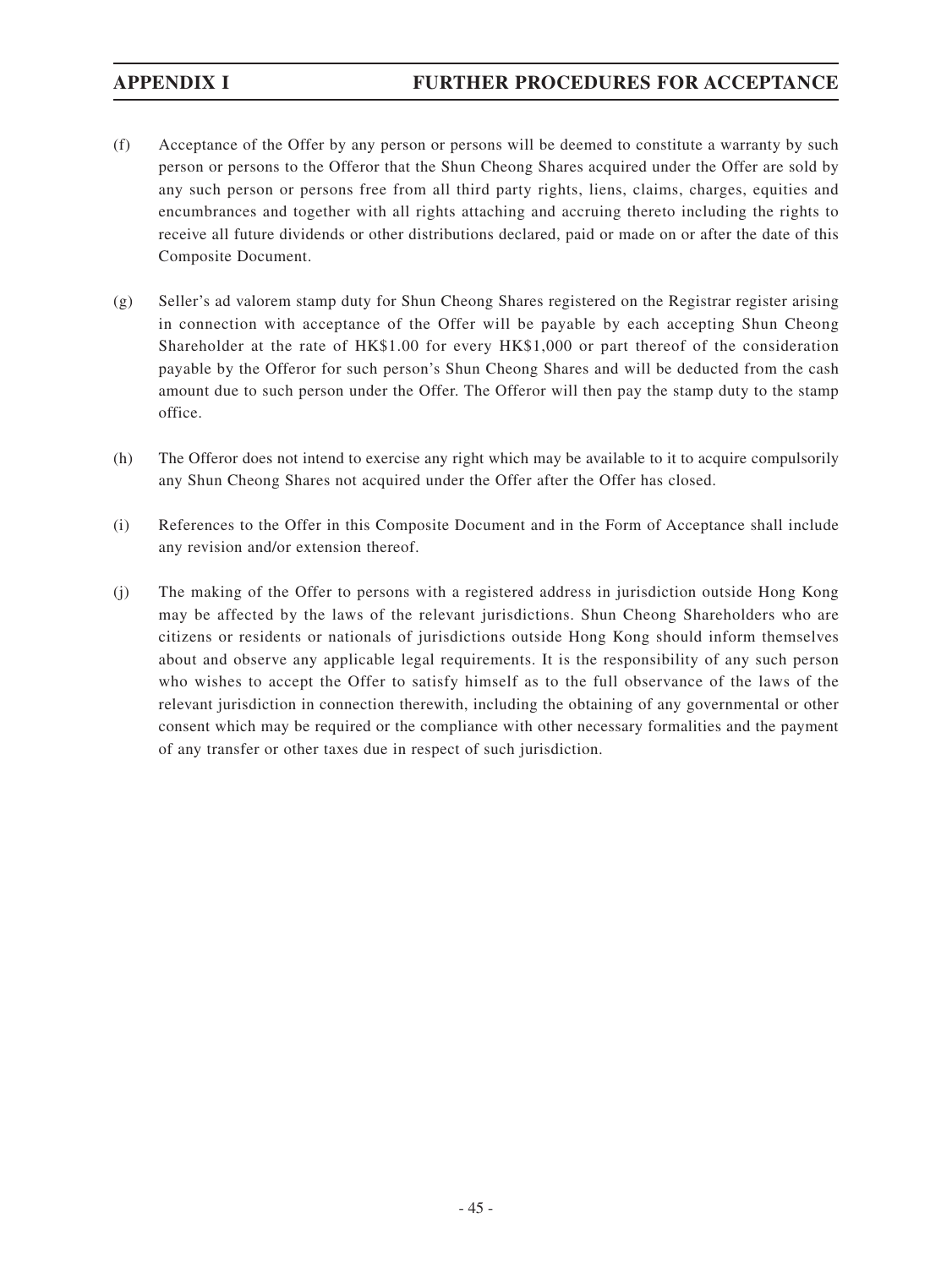### **SHARE CAPITAL**

The authorised and issued share capital of Shun Cheong as at the Latest Practicable Date are set out as follows:

### **Authorised:**

|                                            | HK\$       |
|--------------------------------------------|------------|
| 8,000,000,000<br><b>Shun Cheong Shares</b> | 80,000,000 |

### **Issued and fully paid or to be issued as fully paid or credited to be fully paid:**

|             |                           | HK\$      |
|-------------|---------------------------|-----------|
| 115,930,400 | <b>Shun Cheong Shares</b> | 1,159,304 |

There has been no alternation in the number of Shun Cheong Shares since 31 March 2005, which is the last financial year end date of Shun Cheong prior to the Latest Practicable Date.

As at the Latest Practicable Date, all of the existing Shun Cheong Shares ranked pari passu in all respects, including in particular, as to dividends, voting rights and return of capital. The Shun Cheong Shares are listed and traded on the main board of the Stock Exchange. The Shun Cheong Shares are not listed, or dealt in, on any other stock exchange, nor is any listing of or permission to deal in the Shun Cheong Shares being, or proposed to be sought, on any other stock exchange.

During the six months prior to the date of the Announcement up to and including the Latest Practicable Date, Shun Cheong did not have any outstanding options, warrants or other securities convertible or exchangeable into Shun Cheong Shares, and no other share or loan capital of Shun Cheong had been put under option or agreed conditionally or unconditionally to be put under option and no other conversion right affecting the Shun Cheong Shares or other derivatives in respect of securities which are being offered for or which carry voting rights had been issued or granted or agreed conditionally or unconditionally to be issued or granted.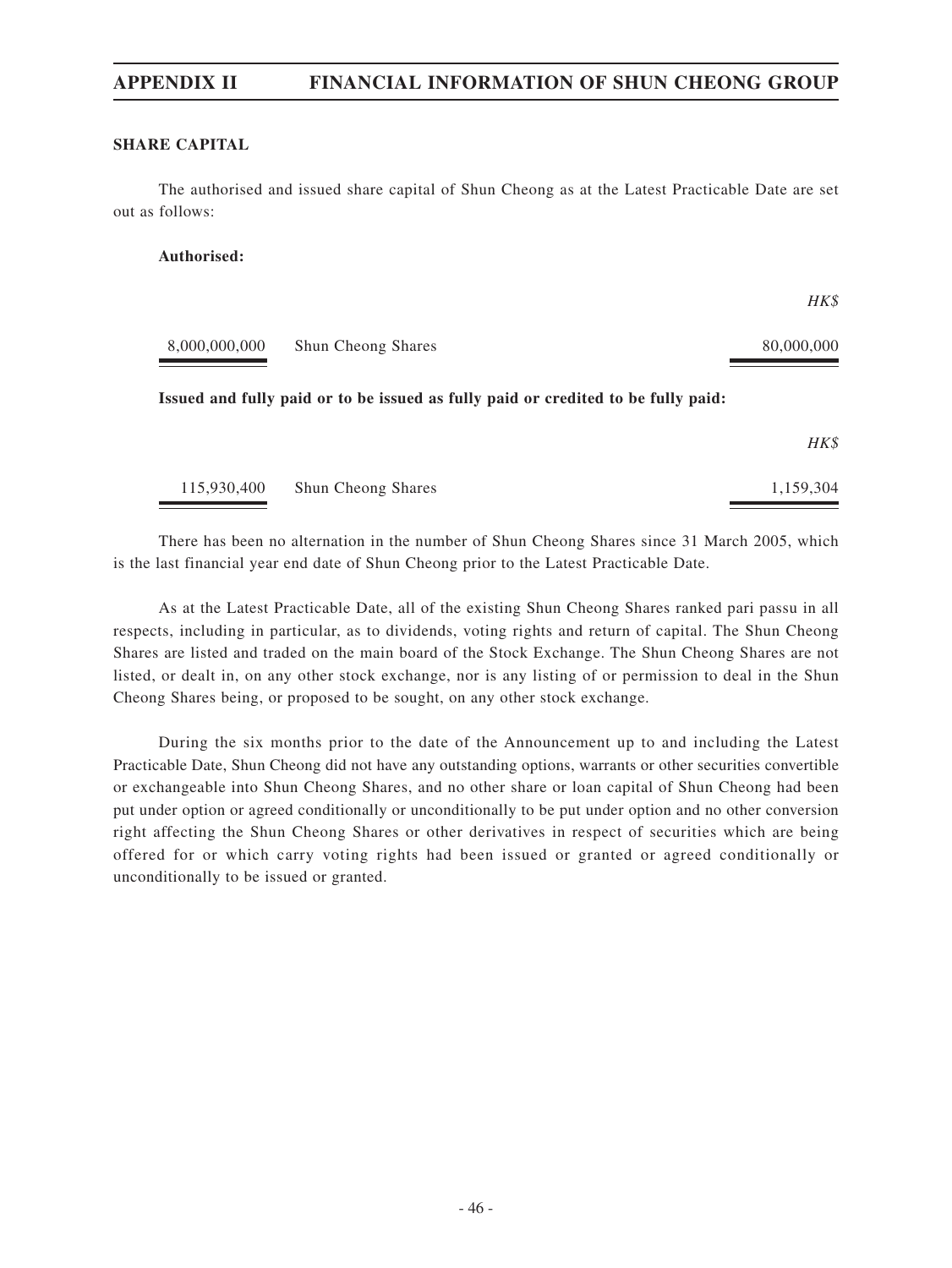## **SUMMARY OF FINANCIAL RESULTS FOR THE THREE YEARS ENDED 31 MARCH 2005 AND THE SIX MONTHS ENDED 30 SEPTEMBER 2005**

The following financial information has been extracted from the audited financial statements of Shun Cheong Group for each of the three years ended 31 March 2005 and the six months ended 30 September 2004 and 2005. There were no extraordinary items or exceptional items affecting the consolidated financial statements of Shun Cheong for the three years ended 31 March 2005 and the six months ended 30 September 2004 and 2005.

|                                                                                                                                |                         | Year ended 31 March |                  |                                                 | Six months ended<br>30 September |  |  |
|--------------------------------------------------------------------------------------------------------------------------------|-------------------------|---------------------|------------------|-------------------------------------------------|----------------------------------|--|--|
|                                                                                                                                | 2003<br>HK\$'000        | 2004<br>HK\$'000    | 2005<br>HK\$'000 | 2004<br>HK\$'000<br>(unaudited)                 | 2005<br>HK\$'000                 |  |  |
| <b>RESULTS</b>                                                                                                                 |                         |                     |                  |                                                 |                                  |  |  |
| Turnover                                                                                                                       | 644,310                 | 734,189             | 550,031          | 249,407                                         | 245,488                          |  |  |
| PROFIT/(LOSS)<br><b>BEFORE TAX</b>                                                                                             | 1,968                   | 15,650              | (33,826)         | (9, 198)                                        | (7, 856)                         |  |  |
| Tax                                                                                                                            | (4, 872)                | (4, 418)            | (741)            | (1,231)                                         | (101)                            |  |  |
| PROFIT/(LOSS) FOR<br>THE YEAR/PERIOD                                                                                           | (2,904)                 | 11,232              | (34, 567)        | (10, 429)                                       | (7, 957)                         |  |  |
| <b>Attributable to:</b><br>Equity holders                                                                                      |                         |                     |                  |                                                 |                                  |  |  |
| of the parent                                                                                                                  | (14, 685)               | 1,805               | (33, 729)        | (12, 446)                                       | (7,613)                          |  |  |
| Minority interests                                                                                                             | 11,781                  | 9,427               | (838)            | 2,017                                           | (344)                            |  |  |
|                                                                                                                                | (2,904)                 | 11,232              | (34, 567)        | (10, 429)                                       | (7, 957)                         |  |  |
| EARNINGS/(LOSS)<br>PER SHARE<br><b>ATTRIBUTABLE TO</b><br><b>ORDINARY</b><br><b>EQUITY HOLDERS</b><br>OF THE PARENT<br>- Basic | $(12.68 \text{ cents})$ | 1.56 cents          |                  | $(29.09 \text{ cents})$ $(10.73 \text{ cents})$ | $(6.57$ cents)                   |  |  |
|                                                                                                                                |                         |                     |                  |                                                 |                                  |  |  |
| - Diluted                                                                                                                      | $(12.68 \text{ cents})$ | N/A                 | N/A              | N/A                                             | N/A                              |  |  |
| <b>DIVIDEND</b>                                                                                                                |                         |                     |                  |                                                 |                                  |  |  |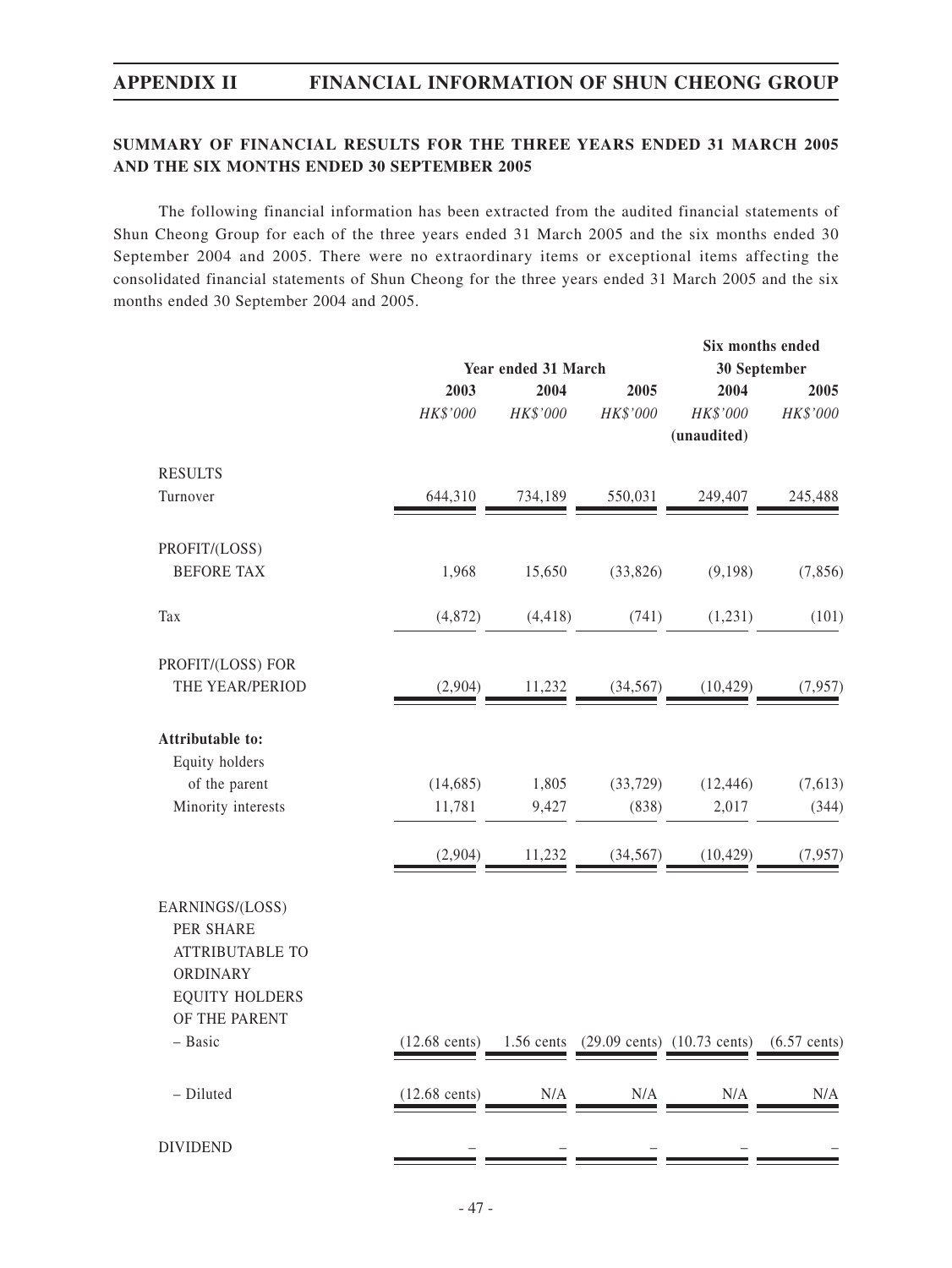### **FINANCIAL INFORMATION**

### **1. BASIS OF PRESENTATION**

The financial statements have been prepared in accordance with all applicable Hong Kong Financial Reporting Standards ("HKFRSs"), (which also include Hong Kong Accounting Standards ("HKASs") and Interpretations) issued by the Hong Kong Institute of Certified Public Accountants ("HKICPA"), accounting principles generally accepted in Hong Kong ("GAAP"), the disclosure requirements of the Hong Kong Companies Ordinance and the Listing Rules. The financial statements have been prepared under the historical cost convention, except for available-for-sale equity investments and equity investments at fair value through profit or loss, which have been measured at fair value as further explained below. The financial statements are presented in Hong Kong dollars and all values are rounded to the nearest thousand (HK\$'000) except when otherwise indicated.

The HKICPA has issued a number of new and revised HKFRSs which are effective for the accounting periods beginning on or after 1 January 2005. The financial statements have been prepared in accordance with the new HKFRSs. The HKICPA has also issued several standards and interpretations that are not yet effective as at 30 September 2005. The Shun Cheong Directors anticipate that the adoption of these new standards and interpretations will have no material impact to the results of operations and financial position of the Group.

### **Basis of consolidation**

The consolidated financial statements include the financial statements of the Company and its subsidiaries for the years ended 31 March 2003, 2004 and 2005 and the six months ended 30 September 2004 and 2005. The results of subsidiaries are consolidated from the date of acquisition, being the date on which the Group obtains control, and continue to be consolidated until the date that such control ceases. All significant inter-company transactions and balances within the Group are eliminated on consolidation.

Minority interests represent the interests of outside shareholders in the results and net assets of the Company's subsidiaries and are presented separately in the consolidated income statement and within equity in the consolidated balance sheet from the results/equity attributable to equity holders of the parent.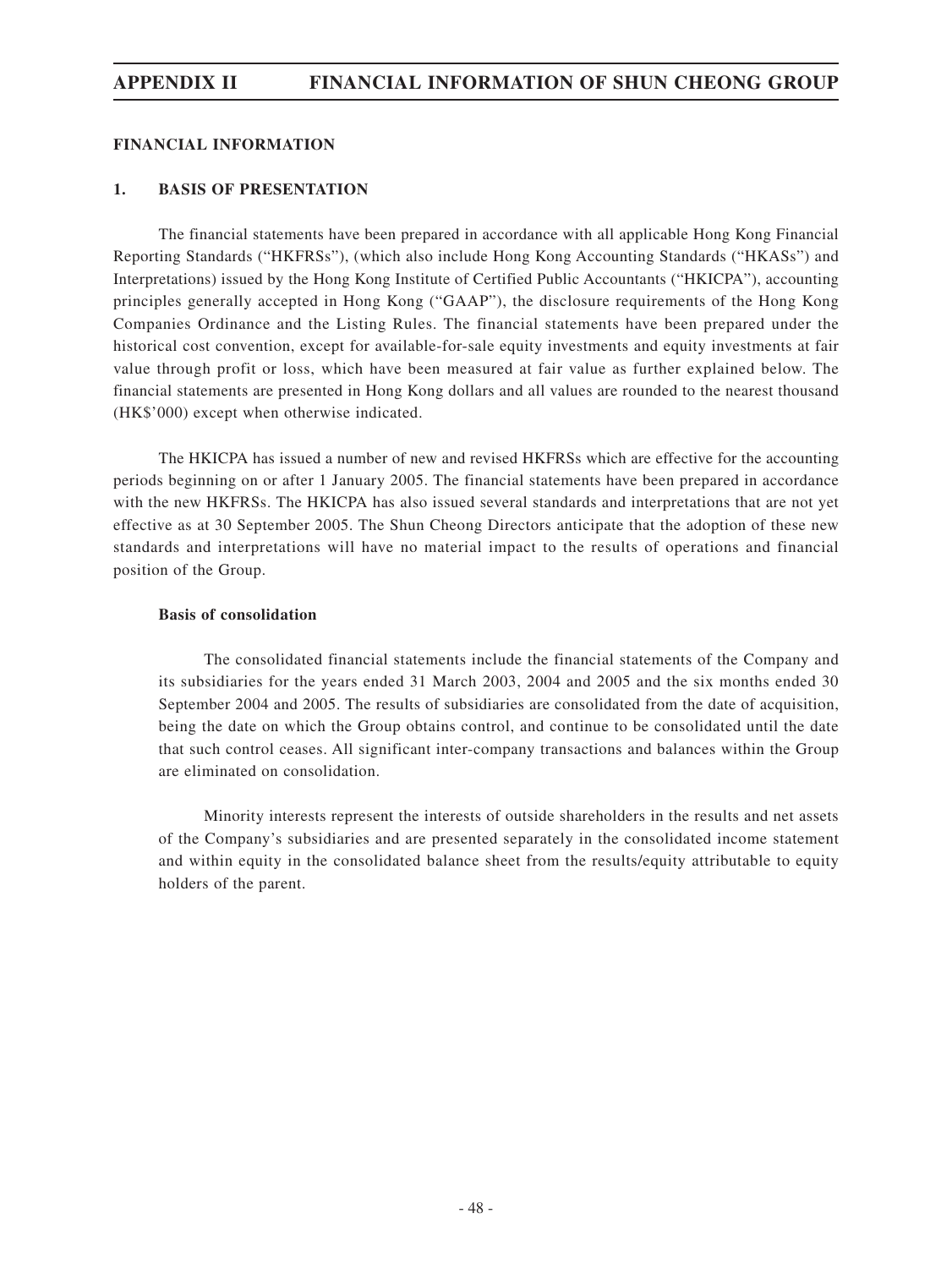As at 30 September 2005 the Company had direct or indirect interests in the following principal subsidiaries, all of which are private companies, the particulars of which are set out below:

| Name                                                               | Place of<br>incorporation<br>and operations | Nominal value<br>of issued<br>ordinary<br>share capital | Percentage of<br>equity<br>attributable<br>to the Company* | Principal<br>activities                                                                       |
|--------------------------------------------------------------------|---------------------------------------------|---------------------------------------------------------|------------------------------------------------------------|-----------------------------------------------------------------------------------------------|
| Shun Cheong<br><b>Investments Limited</b>                          | British Virgin<br>Islands                   | <b>US\$100</b>                                          | 100                                                        | Investment holding                                                                            |
| Shun Cheong<br>Engineering Limited                                 | British Virgin<br>Islands                   | <b>US\$1</b>                                            | 100                                                        | Investment holding                                                                            |
| Shun Cheong<br><b>International Limited</b>                        | British Virgin<br>Islands                   | US\$1                                                   | 100                                                        | Investment holding                                                                            |
| Ecotech Engineering<br>Limited                                     | Hong Kong                                   | HK\$650,001                                             | 89.99                                                      | Design, installation and<br>maintenance of<br>waste-water treatment<br>systems                |
| Ever Billion<br>Engineering Limited<br>("Ever Billion")            | Hong Kong                                   | <b>HK\$100</b>                                          | 100                                                        | Provision of building and<br>electrical maintenance<br>services                               |
| Shun Cheong<br>Automation<br>Systems Limited                       | Hong Kong                                   | HK\$2,000,000                                           | 85                                                         | Design and installation of<br>computer control<br>systems and building<br>automation projects |
| Shun Cheong Electrical Hong Kong<br>Engineering<br>Company Limited |                                             | HK\$4,100,000                                           | 100                                                        | Design, installation,<br>repair and maintenance<br>of electrical and<br>mechanical systems    |
| Shun Cheong Electrical Hong Kong<br>Supplies Company<br>Limited    |                                             | HK\$100,000                                             | 100                                                        | General trading of<br>materials and equipment<br>for electrical installation                  |
| Shun Cheong Trade<br>and Development<br>Company Limited            | Hong Kong                                   | HK\$663,000                                             | 100                                                        | Trading of electrical<br>generators and µPVC<br>conduits and trunking<br>systems              |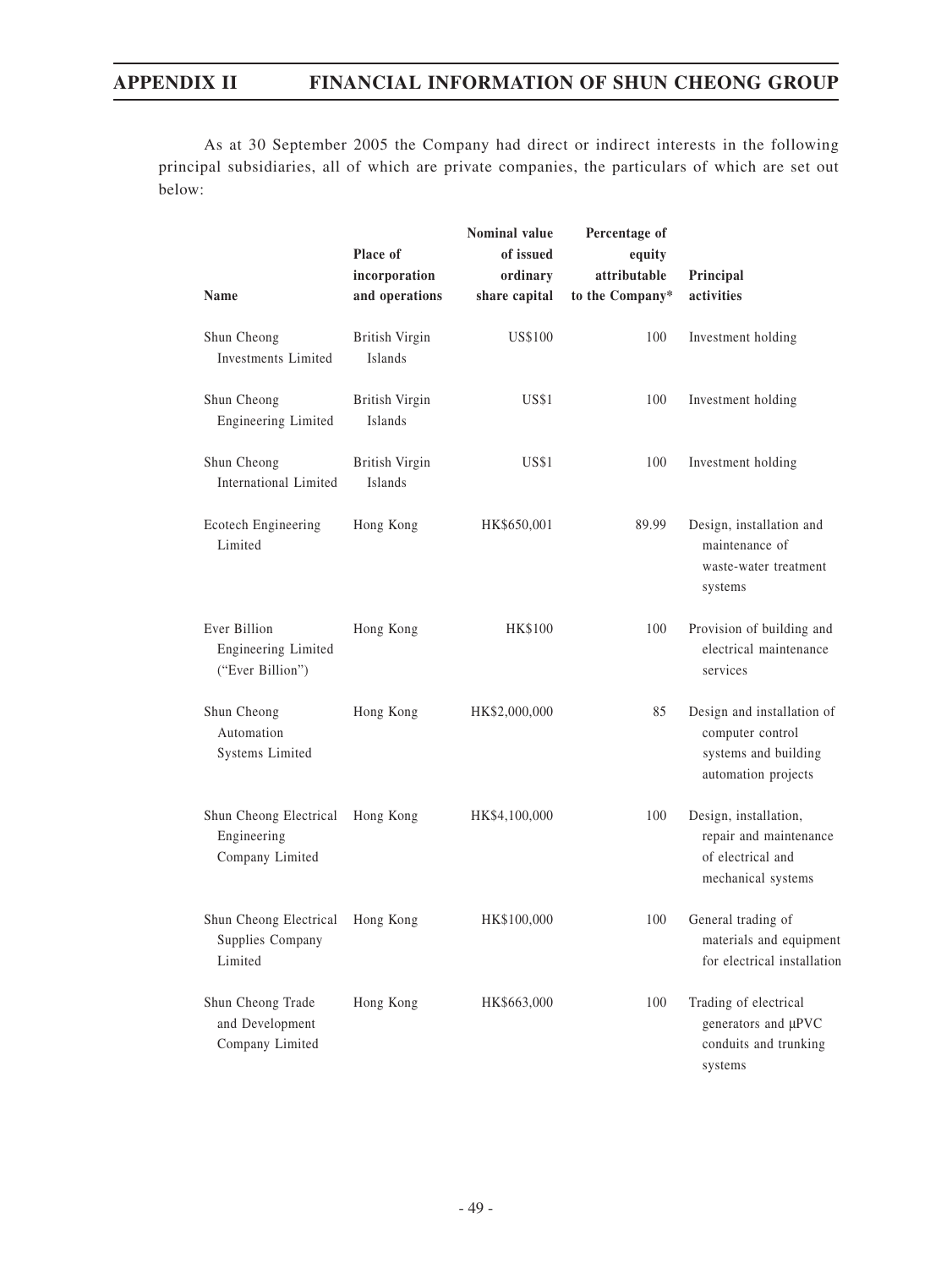| Name                                                                                  | Place of<br>incorporation<br>and operations | Nominal value<br>of issued<br>ordinary<br>share capital | Percentage of<br>equity<br>attributable<br>to the Company* | Principal<br>activities                                                                           |
|---------------------------------------------------------------------------------------|---------------------------------------------|---------------------------------------------------------|------------------------------------------------------------|---------------------------------------------------------------------------------------------------|
| Shun Cheong<br>Management<br>Limited                                                  | Hong Kong                                   | HK\$2                                                   | 100                                                        | Provision of management<br>services                                                               |
| Shun Cheong Real<br><b>Estates Limited</b><br>("SCRE")                                | Hong Kong                                   | HK\$10,000                                              | 100                                                        | Property holding                                                                                  |
| Shun Wing Construction Hong Kong<br>& Engineering<br>Company Limited<br>("Shun Wing") |                                             | HK\$1,000                                               | 50.10                                                      | Provision of building and<br>electrical maintenance<br>services                                   |
| Tinhawk Company<br>Limited                                                            | Hong Kong                                   | HK\$2,000,000                                           | 90                                                         | Installation and<br>maintenance of water<br>pumps and fire<br>prevention and fighting<br>systems  |
| Westco Airconditioning<br>Limited                                                     | Hong Kong                                   | HK\$4,100,000                                           | 100                                                        | Design, installation and<br>maintenance of<br>heating ventilation and<br>air-conditioning systems |

*\* All the above subsidiaries are held indirectly by the Company, except for Shun Cheong Investments Limited which is held directly by the Company.*

The above table lists the subsidiaries of the Company which, in the opinion of the Shun Cheong Directors, principally affected the results for the year or formed a substantial portion of the net assets of the Group. To give details of other subsidiaries would, in the opinion of the Shun Cheong Directors, result in particulars of excessive length.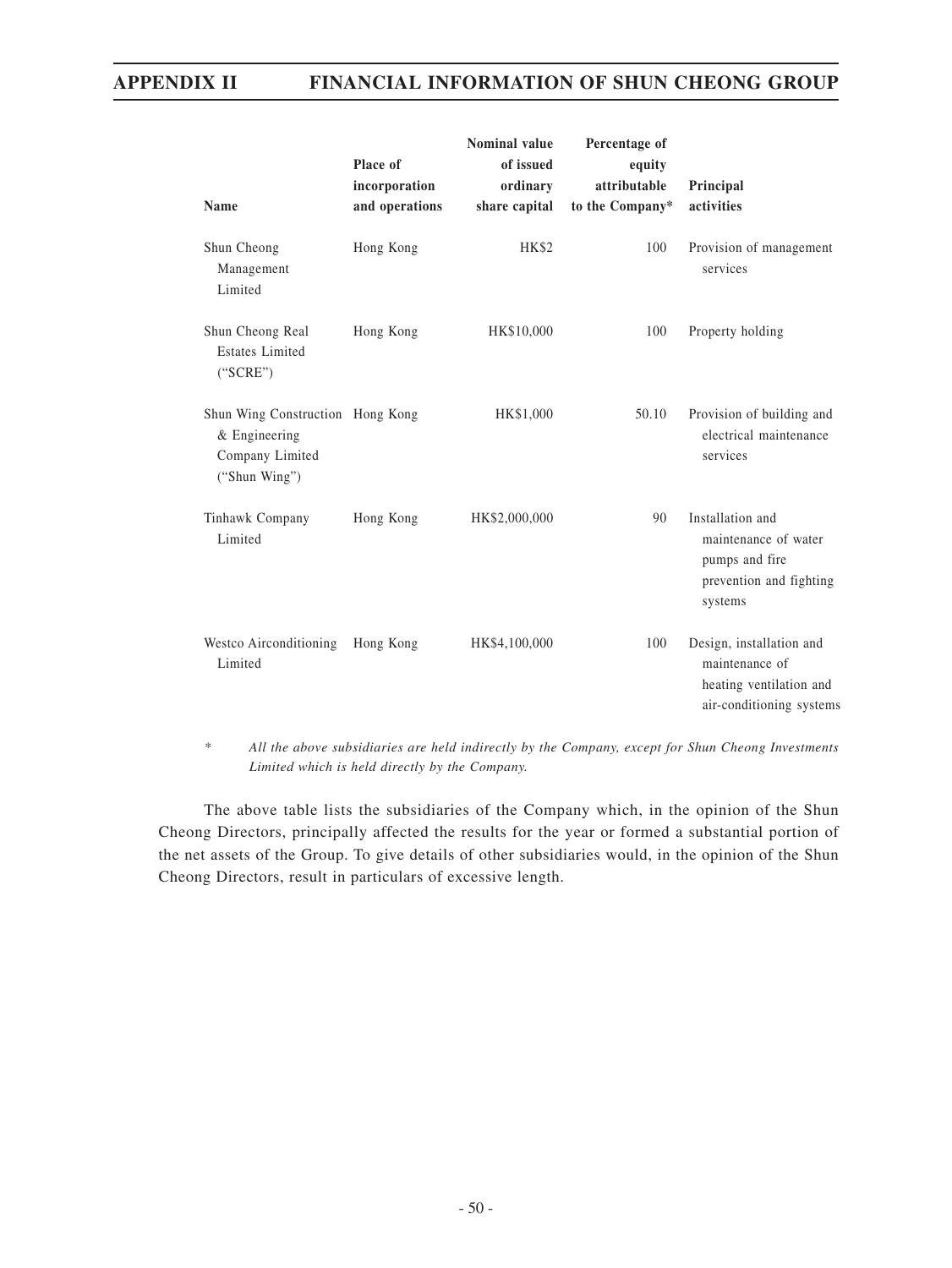### **2. SUMMARY OF SIGNIFICANT ACCOUNTING POLICIES**

### **Subsidiaries**

A subsidiary is an entity whose financial and operating policies the Company controls, directly or indirectly, so as to obtain benefits from its activities.

The results of subsidiaries are included in the Company's income statement to the extent of dividends received and receivable. The Company's interests in subsidiaries are stated at cost less any impairment losses.

### **Associates**

An associate is an entity, not being a subsidiary or a jointly-controlled entity, in which the Group has a long term interest of generally not less than 20% of the equity voting rights and over which it is in a position to exercise significant influence.

The Group's share of the post-acquisition results and reserves of associates is included in the consolidated income statement and consolidated reserves, respectively. The Group's interests in associates are stated in the consolidated balance sheet at the Group's share of net assets under the equity method of accounting, less any impairment losses.

The results of associates are included in the Company's income statement to the extent of dividends received and receivable. The Company's interests in associates are treated as non-current assets and are stated at cost less any impairment losses.

### **Critical accounting estimates and judgements**

The preparation of the Group's financial statements requires the use of estimates and assumptions about future events and conditions. In this connection, the Shun Cheong Directors consider the significant areas where management's judgement is necessary are those in relation to (i) the valuation of the Group's available-for-sale equity investments and equity investments at fair value through profit or loss, (ii) provision for foreseeable losses against gross amount due from contract customers and (iii) recognition of losses against the Group's trade and other receivables and retention money receivables.

Estimates and judgements are continually evaluated and are based on historical experience and other factors, including expectations of future events that are considered to be reasonable under the circumstances. It should be noted that actual results could differ from those estimates.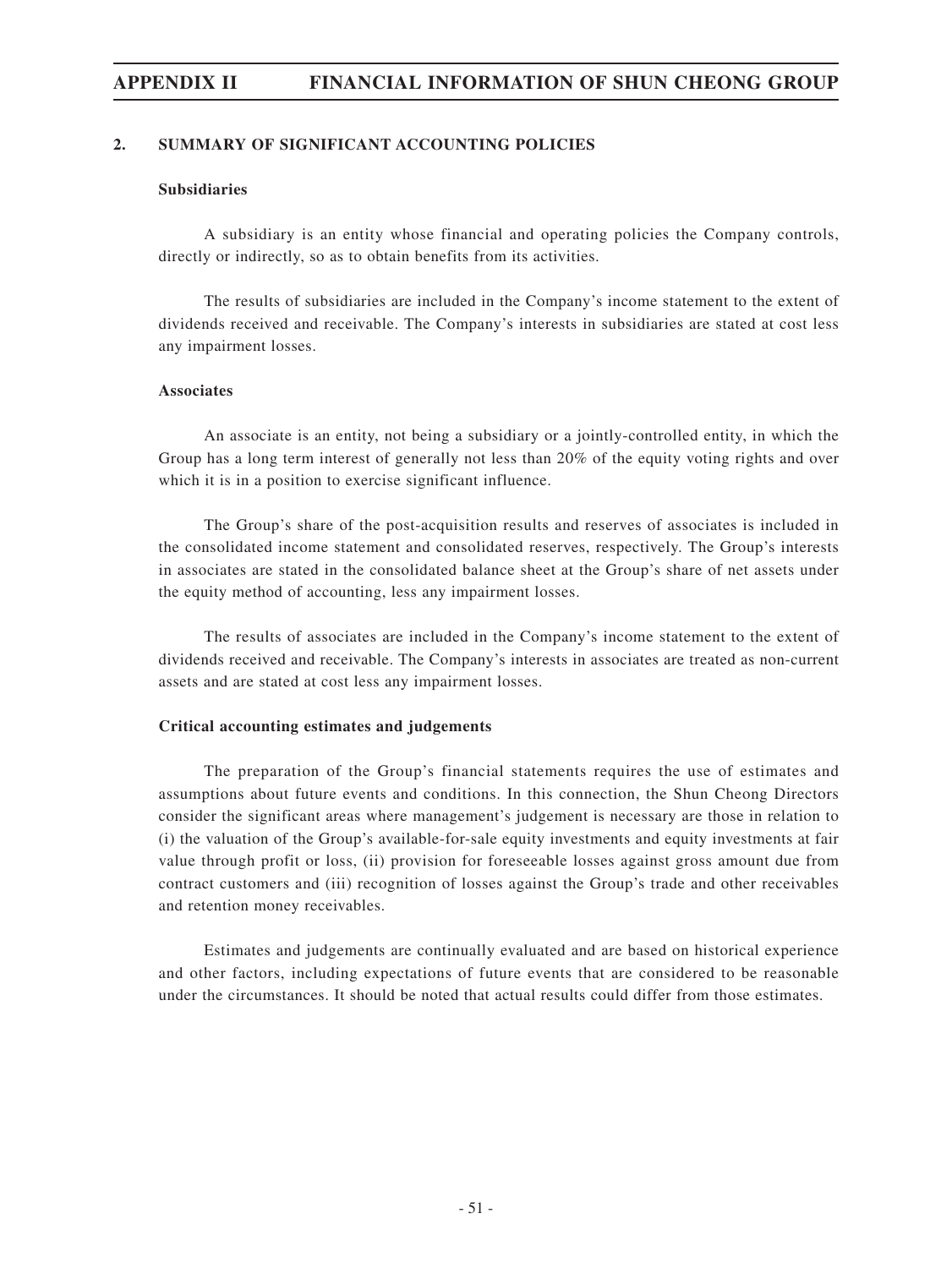### **Impairment of assets**

Where an indication of impairment exists, or when annual impairment testing for an asset is required (other than inventories, construction contract assets and financial assets), the asset's recoverable amount is estimated. An asset's recoverable amount is calculated as the higher of the asset's or cash-generating unit's value in use and its fair value less costs to sell, and is determined for an individual asset, unless the asset does not generate cash inflows that are largely independent of those from other assets or groups of assets, in which case, the recoverable amount is determined for the cash-generating unit to which the asset belongs.

An impairment loss is recognised only if the carrying amount of an asset exceeds its recoverable amount. In assessing value in use, the estimated future cash flows are discounted to their present value using a pre-tax discount rate that reflects current market assessments of the time value of money and the risks specific to the asset. An impairment loss is charged to the income statement in the period in which it arises, unless the asset is carried at a revalued amount, in which case the impairment loss is accounted for in accordance with the relevant accounting policy for that revalued asset.

An assessment is made at each reporting date as to whether there is any indication that previously recognised impairment losses may no longer exist or may have decreased. If such indication exists, the recoverable amount is estimated. A previously recognised impairment loss of an asset is reversed only if there has been a change in the estimates used to determine the recoverable amount of that asset, however not to an amount higher than the carrying amount that would have been determined (net of any depreciation/amortisation), had no impairment loss been recognised for the asset in prior years. A reversal of such impairment loss is credited to the income statement in the period in which it arise.

### **Property, plant and equipment and depreciation**

Property, plant and equipment, are stated at cost less accumulated depreciation and any impairment losses. The cost of an asset comprises its purchase price and any directly attributable costs of bringing the asset to its working condition and location for its intended use. Expenditure incurred after items of property, plant and equipment have been put into operation, such as repairs and maintenance, is normally charged to the income statement in the period in which it is incurred. In situations where it can be clearly demonstrated that the expenditure has resulted in an increase in the future economic benefits expected to be obtained from the use of an item of property, plant and equipment and the cost of the item can be measured reliably, the expenditure is capitalised as an additional cost of that asset or as a replacement.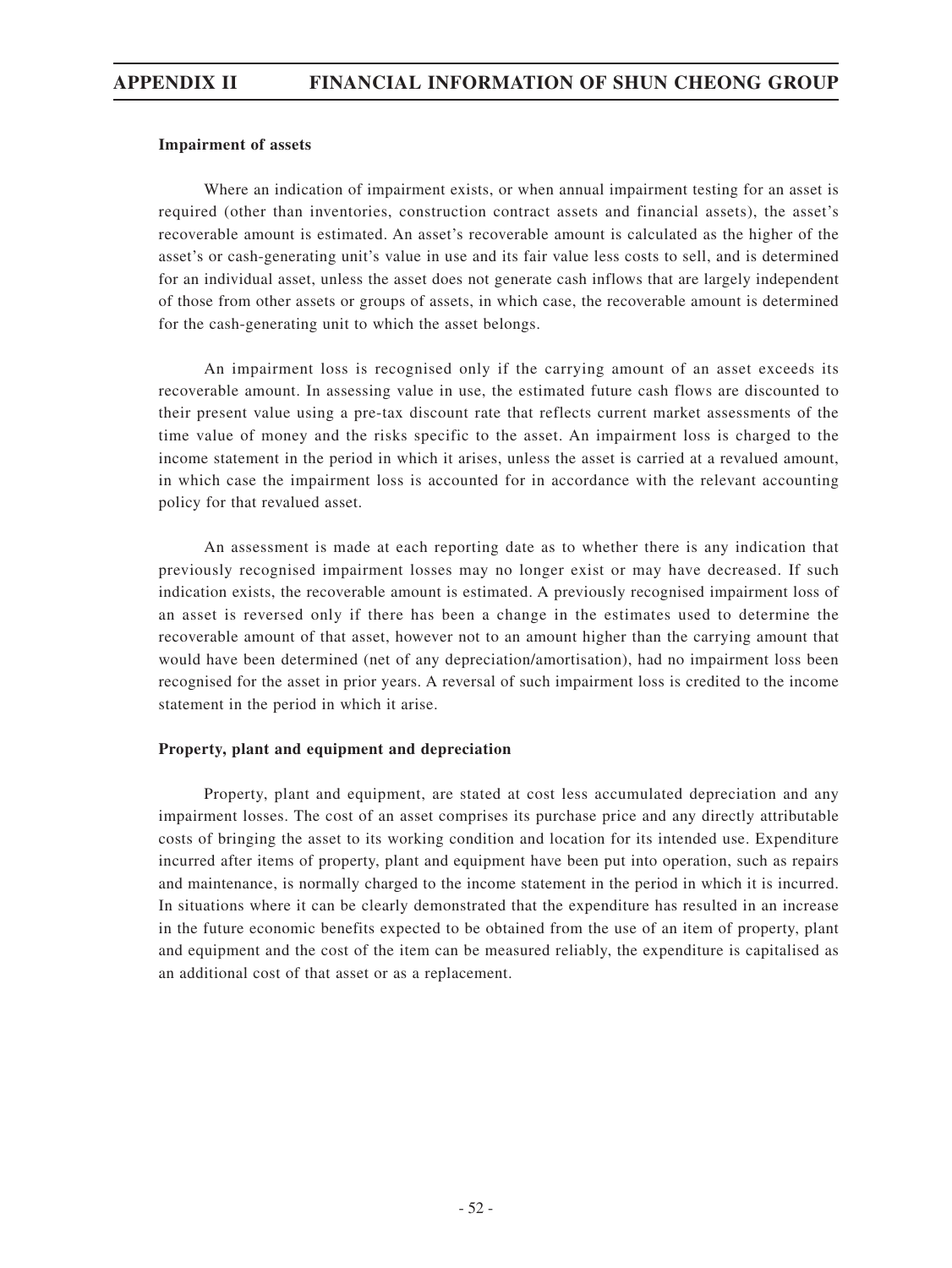Depreciation is calculated on the straight-line basis to write off the cost of each item of property, plant and equipment to its residual value over its estimated useful life. The principal annual rates used for this purpose are as follows:

| Leasehold land and properties held under |                                  |
|------------------------------------------|----------------------------------|
| medium term leases                       | 2%                               |
| Machinery and equipment                  | $20 - 30\%$                      |
| Furniture and office equipment           | 20%                              |
| Motor vehicles                           | 20%                              |
| Leasehold improvements                   | 3 years or over the lease terms, |
|                                          | whichever is shorter             |

Where parts of an item of property, plant and equipment have different useful lives, the cost of that item is allocated on a reasonable basis among the parts and each part is depreciated separately.

Residual values, useful lives and depreciation method are reviewed, and adjusted if appropriate, at each balance sheet date.

An item of property, plant and equipment is derecognised upon disposal or when no future economic benefits are expected from its use or disposal. Any gain or loss on disposal or retirement recognised in the income statement in the year the asset is derecognised is the difference between the net sales proceeds and the carrying amount of the relevant asset.

### **Investments**

The Group classifies its investments as financial assets at fair value through profit or loss and available-for-sale financial assets under the scope of HKAS 39. The classification depends on the purpose for which the investments were acquired. Management determines the classification of its investments after initial recognition and, where allowed and appropriate, re-evaluates this designation at every financial reporting date.

All regular way purchases and sales of financial assets are recognised on the trade date i.e., the date that the Group commits to purchase the asset. Regular way purchases or sales are purchases or sales of financial assets that require delivery of assets within the period generally established by regulation or convention in the marketplace.

### *Financial assets at fair value through profit or loss*

Financial assets classified as held for trading are included in the category "financial assets at fair value through profit or loss". Financial assets are classified in this category if acquired principally for the purpose of selling in the short term or if so designated by management. Assets in this category are classified as current assets if they are either held for trading or are expected to be realised within 12 months of the balance sheet date.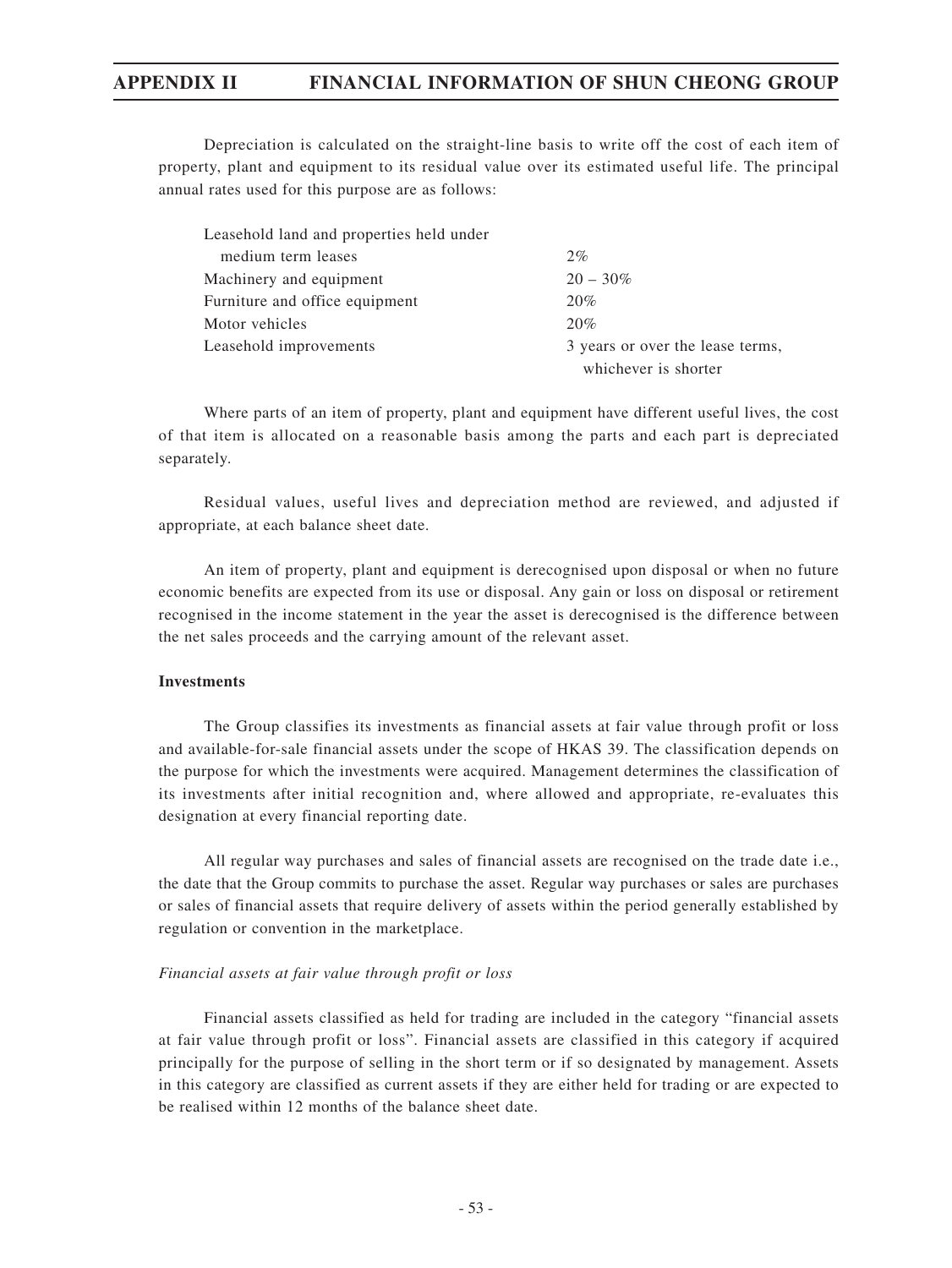Realised and unrealised gain or losses arising from changes in fair values of the "financial assets at fair value through profit or loss" are recognised in the consolidated income statement in the period in which they arise.

### *Available-for-sale financial assets*

Available-for-sale financial assets are those non-derivative financial assets in listed and unlisted equity securities that are designated as available-for-sale or not classified in any other categories under the scope of HKAS 39. After initial recognition, available-for-sale financial assets are measured at fair value with gains or losses being recognised as a separate component of equity until the investment is derecognised or until the investment is determined to be impaired at which time the cumulative gain or loss previously reported in equity is included in the consolidated income statement.

The fair values of quoted investments are based on bid prices. If the market for a financial asset is not active (and for unlisted securities), the Group establishes fair value by using valuation techniques. These include the use of recent arm's length transactions, reference to other instruments that are substantially the same, discounted cash flow analysis or other valuation models as appropriate.

The Group assesses at each balance sheet date whether there is any objective evidence that a financial asset or a group of financial assets is impaired. If an available-for-sale asset is impaired, an amount comprising the difference between its cost (net of any principal payment and amortisation) and its current fair value, less any impairment loss previously recognised in consolidated income statement, is transferred from equity to the consolidated income statement. Impairment losses on equity instruments classified as available-for-sale are not reversed through the consolidated income statement.

When the fair value of unlisted equity securities cannot be reliably measured because (a) the variability in the range of reasonable fair value estimates is significant for that investment or (b) the probabilities of the various estimates within the range cannot be reasonably assessed and used in estimating fair value, such securities are stated at cost less any impairment losses.

### **Interest-bearing loans and borrowings**

All loans and borrowings are initially recognised at the fair value of the consideration received less directly attributable transaction costs.

After initial recognition, interest-bearing loans and borrowings are subsequently measured at amortised cost using the effective interest method.

Gains and losses are recognised in net profit or loss when the liabilities are derecognised as well as through the amortisation process.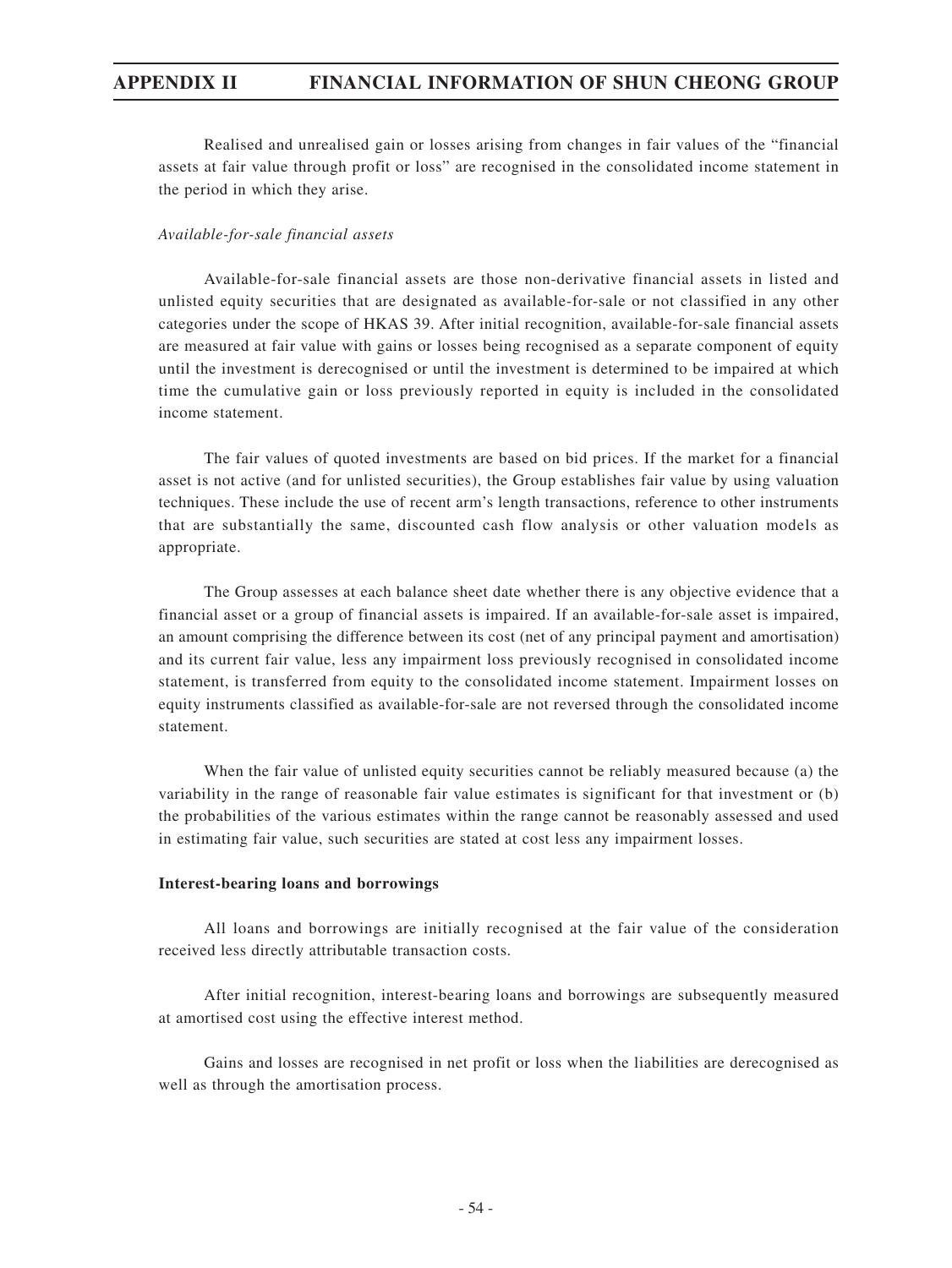### **Installation and maintenance contracts and contracts in progress**

Contract revenue comprises the agreed contract amount and appropriate amounts from variation orders, claims and incentive payments. Contract costs incurred comprise direct materials, the costs of subcontracting, direct labour and an appropriate proportion of variable and fixed installation and maintenance overheads.

Revenue from fixed price installation and maintenance contracts is recognised on the percentage of completion method, measured by reference to the percentage of certified work performed to date to the estimated total contract sum of the relevant contracts. When the outcome of the contracts cannot be estimated reliably, revenue is recognised only to the extent of certified work performed that is probable to be recoverable.

Provision is made for foreseeable losses as soon as they are anticipated by management.

Where contract costs incurred to date plus recognised profits less recognised losses exceed progress billings, the surplus is treated as an amount due from contract customers.

Where progress billings exceed contract costs incurred to date plus recognised profits less recognised losses, the surplus is treated as an amount due to contract customers.

### **Inventories**

Inventories are stated at the lower of cost and net realisable value. Cost is determined on the first-in, first-out basis. Net realisable value is based on estimated selling prices less any estimated costs to be incurred to completion and disposal.

### **Income tax**

Income tax comprises current and deferred tax. Income tax is recognised in the income statement, or in equity if it relates to items that are recognised in the same or a different period directly in equity.

Current tax assets and liabilities for the current and prior periods are measured at the amount expected to be recovered from or paid to the taxation authorities.

Deferred tax is provided, using the liability method, on all temporary differences at the balance sheet date between the tax bases of assets and liabilities and their carrying amounts for financial reporting purposes.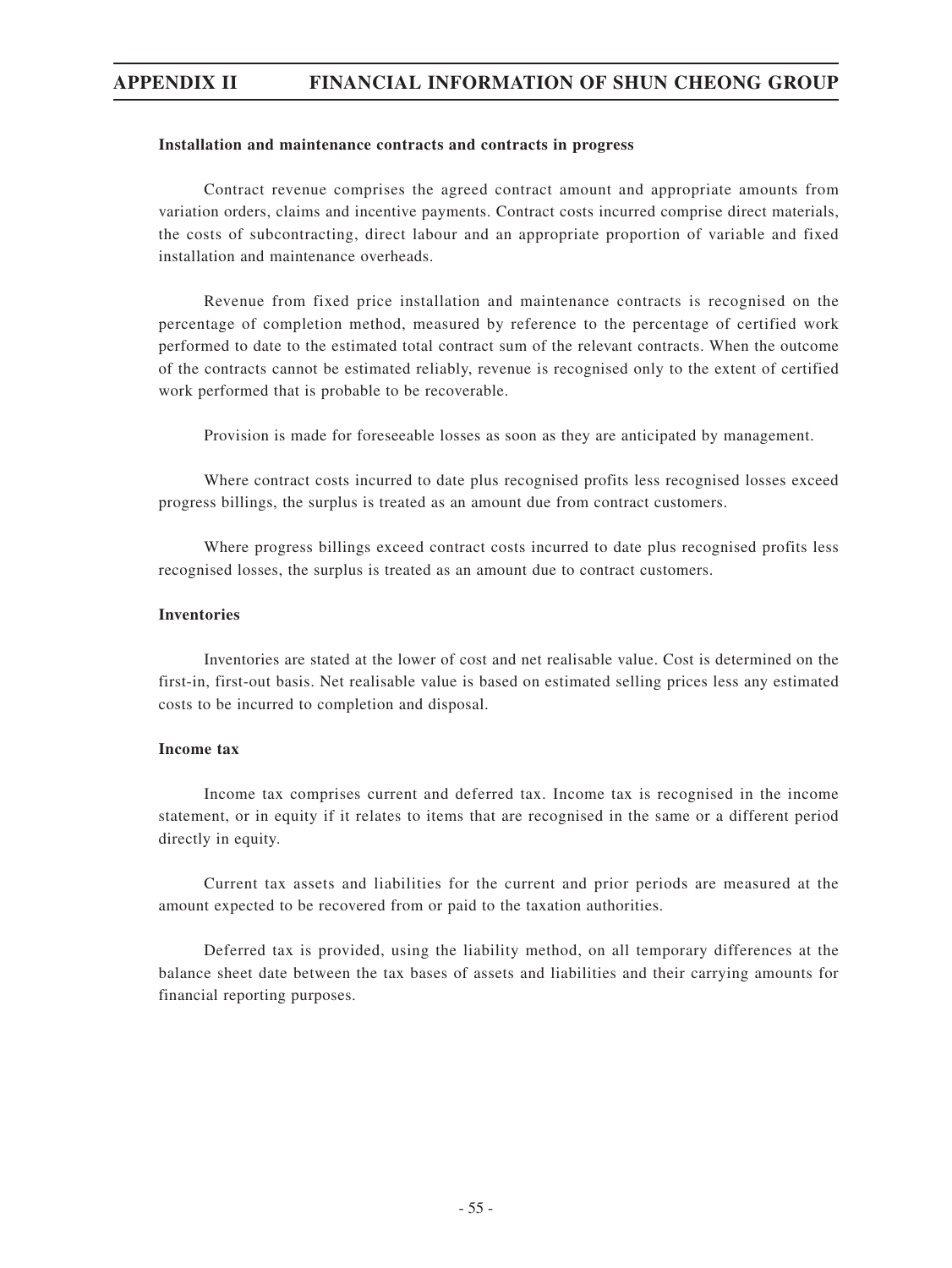Deferred tax liabilities are recognised for all taxable temporary differences, except:

- where the deferred tax liability arises from goodwill or the initial recognition of an asset or liability in a transaction that is not a business combination and, at the time of the transaction, affects neither the accounting profit nor taxable profit or loss; and
- in respect of taxable temporary differences associated with investments in subsidiaries and associates, where the timing of the reversal of the temporary differences can be controlled and it is probable that the temporary differences will not reverse in the foreseeable future.

Deferred tax assets are recognised for all deductible temporary differences, carryforward of unused tax credits and unused tax losses, to the extent that it is probable that taxable profit will be available against which the deductible temporary differences, and the carryforward of unused tax credits and unused tax losses can be utilised except:

- where the deferred tax asset relating to the deductible temporary differences arises from negative goodwill or the initial recognition of an asset or liability in a transaction that is not a business combination and, at the time of the transaction, affects neither the accounting profit nor taxable profit or loss; and
- in respect of deductible temporary differences associated with investments in subsidiaries and associates, deferred tax assets are only recognised to the extent that it is probable that the temporary differences will reverse in the foreseeable future and taxable profit will be available against which the temporary differences can be utilised.

The carrying amount of deferred tax assets is reviewed at each balance sheet date and reduced to the extent that it is no longer probable that sufficient taxable profit will be available to allow all or part of the deferred tax asset to be utilised. Conversely, previously unrecognised deferred tax assets are reassessed at each balance sheet date and are recognised to the extent that it is probable that sufficient taxable profit will be available to allow all or part of the deferred tax asset to be utilised.

Deferred tax assets and liabilities are measured at the tax rates that are expected to apply to the period when the asset is realised or the liability is settled, based on tax rates (and tax laws) that have been enacted or substantively enacted at the balance sheet date.

Deferred tax assets and deferred tax liabilities are offset, if a legally enforceable right exists to set off current tax assets against current tax liabilities and the deferred taxes relate to the same taxable entity and the same taxation authority.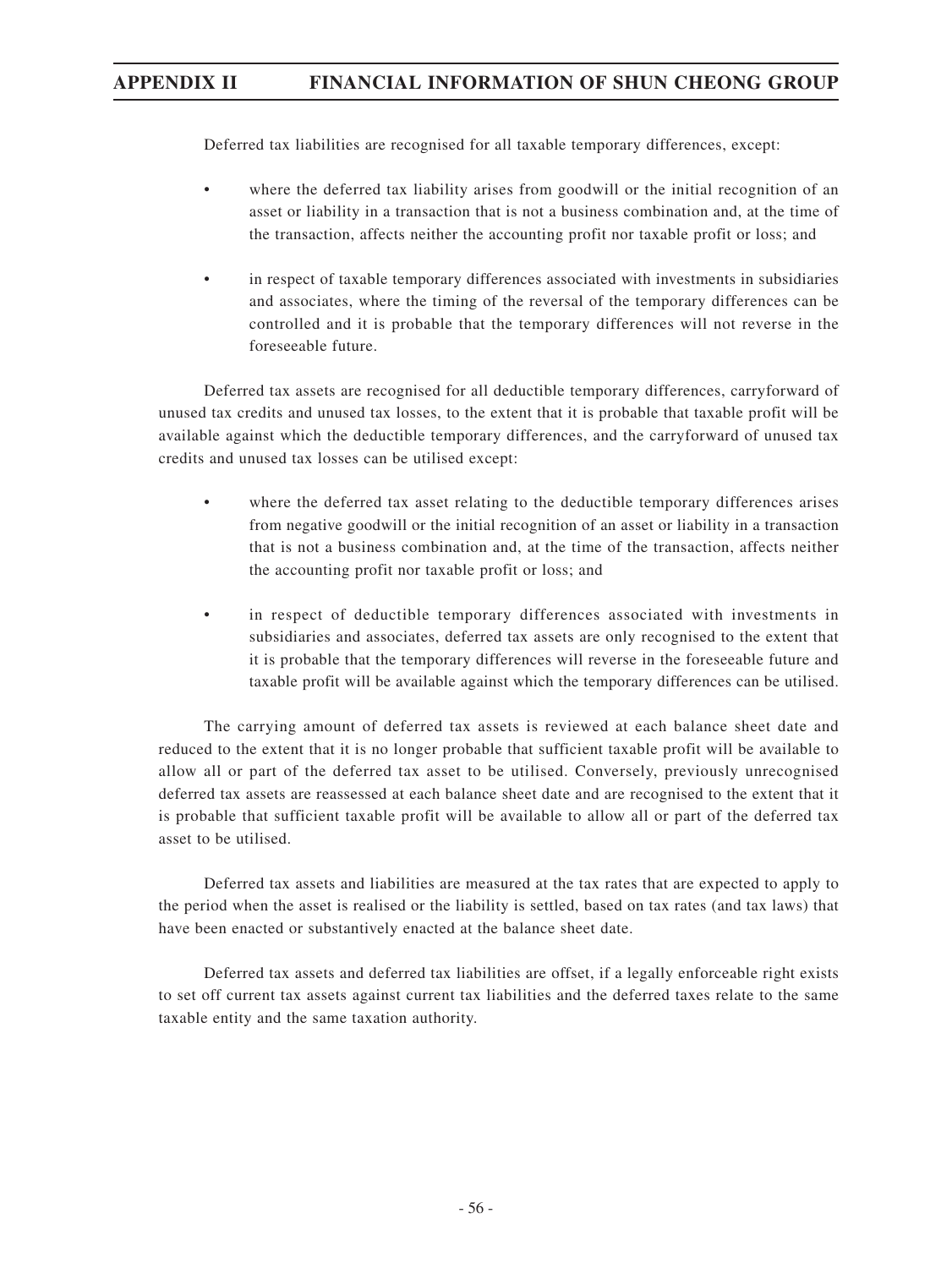### **Provisions**

A provision is recognised when a present obligation (legal or constructive) has arisen as a result of a past event and it is probable that a future outflow of resources will be required to settle the obligation, provided that a reliable estimate can be made of the amount of the obligation.

### **Foreign currencies**

These financial statements are presented in Hong Kong dollars, which is the Company's functional and presentation currency. Each entity in the Group determines its own functional currency and items included in the financial statements of each entity are measured using that functional currency. Foreign currency transactions are initially recorded using the functional currency rates ruling at the date of the transactions. Monetary assets and liabilities denominated in foreign currencies are retranslated at the functional currency rates of exchange ruling at the balance sheet date. All differences are taken to profit or loss. Non-monetary items that are measured in terms of historical cost in a foreign currency are translated using the exchange rates at the dates of the initial transactions. Non-monetary items measured at fair value in a foreign currency are translated using the exchange rates at the date when the fair value was determined.

### **Related parties**

A party is considered to be related to the Group if:

- (a) directly, or indirectly through one or more intermediaries, the party (i) controls, is controlled by, or is under common control with, the Company/Group; (ii) has an interest in the Company that gives it significant influence over the Company/Group; or (iii) has joint control over the Company/Group;
- (b) the party is an associate;
- (c) the party is a jointly-controlled entity;
- (d) the party is a member of the key management personnel of the Company or its parent;
- (e) the party is a close member of the family of any individual referred to in (a) or (d); or
- (f) the party is an entity that is controlled, jointly controlled or significantly influenced by or for which significant voting power in such entity resides with, directly or indirectly, any individual referred to in (d) or (e); or
- (g) the party is a post-employment benefit plan for the benefit of employees of the Company/Group, or of any entity that is a related party of the Company/Group.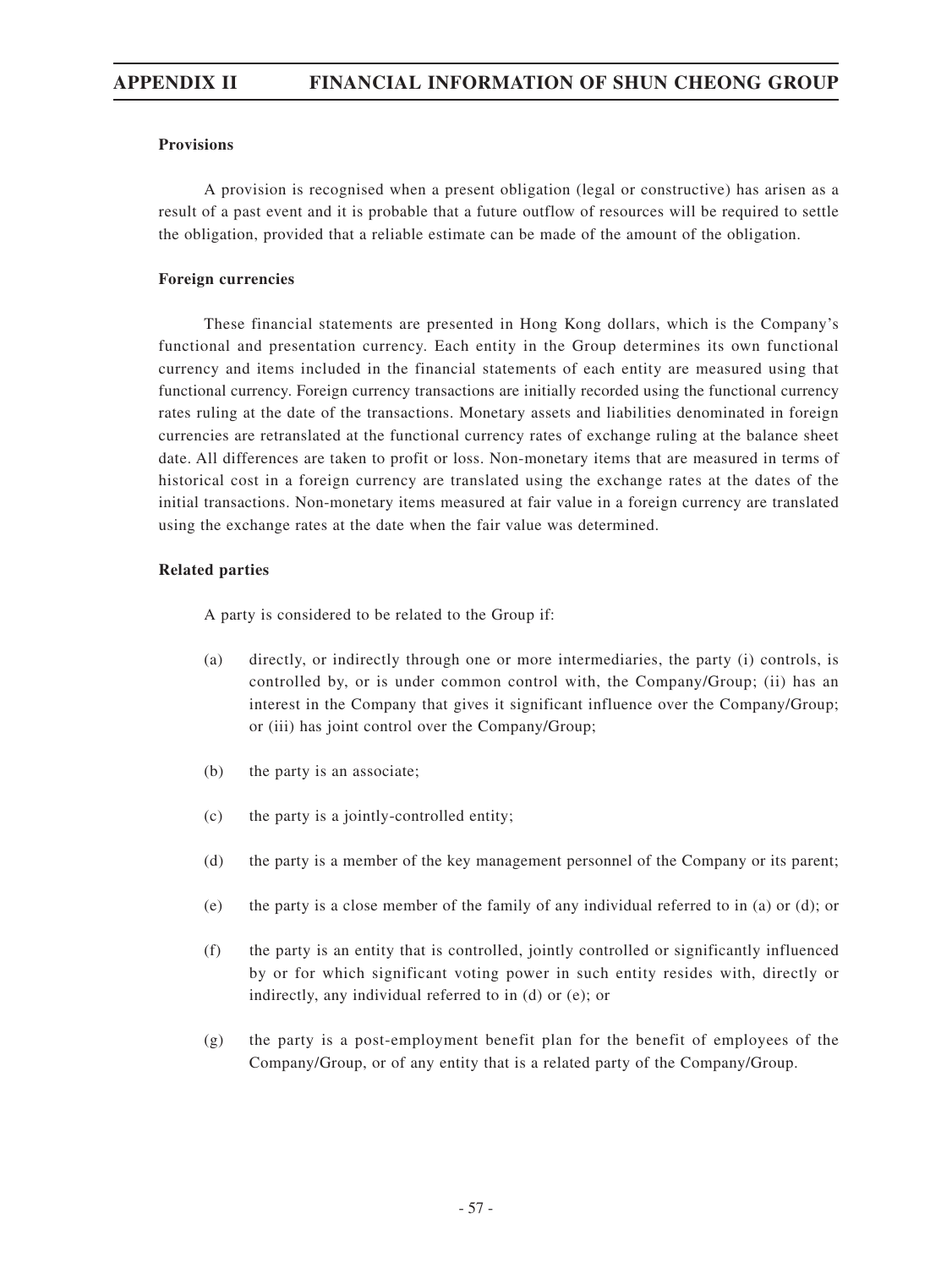### **Cash and cash equivalents**

For the purpose of the consolidated cash flow statement, cash and cash equivalents comprise cash on hand and demand deposits, and short term highly liquid investments which are readily convertible into known amounts of cash and which are subject to an insignificant risk of changes in value, and have a short maturity of generally within three months when acquired, less bank overdrafts which are repayable on demand and form an integral part of the Group's cash management.

For the purpose of the balance sheets, cash and cash equivalents comprise cash on hand and at banks, including term deposits which are not restricted as to use.

### **Leases**

Leases that transfer substantially all the rewards and risks of ownership of assets to the Group, other than legal title, are accounted for as finance leases. At the inception of a finance lease, the cost of the leased asset is capitalised at the present value of the minimum lease payments and recorded together with the obligation, excluding the interest element, to reflect the purchase and financing. Assets held under capitalised finance leases are included in property, plant and equipment, and depreciated over the shorter of the lease terms and the estimated useful lives of the assets. The finance costs of such leases are charged to the income statement so as to provide a constant periodic rate of charge over the lease terms.

Assets acquired through hire purchase contracts of a financing nature are accounted for as finance leases, but are depreciated over their estimated useful lives.

Leases where substantially all the rewards and risks of ownership of assets remain with the lessor are accounted for as operating leases. Where the Group is the lessor, assets leased by the Group under operating leases are included in non-current assets, and rentals receivable under the operating leases are credited to the income statement on the straight-line basis over the lease terms. Where the Group is the lessee, rentals payable under the operating leases are charged to the income statement on the straight-line basis over the lease terms.

Prepaid land lease payments under operating leases are initially stated at cost and subsequently recognised on the straight-line basis over the lease terms. When the lease payments cannot be allocated reliably between the land and buildings elements, the entire lease payments are included in the cost of the land and buildings as a finance lease in property, plant and equipment.

### **Employee benefits**

### *Paid leave carried forward*

The Group provides paid annual leave to its employees under their employment contracts on a calendar year basis. Under certain circumstances, such leave which remains untaken as at the balance sheet date is permitted to be carried forward and utilised by the respective employees in the following year. An accrual is made at the balance sheet date for the expected future cost of such paid leave earned during the year/period by the employees and carried forward.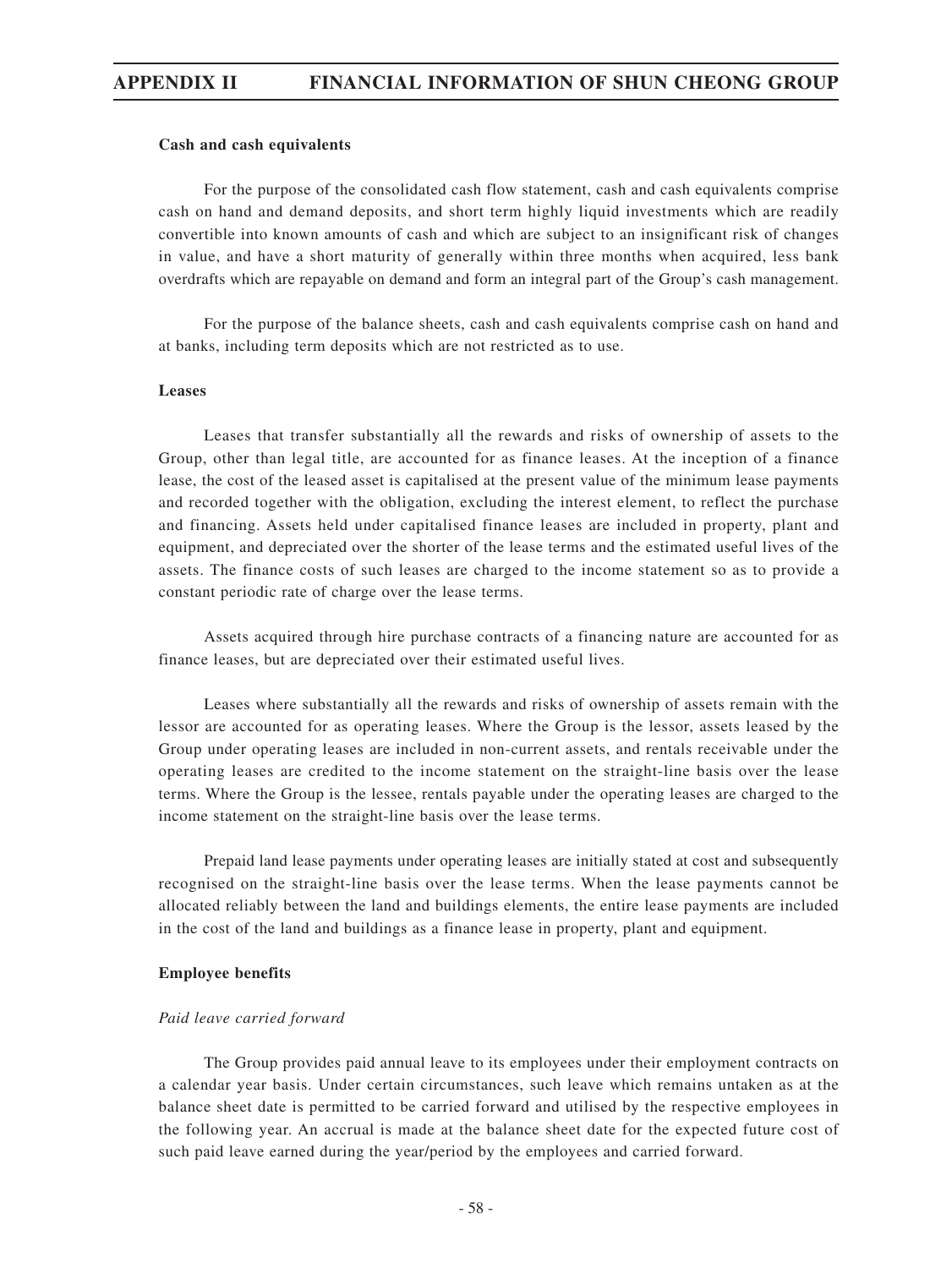### *Retirement benefits schemes*

The Group operates defined contribution retirement benefits schemes, including an Occupational Retirement Schemes Ordinance retirement benefits scheme (the "ORSO Scheme") and a Mandatory Provident Fund retirement benefits scheme (the "MPF Scheme") under the Mandatory Provident Fund Schemes Ordinance, for all of its employees (including executive directors).

The ORSO Scheme is managed by an independent trustee. The Group makes monthly contributions to the scheme at 5% to 15% of the employees' basic salaries while the employees are not required to make any contributions. The employees are entitled to receive 100% of the contributions made by the Group together with the accrued earnings thereon upon retirement or leaving the Group after completing 10 years of service or at a reduced scale of 30% to 90% after completing three to nine years of service. Forfeited contributions and related earnings are used to reduce the contributions payable by the Group.

Under the MPF Scheme, contributions are made based on a percentage of the employees' basic salaries and are charged to the income statement as they become payable in accordance with the rules of the MPF Scheme. The Group's employer contributions vest fully with the employees when contributed into the MPF Scheme, except for the Group's employer voluntary contributions, which are refunded to the Group when the employee leaves employment prior to the contributions vesting fully, in accordance with the rules of the MPF Scheme.

The assets of both schemes are held separately from those of the Group in independently administered funds.

### **Share-based payment transactions**

The Company operated a share option scheme, which expired on 14 September 2002, for the purpose of providing incentives and rewards to eligible participants who contributed to the success of the Group's operations. Employees (including directors) of the Group received remuneration in the form of share-based payment transactions, whereby employees rendered services as consideration for equity instruments ("equity-settled transactions").

The cost of equity-settled transactions with employees is measured by reference to the fair value at the date at which they are granted, which is determined by an external valuer using appropriate valuation models. In valuing equity-settled transactions, no account is taken of any performance conditions, other than conditions linked to the price of the shares of the Company ("market conditions"), if applicable.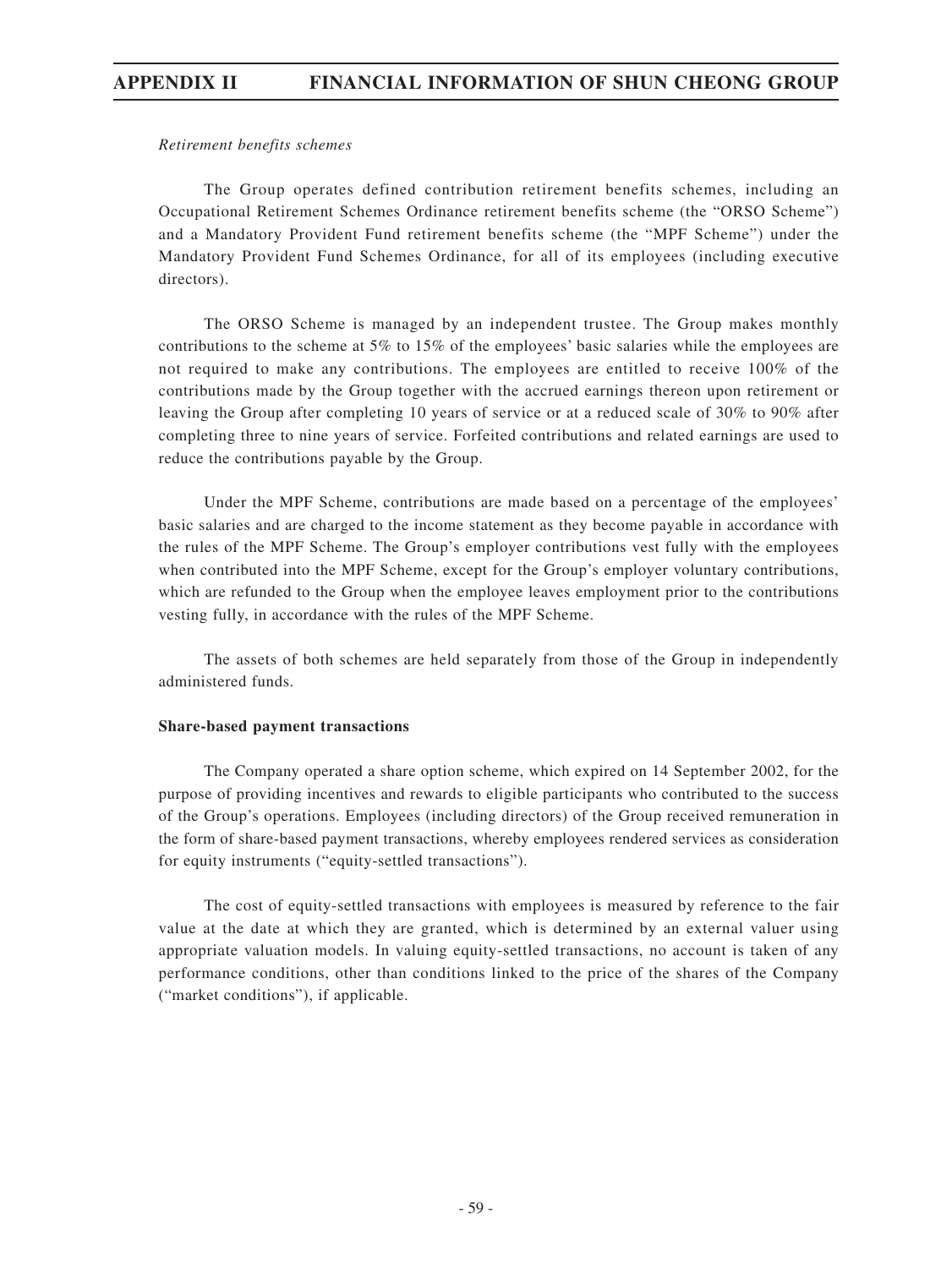The cost of equity-settled transactions is recognised, together with a corresponding increase in equity, over the period in which the performance and/or service conditions are fulfilled, ending on the date on which the relevant employees become fully entitled to the award (the "vesting date"). The cumulative expense recognised for equity-settled transactions at each balance sheet date until the vesting date reflects the extent to which the vesting period has expired and the Group's best estimate of the number of equity instruments that will ultimately vest. The charge or credit to the income statement for a period represents the movement in the cumulative expense recognised as at the beginning and end of that period.

No expense is recognised for awards that do not ultimately vest, except for awards where vesting is conditional upon a market condition, which are treated as vesting irrespective of whether or not the market condition is satisfied, provided that all other performance conditions are satisfied.

Where the terms of an equity-settled award are modified, as a minimum an expense is recognised as if the terms had not been modified. In addition, an expense is recognised for any modification, which increases the total fair value of the share-based payment arrangement, or is otherwise beneficial to the employee as measured at the date of modification.

Where an equity-settled award is cancelled, it is treated as if it had vested on the date of cancellation, and any expense not yet recognised for the award is recognised immediately. However, if a new award is substituted for the cancelled award, and is designated as a replacement award on the date that it is granted, the cancelled and new awards are treated as if they were a modification of the original award, as described in the previous paragraph.

The dilutive effect of outstanding options is reflected as additional share dilution in the computation of earnings per share.

### **Revenue recognition**

Revenue is recognised when it is probable that the economic benefits will flow to the Group and when the revenue can be measured reliably, on the following bases:

- (a) from the sale of goods, when the significant risks and rewards of ownership have been transferred to the buyer, provided that the Group maintains neither managerial involvement to the degree usually associated with ownership, nor effective control over the goods sold;
- (b) from installation and maintenance contracts, on the percentage of completion basis, as further explained in the accounting policy for "Installation and maintenance contracts and contracts in progress" above;
- (c) project management income, when project management services are rendered; and
- (d) interest income, on an accrual basis using the effective interest method by applying the rate that discounts the estimated future cash receipts through the expected life of the financial instrument to the net carrying amount of the financial assets.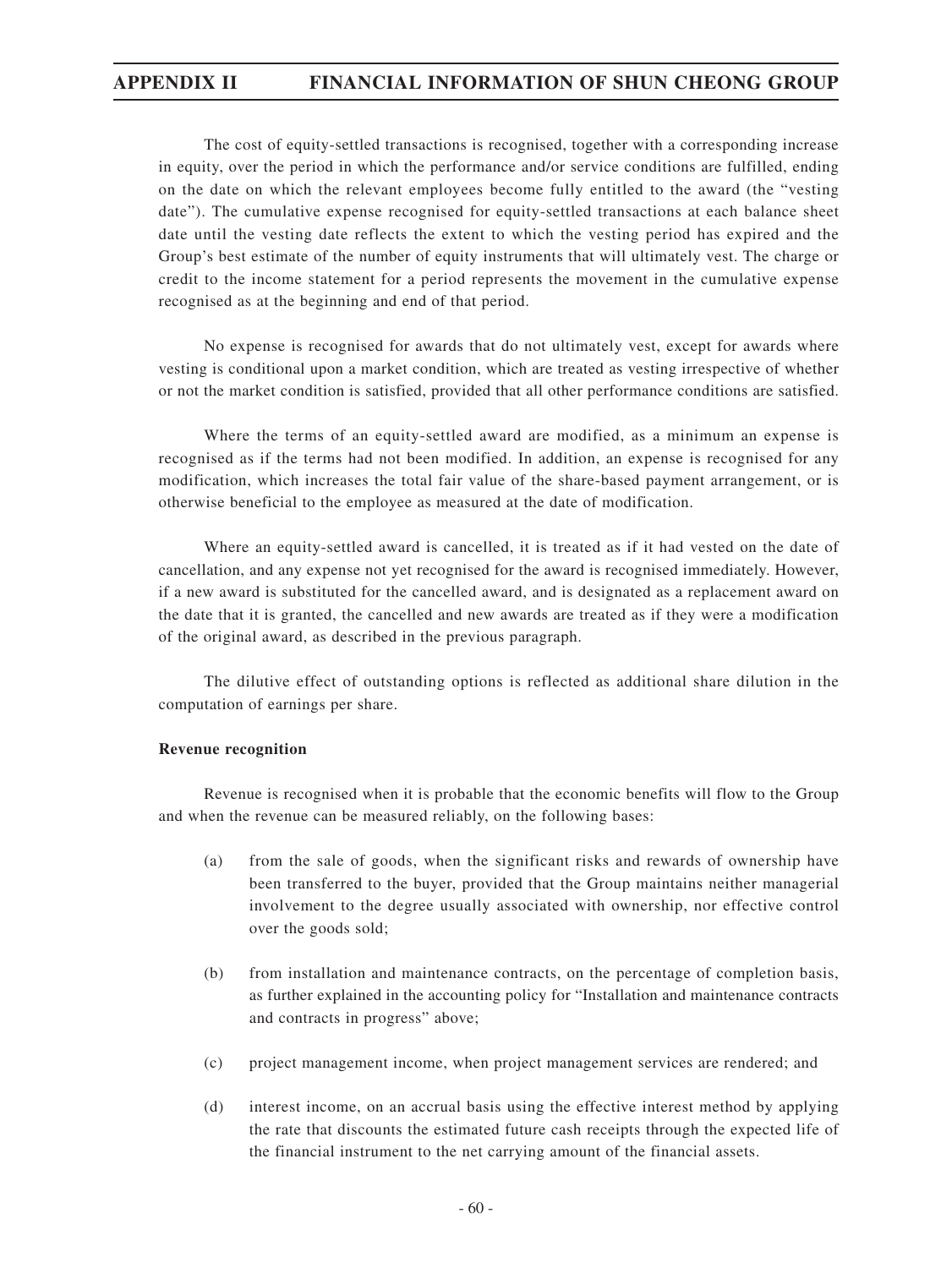### **3. CONSOLIDATED INCOME STATEMENT**

|                                                                                                     |                  |                     | Six months ended |            |                         |            |
|-----------------------------------------------------------------------------------------------------|------------------|---------------------|------------------|------------|-------------------------|------------|
|                                                                                                     |                  | Year ended 31 March |                  |            | 30 September            |            |
|                                                                                                     |                  | 2003                | 2004             | 2005       | 2004                    | 2005       |
|                                                                                                     | <b>Notes</b>     | HK\$'000            | HK\$'000         | HK\$'000   | HK\$'000<br>(unaudited) | HK\$'000   |
| <b>REVENUE</b>                                                                                      | (a)              |                     |                  |            |                         |            |
| Continuing operations                                                                               |                  | 644,019             | 734,189          | 550,031    | 249,407                 | 245,488    |
| Discontinued operations                                                                             | (b)              | 291                 |                  |            |                         |            |
|                                                                                                     |                  | 644,310             | 734,189          | 550,031    | 249,407                 | 245,488    |
| Cost of installation and<br>cost of sales                                                           |                  | (553, 836)          | (633, 591)       | (526, 450) | (226,088)               | (224, 681) |
| Gross profit                                                                                        |                  | 90,474              | 100,598          | 23,581     | 23,319                  | 20,807     |
| Other income and gains                                                                              | $\left(a\right)$ | 2,718               | 1,809            | 2,016      | 724                     | 1,129      |
| Administrative expenses                                                                             |                  | (80, 814)           | (77, 943)        | (57, 245)  | (31, 427)               | (28, 874)  |
| Impairment loss of<br>available-for-sale<br>equity investments                                      |                  | (7,130)             | (9,108)          | (757)      | (944)                   |            |
| Unrealised holding gain/<br>(loss) on equity<br>investments at fair value<br>through profit or loss |                  | (1,244)             | 245              | 103        | (95)                    | 133        |
| Provision for amounts<br>due from former<br>subsidiaries                                            |                  |                     | (2,179)          |            |                         |            |
| Gain on dissolution of<br>discontinued                                                              |                  |                     |                  |            |                         |            |
| operations                                                                                          | (b)              |                     | 4,105            |            |                         |            |
| Finance costs                                                                                       | (f)              | (2,034)             | (1,877)          | (1,524)    | (775)                   | (1,051)    |
| Share of loss of an<br>associate                                                                    |                  | (2)                 |                  |            |                         |            |
| PROFIT/(LOSS)                                                                                       |                  |                     |                  |            |                         |            |
| <b>BEFORE TAX</b>                                                                                   | (c)              | 1,968               | 15,650           | (33,826)   | (9,198)                 | (7, 856)   |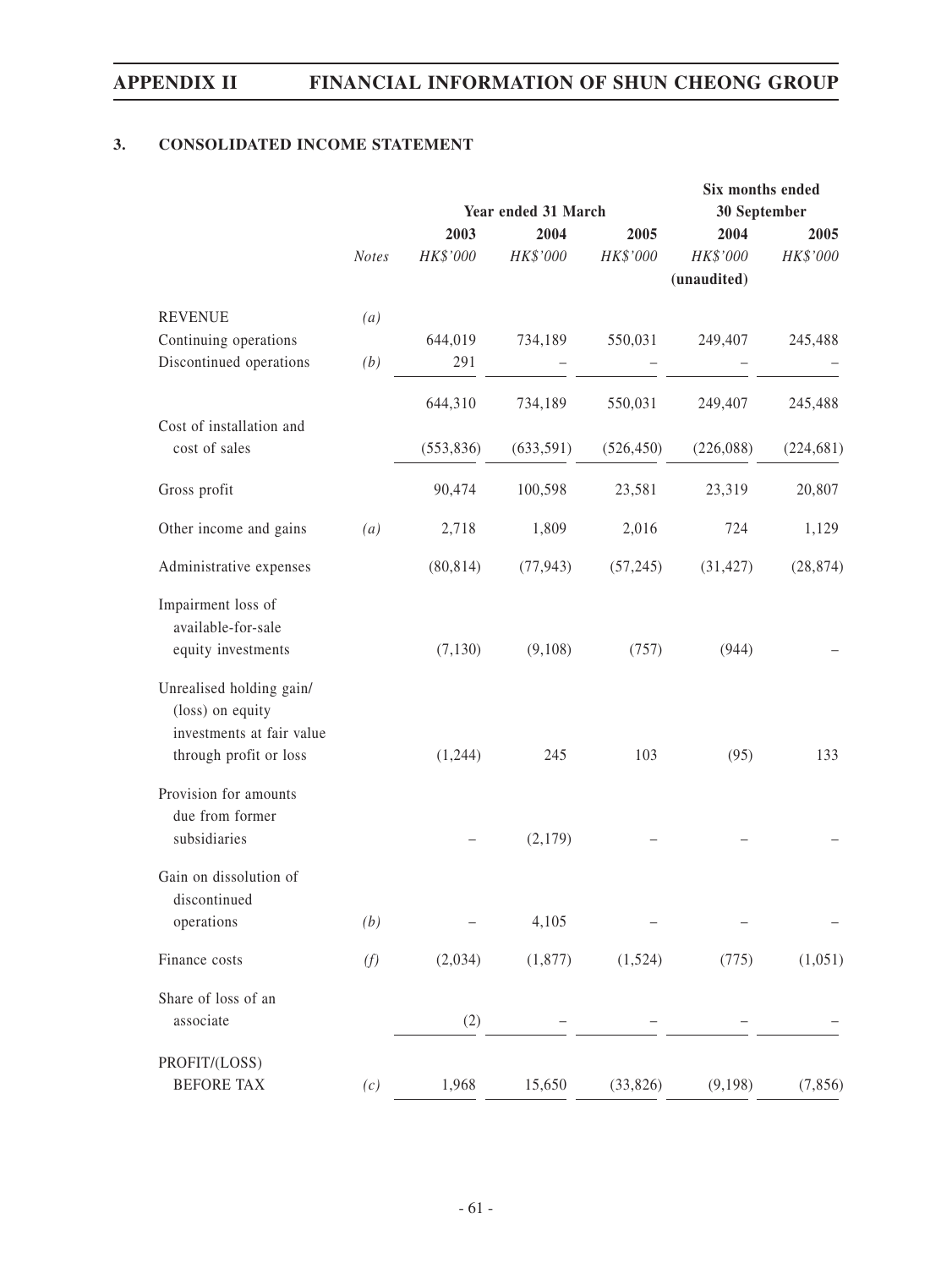|                                                                                                                         |              |                         |                     |           |                             | Six months ended |
|-------------------------------------------------------------------------------------------------------------------------|--------------|-------------------------|---------------------|-----------|-----------------------------|------------------|
|                                                                                                                         |              |                         | Year ended 31 March |           |                             | 30 September     |
|                                                                                                                         |              | 2003                    | 2004                | 2005      | 2004                        | 2005             |
|                                                                                                                         | <b>Notes</b> | HK\$'000                | HK\$'000            | HK\$'000  | HK\$'000                    | HK\$'000         |
|                                                                                                                         |              |                         |                     |           | (unaudited)                 |                  |
| PROFIT/(LOSS)                                                                                                           |              |                         |                     |           |                             |                  |
| <b>BEFORE TAX</b>                                                                                                       |              | 1,968                   | 15,650              | (33,826)  | (9,198)                     | (7, 856)         |
| Tax                                                                                                                     | (g)          | (4,872)                 | (4, 418)            | (741)     | (1,231)                     | (101)            |
| PROFIT/(LOSS) FOR                                                                                                       |              |                         |                     |           |                             |                  |
| THE YEAR/PERIOD                                                                                                         |              | (2,904)                 | 11,232              | (34, 567) | (10, 429)                   | (7, 957)         |
| Attributable to:<br>Equity holders                                                                                      |              |                         |                     |           |                             |                  |
| of the parent                                                                                                           |              | (14, 685)               | 1,805               | (33, 729) | (12, 446)                   | (7,613)          |
| Minority interests                                                                                                      |              | 11,781                  | 9,427               | (838)     | 2,017                       | (344)            |
|                                                                                                                         |              | (2,904)                 | 11,232              | (34, 567) | (10, 429)                   | (7, 957)         |
| EARNINGS/(LOSS)<br>PER SHARE<br><b>ATTRIBUTABLE TO</b><br>ORDINARY<br><b>EQUITY HOLDERS</b><br>OF THE PARENT<br>- Basic | (k)          | $(12.68 \text{ cents})$ | 1.56 cents          |           | (29.09 cents) (10.73 cents) | $(6.57$ cents)   |
|                                                                                                                         |              |                         |                     |           |                             |                  |
| - Diluted                                                                                                               |              | $(12.68 \text{ cents})$ | N/A                 | N/A       | N/A                         | N/A              |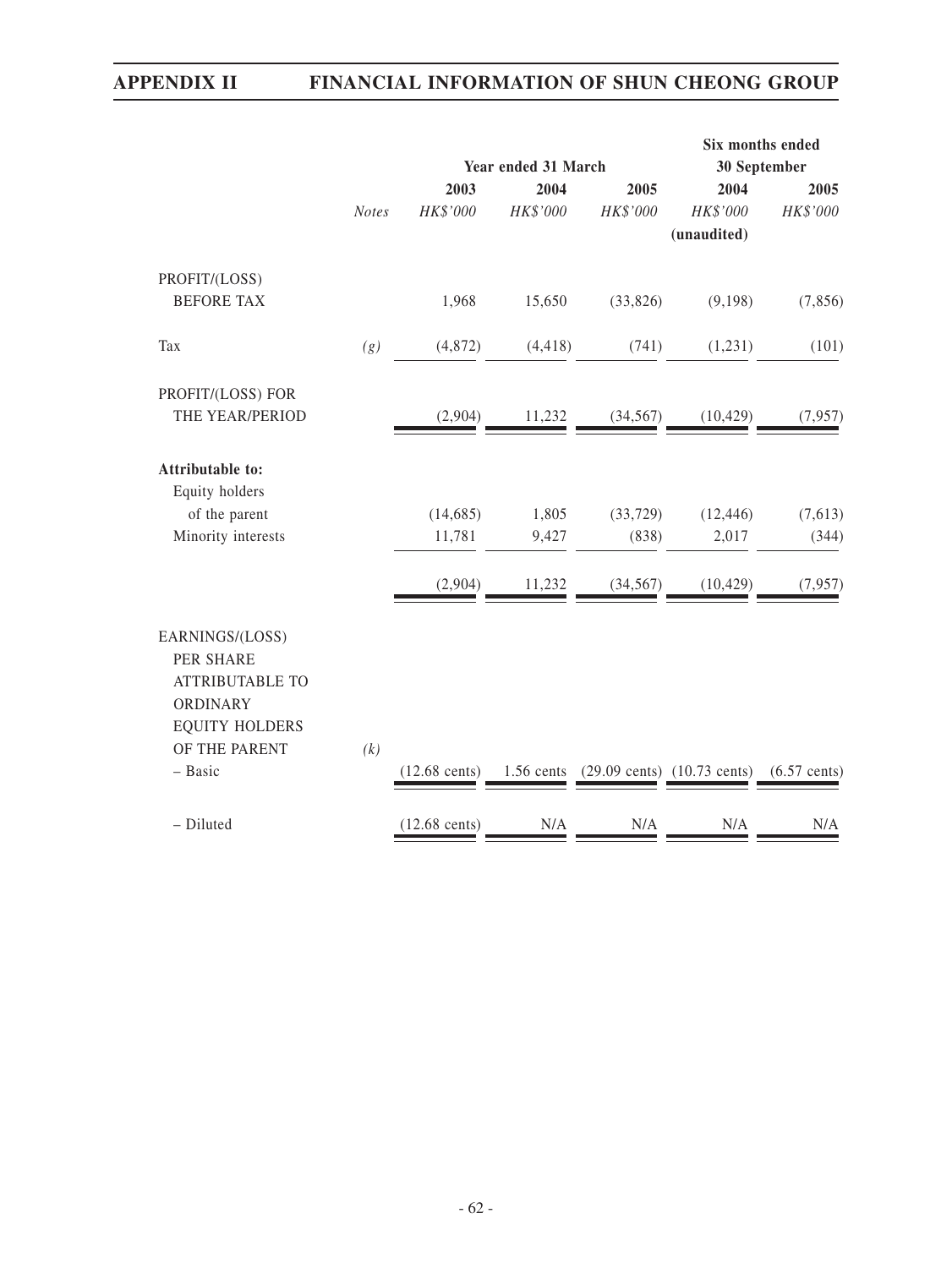### *Notes:*

### **(a) Revenue, other income and gains**

Turnover represented the net invoiced value of services rendered and goods sold, after allowances for returns and trade discounts, and an appropriate proportion of contract revenue from long term installation and maintenance contracts during the years ended 31 March 2003, 2004 and 2005 and the six months ended 30 September 2004 and 2005.

An analysis of the Group's revenue, other income and gains is as follows:

|          |          |          | Six months ended    |                  |  |
|----------|----------|----------|---------------------|------------------|--|
|          |          |          | 30 September        |                  |  |
| 2003     | 2004     | 2005     | 2004                | 2005             |  |
| HK\$'000 | HK\$'000 | HK\$'000 | HK\$'000            | HK\$'000         |  |
|          |          |          | (unaudited)         |                  |  |
|          |          |          |                     |                  |  |
|          |          |          |                     |                  |  |
|          |          |          |                     |                  |  |
| 588,147  | 704,579  | 523,628  |                     | 224,029          |  |
| 4,638    | 2,240    | 2,222    |                     | 996              |  |
|          |          |          |                     |                  |  |
| 51,234   | 27,370   | 24,181   | 11,756              | 20,463           |  |
|          |          |          |                     |                  |  |
| 644,019  | 734,189  | 550,031  | 249,407             | 245,488          |  |
|          |          |          |                     |                  |  |
|          |          |          |                     |                  |  |
| 291      |          |          |                     |                  |  |
| 644,310  | 734,189  | 550,031  | 249,407             | 245,488          |  |
|          |          |          |                     |                  |  |
|          |          |          |                     |                  |  |
| 568      | 1,772    | 1,317    | 591                 | 651              |  |
|          |          |          |                     |                  |  |
|          | (33)     | 313      |                     |                  |  |
|          |          |          |                     |                  |  |
|          |          | 199      |                     |                  |  |
| 2,150    | 70       | 187      | 133                 | 478              |  |
| 2,718    | 1,809    | 2,016    | 724                 | 1,129            |  |
|          |          |          | Year ended 31 March | 236,628<br>1,023 |  |

### **(b) Discontinued operations**

In view of a strategic plan by the Group to concentrate on its core activities, the directors of the Company determined to phase out the Group's broadband connectivity services business and it was substantially abandoned during the year ended 31 March 2002. Accordingly, the directors considered the aforesaid business was discontinued operations during the year ended 31 March 2002.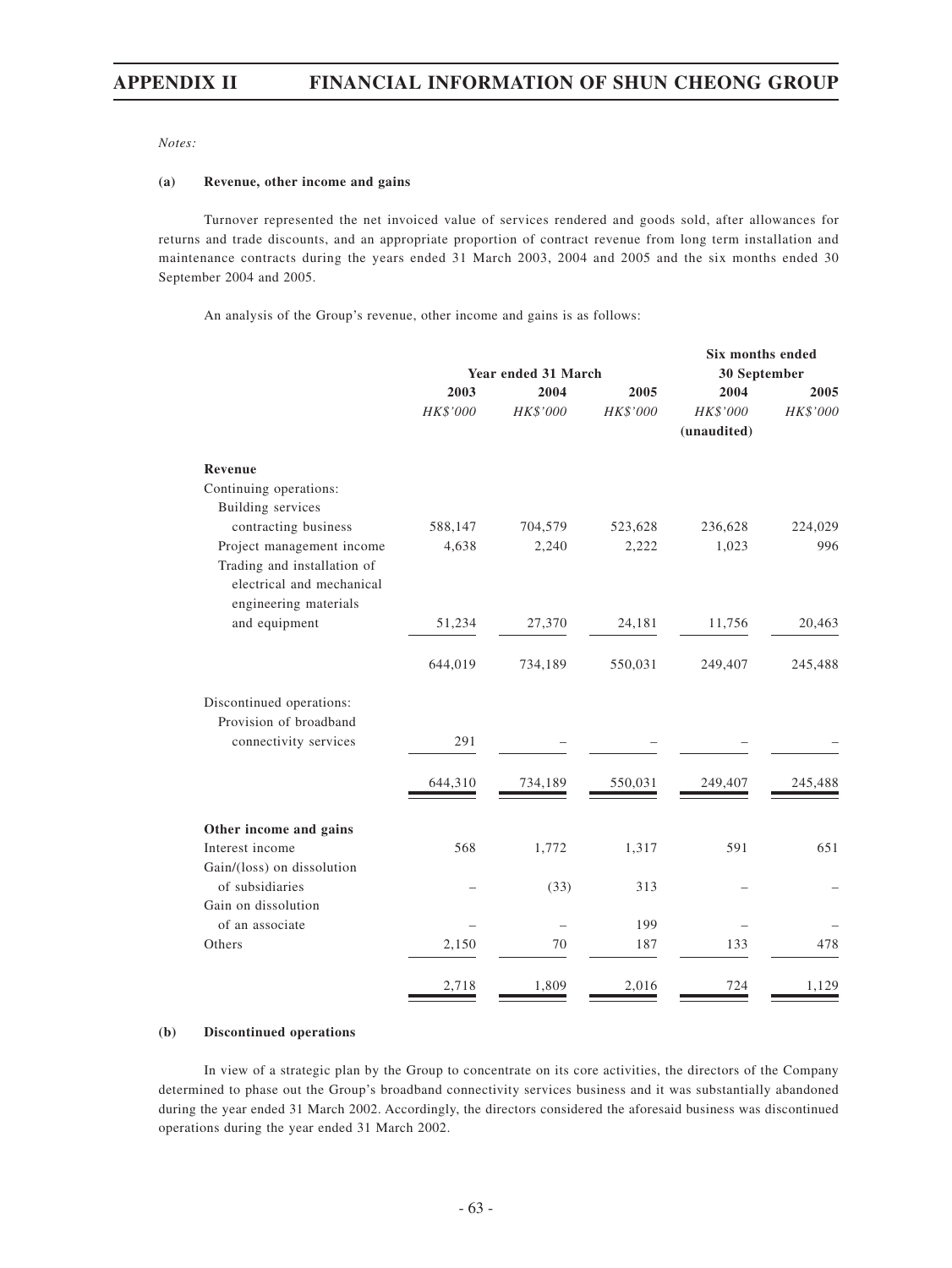During the year ended 31 March 2003, there were essentially no business activities of the broadband connectivity services. The subsidiary engaged in the broadband connectivity services business was in liquidation as of 31 March 2003 and was eventually dissolved in August 2003, which resulted in a net gain of approximately HK\$4,105,000 arising on the dissolution of the subsidiary being recorded in the consolidated income statement for the year ended 31 March 2004.

The turnover, other income and gains and net loss for the year/period attributable to the discontinued operations are as follows:

|                              |          |                     |          | Six months ended |          |  |
|------------------------------|----------|---------------------|----------|------------------|----------|--|
|                              |          | Year ended 31 March |          | 30 September     |          |  |
|                              | 2003     | 2004                | 2005     | 2004             | 2005     |  |
|                              | HK\$'000 | HK\$'000            | HK\$'000 | HK\$'000         | HK\$'000 |  |
|                              |          |                     |          | (unaudited)      |          |  |
| Revenue                      | 291      |                     |          |                  |          |  |
| Cost of installation         | (756)    |                     |          |                  |          |  |
| Gross loss                   | (465)    |                     |          |                  |          |  |
| Other income and gains       | 7        |                     |          |                  |          |  |
| Finance costs                | (20)     |                     |          |                  |          |  |
| Loss before tax              | (478)    |                     |          |                  |          |  |
| Tax                          |          |                     |          |                  |          |  |
| Net loss for the year/period | (478)    |                     |          |                  |          |  |
|                              |          |                     |          |                  |          |  |

The carrying amounts of the total assets and liabilities of the discontinued operations at the balance sheet date are as follows:

|                                                        |          |                     |              | Six months ended |          |
|--------------------------------------------------------|----------|---------------------|--------------|------------------|----------|
|                                                        |          | Year ended 31 March | 30 September |                  |          |
|                                                        | 2003     | 2004                | 2005         | 2004             | 2005     |
|                                                        | HK\$'000 | HK\$'000            | HK\$'000     | HK\$'000         | HK\$'000 |
|                                                        |          |                     |              | (unaudited)      |          |
| <b>Provision of broadband</b><br>connectivity services |          |                     |              |                  |          |
| Total assets                                           | 678      |                     |              |                  |          |
| Total liabilities                                      | (10,643) |                     |              |                  |          |
| Net liabilities                                        | (9,965)  |                     |              |                  |          |

The net cash flows attributable to the discontinued operations are as follow:

|                                                        |                 | Year ended 31 March      |          | Six months ended<br>30 September |          |
|--------------------------------------------------------|-----------------|--------------------------|----------|----------------------------------|----------|
|                                                        |                 |                          |          |                                  |          |
|                                                        | 2003            | 2004                     | 2005     | 2004                             | 2005     |
|                                                        | <i>HK\$'000</i> | HK\$'000                 | HK\$'000 | HK\$'000                         | HK\$'000 |
|                                                        |                 |                          |          | (unaudited)                      |          |
| <b>Provision of broadband</b><br>connectivity services |                 |                          |          |                                  |          |
| Operating activities and                               |                 |                          |          |                                  |          |
| net cash outflow                                       | (950)           | $\overline{\phantom{a}}$ |          | -                                |          |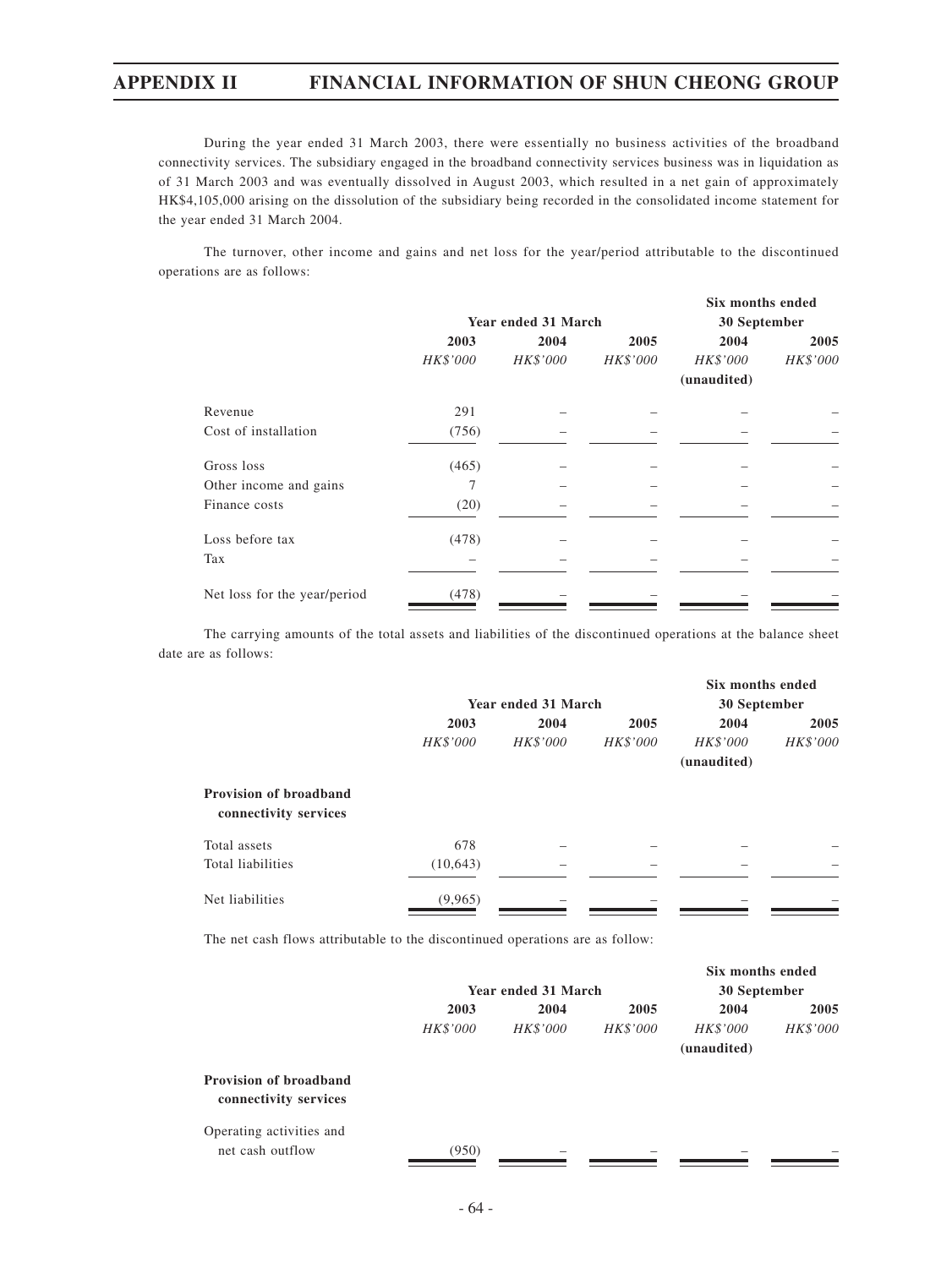### **(c) Profit/(loss) before tax**

The Group's profit/(loss) before tax is arrived at after charging/(crediting):

|                                                                                     |                     |          |           | Six months ended<br>30 September |          |  |
|-------------------------------------------------------------------------------------|---------------------|----------|-----------|----------------------------------|----------|--|
|                                                                                     | Year ended 31 March |          |           |                                  |          |  |
|                                                                                     | 2003                | 2004     | 2005      | 2004                             | 2005     |  |
|                                                                                     | HK\$'000            | HK\$'000 | HK\$'000  | HK\$'000                         | HK\$'000 |  |
|                                                                                     |                     |          |           | (unaudited)                      |          |  |
| Cost of inventories sold                                                            | 43,188              | 24,583   | 17,332    | 7,230                            | 395      |  |
| Cost of installation                                                                | 510,648             | 609,008  | 509,118   | 218,858                          | 244,286  |  |
|                                                                                     | 553,836             | 633,591  | 526,450   | 226,088                          | 244,681  |  |
| Depreciation                                                                        | 3,087               | 2,539    | 1,749     | 972                              | 588      |  |
| Minimum lease payments under<br>operating leases in respect of                      |                     |          |           |                                  |          |  |
| land and buildings                                                                  | 1,993               | 1,425    | 1,095     | 703                              | 336      |  |
| Auditors' remuneration                                                              | 800                 | 800      | 800       | 384                              | 388      |  |
| Employee benefits expenses<br>(including directors'<br>remuneration (Section 3(d)): |                     |          |           |                                  |          |  |
| Wages and salaries                                                                  | 64,217              | 64,299   | 50,958    | 23,686                           | 27,641   |  |
| Pension scheme contributions                                                        | 2,982               | 2,811    | 3,021     | 1,392                            | 1,028    |  |
| Less: Forfeited contributions                                                       | (238)               | (1,038)  | (309)     | (233)                            | (145)    |  |
| Net pension scheme                                                                  |                     |          |           |                                  |          |  |
| contributions*                                                                      | 2,744               | 1,773    | 2,712     | 1,159                            | 883      |  |
|                                                                                     | 66,961              | 66,072   | 53,670    | 24,845                           | 28,524   |  |
| Less: Amount capitalised in                                                         |                     |          |           |                                  |          |  |
| contract costs                                                                      |                     | (118)    | (10, 537) | (190)                            | (8, 418) |  |
| Amounts charged to                                                                  |                     |          |           |                                  |          |  |
| administrative expenses                                                             | 66,961              | 65,954   | 43,133    | 24,655                           | 20,106   |  |
| Provision for doubtful debts<br>Recovery of previously                              |                     | 109      | 1,531     |                                  | 2,386    |  |
| provided doubtful debts                                                             | (754)               | (392)    | (134)     |                                  |          |  |
| $Loss/(gain)$ on disposal<br>of items of property,                                  |                     |          |           |                                  |          |  |
| plant and equipment                                                                 | 434                 | 7        | (29)      | 19                               | (9)      |  |

*\* The Group had no forfeited contributions available to reduce its contributions to the pension schemes in future years as at 31 March 2003, 2004 and 2005 and 30 September 2004 and 2005.*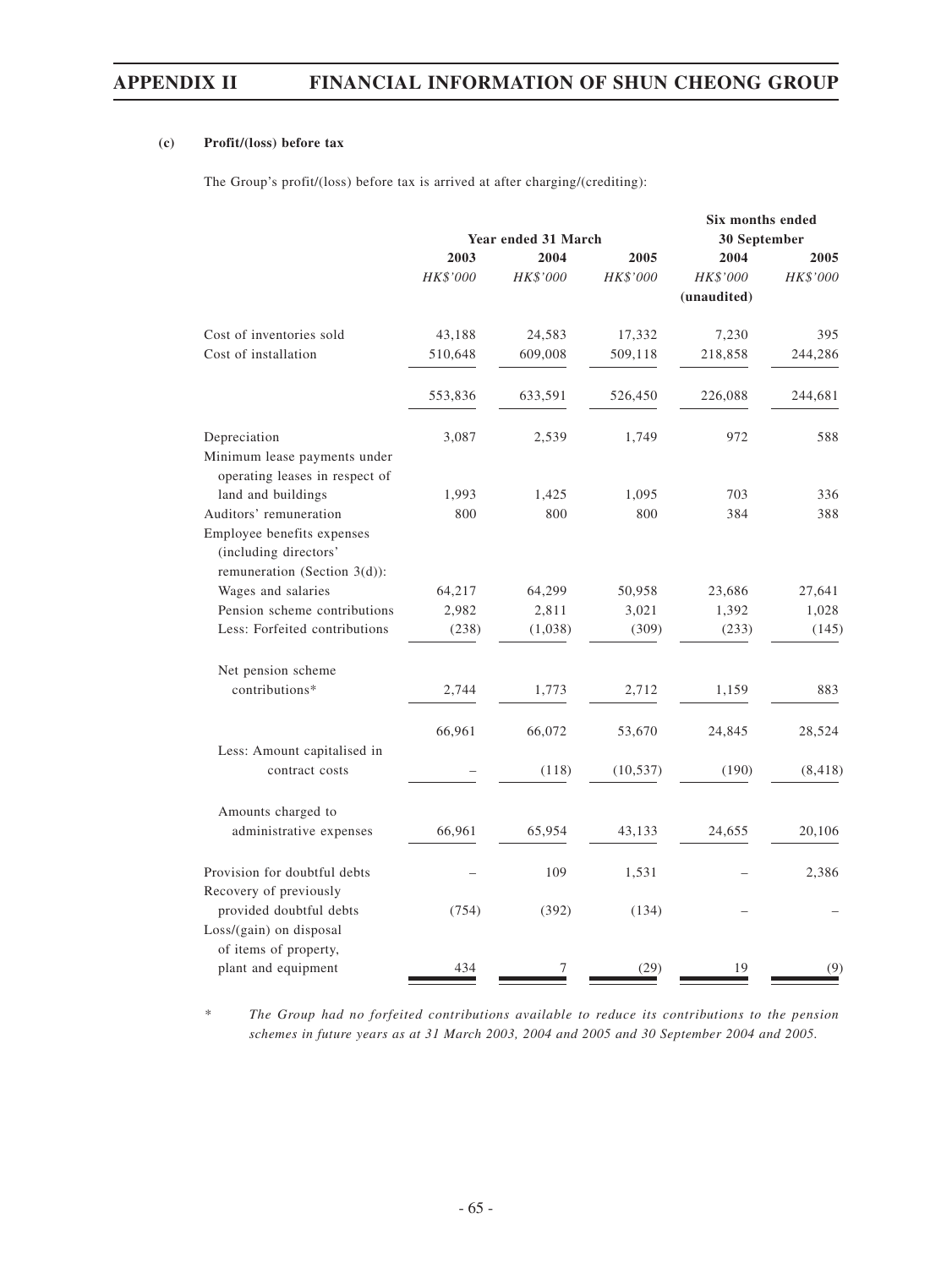### **(d) Directors' and senior executives' remuneration**

|                              |          |                     |          | <b>Six months ended</b> |          |
|------------------------------|----------|---------------------|----------|-------------------------|----------|
|                              |          | Year ended 31 March |          | 30 September            |          |
|                              | 2003     | 2004                | 2005     | 2004                    | 2005     |
|                              | HK\$'000 | HK\$'000            | HK\$'000 | HK\$'000                | HK\$'000 |
|                              |          |                     |          | (unaudited)             |          |
| Fees:                        |          |                     |          |                         |          |
| Executive directors          |          |                     |          |                         |          |
| Non-executive directors      |          |                     |          |                         |          |
| Independent non-executive    |          |                     |          |                         |          |
| directors                    | 240      | 250                 | 362      | 182                     | 180      |
|                              | 240      | 250                 | 362      | 182                     | 180      |
| Other emoluments to          |          |                     |          |                         |          |
| executive directors:         |          |                     |          |                         |          |
| Salaries, allowances and     |          |                     |          |                         |          |
| benefits in kind             | 3,342    | 5,397               | 3,322    | 1,533                   | 1,533    |
| Performance related payments | 538      | 334                 | 330      |                         |          |
| Pension scheme contributions | 153      | 220                 | 175      | 88                      | 88       |
|                              | 4,033    | 5,951               | 3,827    | 1,621                   | 1,621    |
|                              | 4,273    | 6,201               | 4,189    | 1,803                   | 1,801    |

During the year ended 31 March 2003, no directors were granted share options in respect of their services to the Group, under the share option scheme of the Company which was expired in September 2002.

### **Year ended 31 March 2003**

|                                         |          | Salaries,<br>allowances<br>and benefits | Performance<br>related | <b>Pension</b><br>scheme            | <b>Total</b>    |
|-----------------------------------------|----------|-----------------------------------------|------------------------|-------------------------------------|-----------------|
|                                         | Fees     | in kind                                 |                        | payments contributions remuneration |                 |
|                                         | HK\$'000 | HK\$'000                                | HK\$'000               | HK\$'000                            | <i>HK\$'000</i> |
| Executive directors:                    |          |                                         |                        |                                     |                 |
| Mr. Au Shiu Wai, Frank                  |          | 1,063                                   | 80                     | 72                                  | 1,215           |
| Mr. Chan Yuen Keung, Zuric              |          | 1,223                                   | 380                    | 11                                  | 1,614           |
| Mr. Ou Ka Chi                           |          | 1,056                                   | 78                     | 70                                  | 1,204           |
| Dr. Wong Sai Wing, James                |          |                                         |                        |                                     |                 |
| Non-executive directors:                |          |                                         |                        |                                     |                 |
| Mr. Hong Yiu                            |          |                                         |                        |                                     |                 |
| Mr. Yu Sek Kee, Stephen                 |          |                                         |                        |                                     |                 |
| Independent non-executive<br>directors: |          |                                         |                        |                                     |                 |
| Dr. Chan Chok Ki                        | 80       |                                         |                        |                                     | 80              |
| Mr. Li X Sinclair                       | 120      |                                         |                        |                                     | 120             |
| Mr. Yuen Yiu Bun, Kenneth               | 40       |                                         |                        |                                     | 40              |
|                                         | 240      | 3,342                                   | 538                    | 153                                 | 4,273           |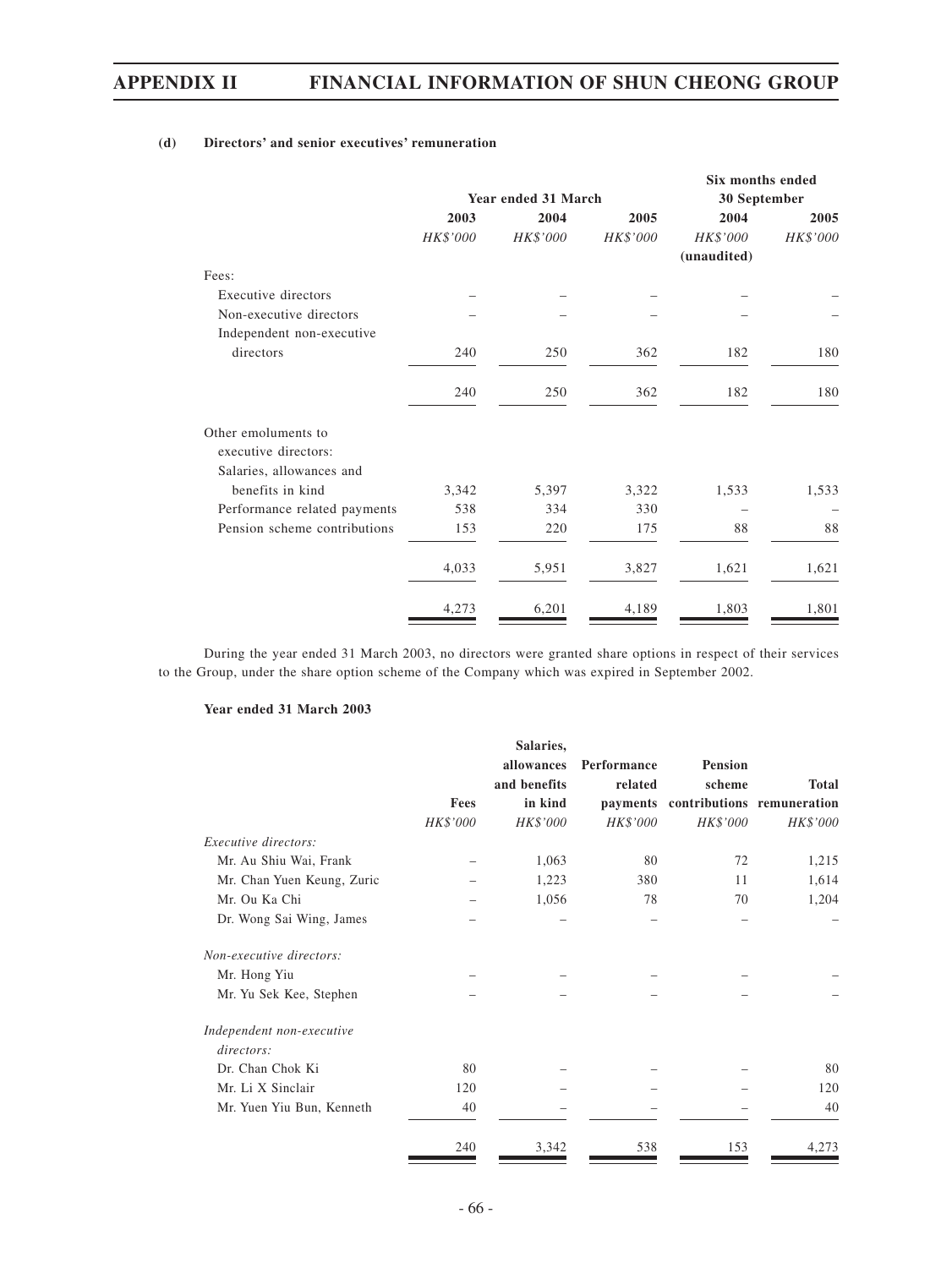### **Year ended 31 March 2004**

|                             |          | Salaries, |                            |                                     |                          |
|-----------------------------|----------|-----------|----------------------------|-------------------------------------|--------------------------|
|                             |          |           | allowances<br>and benefits | Performance<br>related              | <b>Pension</b><br>scheme |
|                             | Fees     | in kind   |                            | payments contributions remuneration |                          |
|                             | HK\$'000 | HK\$'000  | HK\$'000                   | HK\$'000                            | HK\$'000                 |
| <i>Executive directors:</i> |          |           |                            |                                     |                          |
| Mr. Au Shiu Wai, Frank      |          | 1,040     | 80                         | 76                                  | 1,196                    |
| Mr. Au Yu Fai, Patrick      |          | 975       | 75                         | 68                                  | 1,118                    |
| Mr. Chan Yuen Keung, Zuric  |          | 1,306     | 101                        | 12                                  | 1,419                    |
| Mr. Ou Ka Chi               |          | 2,076     | 78                         | 64                                  | 2,218                    |
| Dr. Wong Sai Wing, James    |          |           |                            |                                     |                          |
| Non-executive directors:    |          |           |                            |                                     |                          |
| Mr. Hong Yiu                |          |           |                            |                                     |                          |
| Mr. Yu Sek Kee, Stephen     |          |           |                            |                                     |                          |
| Independent non-executive   |          |           |                            |                                     |                          |
| directors:                  |          |           |                            |                                     |                          |
| Dr. Chan Chok Ki            | 120      |           |                            |                                     | 120                      |
| Mr. Ho Hin Kwan, Edmund     | 80       |           |                            |                                     | 80                       |
| Mr. Li X Sinclair           | 50       |           |                            |                                     | 50                       |
| Mr. Yu Hon To, David        |          |           |                            |                                     |                          |
|                             | 250      | 5,397     | 334                        | 220                                 | 6,201                    |

### **Year ended 31 March 2005**

|                             |          | Salaries,    |             |                                     |              |
|-----------------------------|----------|--------------|-------------|-------------------------------------|--------------|
|                             |          | allowances   | Performance | <b>Pension</b>                      |              |
|                             |          | and benefits | related     | scheme                              | <b>Total</b> |
|                             | Fees     | in kind      |             | payments contributions remuneration |              |
|                             | HK\$'000 | HK\$'000     | HK\$'000    | HK\$'000                            | HK\$'000     |
| <i>Executive directors:</i> |          |              |             |                                     |              |
| Mr. Au Shiu Wai, Frank      |          | 1,040        | 80          | 96                                  | 1,216        |
| Mr. Au Yu Fai, Patrick      |          | 975          | 150         | 67                                  | 1,192        |
| Mr. Chan Yuen Keung, Zuric  |          | 1,307        | 100         | 12                                  | 1,419        |
| Mr. Hong Yiu                |          |              |             |                                     |              |
| Dr. Wong Sai Wing, James    |          |              |             |                                     |              |
| Mr. Yu Sek Kee, Stephen     |          |              |             |                                     |              |
| Independent non-executive   |          |              |             |                                     |              |
| directors:                  |          |              |             |                                     |              |
| Dr. Chan Chok Ki            | 120      |              |             |                                     | 120          |
| Mr. Ho Hin Kwan, Edmund     | 120      |              |             |                                     | 120          |
| Mr. Yu Hon To, David        | 122      |              |             |                                     | 122          |
|                             | 362      | 3,322        | 330         | 175                                 | 4,189        |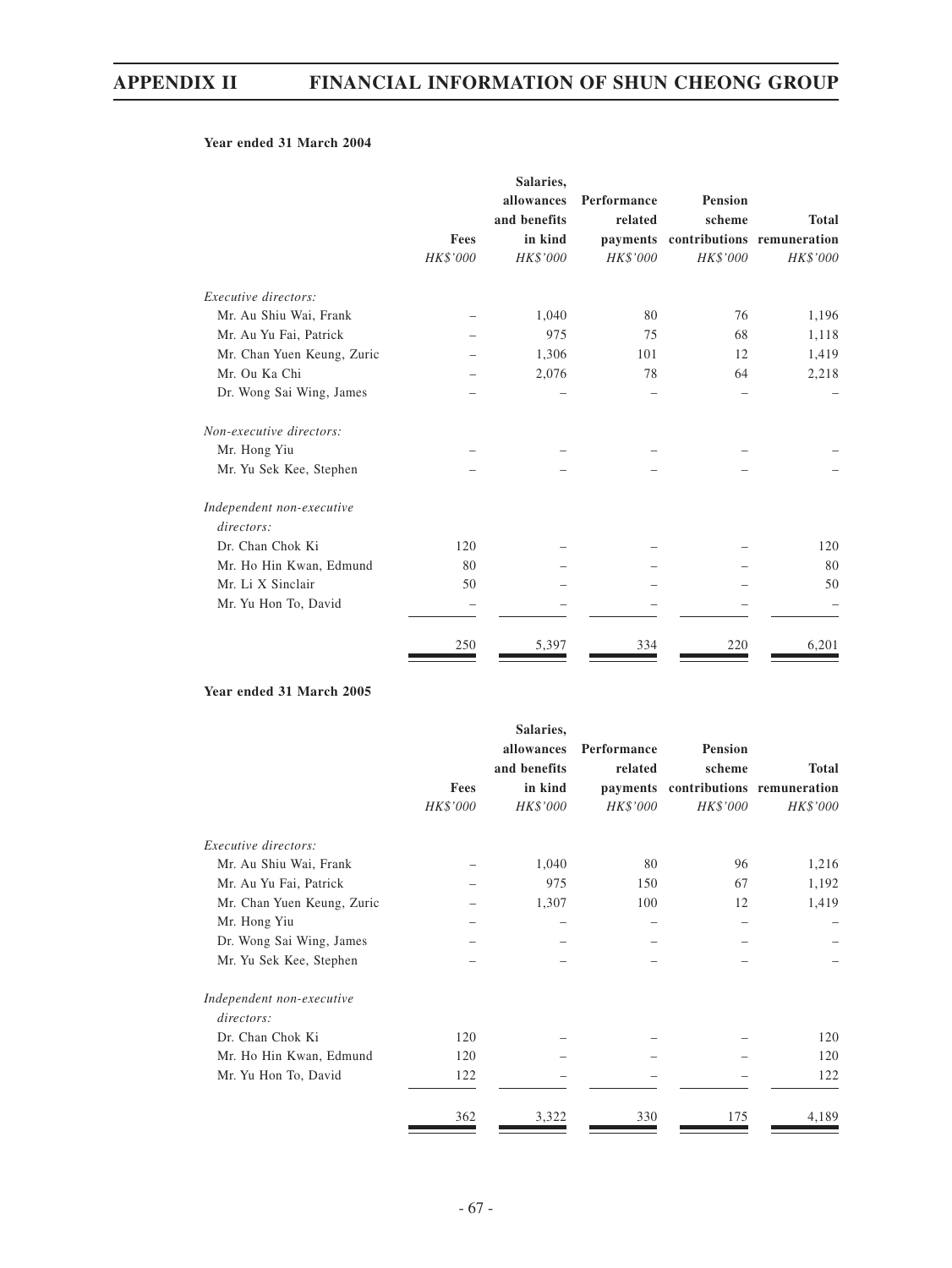### **Six months ended 30 September 2004 (unaudited)**

|                                         |          | Salaries,    |                    |                                     |                 |
|-----------------------------------------|----------|--------------|--------------------|-------------------------------------|-----------------|
|                                         |          | allowances   | <b>Performance</b> | <b>Pension</b>                      |                 |
|                                         |          | and benefits | related            | scheme                              | <b>Total</b>    |
|                                         | Fees     | in kind      |                    | payments contributions remuneration |                 |
|                                         | HK\$'000 | HK\$'000     | HK\$'000           | HK\$'000                            | <i>HK\$'000</i> |
| <i>Executive directors:</i>             |          |              |                    |                                     |                 |
| Mr. Au Shiu Wai, Frank                  |          | 480          |                    | 48                                  | 528             |
| Mr. Au Yu Fai, Patrick                  |          | 450          |                    | 34                                  | 484             |
| Mr. Chan Yuen Keung, Zuric              |          | 603          |                    | 6                                   | 609             |
| Mr. Hong Yiu                            |          |              |                    |                                     |                 |
| Dr. Wong Sai Wing, James                |          |              |                    |                                     |                 |
| Mr. Yu Sek Kee, Stephen                 |          |              |                    |                                     |                 |
| Independent non-executive<br>directors: |          |              |                    |                                     |                 |
| Dr. Chan Chok Ki                        | 60       |              |                    |                                     | 60              |
| Mr. Ho Hin Kwan, Edmund                 | 60       |              |                    |                                     | 60              |
| Mr. Yu Hon To, David                    | 62       |              |                    |                                     | 62              |
|                                         | 182      | 1,533        |                    | 88                                  | 1,803           |
|                                         |          |              |                    |                                     |                 |

### **Six months ended 30 September 2005**

|                                         | Fees<br>HK\$'000 | Salaries,<br>allowances<br>and benefits<br>in kind<br>HK\$'000 | Performance<br>related<br>HK\$'000 | <b>Pension</b><br>scheme<br>payments contributions remuneration<br>HK\$'000 | <b>Total</b><br>HK\$'000 |
|-----------------------------------------|------------------|----------------------------------------------------------------|------------------------------------|-----------------------------------------------------------------------------|--------------------------|
| <i>Executive directors:</i>             |                  |                                                                |                                    |                                                                             |                          |
| Mr. Au Shiu Wai, Frank                  |                  | 480                                                            |                                    | 48                                                                          | 528                      |
| Mr. Au Yu Fai, Patrick                  |                  | 450                                                            |                                    | 34                                                                          | 484                      |
| Mr. Chan Yuen Keung, Zuric              |                  | 603                                                            |                                    | 6                                                                           | 609                      |
| Mr. Hong Yiu                            |                  |                                                                |                                    |                                                                             |                          |
| Mr. Yu Sek Kee, Stephen                 |                  |                                                                |                                    |                                                                             |                          |
| Independent non-executive<br>directors: |                  |                                                                |                                    |                                                                             |                          |
| Dr. Chan Chok Ki                        | 60               |                                                                |                                    |                                                                             | 60                       |
| Mr. Ho Hin Kwan, Edmund                 | 60               |                                                                |                                    |                                                                             | 60                       |
| Mr. Yu Hon To, David                    | 60               |                                                                |                                    |                                                                             | 60                       |
|                                         | 180              | 1,533                                                          |                                    | 88                                                                          | 1,801                    |

There was no arrangement under which a director waived or agreed to waive any remuneration during the years ended 31 March 2003, 2004 and 2005 and the six months ended 30 September 2004 and 2005.

During the years ended 31 March 2003, 2004 and 2005 and the six months ended 30 September 2004 and 2005, no emoluments were paid by the Group to any of the directors as an inducement to join, or upon joining the Group, or as compensation for loss of office.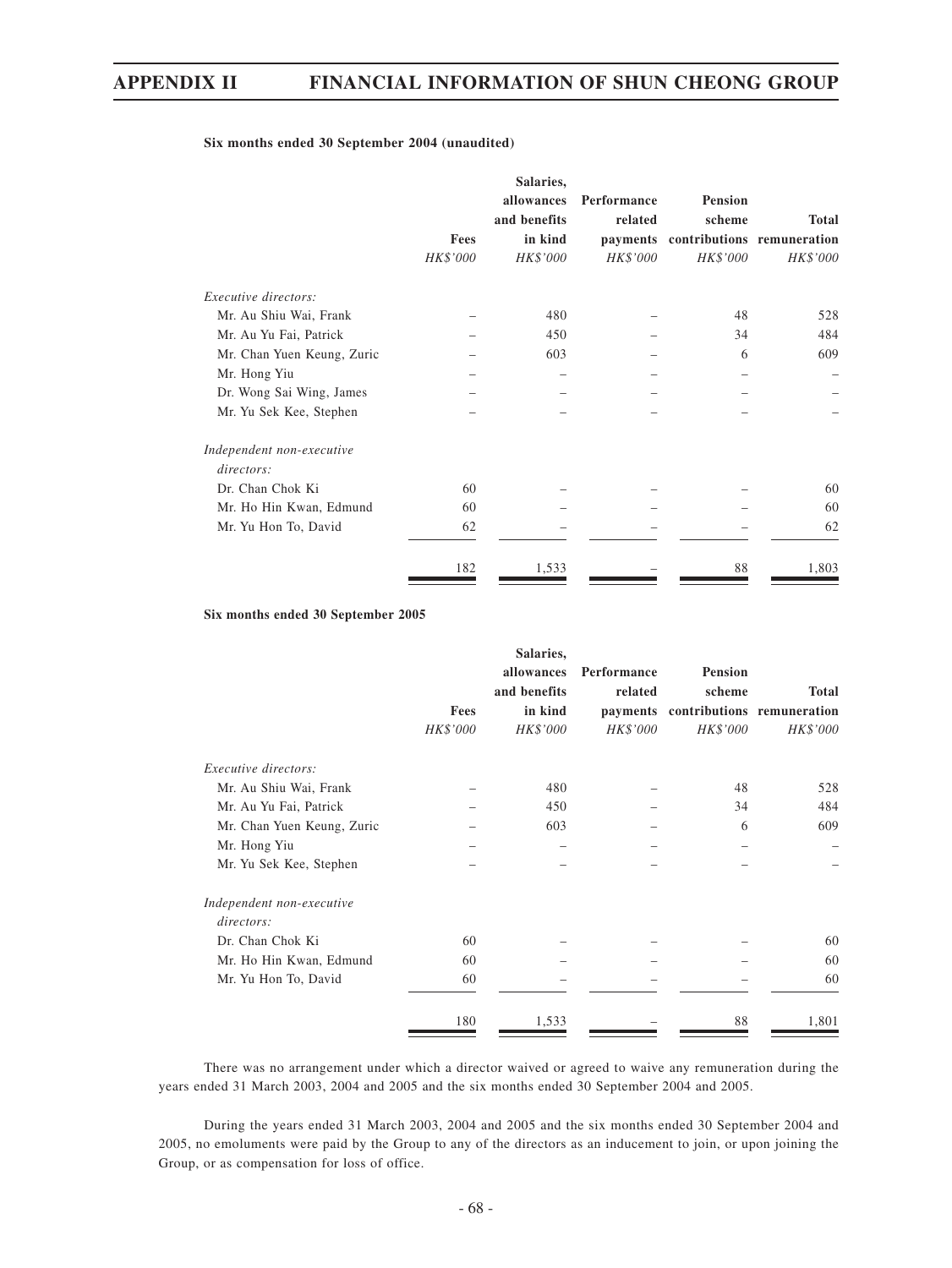### **(e) Five highest paid employees**

The five highest paid employees during the years ended 31 March 2003, 2004 and 2005 and the six months ended 30 September 2004 and 2005 included three, four, three, three and three directors, respectively, details of whose remuneration are set out in Section 3(d) above. Details of the remuneration of the remaining non-director, highest paid employees during the years ended 31 March 2003, 2004 and 2005 and the six months ended 30 September 2004 and 2005 are set out below.

|                              |                 |                     |          | Six months ended |          |
|------------------------------|-----------------|---------------------|----------|------------------|----------|
|                              |                 | Year ended 31 March |          | 30 September     |          |
|                              | 2003            | 2004                | 2005     | 2004             | 2005     |
|                              | <b>HK\$'000</b> | HK\$'000            | HK\$'000 | HK\$'000         | HK\$'000 |
|                              |                 |                     |          | (unaudited)      |          |
| Salaries, allowances and     |                 |                     |          |                  |          |
| benefits in kind             | 1,860           | 910                 | 1,557    | 719              | 719      |
| Performance related payments | 184             | 70                  | 120      |                  |          |
| Pension scheme contribution  | 129             | 63                  | 122      | 61               | 61       |
|                              | 2,173           | 1.043               | 1.799    | 780              | 780      |
|                              |                 |                     |          |                  |          |

The number of non-director, highest paid employees whose remuneration fell within the following bands is as follows:

|                               |      | Year ended 31 March |               |      | Six months ended<br>30 September |  |
|-------------------------------|------|---------------------|---------------|------|----------------------------------|--|
|                               | 2003 | 2004                | 2005          | 2004 | 2005                             |  |
| HK\$1 - HK\$1,000,000         |      |                     |               |      | 2                                |  |
| HK\$1,000,001 - HK\$1,500,000 |      |                     |               | -    |                                  |  |
|                               | ∍    |                     | $\mathcal{D}$ | ↑    | $\mathcal{D}_{\mathcal{A}}$      |  |

During the years ended 31 March 2003, 2004 and 2005 and the six months ended 30 September 2004 and 2005, no emoluments were paid by the Group to the non-director, highest paid employees as an inducement to join, or upon joining the Group, or as compensation for loss of office.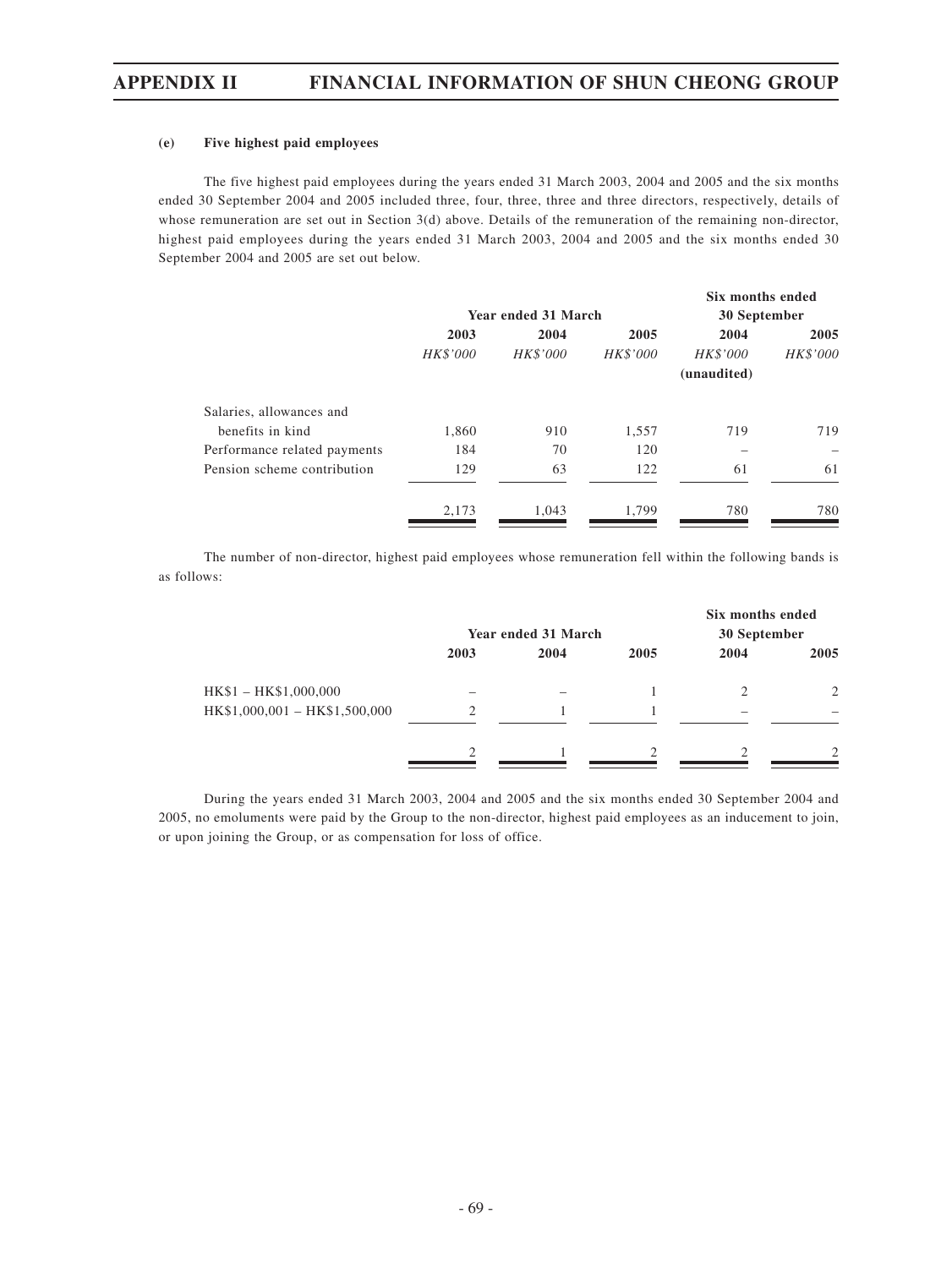### **(f) Finance costs**

|                                                 |          |                     |          | Six months ended |          |
|-------------------------------------------------|----------|---------------------|----------|------------------|----------|
|                                                 |          | Year ended 31 March |          | 30 September     |          |
|                                                 | 2003     | 2004                | 2005     | 2004             | 2005     |
|                                                 | HK\$'000 | HK\$'000            | HK\$'000 | HK\$'000         | HK\$'000 |
|                                                 |          |                     |          | (unaudited)      |          |
| Interest on bank loans and<br>overdrafts wholly |          |                     |          |                  |          |
| repayable within five years                     | 1,405    | 1,110               | 807      | 391              | 764      |
| Interest on other loans                         |          |                     | 234      |                  | 94       |
| Interest on finance leases                      | 83       | 51                  | 43       | 43               | -        |
| Bank charges                                    | 546      | 716                 | 440      | 341              | 193      |
|                                                 | 2,034    | 1,877               | 1,524    | 775              | 1,051    |

### **(g) Tax**

The Company is exempt from tax in Bermuda until 2016.

Hong Kong profits tax has been provided at the statutory tax rate on the estimated assessable profits arising in Hong Kong during the years ended 31 March 2003, 2004 and 2005 and the six months ended 30 September 2004 and 2005. The statutory tax rate for Hong Kong profits tax is 16% for the year ended 31 March 2003; and 17.5% for the years ended 31 March 2004 and 2005 and the six months ended 30 September 2004 and 2005.

|                            |          |                     |                 | Six months ended |          |
|----------------------------|----------|---------------------|-----------------|------------------|----------|
|                            |          | Year ended 31 March |                 | 30 September     |          |
|                            | 2003     | 2004                | 2005            | 2004             | 2005     |
|                            | HK\$'000 | <b>HK\$'000</b>     | <b>HK\$'000</b> | HK\$'000         | HK\$'000 |
|                            |          |                     |                 | (unaudited)      |          |
| Group:                     |          |                     |                 |                  |          |
| Current – Hong Kong        |          |                     |                 |                  |          |
| Charge for the year/period | 5,245    | 4,590               | 812             | 1,231            | 101      |
| Under/(over)provision      |          |                     |                 |                  |          |
| in prior years             | (66)     | (66)                | 50              |                  |          |
| Deferred (Section $4(n)$ ) | (307)    | (106)               | (121)           |                  |          |
| Total tax charge           |          |                     |                 |                  |          |
| for the year/period        | 4,872    | 4,418               | 741             | 1.231            | 101      |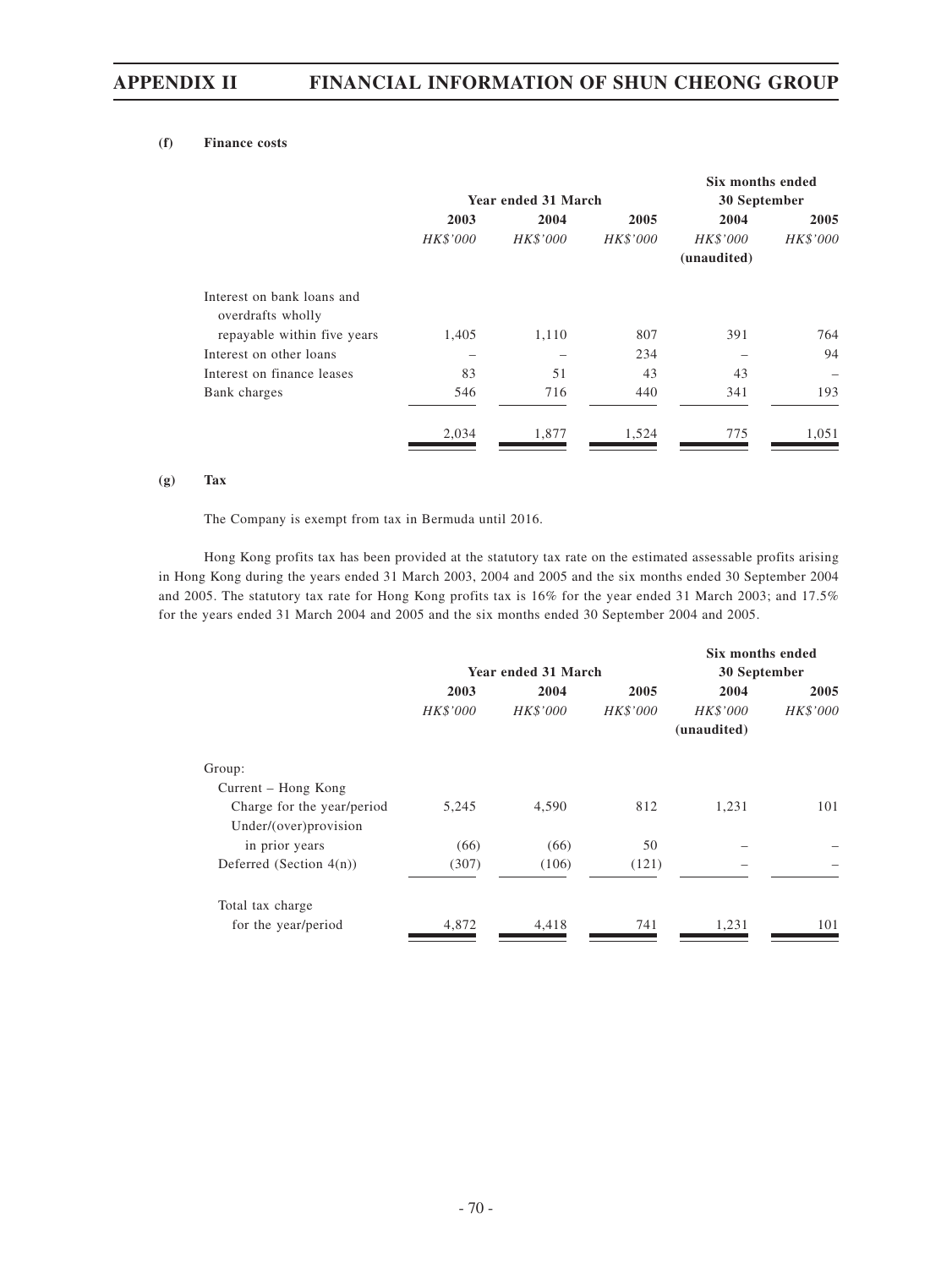A reconciliation of the tax expenses applicable to profit/(loss) before tax using the statutory rates of Hong Kong to the tax expense at the effective tax rates is as follows:

|                                   | Year ended 31 March |                  |                  | <b>Six months ended</b><br>30 September |                  |
|-----------------------------------|---------------------|------------------|------------------|-----------------------------------------|------------------|
|                                   | 2003<br>HK\$'000    | 2004<br>HK\$'000 | 2005<br>HK\$'000 | 2004<br>HK\$'000<br>(unaudited)         | 2005<br>HK\$'000 |
| Profit/(loss) before tax          | 1,968               | 15,650           | (33,826)         | (9,198)                                 | (7, 856)         |
| Tax at the Hong Kong              |                     |                  |                  |                                         |                  |
| statutory rate                    | 315                 | 2,739            | (5,919)          | (1,610)                                 | (1,375)          |
| Effect on opening deferred tax of |                     |                  |                  |                                         |                  |
| increase in rates                 | 24                  |                  |                  |                                         |                  |
| Adjustments in respect of current |                     |                  |                  |                                         |                  |
| tax of previous years             | (66)                | (66)             | 50               |                                         |                  |
| Income not subject to tax         | (25)                | (728)            | (2)              |                                         | (37)             |
| Expenses not deductible for tax   | 1,669               | 2,320            | 448              | 303                                     | 434              |
| Tax losses utilised from previous |                     |                  |                  |                                         |                  |
| year/period                       | (340)               | (802)            | (226)            | (58)                                    | (501)            |
| Tax losses not recognised         | 3,231               | 1,002            | 6,402            | 2,484                                   | 1,525            |
| Others                            | 64                  | (47)             | (12)             | 112                                     | 55               |
| Tax charge at the Group's         |                     |                  |                  |                                         |                  |
| effective rate                    | 4,872               | 4,418            | 741              | 1,231                                   | 101              |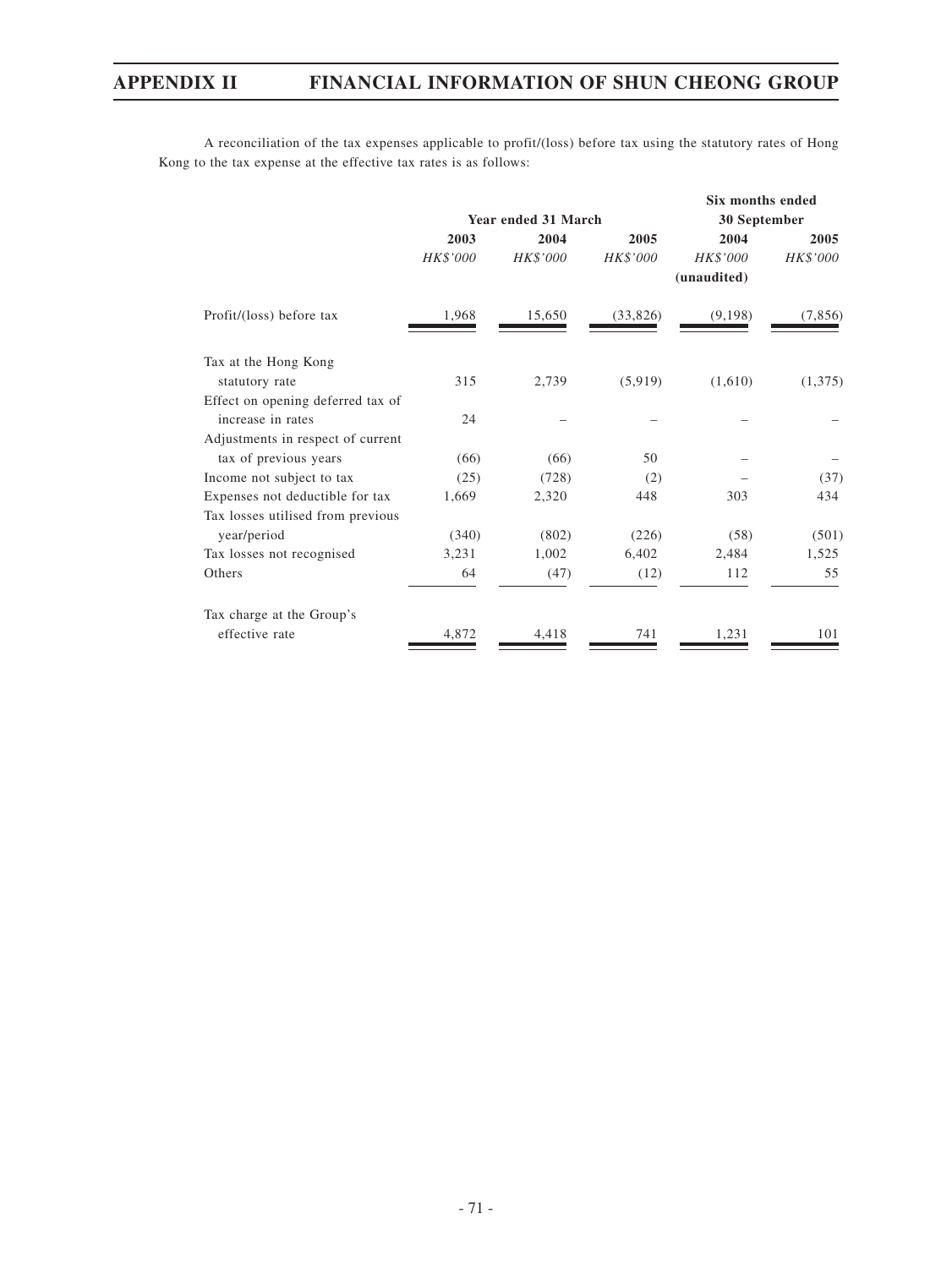#### **(h) Related party transactions**

*(1)* In addition to the transactions detailed elsewhere in these Summaries, the Group had the following material transactions with related parties during the years ended 31 March 2003, 2004 and 2005 and the six months ended 30 September 2004 and 2005:

|                                                                                                                                                                                             |              |                     |          |          | <b>Six months ended</b> |          |  |
|---------------------------------------------------------------------------------------------------------------------------------------------------------------------------------------------|--------------|---------------------|----------|----------|-------------------------|----------|--|
|                                                                                                                                                                                             |              | Year ended 31 March |          |          | 30 September            |          |  |
|                                                                                                                                                                                             | <b>Notes</b> | 2003                | 2004     | 2005     | 2004                    | 2005     |  |
|                                                                                                                                                                                             |              | HK\$'000            | HK\$'000 | HK\$'000 | HK\$'000                | HK\$'000 |  |
|                                                                                                                                                                                             |              |                     |          |          | (unaudited)             |          |  |
| Billing of building maintenance<br>works and building services<br>installation works to Chinney<br>Construction Company, Limited<br>("Chinney Construction")                                | (i)          | 274,343             | 268,515  | 120,152  | 60,400                  | 48,376   |  |
| Payment to Diyixian.com Limited<br>("Diyixian") of rental for server<br>co-location at Diyixian's data<br>centres and for access to the<br>internet together with related<br>set-up charges | (ii)         | 192                 |          |          |                         |          |  |
|                                                                                                                                                                                             |              |                     |          |          |                         |          |  |
| Purchase of merchandise from<br>Chinney Alliance<br>Engineering Limited                                                                                                                     | (iii)        | 808                 | 1,155    | 817      | 613                     | 491      |  |
| Sub-contracting charge paid to<br>a 49.90% minority shareholder<br>of Shun Wing for the<br>completion of work orders of a<br>building maintenance contract                                  |              | 81,670              | 92,310   | 25,846   | 11,140                  | 1,617    |  |
| Management fee paid to a 49.90%<br>minority shareholder of<br>Shun Wing for the provision<br>of management services of<br>a building maintenance contract                                   |              | 5,091               | 6,510    |          |                         |          |  |

### *Notes:*

(i) Chinney Construction is a company of which Wong Sai Wing, James (who resigned as chairman and executive director of the Company on 17 September 2004) and Chan Yuen Keung, Zuric, are also directors and have indirect beneficial interests therein.

The amounts due from Chinney Construction are unsecured, interest-free and are repayable within normal credit terms of 60 days. Details of the balances are included in Section 4(h). The maximum amount due from Chinney Construction during the years ended 31 March 2003, 2004 and 2005 and the six months ended 30 September 2004 and 2005 are HK\$15,420,000, HK\$47,432,000, HK\$47,369,000, HK\$46,729,000 and HK\$41,442,000, respectively.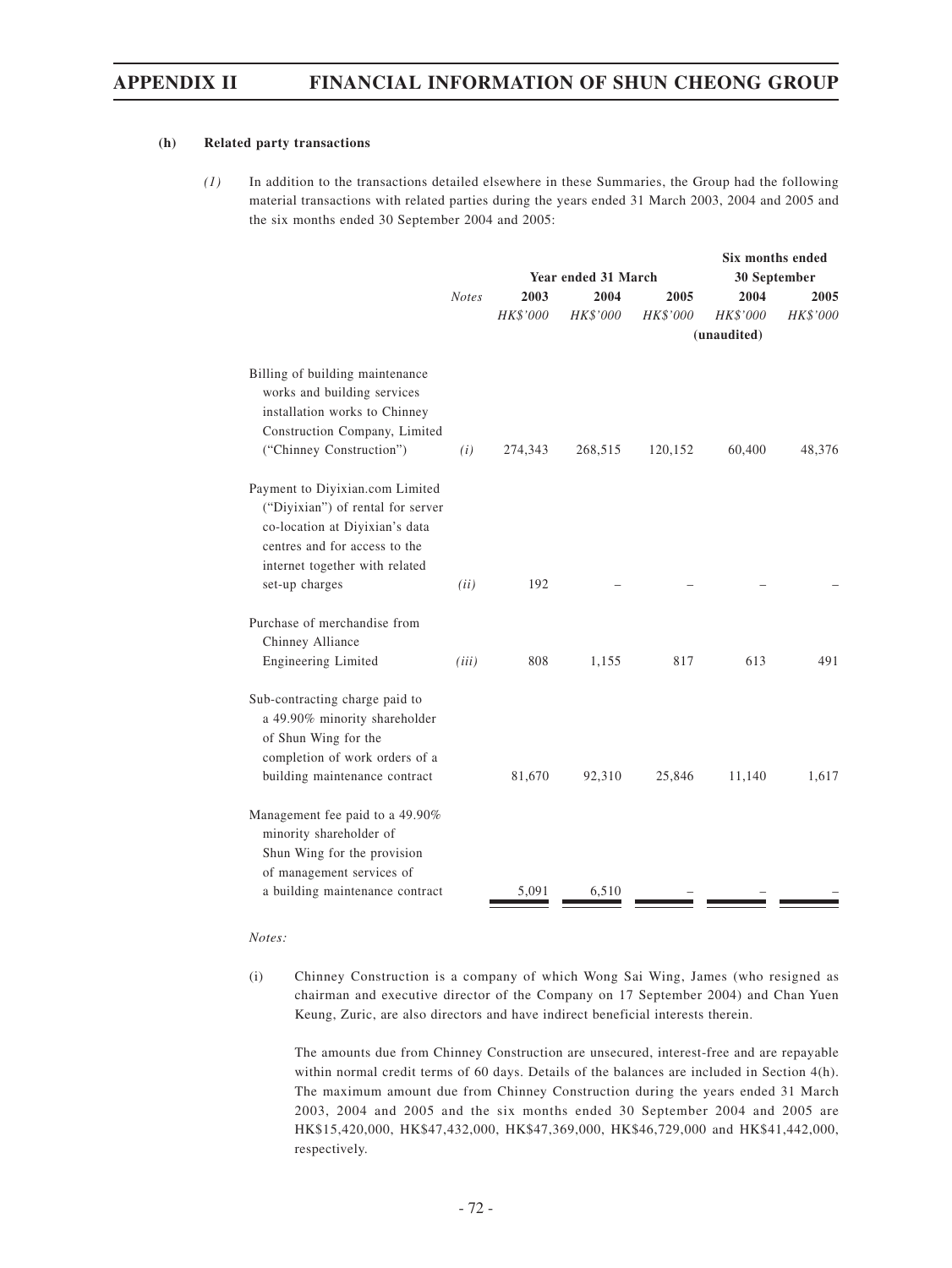The Group also had amounts payable to Chinney Construction of HK\$22,930,000 and HK\$15,700,000, which were unsecured, interest-free and had no fixed terms of repayment as at 31 March 2005 and 30 September 2005, respectively. There were no amounts payable to Chinney Construction as at 31 March 2003 and 2004.

- (ii) Diyixian was a minority shareholder of Speedlink Limited, a former subsidiary of the Group which was dissolved in August 2003.
- (iii) Chinney Alliance Engineering Limited is a wholly-owned subsidiary of Chinney Alliance Group Limited, a company listed on the Stock Exchange, which is also a substantial shareholder of the Company. Wong Sai Wing, James and Yu Sek Kee, Stephen, are also directors of Chinney Alliance Group Limited.

In the opinion of the directors, the above transactions were conducted at mutually agreed terms and rates in the normal course of the Group's business.

- *(2) Outstanding balances with related parties*
	- (i) Details of the Company's amounts due from subsidiaries are included in Section 4(b).
	- (ii) Details of the Group's loans from minority shareholders of subsidiaries are included in Section  $4(m)$ .
- *(3) Compensation of key management personnel of the Group:*

The executive directors are the key management personnel of the Group. Details of their remunerations are disclosed in Section 3(d).

#### **(i) Connected transactions**

During the years ended 31 March 2003, 2004 and 2005 and the six months ended 30 September 2004 and 2005, the Group had the following connected transactions with Chinney Construction:

On 10 August 2004, Ever Billion, a wholly-owned subsidiary of the Group, entered into an agreement with Chinney Construction (the "Agreement") for the subcontracting of a three-year building and land maintenance contract dated 1 March 2004 awarded by the Architectural Services Department of the Government of the Hong Kong Special Administrative Region to Chinney Construction. Chan Yuen Keung, Zuric, and Wong Sai Wing, James, who is/was the chairman and executive director of the Company, are also a director of and have indirect beneficial interests in Chinney Construction. The Agreement constitutes a continuing connected transaction of the Company under the Listing Rules. Details of the continuing connected transactions were disclosed in a circular dated 24 August 2004 to all shareholders of the Company.

The continuing connected transaction was approved by independent shareholders of the Company on the special general meeting held on 16 September 2004 with an annual cap for the contract amount of the Agreement of HK\$120 million for each of the years ended/ending 31 March 2005, 2006 and 2007, and HK\$78 million for the year ending 31 March 2008. During the year ended 31 March 2005 and the six months ended 30 September 2004 and 2005, the amount for the services provided under the Agreement was approximately HK\$41,643,000, HK\$10,301,000 and HK\$38,764,000, respectively.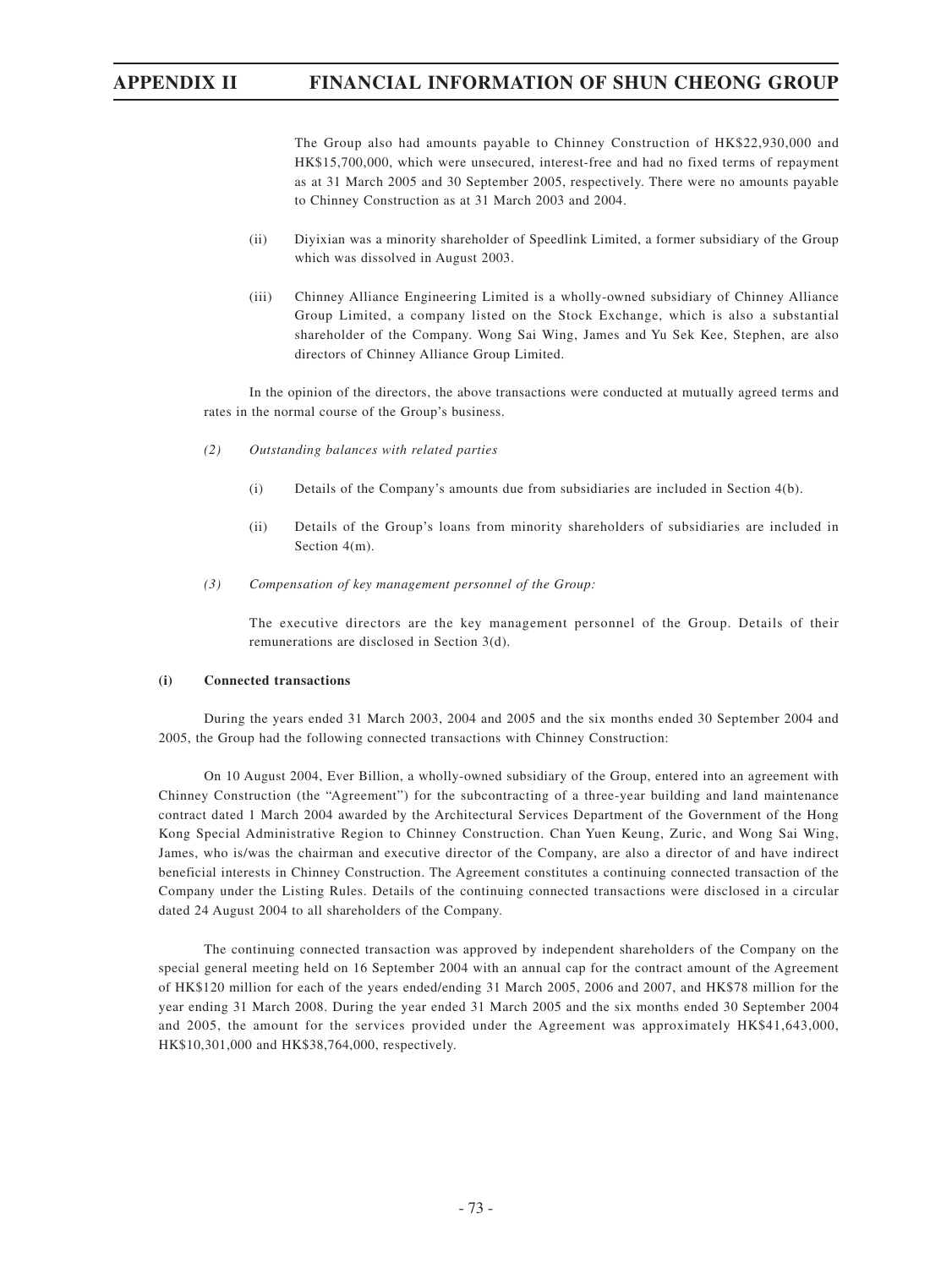### **(j) Dividend**

No dividend has been paid or declared by the Company during the years ended 31 March 2003, 2004 and 2005 and the six months ended 30 September 2004 and 2005.

#### **(k) Earnings/loss per share attributable to ordinary equity holders of the parent**

For the years ended 31 March 2003, 2004 and 2005 and the six months ended 30 September 2004 and 2005, the calculations of basic earnings/(loss) per share are based on the profit/(loss) attributable to equity holders of the parent of (HK\$14,685,000), HK\$1,805,000, (HK\$33,729,000), (HK\$12,446,000) and (HK\$7,613,000), respectively, and the weighted number of ordinary shares of 115,930,400 for the respective years/periods, respectively, in issue during the years ended 31 March 2003, 2004 and 2005 and the six months ended 30 September 2004 and 2005 , after taken into consideration of the Capital Reorganisation on 16 September 2004 (Section 4(o)).

The diluted loss per share for the year ended 31 March 2003 was calculated based on the loss attributable to equity holders of the parent of HK\$14,685,000 and weighted number of shares of 115,930,400. The diluted earnings/loss per share amounts for the years ended 31 March 2004 and 2005 and the six months ended 30 September 2004 and 2005 have not been disclosed because no diluting events existed during the respective years/ period.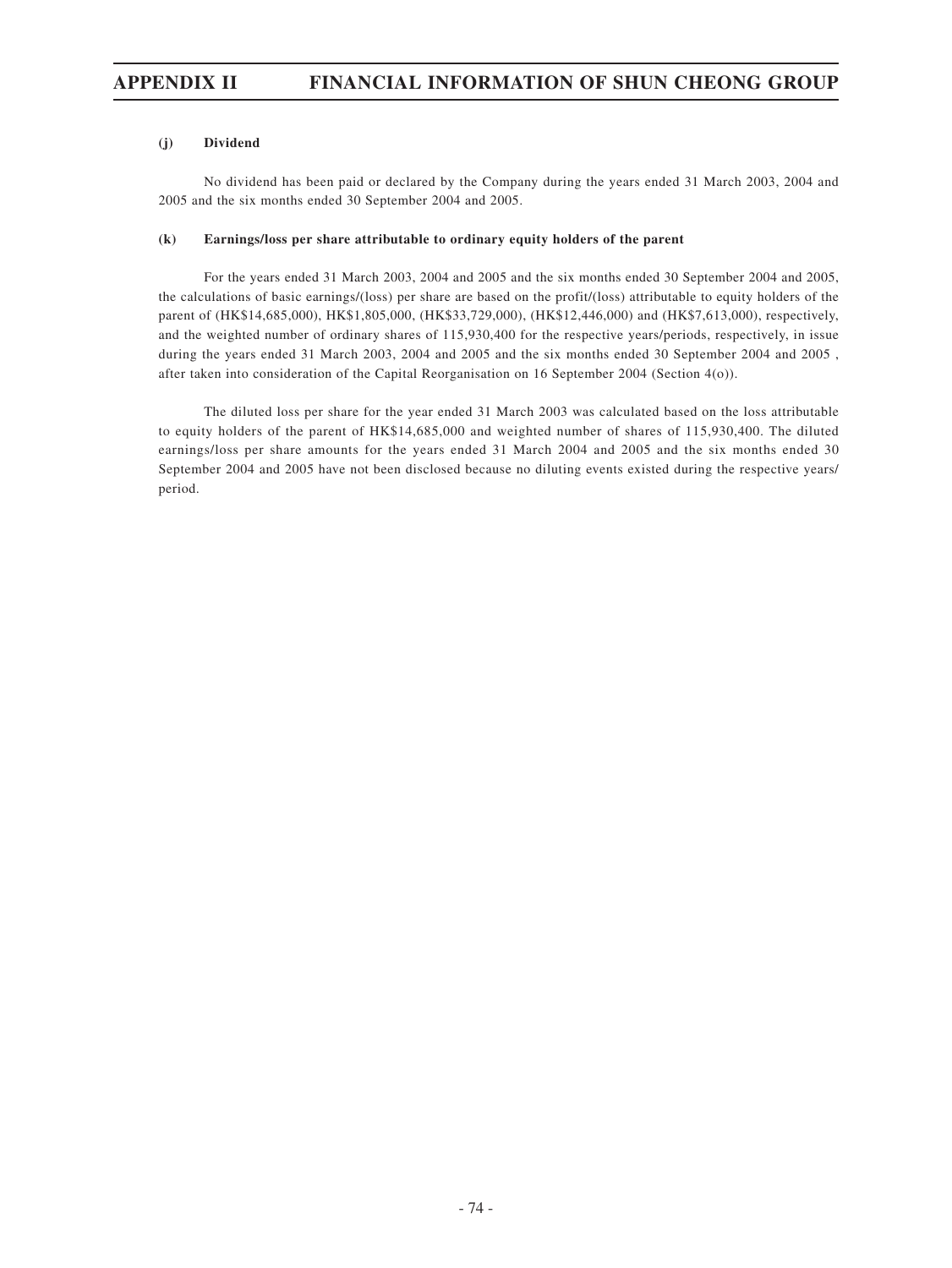## **4. BALANCE SHEETS**

The following is a summary of the consolidated balance sheets of the Group and the balance sheets of the Company as at 31 March 2003, 2004 and 2005 and 30 September 2005, after making such adjustments as considered appropriate and on the basis as set out in Section 1 above:

## **Consolidated balance sheets of the Group**

|                                        |              |          |          |          | 30        |
|----------------------------------------|--------------|----------|----------|----------|-----------|
|                                        |              |          | 31 March |          | September |
|                                        | <b>Notes</b> | 2003     | 2004     | 2005     | 2005      |
|                                        |              | HK\$'000 | HK\$'000 | HK\$'000 | HK\$'000  |
| <b>NON-CURRENT ASSETS</b>              |              |          |          |          |           |
| Property, plant and equipment          | (a)          | 23,176   | 20,735   | 19,093   | 18,629    |
| Interest in an associate               | (c)          |          |          |          |           |
| Available-for-sale equity investments  | (d)          | 12,365   | 3,257    | 2,500    | 2,500     |
| Equity investments at fair value       |              |          |          |          |           |
| through profit or loss                 | (e)          | 166      | 411      | 514      | 647       |
|                                        |              |          |          |          |           |
| Total non-current assets               |              | 35,707   | 24,403   | 22,107   | 21,776    |
| <b>CURRENT ASSETS</b>                  |              |          |          |          |           |
| Gross amount due from contract         |              |          |          |          |           |
| customers                              | (f)          | 86,453   | 84,798   | 90,500   | 93,438    |
| Inventories                            | (g)          | 3,499    | 3,248    | 395      |           |
| Trade and other receivables            | (h)          | 160,904  | 143,919  | 175,244  | 152,547   |
| Retention money receivables            |              | 25,905   | 25,344   | 22,505   | 21,609    |
| Prepayments, deposits and other assets |              | 752      | 545      | 604      | 474       |
| Prepaid tax                            |              | 2,249    | 2,527    | 4,693    | 4,367     |
| Pledged time deposits                  | (i)          | 27,348   | 26,800   | 26,800   | 26,800    |
| Cash and cash equivalents              | (i)          | 26,825   | 10,129   | 8,261    | 9,024     |
| Total current assets                   |              | 333,935  | 297,310  | 329,002  | 308,259   |
| <b>CURRENT LIABILITIES</b>             |              |          |          |          |           |
| Gross amount due to contract           |              |          |          |          |           |
| customers                              | (f)          | 83,514   | 61,827   | 91,745   | 56,176    |
| Trade payables                         | (j)          | 44,790   | 30,628   | 33,576   | 55,325    |
| Bills payable                          |              | 23,032   | 6,443    | 3,263    | 6,472     |
| Retention money payables               |              | 17,280   | 20,742   | 24,623   | 23,512    |
| Other payables and accruals            |              | 40,762   | 44,874   | 59,102   | 59,914    |
| Tax payable                            |              | 1,807    | 474      | 357      | 377       |
| Interest-bearing bank loans and        |              |          |          |          |           |
| overdrafts                             | (k)          | 33,741   | 30,274   | 46,886   | 44,659    |
| Finance lease payables                 | (l)          | 270      | 180      |          |           |
| Total current liabilities              |              | 245,196  | 195,442  | 259,552  | 246,435   |
| NET CURRENT ASSETS                     |              | 88,739   | 101,868  | 69,450   | 61,824    |
| TOTAL ASSETS LESS CURRENT              |              |          |          |          |           |
| <b>LIABILITIES</b>                     |              | 124,446  | 126,271  | 91,557   | 83,600    |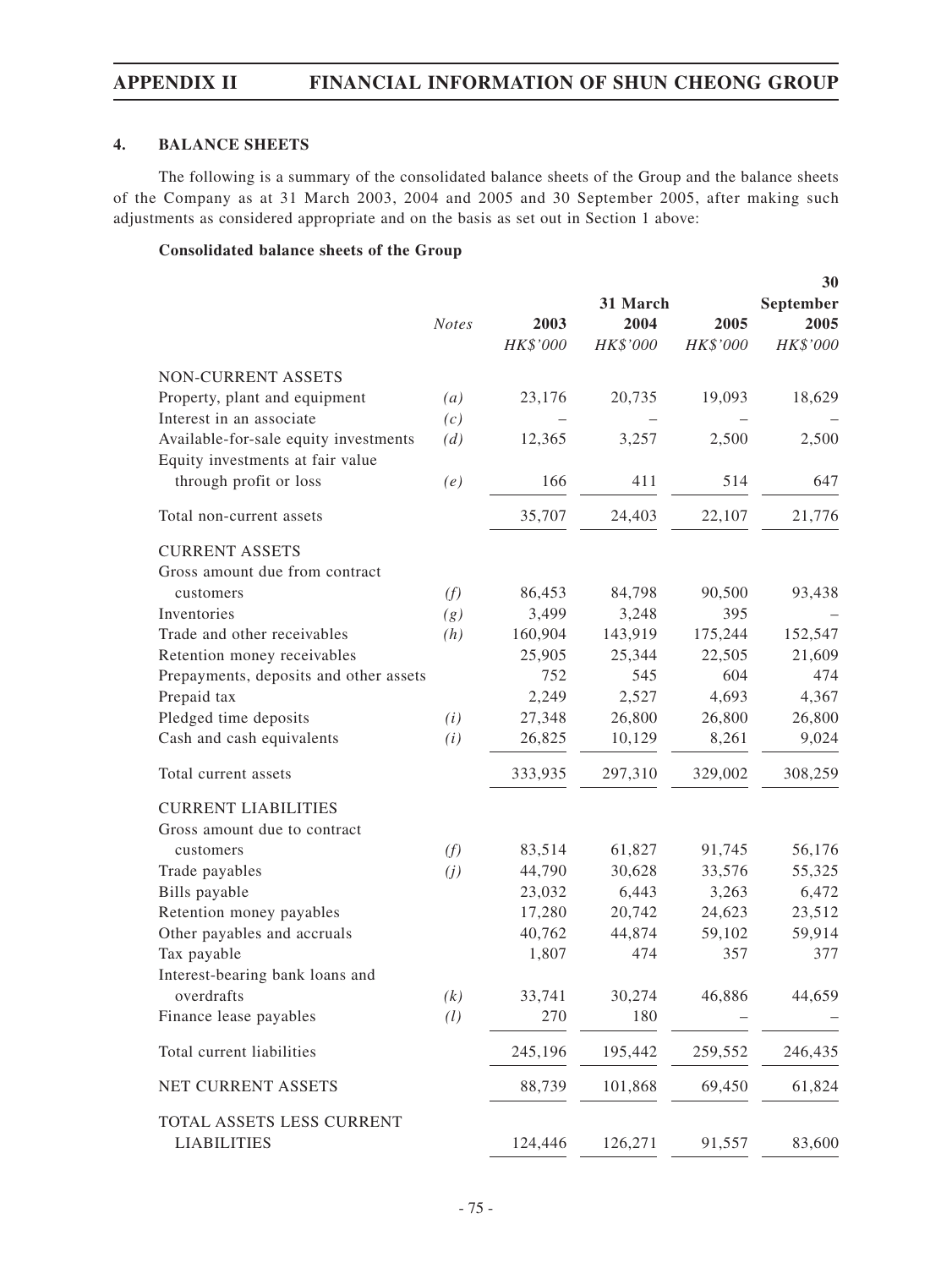|                                                         |              |          |          |          | 30        |
|---------------------------------------------------------|--------------|----------|----------|----------|-----------|
|                                                         |              |          | 31 March |          | September |
|                                                         | <b>Notes</b> | 2003     | 2004     | 2005     | 2005      |
|                                                         |              | HK\$'000 | HK\$'000 | HK\$'000 | HK\$'000  |
| <b>NON-CURRENT LIABILITIES</b>                          |              |          |          |          |           |
| Interest-bearing bank loans,                            |              |          |          |          |           |
| overdrafts and other borrowings                         | (k)          | 3,333    |          |          |           |
| Loans from minority shareholders                        |              |          |          |          |           |
| of subsidiaries                                         | (m)          | 12,500   | 6,900    | 6,900    | 6,900     |
| Finance lease payables                                  | (l)          | 180      |          |          |           |
| Deferred tax liabilities                                | (n)          | 253      | 147      | 26       | 26        |
| Total non-current liabilities                           |              | 16,266   | 7,047    | 6,926    | 6,926     |
| Net assets                                              |              | 108,180  | 119,224  | 84,631   | 76,674    |
| <b>EQUITY</b>                                           |              |          |          |          |           |
| Equity attributable to equity<br>holders of the parent: |              |          |          |          |           |
| Issued capital                                          | (o)          | 46,372   | 46,372   | 1,159    | 1,159     |
| Reserves                                                |              | 51,966   | 53,771   | 65,255   | 57,642    |
|                                                         |              | 98,338   | 100,143  | 66,414   | 58,801    |
| <b>Minority interests</b>                               |              | 9,842    | 19,081   | 18,217   | 17,873    |
| Total equity                                            |              | 108,180  | 119,224  | 84,631   | 76,674    |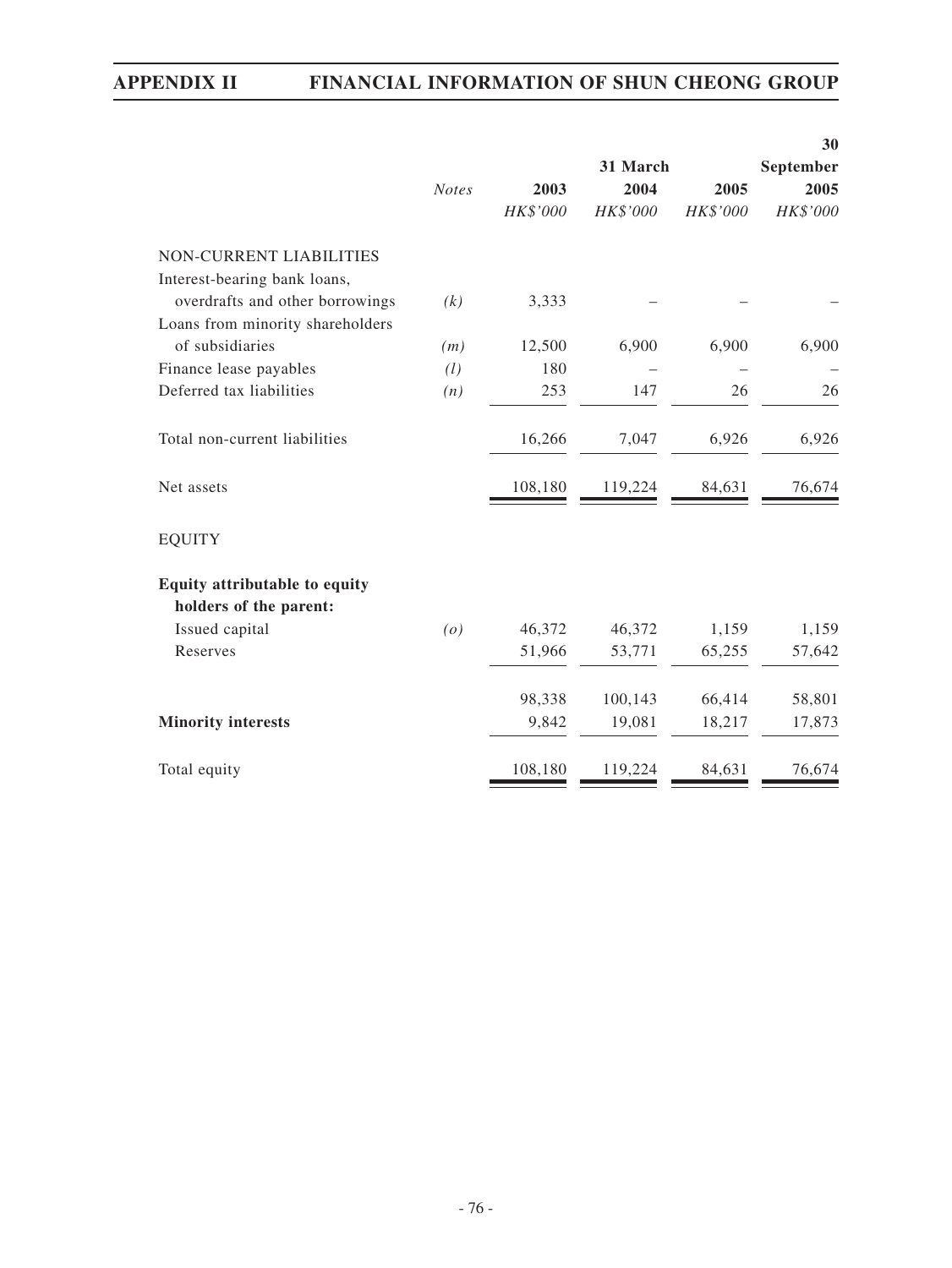## **Balance sheets of the Company**

|                                       |              |          |          |          | 30        |
|---------------------------------------|--------------|----------|----------|----------|-----------|
|                                       |              |          | 31 March |          | September |
|                                       | <b>Notes</b> | 2003     | 2004     | 2005     | 2005      |
|                                       |              | HK\$'000 | HK\$'000 | HK\$'000 | HK\$'000  |
| <b>NON-CURRENT ASSETS</b>             |              |          |          |          |           |
| Interests in subsidiaries             | (b)          | 64,536   | 62,000   | 59,878   | 58,756    |
| <b>CURRENT ASSETS</b>                 |              |          |          |          |           |
| Prepayment, deposits and other assets |              | 321      | 341      | 209      | 136       |
| Cash and cash equivalents             | (i)          | 76       | 75       | 74       | 73        |
| Total current assets                  |              | 397      | 416      | 283      | 209       |
| <b>CURRENT LIABILITIES</b>            |              |          |          |          |           |
| Other payables and accruals           |              | 195      | 207      | 219      | 315       |
| Total current liabilities             |              | 195      | 207      | 219      | 315       |
| NET CURRENT ASSETS/                   |              |          |          |          |           |
| (LIABILITIES)                         |              | 202      | 209      | 64       | (106)     |
| Net assets                            |              | 64,738   | 62,209   | 59,942   | 58,650    |
| <b>EQUITY</b>                         |              |          |          |          |           |
| Issued capital                        |              | 46,372   | 46,372   | 1,159    | 1,159     |
| Reserves                              |              | 18,366   | 15,837   | 58,783   | 57,491    |
| Total equity                          |              | 64,738   | 62,209   | 59,942   | 58,650    |
|                                       |              |          |          |          |           |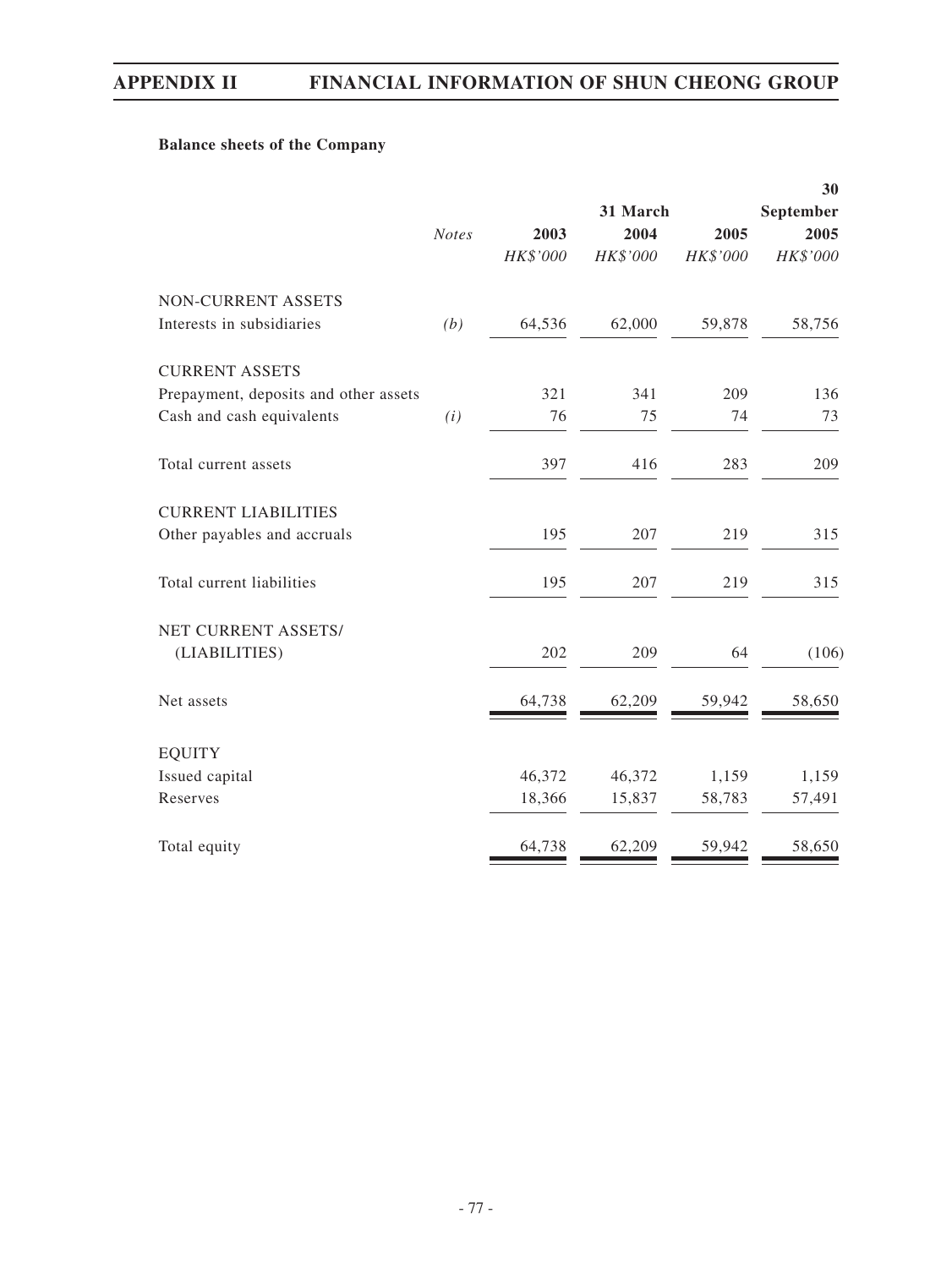#### *Notes:*

## **(a) Property, plant and equipment**

|                                                                  | land and<br>properties<br>HK\$'000 | Leasehold Machinery<br>and<br>equipment<br>HK\$'000 | <b>Furniture</b><br>and office<br>equipment<br>HK\$'000 | Motor<br>vehicles<br>HK\$'000 | Leasehold<br>improve-<br>ments<br>HK\$'000 | <b>Total</b><br>HK\$'000 |
|------------------------------------------------------------------|------------------------------------|-----------------------------------------------------|---------------------------------------------------------|-------------------------------|--------------------------------------------|--------------------------|
| 31 March 2003                                                    |                                    |                                                     |                                                         |                               |                                            |                          |
| At 1 April 2002                                                  |                                    |                                                     |                                                         |                               |                                            |                          |
| Cost<br>Accumulated depreciation                                 | 22,378<br>(2,871)                  | 6,200<br>(6, 195)                                   | 13,859<br>(9, 713)                                      | 5,203<br>(2,938)              | 2,108<br>(1, 346)                          | 49,748<br>(23,063)       |
| Net carrying amount                                              | 19,507                             | 5                                                   | 4,146                                                   | 2,265                         | 762                                        | 26,685                   |
| At 1 April 2002, net of                                          |                                    |                                                     |                                                         |                               |                                            |                          |
| accumulated depreciation                                         | 19,507                             | 5                                                   | 4,146                                                   | 2,265                         | 762                                        | 26,685                   |
| Additions                                                        |                                    |                                                     | 342                                                     |                               | 246                                        | 588                      |
| Depreciation provided                                            |                                    |                                                     |                                                         |                               |                                            |                          |
| during the year                                                  | (447)                              | (5)                                                 | (1, 344)                                                | (815)                         | (476)                                      | (3,087)                  |
| Disposals                                                        |                                    | $\overline{\phantom{0}}$                            | (951)                                                   |                               | (59)                                       | (1,010)                  |
| At 31 March 2003, net of                                         |                                    |                                                     |                                                         |                               |                                            |                          |
| accumulated depreciation                                         | 19,060                             |                                                     | 2,193                                                   | 1,450                         | 473                                        | 23,176                   |
| At 31 March 2003                                                 |                                    |                                                     |                                                         |                               |                                            |                          |
| Cost                                                             | 22,378                             |                                                     | 10,249                                                  | 4,505                         | 2,045                                      | 39,177                   |
| Accumulated depreciation                                         | (3,318)                            |                                                     | (8,056)                                                 | (3,055)                       | (1, 572)                                   | (16,001)                 |
| Net carrying amount                                              | 19,060                             |                                                     | 2,193                                                   | 1,450                         | 473                                        | 23,176                   |
| 31 March 2004<br>At 31 March 2003 and<br>at 1 April 2003:        |                                    |                                                     |                                                         |                               |                                            |                          |
| Cost                                                             | 22,378                             |                                                     | 10,249                                                  | 4,505                         | 2,045                                      | 39,177                   |
| Accumulated depreciation                                         | (3,318)                            |                                                     | (8,056)                                                 | (3,055)                       | (1, 572)                                   | (16,001)                 |
| Net carrying amount                                              | 19,060                             |                                                     | 2,193                                                   | 1,450                         | 473                                        | 23,176                   |
| At 1 April 2003, net of<br>accumulated depreciation<br>Additions | 19,060                             |                                                     | 2,193<br>105                                            | 1,450                         | 473                                        | 23,176<br>105            |
| Depreciation provided                                            |                                    |                                                     |                                                         |                               |                                            |                          |
| during the year                                                  | (447)                              |                                                     | (968)                                                   | (815)                         | (309)                                      | (2, 539)                 |
| Disposals                                                        |                                    |                                                     | (7)                                                     |                               |                                            | (7)                      |
| At 31 March 2004, net of<br>accumulated depreciation             | 18,613                             |                                                     | 1,323                                                   | 635                           | 164                                        | 20,735                   |
| At 31 March 2004                                                 |                                    |                                                     |                                                         |                               |                                            |                          |
| Cost                                                             | 22,378                             |                                                     | 9,802                                                   | 4,505                         | 1,750                                      | 38,435                   |
| Accumulated depreciation                                         | (3,765)                            |                                                     | (8, 479)                                                | (3,870)                       | (1, 586)                                   | (17,700)                 |
| Net carrying amount                                              | 18,613                             |                                                     | 1,323                                                   | 635                           | 164                                        | 20,735                   |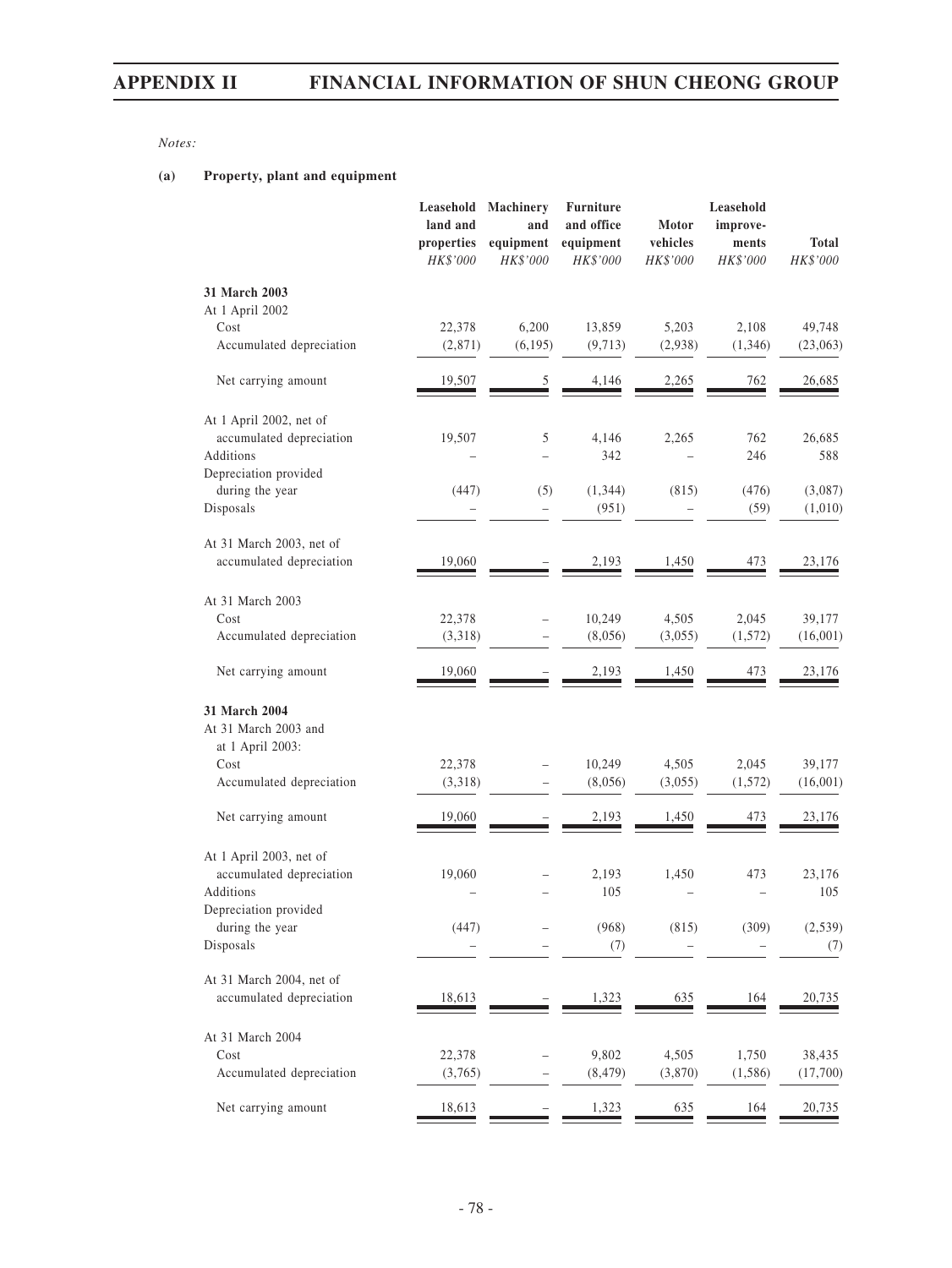|                              | Leasehold<br>land and<br>properties<br>HK\$'000 | Machinery<br>and<br>equipment<br>HK\$'000 | <b>Furniture</b><br>and office<br>equipment<br>HK\$'000 | Motor<br>vehicles<br>HK\$'000 | Leasehold<br>improve-<br>ments<br>HK\$'000 | <b>Total</b><br>HK\$'000 |
|------------------------------|-------------------------------------------------|-------------------------------------------|---------------------------------------------------------|-------------------------------|--------------------------------------------|--------------------------|
| 31 March 2005                |                                                 |                                           |                                                         |                               |                                            |                          |
| At 31 March 2004 and         |                                                 |                                           |                                                         |                               |                                            |                          |
| at 1 April 2004:<br>Cost     | 22,378                                          |                                           | 9,802                                                   | 4,505                         | 1,750                                      | 38,435                   |
| Accumulated depreciation     | (3,765)                                         |                                           | (8, 479)                                                | (3,870)                       | (1, 586)                                   | (17,700)                 |
| Net carrying amount          | 18,613                                          |                                           | 1,323                                                   | 635                           | 164                                        | 20,735                   |
| At 1 April 2004, net of      |                                                 |                                           |                                                         |                               |                                            |                          |
| accumulated depreciation     | 18,613                                          |                                           | 1,323                                                   | 635                           | 164                                        | 20,735                   |
| Additions                    |                                                 |                                           | 352                                                     | 271                           | 33                                         | 656                      |
| Depreciation provided        |                                                 |                                           |                                                         |                               |                                            |                          |
| during the year              | (449)                                           |                                           | (860)                                                   | (275)                         | (165)                                      | (1,749)                  |
| Write-off and disposals      |                                                 |                                           | (30)                                                    | (510)                         | (9)                                        | (549)                    |
| At 31 March 2005, net of     |                                                 |                                           |                                                         |                               |                                            |                          |
| accumulated depreciation     | 18,164                                          |                                           | 785                                                     | 121                           | 23                                         | 19,093                   |
| At 31 March 2005:            |                                                 |                                           |                                                         |                               |                                            |                          |
| Cost                         | 22,378                                          |                                           | 4,737                                                   | 1,462                         | 756                                        | 29,333                   |
| Accumulated depreciation     | (4,214)                                         |                                           | (3,952)                                                 | (1, 341)                      | (733)                                      | (10, 240)                |
| Net carrying amount          | 18,164                                          |                                           | 785                                                     | 121                           | 23                                         | 19,093                   |
| 30 September 2005            |                                                 |                                           |                                                         |                               |                                            |                          |
| At 31 March 2005 and         |                                                 |                                           |                                                         |                               |                                            |                          |
| at 1 April 2005:             |                                                 |                                           |                                                         |                               |                                            |                          |
| Cost                         | 22,378                                          |                                           | 4,737                                                   | 1,462                         | 756                                        | 29,333                   |
| Accumulated depreciation     | (4,214)                                         |                                           | (3,952)                                                 | (1, 341)                      | (733)                                      | (10, 240)                |
| Net carrying amount          | 18,164                                          |                                           | 785                                                     | 121                           | 23                                         | 19,093                   |
| At 1 April 2005, net of      |                                                 |                                           |                                                         |                               |                                            |                          |
| accumulated depreciation     | 18,164                                          |                                           | 785                                                     | 121                           | 23                                         | 19,093                   |
| Additions                    |                                                 |                                           | 63                                                      |                               | 79                                         | 142                      |
| Depreciation provided        |                                                 |                                           |                                                         |                               |                                            |                          |
| during the period            | (224)                                           |                                           | (321)                                                   | (27)                          | (16)                                       | (588)                    |
| Disposals                    |                                                 |                                           | (18)                                                    |                               |                                            | (18)                     |
| At 30 September 2005, net of |                                                 |                                           |                                                         |                               |                                            |                          |
| accumulated depreciation     | 17,940                                          |                                           | 509                                                     | 94                            | 86                                         | 18,629                   |
| At 30 September 2005:        |                                                 |                                           |                                                         |                               |                                            |                          |
| Cost                         | 22,378                                          |                                           | 3,713                                                   | 768                           | 835                                        | 27,694                   |
| Accumulated depreciation     | (4, 438)                                        |                                           | (3,204)                                                 | (674)                         | (749)                                      | (9,065)                  |
| Net carrying amount          | 17,940                                          |                                           | 509                                                     | 94                            | 86                                         | 18,629                   |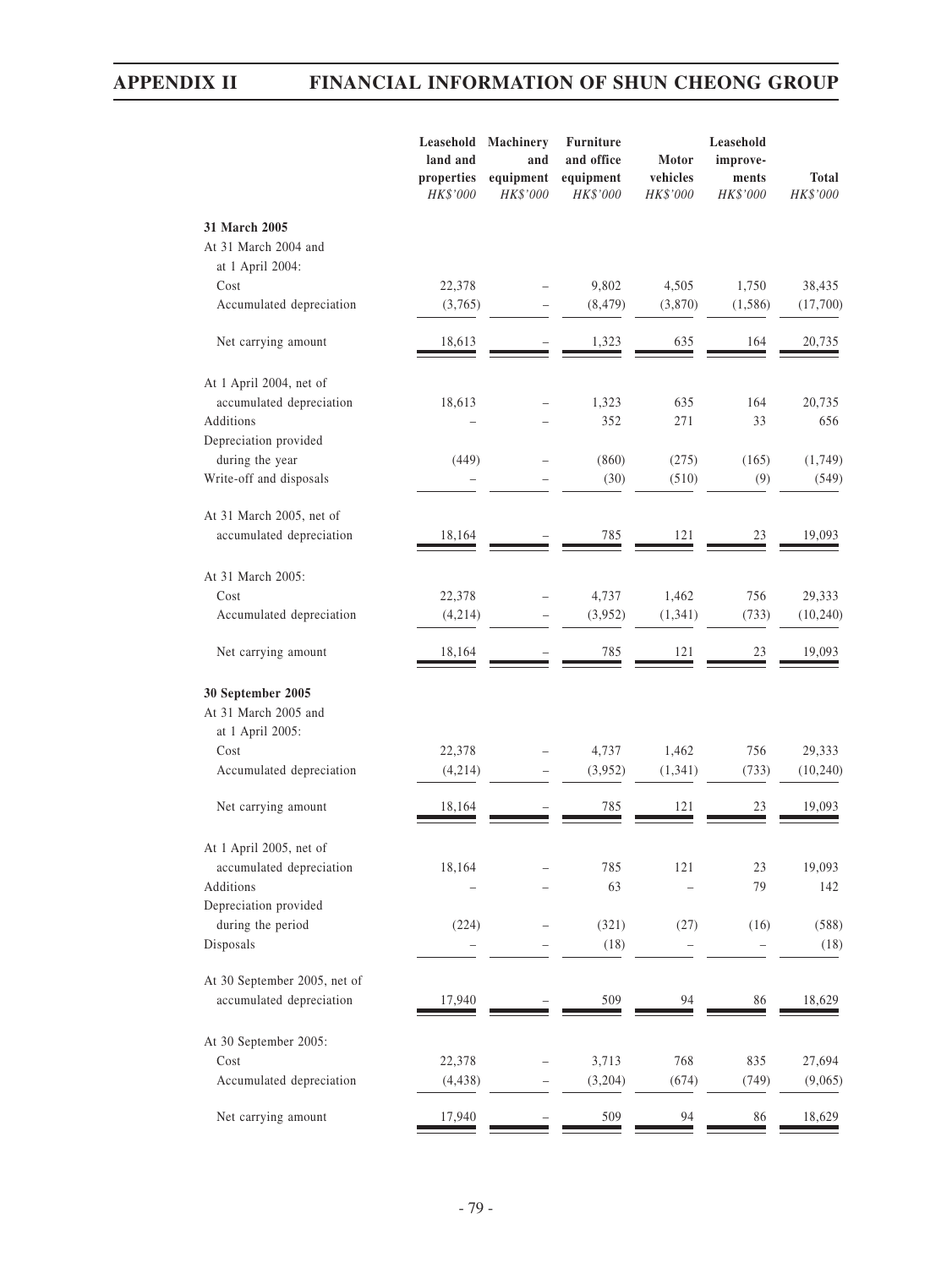The net book value of the Group's property, plant and equipment held under finance leases included in the total amount of motor vehicles as at 31 March 2003 and 2004 was HK\$648,000 and HK\$468,000, respectively. As at 31 March 2005 and 30 September 2005, no items of property, plant and equipment of the Group was held under finance leases.

The Group's leasehold land and properties are located in Hong Kong and are held under medium-term leases as at 31 March 2003, 2004 and 2005 and 30 September 2005.

Certain of the Group's leasehold lands and properties with a net book value of approximately HK\$16,500,000, HK\$16,100,000 and HK\$15,716,000 and HK\$15,524,000 were pledged to secure general banking facilities granted to the Group as set out in Section 4(k) at 31 March 2003, 2004 and 2005 and 30 September 2005, respectively. The mortgage on the pledged leasehold land and buildings for the aforesaid banking facilities was subsequently released on 7 October 2005.

#### **(b) Interests in subsidiaries**

#### **Company**

|                          |            |            |            | 30         |
|--------------------------|------------|------------|------------|------------|
|                          |            | 31 March   |            | September  |
|                          | 2003       | 2004       | 2005       | 2005       |
|                          | HK\$'000   | HK\$'000   | HK\$'000   | HK\$'000   |
| Unlisted shares, at cost | 33.116     | 33,116     | 33,116     | 33,116     |
| Due from subsidiaries    | 143,695    | 148,903    | 147,434    | 147,169    |
|                          | 176,811    | 182,019    | 180,550    | 180,285    |
| Impairment               | (112, 275) | (120, 019) | (120, 672) | (121, 529) |
|                          | 64,536     | 62,000     | 59,878     | 58,756     |
|                          |            |            |            |            |

The balances with subsidiaries are unsecured, interest-free and have no fixed terms of repayment.

Particulars of the Group's principal subsidiaries are set out in Section 1.

#### **(c) Interest in an associate**

|                     |          |           |          | 30       |
|---------------------|----------|-----------|----------|----------|
|                     |          | September |          |          |
|                     | 2003     | 2004      | 2005     | 2005     |
|                     | HK\$'000 | HK\$'000  | HK\$'000 | HK\$'000 |
| Share of net assets |          |           | -        | -        |
|                     |          |           |          |          |

Particulars of the associate as at 31 March 2003 and 2004 are as follows:

|                                    |                              |                                             | Percentage of                                      |                       |
|------------------------------------|------------------------------|---------------------------------------------|----------------------------------------------------|-----------------------|
| <b>Name</b>                        | <b>Business</b><br>structure | Place of<br>incorporation<br>and operations | ownership interest<br>attributable<br>to the Group | Principal<br>activity |
| MIT Shun Cheong<br>Company Limited | Corporate                    | Hong Kong                                   | 50                                                 | Inactive              |

The associate was deregistered on 18 February 2005.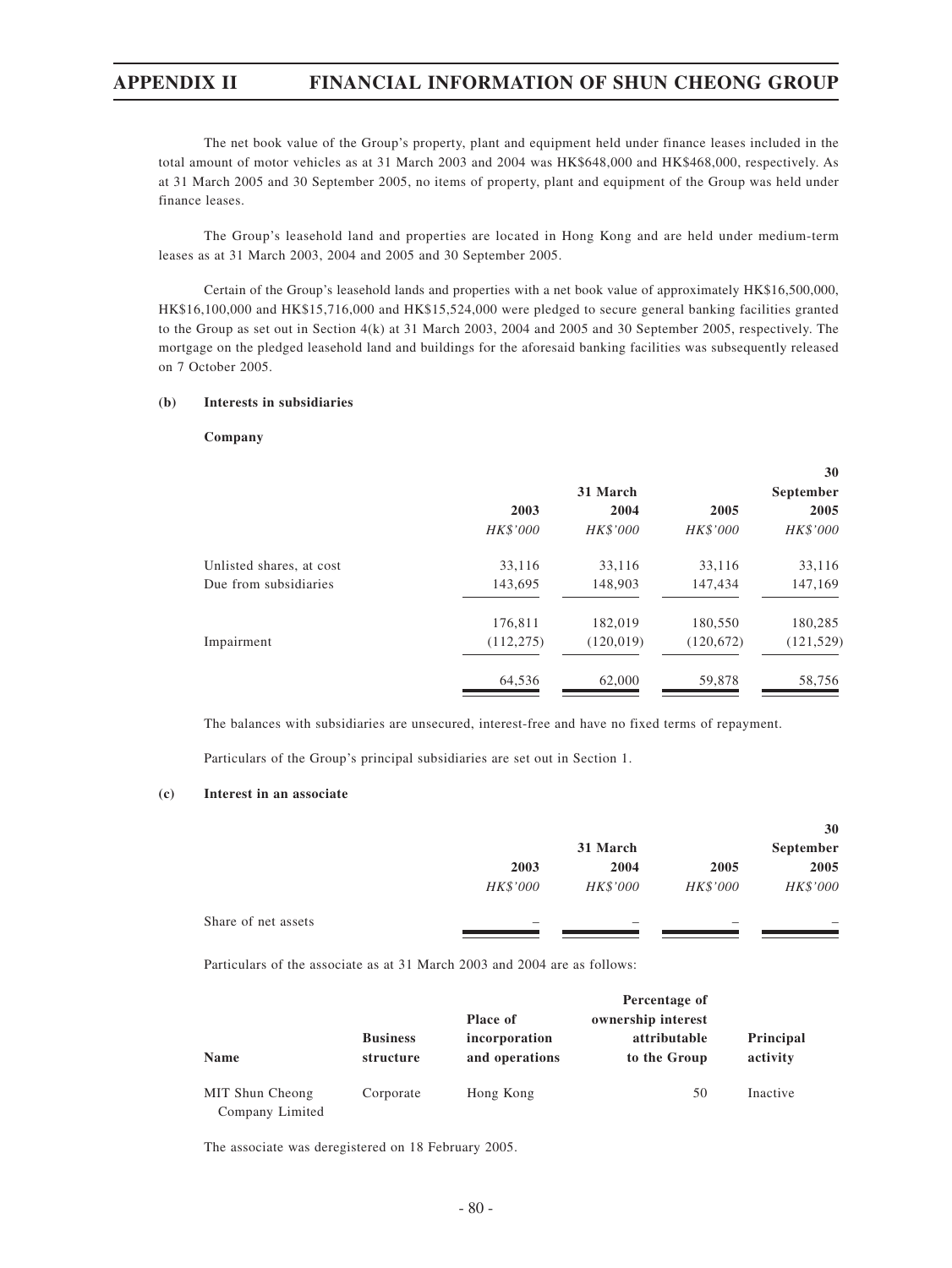#### **(d) Available-for-sale equity investments**

|                              |          |           |          | 30       |
|------------------------------|----------|-----------|----------|----------|
|                              |          | September |          |          |
|                              | 2003     | 2004      | 2005     | 2005     |
|                              | HK\$'000 | HK\$'000  | HK\$'000 | HK\$'000 |
| Unlisted equity investments, |          |           |          |          |
| at fair value                | 12,365   | 3,257     | 2,500    | 2,500    |
|                              |          |           |          |          |

The above investments consist of investments in equity securities which are designated as available-for-sale financial assets and have no fixed maturity date or coupon rate.

The available-for-sale equity investments were stated at their fair values as estimated by the directors based on available audited financial statements or latest available unaudited financial information. The directors believe the estimated fair values resulting from the aforesaid valuation method are reasonable and appropriate at the respective balance sheet dates.

#### **(e) Equity investments at fair value through profit or loss**

|                              |          |           |          | 30       |
|------------------------------|----------|-----------|----------|----------|
|                              |          | September |          |          |
|                              | 2003     | 2004      | 2005     | 2005     |
|                              | HK\$'000 | HK\$'000  | HK\$'000 | HK\$'000 |
| Listed equity investments in |          |           |          |          |
| Hong Kong, at market value   | 166      | 411       | 514      | 647      |

**30**

#### **(f) Gross amount due from/(to) contract customers**

|                                                                               |             |               |             | ЭV.         |
|-------------------------------------------------------------------------------|-------------|---------------|-------------|-------------|
|                                                                               |             | 31 March      |             | September   |
|                                                                               | 2003        | 2004          | 2005        | 2005        |
|                                                                               | HK\$'000    | HK\$'000      | HK\$'000    | HK\$'000    |
| Gross amount due from contract customers                                      | 86,453      | 84.798        | 90,500      | 93,438      |
| Gross amount due to contract customers                                        | (83, 514)   | (61, 827)     | (91, 745)   | (56, 176)   |
|                                                                               | 2,939       | 22,971        | (1,245)     | 37,262      |
| Contract costs incurred plus recognised<br>profits less recognised losses and |             |               |             |             |
| foreseeable losses to date                                                    | 2,473,677   | 3,138,146     | 3,284,629   | 3,992,548   |
| Less: Progress billings                                                       | (2,470,738) | (3, 115, 175) | (3,285,874) | (3,955,286) |
|                                                                               | 2,939       | 22,971        | (1,245)     | 37,262      |
|                                                                               |             |               |             |             |

### **(g) Inventories**

|                      |          |          |          | 30                       |
|----------------------|----------|----------|----------|--------------------------|
|                      |          | 31 March |          |                          |
|                      | 2003     | 2004     | 2005     | 2005                     |
|                      | HK\$'000 | HK\$'000 | HK\$'000 | HK\$'000                 |
| Merchandise for sale | 3,499    | 3,248    | 395      | $\overline{\phantom{a}}$ |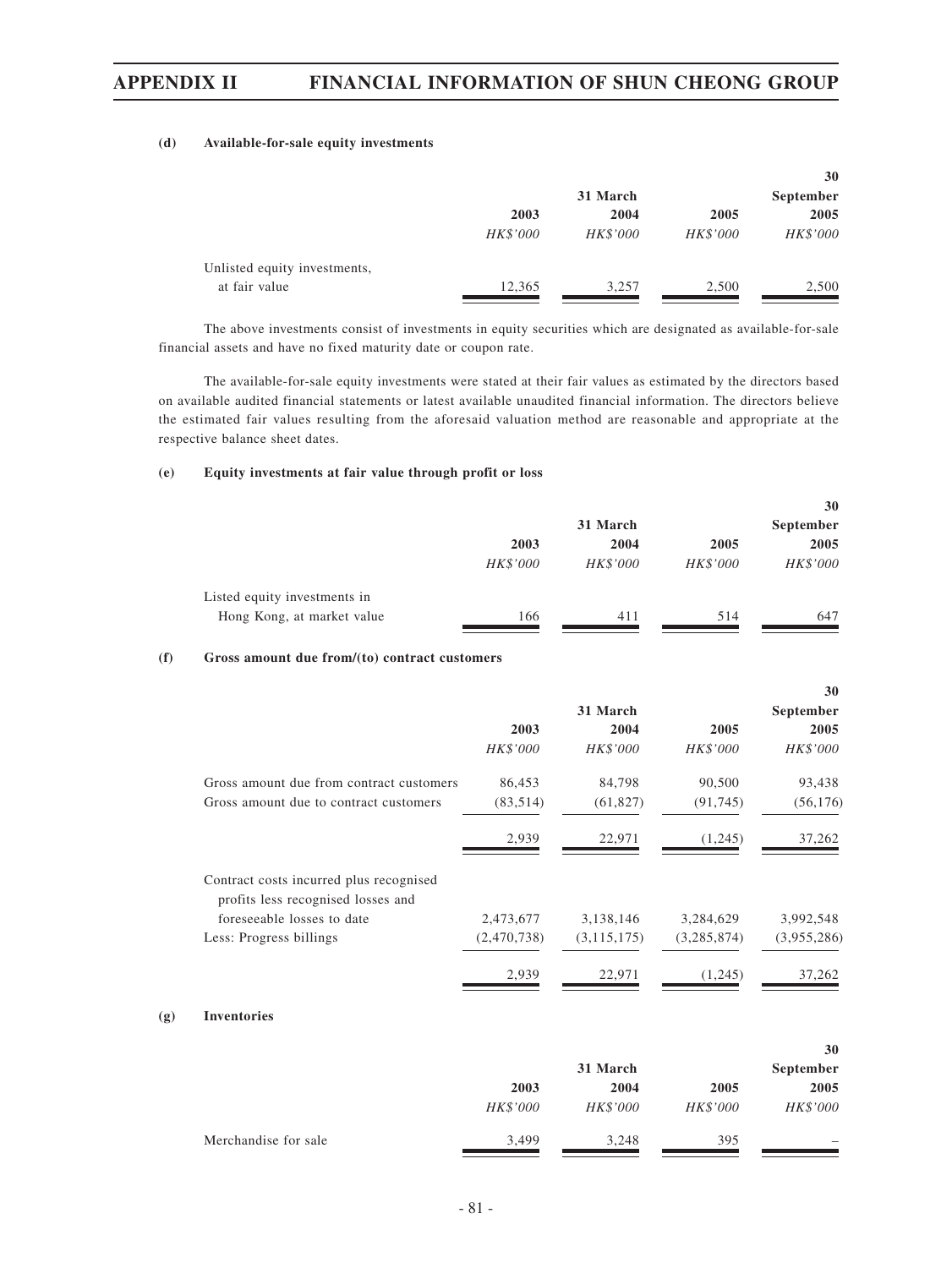#### **(h) Trade and other receivables**

The Group seeks to maintain strict control over its outstanding receivables to minimise credit risk. Overdue balances are reviewed regularly by senior management. In view of the aforementioned and that the Group's trade receivables relate to a large number of diversified customers, there is no significant concentration of credit risk. Trade receivables are non-interest-bearing.

|                   |          |          |          | 30        |
|-------------------|----------|----------|----------|-----------|
|                   |          | 31 March |          | September |
|                   | 2003     | 2004     | 2005     | 2005      |
|                   | HK\$'000 | HK\$'000 | HK\$'000 | HK\$'000  |
| Trade receivables | 133,525  | 108,948  | 122,992  | 93,933    |
| Other receivables | 27,379   | 34,971   | 52,252   | 58,614    |
|                   | 160,904  | 143,919  | 175,244  | 152,547   |

An aged analysis of the Group's trade receivables as at each of the balance sheet date, based on the invoice date and net of provisions for bad and doubtful debts, is as follows:

|                |          |          |          | ЭV.       |
|----------------|----------|----------|----------|-----------|
|                |          | 31 March |          | September |
|                | 2003     | 2004     | 2005     | 2005      |
|                | HK\$'000 | HK\$'000 | HK\$'000 | HK\$'000  |
| $0-30$ days    | 106,582  | 78,411   | 60,816   | 30,025    |
| $31 - 60$ days | 9,329    | 17,261   | 11,867   | 7,993     |
| $61 - 90$ days | 5,160    | 6,010    | 6,738    | 3,943     |
| Over 90 days   | 12,454   | 7,266    | 43,571   | 51,972    |
|                | 133,525  | 108,948  | 122,992  | 93,933    |

**30**

Included in the trade receivable balance as at 30 September 2005 as set out above are amounts due from Chinney Construction of approximately HK\$33,215,000 (31 March 2003: HK\$15,420,000; 31 March 2004: HK\$46,729,000 and 31 March 2005: HK\$41,442,000) which arose from the provision of various building and maintenance services. Please refer to Section 3(h) for details of related party transactions with Chinney Construction.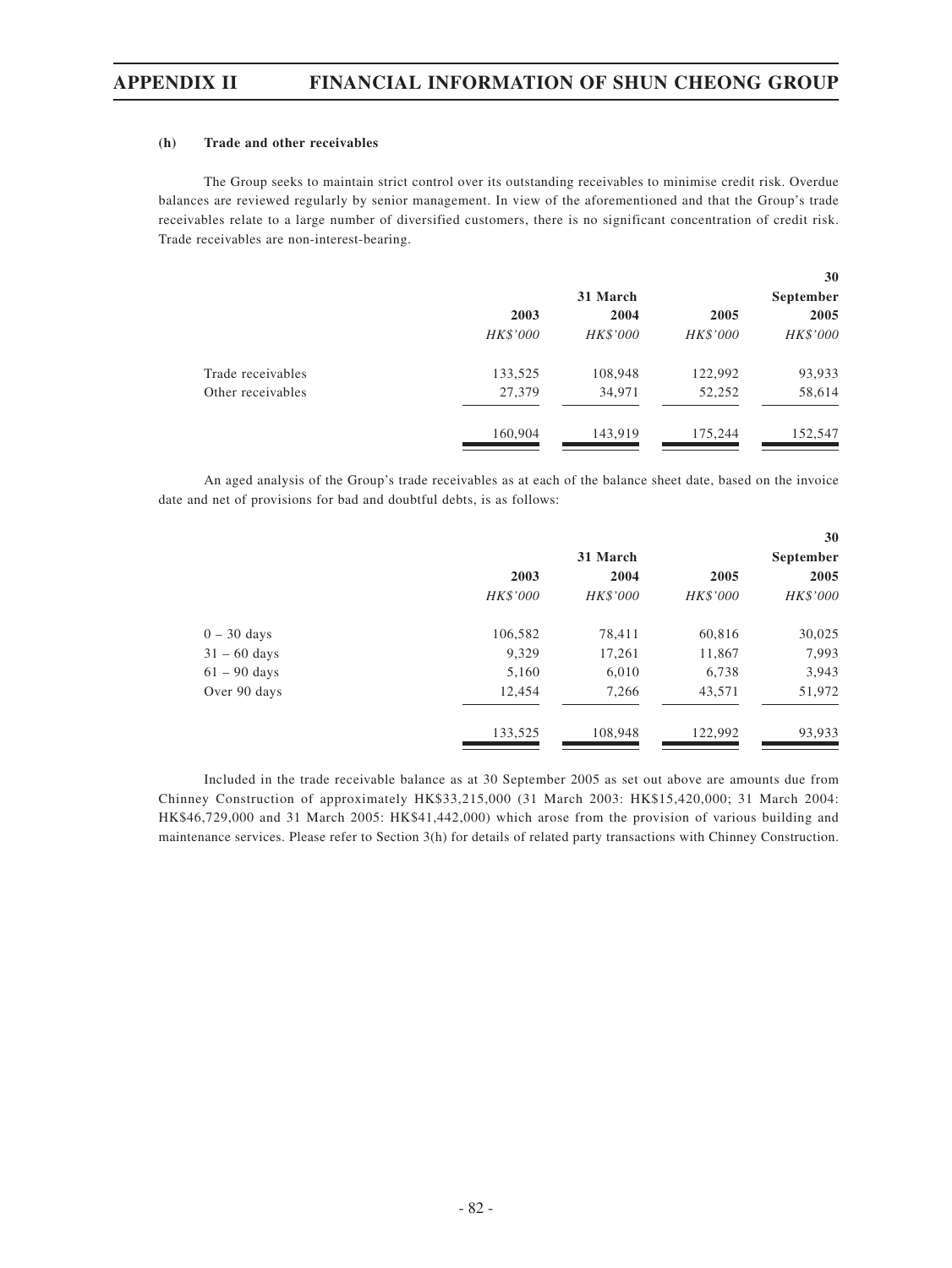### **(i) Cash and bank balances and pledged bank deposits**

## **Group**

|                                                              |           |           |           | 30        |
|--------------------------------------------------------------|-----------|-----------|-----------|-----------|
|                                                              |           | 31 March  |           | September |
|                                                              | 2003      | 2004      | 2005      | 2005      |
|                                                              | HK\$'000  | HK\$'000  | HK\$'000  | HK\$'000  |
| Cash and bank balances                                       | 14,238    | 4,631     | 2,751     | 3,458     |
| Time deposits                                                | 39,935    | 32,298    | 32,310    | 32,366    |
|                                                              | 54,173    | 36,929    | 35,061    | 35,824    |
| Less: Time deposit pledged for<br>general banking facilities |           |           |           |           |
| (Section $4(k)$ )                                            | (27, 348) | (26, 800) | (26, 800) | (26,800)  |
| Cash and cash equivalents                                    | 26,825    | 10,129    | 8,261     | 9,024     |
| Company                                                      |           |           |           |           |
|                                                              |           |           |           | 30        |
|                                                              |           | 31 March  |           | September |
|                                                              | 2003      | 2004      | 2005      | 2005      |

| Cash and cash equivalents | $\sim$ |  |
|---------------------------|--------|--|

*HK\$'000 HK\$'000 HK\$'000 HK\$'000*

## **(j) Trade payables**

An aged analysis of the Group's trade payables as at each of the balance sheet date is as follows:

|                |          |          |          | 30        |
|----------------|----------|----------|----------|-----------|
|                |          | 31 March |          | September |
|                | 2003     | 2004     | 2005     | 2005      |
|                | HK\$'000 | HK\$'000 | HK\$'000 | HK\$'000  |
| $0 - 30$ days  | 22,527   | 13,725   | 17,321   | 14,104    |
| $31 - 60$ days | 9,190    | 8,805    | 7,414    | 15,197    |
| Over 60 days   | 13,073   | 8,098    | 8,841    | 26,024    |
|                | 44,790   | 30,628   | 33,576   | 55,325    |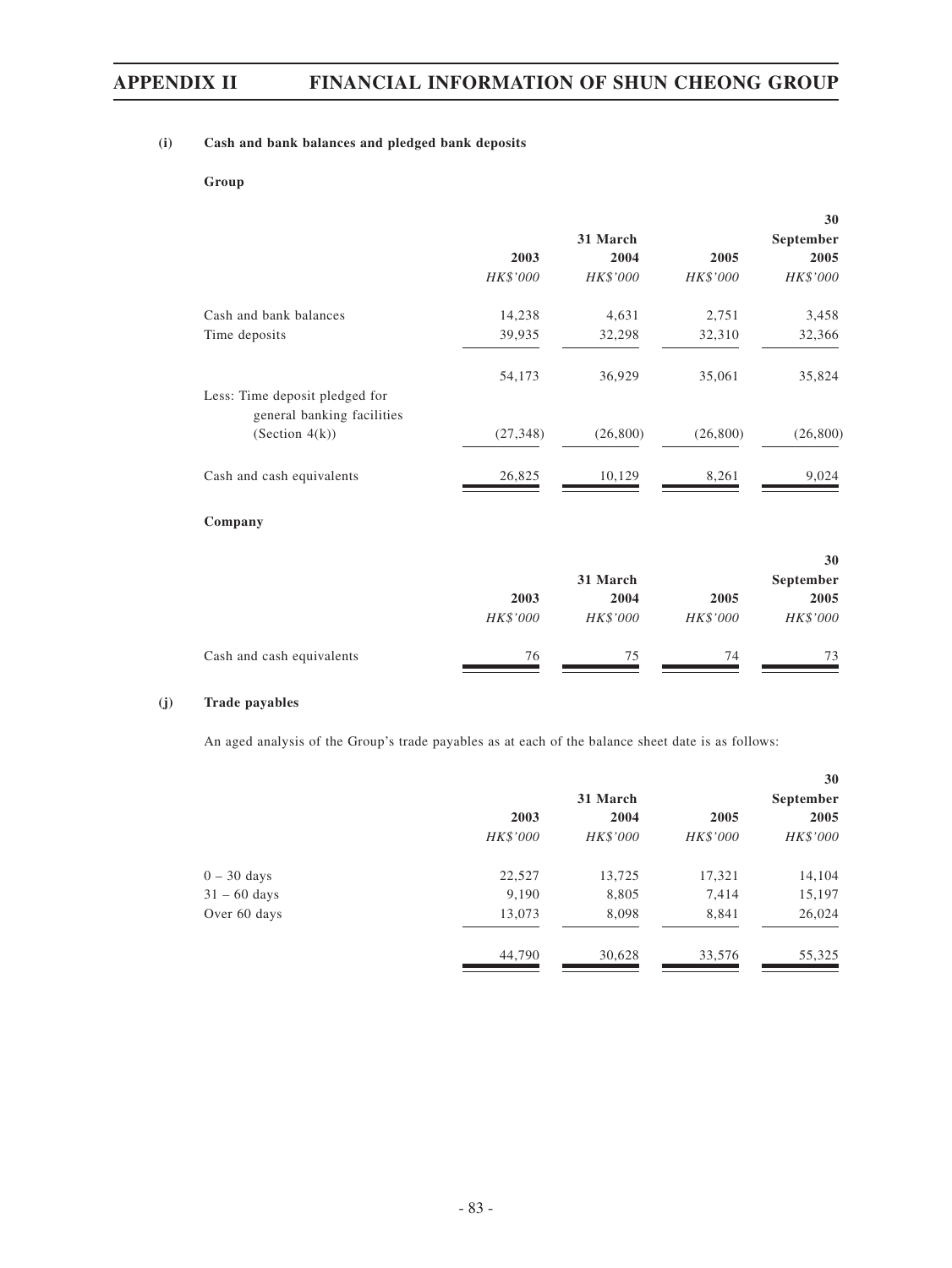#### **(k) Interest-bearing bank loans and overdrafts**

|                                      | <b>Effective interest</b>   |          |          |          |                 |
|--------------------------------------|-----------------------------|----------|----------|----------|-----------------|
|                                      | rate $(\% )$<br>for the six |          | 31 March |          | 30<br>September |
|                                      | months ended                | 2003     | 2004     | 2005     | 2005            |
|                                      | 30 September 2005           | HK\$'000 | HK\$'000 | HK\$'000 | HK\$'000        |
| Current                              |                             |          |          |          |                 |
| Bank overdrafts - secured            | 3.2                         | 16,086   | 17,143   | 25,490   | 21,942          |
| Bank overdrafts - unsecured          | 7                           |          |          | 5,066    | 4,361           |
| Bank loans – secured                 |                             | 4,000    | 3,333    |          |                 |
| Trust receipt loans - unsecured      | 6.7                         | 13,655   | 9,798    | 16,330   | 18,356          |
|                                      |                             | 33,741   | 30,274   | 46,886   | 44,659          |
| Non-current                          |                             |          |          |          |                 |
| Bank loans - secured                 |                             | 3,333    |          |          |                 |
|                                      |                             | 37,074   | 30,274   | 46,886   | 44,659          |
| Analysed into:                       |                             |          |          |          |                 |
| Bank overdrafts repayable within     |                             |          |          |          |                 |
| one year or on demand                |                             | 16,086   | 17,143   | 30,556   | 26,303          |
| Bank loans repayable:                |                             |          |          |          |                 |
| Within one year or on demand         |                             | 4,000    | 3,333    |          |                 |
| In the second year                   |                             | 3,333    |          |          |                 |
| Trust receipt loans repayable within |                             |          |          |          |                 |
| three months from date of advance    |                             | 13,655   | 9,798    | 16,330   | 18,356          |
|                                      |                             | 37,074   | 30,274   | 46,886   | 44,659          |

As at 30 September 2005, the Group's banking facilities, including overdrafts, term loans, letters of credit and bank guarantees of approximately HK\$76,500,000 (31 March 2003: HK\$108,500,000; 31 March 2004: HK\$93,500,000 and 31 March 2005: HK\$76,500,000), of which HK\$66,561,000 (31 March 2003: HK\$82,800,000; 31 March 2004: HK\$54,301,000 and 31 March 2005: HK\$67,793,000) has been utilised as at the balance sheet date.

As at 30 September 2005, the aforesaid banking facilities are secured by bank deposits of the Group of approximately HK\$26,800,000 (31 March 2003: HK\$27,348,000 and 31 March 2004 and 2005: HK\$26,800,000) and certain of the Group's leasehold land and properties as set out in Section 4(a).

All other borrowings of the Group bear interest at floating interest rates.

The carrying amounts of the Group's bank and other borrowings approximate their fair values at the respective balance sheet dates.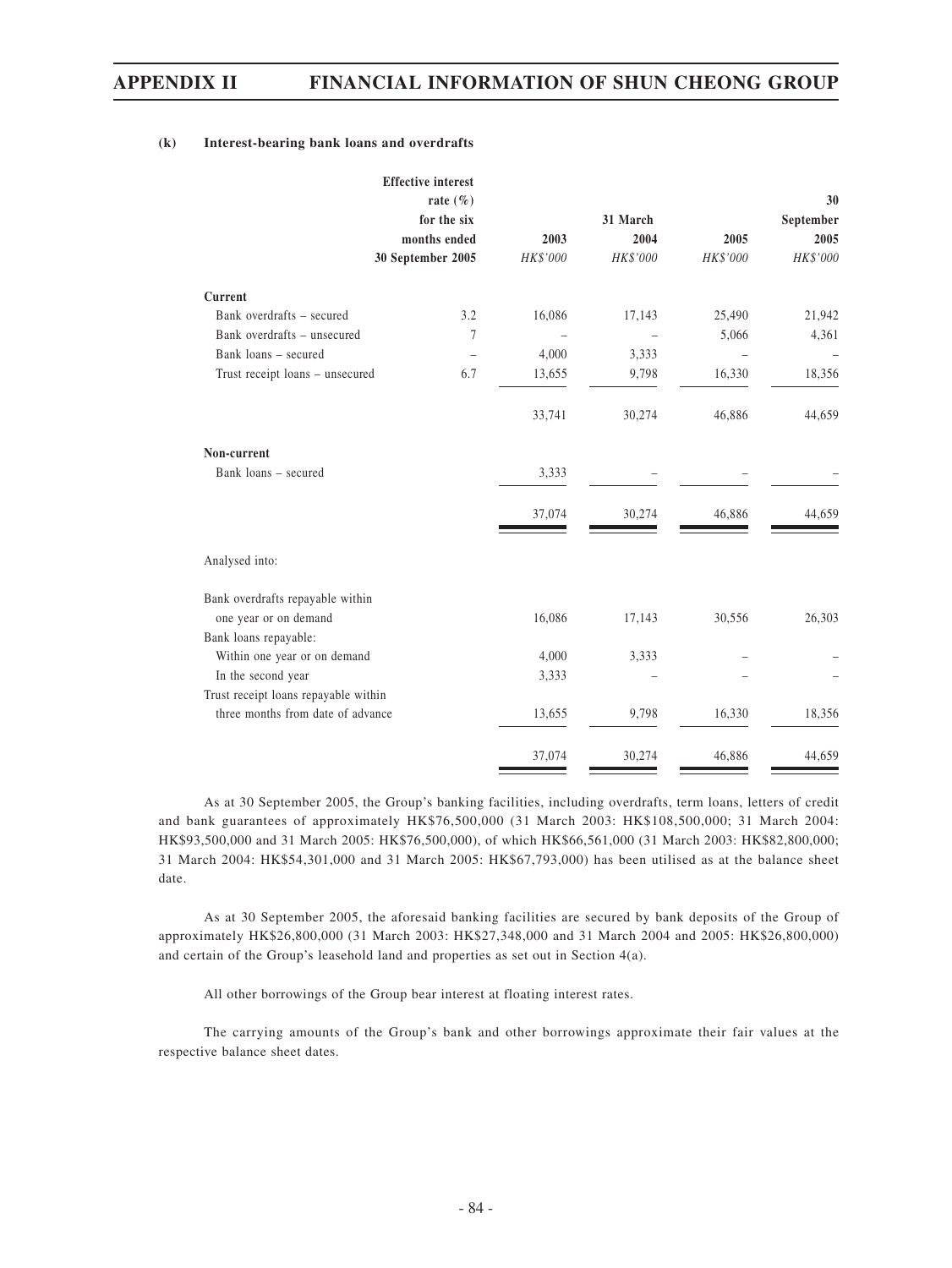#### **(l) Finance lease payables**

During the years ended 31 March 2003, 2004 and 2005, the Group leased motor vehicles for its building services contracting business and classified these leases as finance leases. These leases expired in the year ended 31 March 2005.

As at each of the balance sheet date, the total future minimum lease payments under finance lease and their present values were as follows:

|                                              |          |                        |          |              |          | Present value of       |          |              |
|----------------------------------------------|----------|------------------------|----------|--------------|----------|------------------------|----------|--------------|
|                                              |          | Minimum lease payments |          |              |          | minimum lease payments |          |              |
|                                              |          | 31 March               |          | 30 September |          | 31 March               |          | 30 September |
|                                              | 2003     | 2004                   | 2005     | 2005         | 2003     | 2004                   | 2005     | 2005         |
|                                              | HK\$'000 | HK\$'000               | HK\$'000 | HK\$'000     | HK\$'000 | HK\$'000               | HK\$'000 | HK\$'000     |
| Amounts payable:                             |          |                        |          |              |          |                        |          |              |
| Within one year                              | 322      | 214                    |          |              | 270      | 180                    |          |              |
| In the second year                           | 214      |                        |          |              | 180      |                        |          |              |
| Total minimum finance                        |          |                        |          |              |          |                        |          |              |
| lease payments                               | 536      | 214                    |          |              | 450      | 180                    |          |              |
| Future finance charges                       | (86)     | (34)                   |          |              |          |                        |          |              |
| Total net finance<br>lease payables          | 450      | 180                    |          |              |          |                        |          |              |
| Portion classified as<br>current liabilities | (270)    | (180)                  |          |              |          |                        |          |              |
| Long term portion                            | 180      |                        |          |              |          |                        |          |              |

#### **(m) Loans from minority shareholders of subsidiaries**

The loans from minority shareholders of subsidiaries were unsecured, interest-free and had no fixed terms of repayment as at 31 March 2003, 2004 and 2005 and 30 September 2005.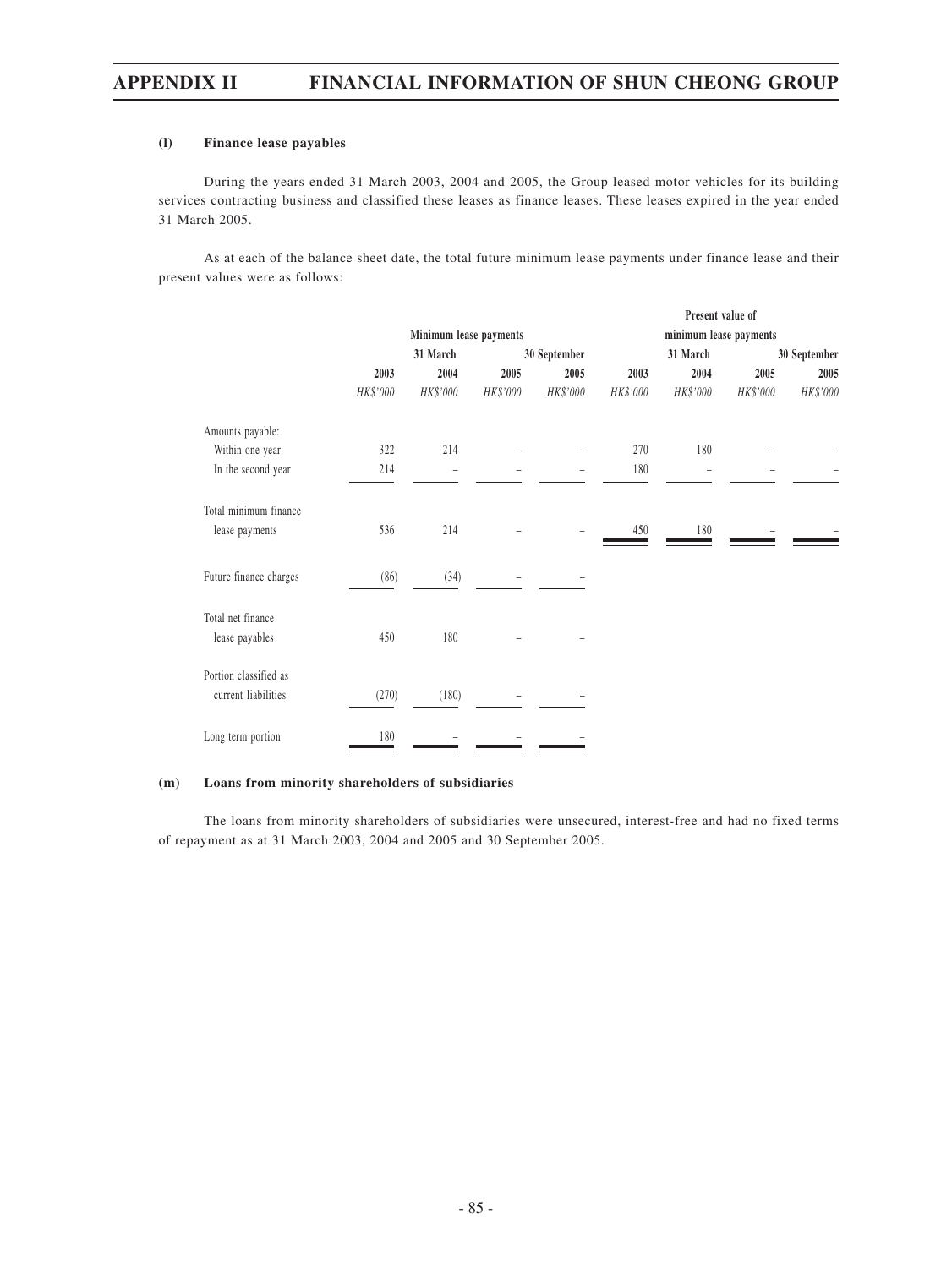#### **(n) Deferred tax liabilities**

The movements in deferred tax liabilities, which comprised the tax effect of the accelerated tax depreciation and the cumulative differences in profit relating to incomplete long term installation and maintenance contracts, during the years ended 31 March 2003, 2004 and 2005 and the six months ended 30 September 2005 are as follows:

|                                                                                                                           |          |          |          | 30        |
|---------------------------------------------------------------------------------------------------------------------------|----------|----------|----------|-----------|
|                                                                                                                           |          | 31 March |          | September |
|                                                                                                                           | 2003     | 2004     | 2005     | 2005      |
|                                                                                                                           | HK\$'000 | HK\$'000 | HK\$'000 | HK\$'000  |
| Accelerated tax depreciation:                                                                                             |          |          |          |           |
| At beginning of year/period                                                                                               |          |          | 147      | 26        |
| Deferred tax charged/(credited) to                                                                                        |          |          |          |           |
| the consolidated income statement                                                                                         |          |          |          |           |
| during the year/period                                                                                                    |          | 147      | (121)    |           |
| At end of year/period                                                                                                     |          | 147      | 26       | 26        |
| <b>Cumulative differences in profit</b><br>relating to incomplete long term<br>installation and maintenance<br>contracts: |          |          |          |           |
| At beginning of year/period                                                                                               | 560      | 253      |          |           |
| Deferred tax credited to<br>the consolidated income statement                                                             |          |          |          |           |
| during the year/period                                                                                                    | (307)    | (253)    |          |           |
| At end of year/period                                                                                                     | 253      |          |          |           |
| Total deferred tax liabilities                                                                                            | 253      | 147      | 26       | 26        |

As at 30 September 2005, the Group has tax losses arising in Hong Kong of approximately HK\$77,327,000 (31 March 2005: HK\$72,244,000; 31 March 2004: HK\$37,675,000 and 31 March 2003: HK\$37,475,000) that are available indefinitely for offsetting against future taxable profits of the companies in which the losses arose. Deferred tax assets have not been recognised in respect of these losses as they have arisen in subsidiaries that have been loss-making for some time or the future profit streams are unpredictable.

At 31 March 2003, 2004 and 2005 and 30 September 2005, there were no significant unrecognised deferred tax liabilities for taxes that would be payable on the unremitted earnings of certain of the Group's subsidiaries as the Group had no liability to additional tax should such amounts be remitted.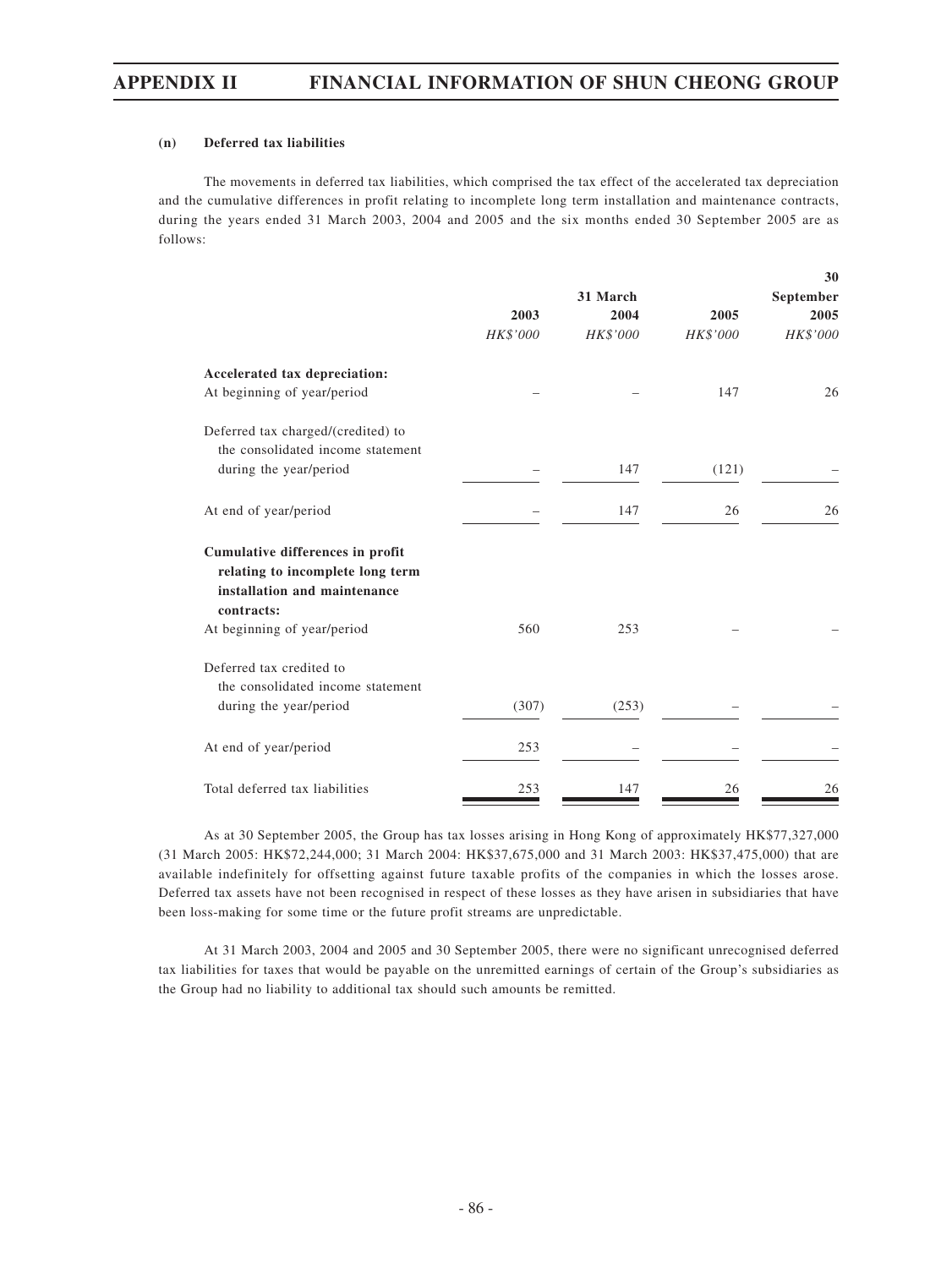**30**

## **(o) Share capital**

## **Company**

|                                   |          |          |          | JV.       |
|-----------------------------------|----------|----------|----------|-----------|
|                                   |          | 31 March |          | September |
|                                   | 2003     | 2004     | 2005     | 2005      |
|                                   | HK\$'000 | HK\$'000 | HK\$'000 | HK\$'000  |
| Authorised:                       |          |          |          |           |
| 8,000,000,000 ordinary shares of  |          |          |          |           |
| HK\$0.01 each (31 March 2005:     |          |          |          |           |
| 8,000,000,000 ordinary shares of  |          |          |          |           |
| HK\$0.01 each; 31 March 2004      |          |          |          |           |
| and 31 March 2003: 800,000,000    |          |          |          |           |
| ordinary shares of HK\$0.10 each) | 80,000   | 80,000   | 80,000   | 80,000    |
|                                   |          |          |          |           |
| Issued and fully paid:            |          |          |          |           |
| $115,930,400$ ordinary shares of  |          |          |          |           |
| HK\$0.01 each (31 March 2005:     |          |          |          |           |
| $115,930,400$ ordinary shares of  |          |          |          |           |
| HK\$0.01 each; 31 March 2004      |          |          |          |           |
| and 2003: 463,721,600 ordinary    |          |          |          |           |
| shares of HK\$0.10 each)          | 46,372   | 46,372   | 1,159    | 1,159     |

During the years ended 31 March 2003, 2004 and 2005 and the six months ended 30 September 2005, there was no movements in the share capital of the Company for the years ended 31 March 2003 and 2004 and the period ended 30 September 2005. The movements in the share capital of the Company during the year ended 31 March 2005 were as follows:

Pursuant to a special resolution passed on 16 September 2004, the following share consolidation, capital reduction, share sub-division and cancellation of share premium account (hereinafter known as the "Capital Reorganisation") were effected. The details are set out below:

- (i) the consolidation of every four ordinary shares of HK\$0.10 each (issued and unissued) into one ordinary share of nominal value of HK\$0.40 (the "Consolidated Share");
- (ii) the reduction of the nominal value of each Consolidated Share in issue from HK\$0.40 to HK\$0.01 by the cancellation of HK\$0.39 from the paid-up capital of each Consolidated Share;
- (iii) the sub-division of each authorised but unissued Consolidated Share of HK\$0.40 into 40 ordinary shares of HK\$0.01 each (the "New Shares");
- (iv) the increase of the authorised share capital to HK\$80,000,000 by the creation of 4,521,285,600 New Shares of HK\$0.01 each ranking pari passu in all respects with each other;
- (v) the application of the total credit of HK\$45,212,856 arising from the capital reduction as detailed in (ii) above to set off the accumulated losses of the Company of HK\$108,935,656 as at 31 March 2004, and
- (vi) the cancellation of the share premium account of HK\$110,631,927 and the application of the credit so arising as follows:
	- (a) to eliminate the balance of the accumulated losses of the Company as at 31 March 2004; and
	- (b) to apply the remaining credit of HK\$46,909,127 arising therefrom to the Company's contributed surplus account.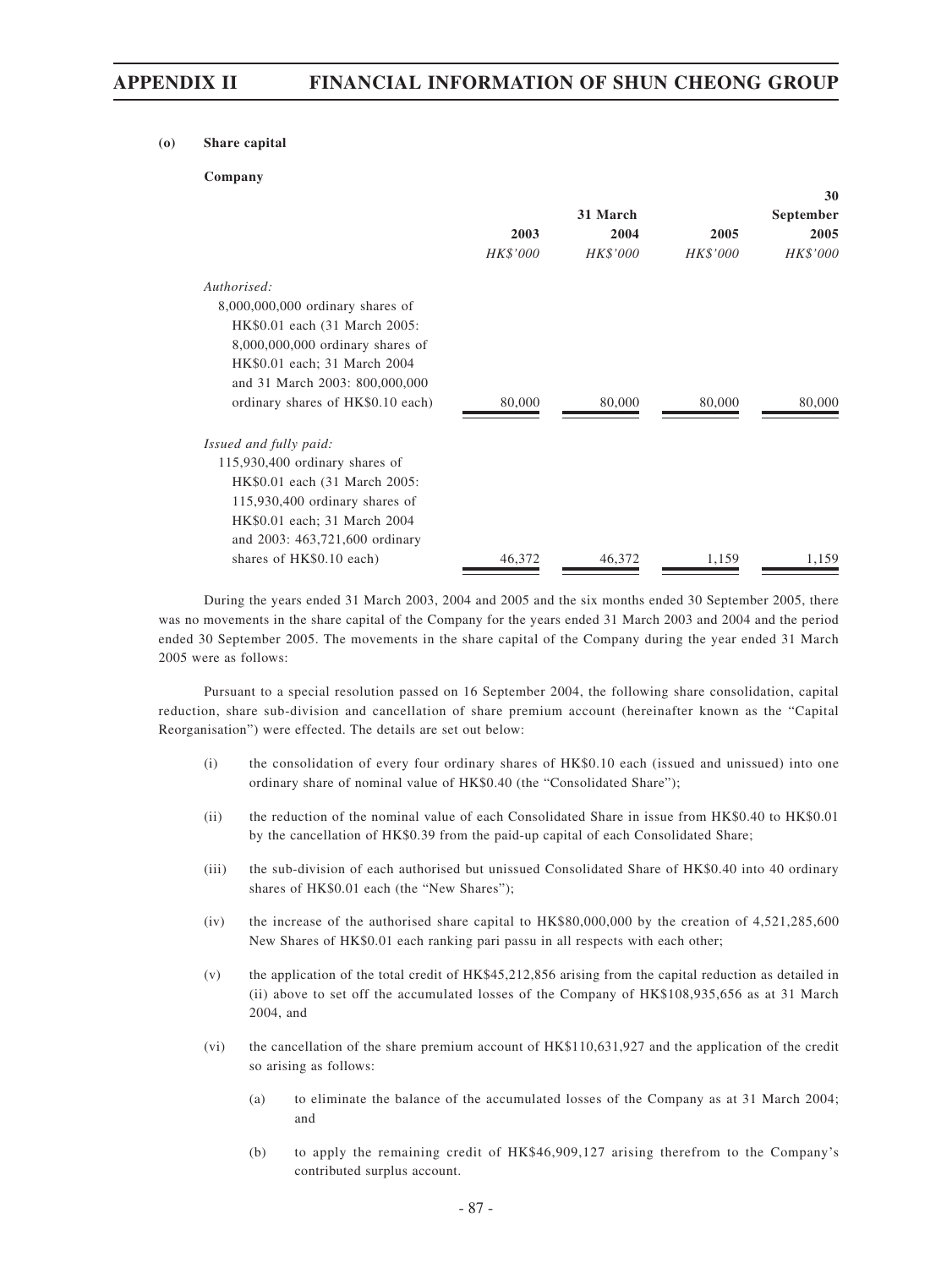Upon completion of the Capital Reorganisation, the authorised share capital of the Company became HK\$80,000,000 divided into 8,000,000,000 shares of HK\$0.01 each. The issued share capital of the Company was reduced from HK\$46,372,160 dividing into 463,721,600 shares of HK\$0.10 each to HK\$1,159,304 dividing into 115,930,400 shares of HK\$0.01 each.

A summary of the transactions during the years ended 31 March 2003, 2004 and 2005 and the six months ended 30 September 2005 with reference to the above movements in the Company's issued ordinary share capital is as follows:

|                                 | Number of<br>shares in issue | <b>Issued</b><br>share<br>capital<br><b>HK\$'000</b> | <b>Share</b><br>premium<br>account<br>HK\$'000 | <b>Total</b><br>HK\$'000 |
|---------------------------------|------------------------------|------------------------------------------------------|------------------------------------------------|--------------------------|
| At 1 April 2002, 31 March 2003, |                              |                                                      |                                                |                          |
| 31 March 2004 and 1 April 2004  | 463,721,600                  | 46,372                                               | 110,632                                        | 157,004                  |
| Share consolidation (i)         | (347,791,200)                |                                                      |                                                |                          |
| Capital reduction (ii)          |                              | (45,213)                                             |                                                | (45, 213)                |
| Cancellation of share premium   |                              |                                                      |                                                |                          |
| account (vi)                    |                              |                                                      | (110, 632)                                     | (110, 632)               |
| At $31$ March 2005 and          |                              |                                                      |                                                |                          |
| 30 September 2005               | 115,930,400                  | 1,159                                                |                                                | 1,159                    |
|                                 |                              |                                                      |                                                |                          |

### **(p) Reserves**

#### *(i) Group*

The amounts of the Group's reserves and the movements therein for the years ended 31 March 2003, 2004 and 2005 and the six months ended 30 September 2005 are presented in the consolidated statement of changes in equity set out in Section 6.

#### *(ii) Company*

|                         | <b>Share</b> |             | Capital  |                        |              |
|-------------------------|--------------|-------------|----------|------------------------|--------------|
|                         | premium      | Contributed |          | redemption Accumulated |              |
|                         | account      | surplus     | reserve  | losses                 | <b>Total</b> |
|                         | HK\$'000     | HK\$'000    | HK\$'000 | HK\$'000               | HK\$'000     |
| At 1 April 2002         | 110,632      | 14,009      | 132      | (69, 404)              | 55,369       |
| Net loss for the year   |              |             |          | (37,003)               | (37,003)     |
| At 31 March 2003 and    |              |             |          |                        |              |
| 1 April 2003            | 110,632      | 14,009      | 132      | (106, 407)             | 18,366       |
| Net loss for the year   |              |             |          | (2,529)                | (2,529)      |
| At 31 March 2004 and    |              |             |          |                        |              |
| 1 April 2004            | 110,632      | 14,009      | 132      | (108, 936)             | 15,837       |
| Capital Reorganisation  |              |             |          |                        |              |
| (Section 4(o))          | (110, 632)   | 46,909      |          | 108,936                | 45,213       |
| Net loss for the year   |              |             |          | (2,267)                | (2,267)      |
| At 31 March 2005 and    |              |             |          |                        |              |
| 1 April 2005            |              | 60,918      | 132      | (2,267)                | 58,783       |
| Net loss for the period |              |             |          | (1,292)                | (1,292)      |
| At 30 September 2005    |              | 60,918      | 132      | (3,559)                | 57,491       |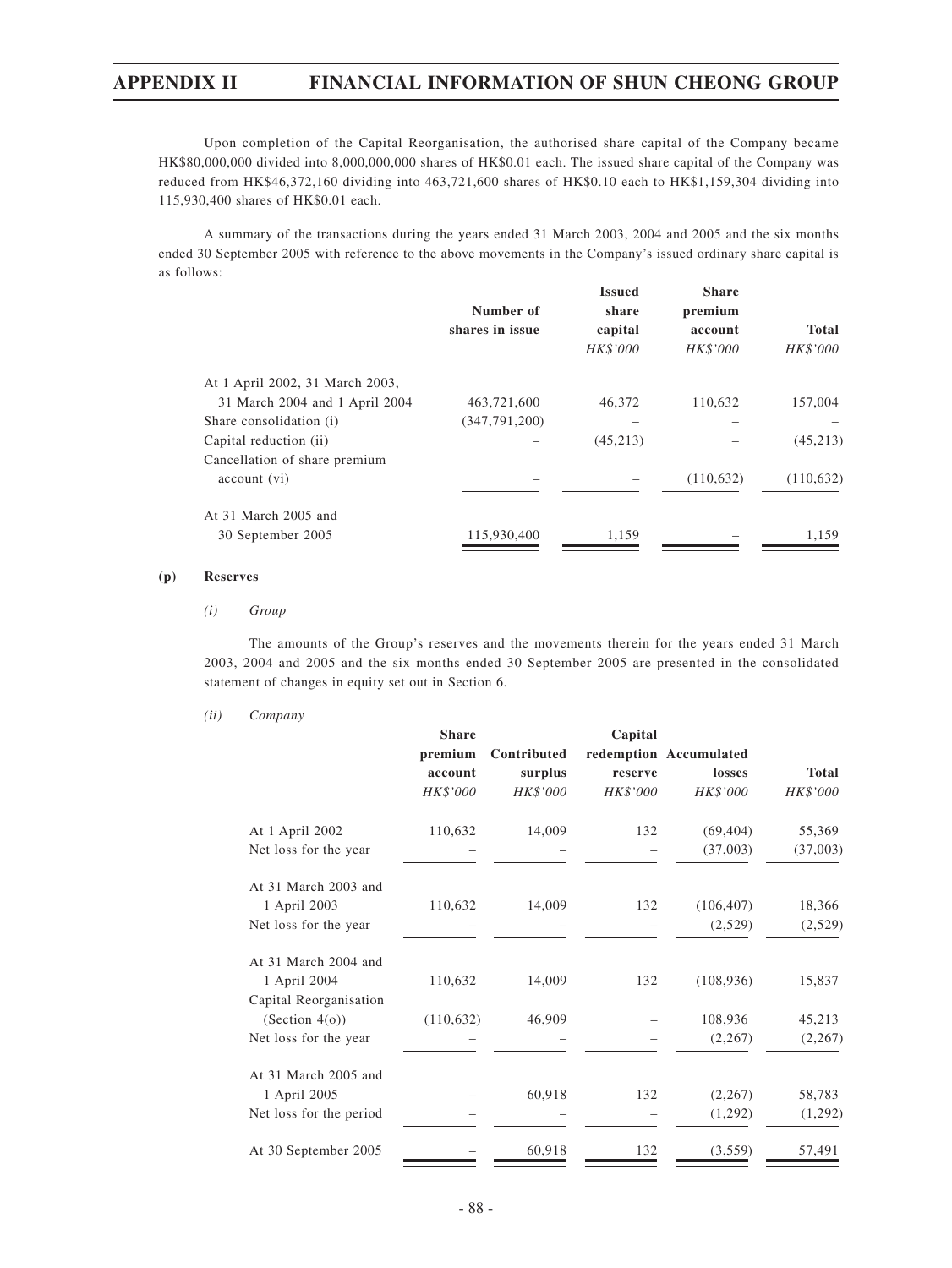The contributed surplus represents the difference between the aggregate net asset value of the subsidiaries acquired and the nominal value of the Company's shares issued for the acquisition of the subsidiaries under a Group reorganisation in 1992. Under the Companies Act 1981 of Bermuda (as amended), the contributed surplus is distributable to shareholders in certain circumstances.

#### **(q) Dissolution of subsidiaries, net**

The fair values of the identifiable assets and liabilities of the subsidiaries dissolved during the years ended 31 March 2003, 2004 and 2005 and the six months ended 30 September 2004 and 2005 at their dates of dissolution are as follows:

|                             |          |                     |          | Six months ended |              |
|-----------------------------|----------|---------------------|----------|------------------|--------------|
|                             |          | Year ended 31 March |          |                  | 30 September |
|                             | 2003     | 2004                | 2005     | 2004             | 2005         |
|                             | HK\$'000 | HK\$'000            | HK\$'000 | HK\$'000         | HK\$'000     |
|                             |          |                     |          | (unaudited)      |              |
| Net assets disposed of:     |          |                     |          |                  |              |
| Cash and bank balances      |          | 651                 | 133      |                  |              |
| Trade and other receivables |          | 442                 | 6        |                  |              |
| Prepayments, deposits and   |          |                     |          |                  |              |
| other assets                |          | 150                 |          |                  |              |
| Trade payables              |          | (4,984)             |          |                  |              |
| Other payables and accruals |          | (543)               | (426)    |                  |              |
| Minority shareholders' loan |          | (5,600)             |          |                  |              |
| Minority interests          |          | 5,812               | (26)     |                  |              |
|                             |          | (4,072)             | (313)    |                  |              |
| Gain on dissolution of      |          |                     |          |                  |              |
| discontinued operations     |          | 4,105               |          |                  |              |
| Gain/(loss) on dissolution  |          |                     |          |                  |              |
| of a subsidiary             |          | (33)                | 313      |                  |              |
|                             |          |                     |          |                  |              |
|                             |          |                     |          |                  |              |

An analysis of the net outflow of cash and cash equivalents in respect of the dissolution of subsidiaries is as follows:

|                        |          |                     |          | этх шопину епаса         |          |  |
|------------------------|----------|---------------------|----------|--------------------------|----------|--|
|                        |          | Year ended 31 March |          | 30 September             |          |  |
|                        | 2003     | 2004                | 2005     | 2004                     | 2005     |  |
|                        | HK\$'000 | HK\$'000            | HK\$'000 | <i>HK\$'000</i>          | HK\$'000 |  |
|                        |          |                     |          | (unaudited)              |          |  |
| Cash and bank balances |          |                     |          |                          |          |  |
| disposed of            |          | (651)               | (133)    | $\overline{\phantom{a}}$ | -        |  |

**Six months ended**

The results of the subsidiaries dissolved during the years ended 31 March 2004 and 2005 had no significant impact on the Group's consolidated turnover or the consolidated profit/loss after tax for those years.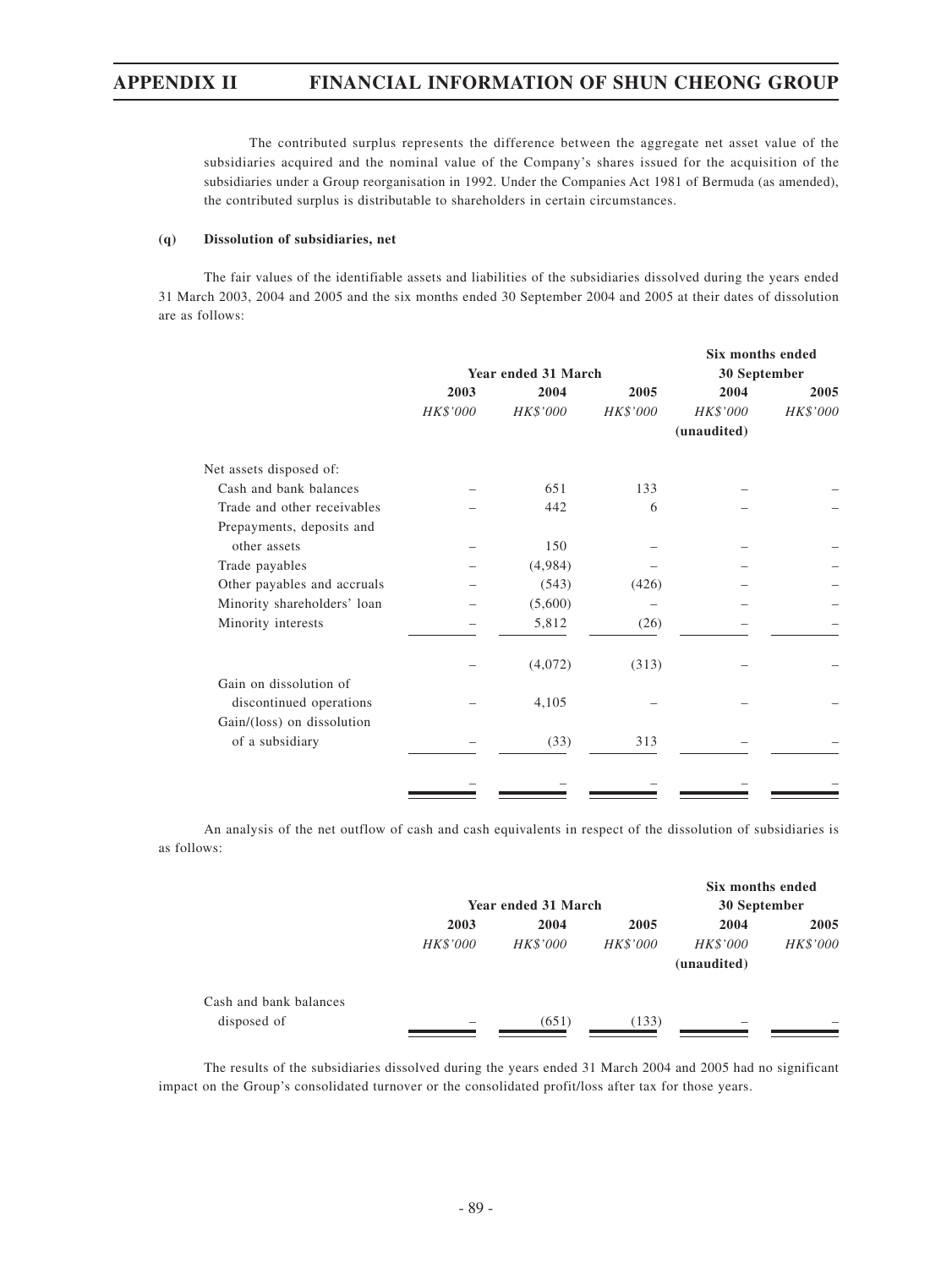#### **(r) Contingent liabilities**

In addition to the leasehold land and properties and the bank deposits as detailed in Sections 4(a) and 4(i) to secure the banking facilities granted to the Group as set out in Section 4(k), as at 30 September 2005, the Company provides corporate guarantees to banks of HK\$51,000,000 (31 March 2005: HK\$51,000,000; 31 March 2004: HK\$68,000,000 and 31 March 2003: HK\$83,000,000) in connection with the banking facilities granted to the Group. In addition, certain subsidiaries of the Group provides letters of indemnity to a financial institution for the issue of performance bonds. As at 30 September 2005, the banking facilities utilised by the Group amounted to approximately HK\$66,561,000 (31 March 2005: HK\$67,793,000; 31 March 2004: HK\$54,301,000 and 31 March 2003: HK\$82,800,000). As at 30 September 2005, the Group had contingent liabilities in respect of guarantees and indemnities provided by the Group for the issue of performance bonds by banks and a financial institution amounted to HK\$11,590,000 (31 March 2003: Nil; 31 March 2004: HK\$5,950,000 and 31 March 2005: HK\$13,070,000).

Save as disclosed above, the Group had no significant contingent liabilities as at 31 March 2003, 2004, 2005 and 30 September 2005.

#### **(s) Operating lease arrangements**

The Group leases certain of its office properties under operating lease arrangements. Leases for properties are negotiated for terms ranging from one to three years.

At 31 March 2003, 2004 and 2005 and 30 September 2005, the Group had total future minimum lease payments under non-cancellable operating leases falling due as follows:

|                                         |          |          |          | 30        |
|-----------------------------------------|----------|----------|----------|-----------|
|                                         |          | 31 March |          | September |
|                                         | 2003     | 2004     | 2005     | 2005      |
|                                         | HK\$'000 | HK\$'000 | HK\$'000 | HK\$'000  |
| Within one year                         | 1,641    | 734      | 828      | 695       |
| In the second to fifth years, inclusive | 577      | 64       | 983      | 660       |
|                                         | 2,218    | 798      | 1,811    | 1,355     |
|                                         |          |          |          |           |

#### **(t) Commitments**

Apart from the operating lease commitments detailed in Section 4(s) above, the Group did not have any significant commitments as at 31 March 2003, 2004, 2005 and 30 September 2005.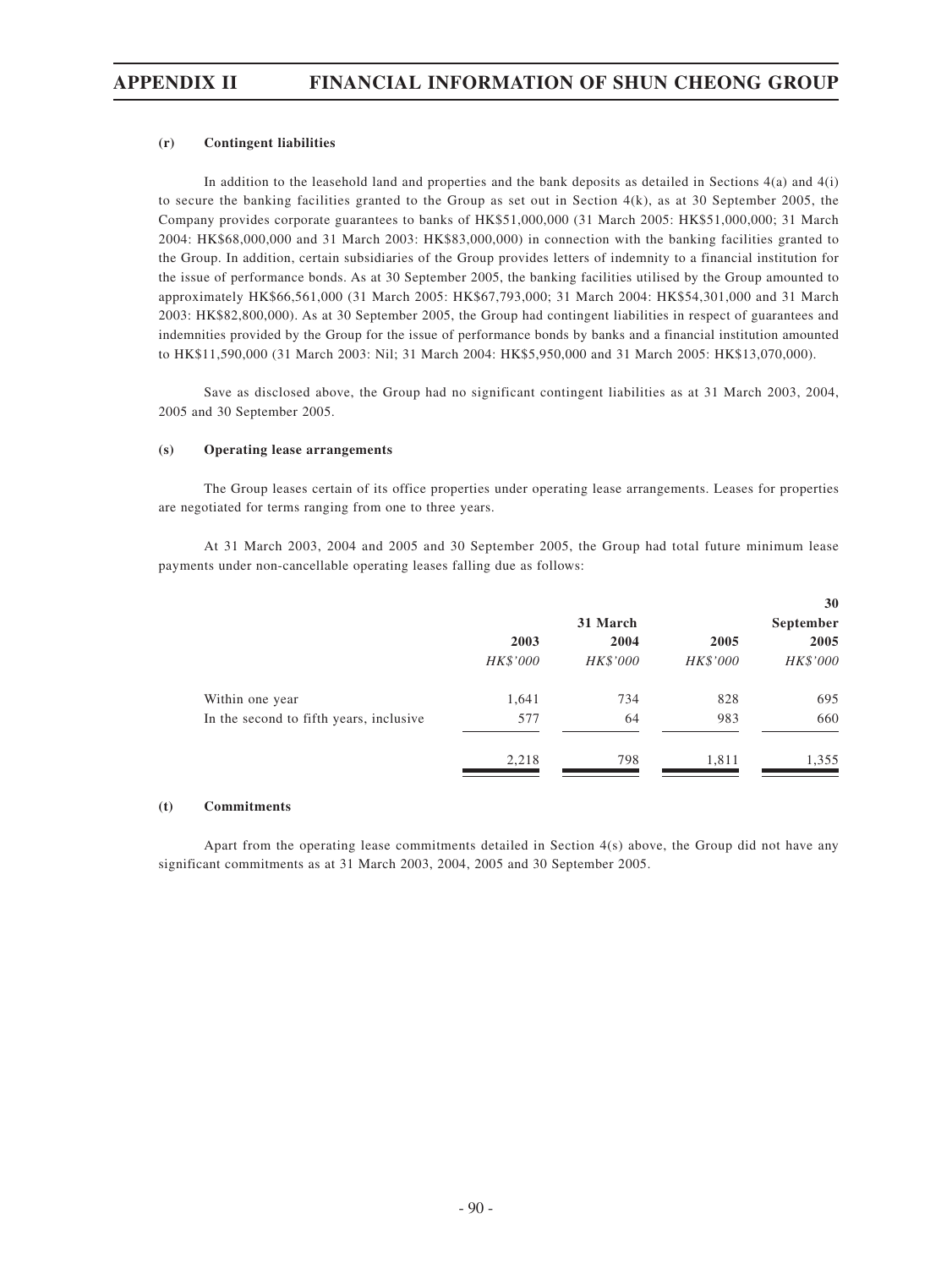## **5. FINANCIAL RISK MANAGEMENT OBJECTIVES AND POLICIES**

The Group's principal financial instruments comprise interest-bearing bank loans, overdrafts and other borrowings, cash and bank balances, pledged time deposits and finance leases. The main purpose of these financial instruments is to raise finance for the Group's operations. The Group has various other financial assets and liabilities such as gross amounts due from and to contract customers, trade and other receivables, retention money receivables and payables, trade and bills payables which arise directly from the Group's operations.

The main risk arising from the Group's financial instruments are cash flow interest rate risk, credit risk, and liquidity risk. The directors meet periodically to analyse and formulate measures to manage the Group's exposure to these risks. Generally, the Group introduces conservative strategies on its risk management. As the Group's exposure to these risks is kept to a minimum, the Group has not used any derivatives and other instruments for hedging purposes. The Group does not hold or issue derivative financial instruments for trading purposes. The directors review and agree policies for managing each of these risks and they are summarised as follows:

### **(i) Cash flow interest rate risk**

Cash flow interest rate risk is the risk that the future cash flows of a financial instrument will fluctuate because of changes in market interest rates.

The interest rates and terms of repayment of interest-bearing bank loans and other borrowings are disclosed in Section 4(k). Other financial assets and liabilities do not have material interest rate risk.

Interest-bearing bank loans and other borrowings, cash and bank balances, and short term time deposits are stated at cost and are not revalued on a periodic basis. Floating-rate interest income and expenses are charged to the consolidated income statement as incurred.

The nominal interest rates of the financial instruments approximate to their respective effective interest rates.

## **(ii) Credit risk**

The Group maintains various credit policies for business operations as detailed in Section 4(h) above. In addition, all receivable balances are closely monitored on an ongoing basis to minimise the Group's exposure to bad debts.

With respect to credit risk arising from the other financial assets of the Group, which mainly comprise cash and cash equivalents, the Group's exposure to credit risk arises from default of the counterparties, with a maximum exposure equal to the carrying amount of these instruments.

#### **(iii) Liquidity risk**

The Group's objective is to maintain a balance between continuity of funding and flexibility through the use of bank overdrafts, bank loans, trust receipt loans and finance leases. The Group's policy is to maintain the Group at net current asset position.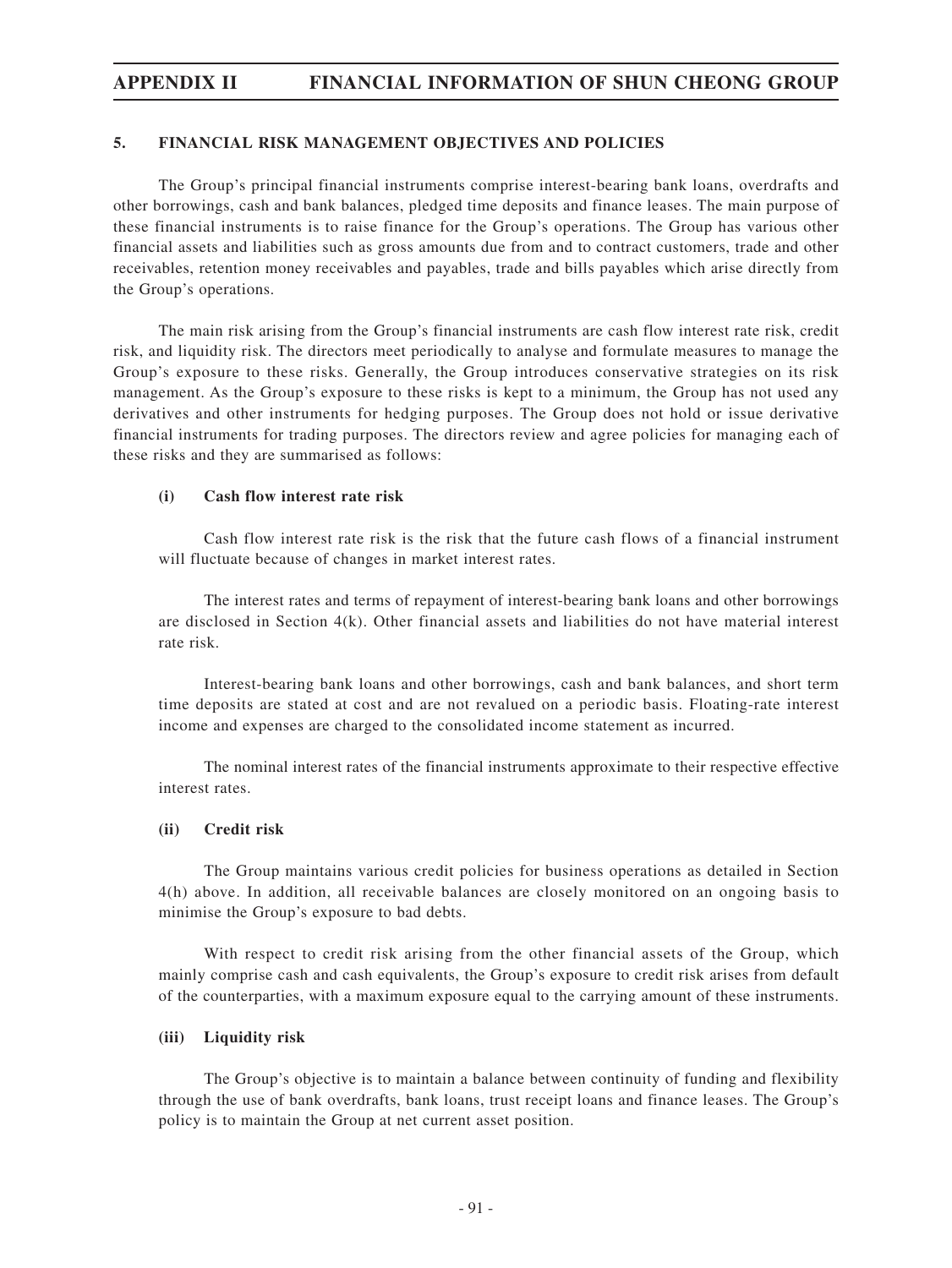The Group's overall risk management policy focuses on monitoring all potential financial risks to the Group. Whenever necessary, the Group will reduce the risk exposure.

## **6. CONSOLIDATED STATEMENTS OF CHANGES IN EQUITY**

Movements in the shareholders' equity of the Group for the years ended 31 March 2003, 2004 and 2005 and the six months ended 30 September 2004 and 2005 on the basis as set out in Section 1 above are as follows:

|                                                  |                                               |                                                 | Attributable to equity holders of the parent |                                 |                                                                           |                          |                                   |                                    |
|--------------------------------------------------|-----------------------------------------------|-------------------------------------------------|----------------------------------------------|---------------------------------|---------------------------------------------------------------------------|--------------------------|-----------------------------------|------------------------------------|
|                                                  | <b>Issued</b><br>share<br>capital<br>HK\$'000 | <b>Share</b><br>premium<br>account*<br>HK\$'000 | Contributed<br>surplus*<br>HK\$'000          | Capital<br>reserve*<br>HK\$'000 | Retained<br>profits/<br>redemption (accumulated<br>$losses)*$<br>HK\$'000 | <b>Total</b><br>HK\$'000 | Minority<br>interests<br>HK\$'000 | <b>Total</b><br>equity<br>HK\$'000 |
| At 1 April 2002<br>Loss for the year             | 46,372                                        | 110,632                                         |                                              | 132<br>$\overline{\phantom{a}}$ | (44, 113)<br>(14,685)                                                     | 113,023<br>(14, 685)     | 4,061<br>11,781                   | 117,084<br>(2,904)                 |
| Dividend                                         |                                               |                                                 |                                              |                                 |                                                                           |                          | (6,000)                           | (6,000)                            |
| At 31 March 2003 and                             |                                               |                                                 |                                              |                                 |                                                                           |                          |                                   |                                    |
| 1 April 2003                                     | 46,372                                        | 110,632                                         |                                              | 132                             | (58, 798)                                                                 | 98,338                   | 9,842                             | 108,180                            |
| Profit for the year                              | $\overline{a}$                                |                                                 |                                              | $\equiv$                        | 1,805                                                                     | 1,805                    | 9,427                             | 11,232                             |
| Dividend paid                                    |                                               |                                                 |                                              |                                 |                                                                           |                          | (6,000)                           | (6,000)                            |
| Dissolution of subsidiaries<br>(Section $4(q)$ ) |                                               |                                                 |                                              |                                 |                                                                           |                          | 5,812                             | 5,812                              |
| At 31 March 2004 and                             |                                               |                                                 |                                              |                                 |                                                                           |                          |                                   |                                    |
| 1 April 2004                                     | 46,372                                        | 110,632                                         |                                              | 132                             | (56,993)                                                                  | 100,143                  | 19,081                            | 119,224                            |
| Capital reorganisation                           |                                               |                                                 |                                              |                                 |                                                                           |                          |                                   |                                    |
| (Section $4(o)$ )                                | (45, 213)                                     | (110, 632)                                      | 46,909                                       |                                 | 108,936                                                                   |                          |                                   |                                    |
| Loss for the year                                |                                               |                                                 |                                              |                                 | (33, 729)                                                                 | (33, 729)                | (838)                             | (34, 567)                          |
| Dissolution of subsidiaries<br>(Section $4(q)$ ) |                                               |                                                 |                                              |                                 |                                                                           |                          | (26)                              | (26)                               |
| At 31 March 2005 and                             |                                               |                                                 |                                              |                                 |                                                                           |                          |                                   |                                    |
| 1 April 2005                                     | 1,159                                         |                                                 | 46,909                                       | 132                             | 18,214                                                                    | 66,414                   | 18,217                            | 84,631                             |
| Loss for the period                              |                                               |                                                 |                                              |                                 | (7,613)                                                                   | (7,613)                  | (344)                             | (7, 957)                           |
| At 30 September 2005                             | 1,159                                         |                                                 | 46,909                                       | 132                             | 10,601                                                                    | 58,801                   | 17,873                            | 76,674                             |
| At 31 March 2004 and                             |                                               |                                                 |                                              |                                 |                                                                           |                          |                                   |                                    |
| 1 April 2004                                     | 46,372                                        | 110,632                                         |                                              | 132                             | (56,993)                                                                  | 100,143                  | 19,081                            | 119,224                            |
| Capital reorganisation                           |                                               |                                                 |                                              |                                 |                                                                           |                          |                                   |                                    |
| (Section $4(o)$ )                                | (45, 213)                                     | (110, 632)                                      | 46,909                                       | $\overline{\phantom{0}}$        | 108,936                                                                   |                          |                                   |                                    |
| Loss for the period                              |                                               |                                                 |                                              |                                 | (12, 446)                                                                 | (12, 446)                | 2,017                             | (10, 429)                          |
| At 30 September 2004                             | 1,159                                         |                                                 | 46,909                                       | 132                             | 39,497                                                                    | 87,697                   | 21,098                            | 108,795                            |

*\* These reserves accounts comprise the consolidated reserves of HK\$51,966,000, HK\$53,771,000, HK\$65,255,000 and HK\$57,642,000 as at 31 March 2003, 2004 and 2005 and 30 September 2005 respectively.*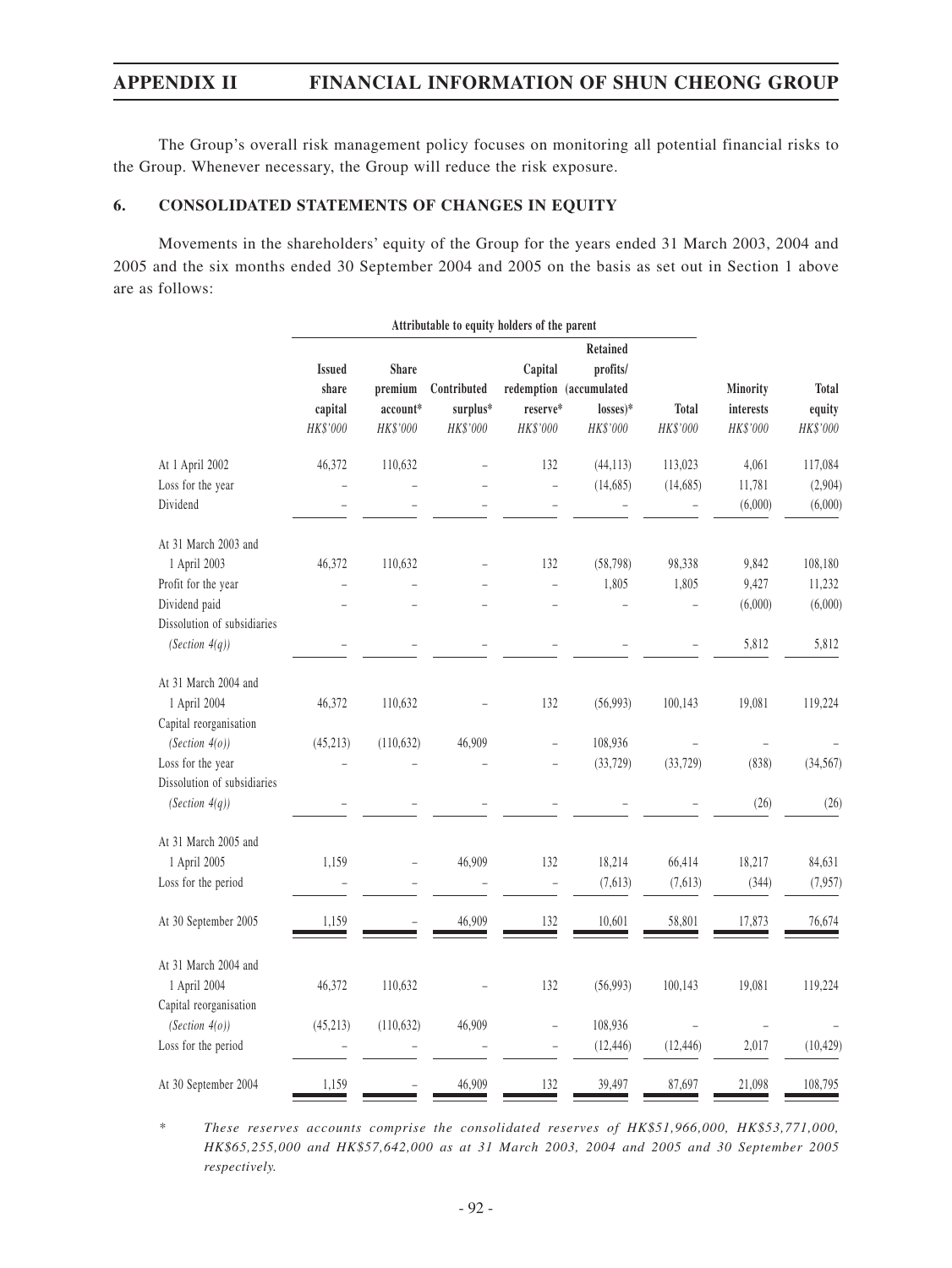## **7. CONSOLIDATED CASH FLOW STATEMENTS**

The consolidated cash flow statements of the Group for the years ended 31 March 2003, 2004 and 2005 and the six months ended 30 September 2004 and 2005 after making such adjustments as considered appropriate and on the basis set out in Section 1 above are as follows:

|                                            | Year ended 31 March<br>2004<br>2003<br>2005 |                          |           | Six months ended<br>30 September<br>2004<br>2005 |          |
|--------------------------------------------|---------------------------------------------|--------------------------|-----------|--------------------------------------------------|----------|
|                                            | HK\$'000                                    | HK\$'000                 | HK\$'000  | HK\$'000                                         | HK\$'000 |
|                                            |                                             |                          |           | (unaudited)                                      |          |
| <b>CASH FLOWS FROM OPERATING</b>           |                                             |                          |           |                                                  |          |
| <b>ACTIVITIES</b>                          |                                             |                          |           |                                                  |          |
| Profit/(loss) before tax                   | 1,968                                       | 15,650                   | (33,826)  | (9,198)                                          | (7,856)  |
| Adjustments for:                           |                                             |                          |           |                                                  |          |
| Share of losses of an associate            | $\overline{2}$                              |                          |           |                                                  |          |
| Interest paid                              | 1,488                                       | 1,161                    | 1,084     | 434                                              | 858      |
| Interest income                            | (568)                                       | (1,772)                  | (1,317)   | (591)                                            | (651)    |
| Depreciation                               | 3,087                                       | 2,539                    | 1,749     | 972                                              | 588      |
| $Loss/(gain)$ on disposal of items of      |                                             |                          |           |                                                  |          |
| property, plant and equipment              | 434                                         | 7                        | (29)      | 19                                               | (9)      |
| Gain on dissolution of discontinued        |                                             |                          |           |                                                  |          |
| operations (Section $4(q)$ )               |                                             | (4,105)                  |           |                                                  |          |
| Loss/(gain) on dissolution of subsidiaries |                                             |                          |           |                                                  |          |
| (Section $4(q)$ )                          |                                             | 33                       | (313)     |                                                  |          |
| Gain on dissolution of an associate        |                                             | $\overline{\phantom{0}}$ | (199)     |                                                  |          |
| Provision for amounts due from former      |                                             |                          |           |                                                  |          |
| subsidiaries                               |                                             | 2,179                    |           |                                                  |          |
| Provision for doubtful debts               |                                             | 109                      | 1,531     |                                                  | 2,386    |
| Impairment loss of available-for-sale      |                                             |                          |           |                                                  |          |
| equity investments                         | 7,130                                       | 9,108                    | 757       | 944                                              |          |
| Unrealised holding (gains)/losses          |                                             |                          |           |                                                  |          |
| on equity investments at fair value        |                                             |                          |           |                                                  |          |
| through profit or loss                     | 1,244                                       | (245)                    | (103)     | 95                                               | (133)    |
|                                            |                                             |                          |           |                                                  |          |
| Operating profit/(loss) before working     |                                             |                          |           |                                                  |          |
| capital changes                            | 14,785                                      | 24,664                   | (30,666)  | (7,325)                                          | (4,817)  |
| Decrease/(increase) in gross amount due    |                                             |                          |           |                                                  |          |
| from contract customers                    | (25,097)                                    | 1,655                    | (5,702)   | (9,983)                                          | (2,938)  |
| Decrease/(increase) in inventories         | 1,028                                       | 251                      | 2,853     | (55)                                             | 395      |
| Decrease/(increase) in trade and other     |                                             |                          |           |                                                  |          |
| receivables                                | (28, 641)                                   | 14,255                   | (32, 864) | (6,694)                                          | 20,311   |
| Decrease in retention money receivables    | 5,716                                       | 561                      | 2,839     | 2,943                                            | 896      |
| Decrease/(increase) in prepayments,        |                                             |                          |           |                                                  |          |
| deposits and other assets                  | 1,130                                       | 57                       | (59)      | $\overline{4}$                                   | 130      |
| Increase/(decrease) in gross amount due    |                                             |                          |           |                                                  |          |
| to contract customers                      | 37,689                                      | (21,687)                 | 29,918    | 40,249                                           | (35,569) |
| Increase/(decrease) in trade payables      | 5,146                                       | (9,178)                  | 2,948     | 3,337                                            | 21,749   |
| Increase/(decrease) in bills payable       | (9,962)                                     | (16, 589)                | (3,180)   | (3,238)                                          | 3,209    |
| Increase/(decrease) in retention money     |                                             |                          |           |                                                  |          |
| payable                                    | (3,543)                                     | 3,462                    | 3,881     | 1,834                                            | (1,111)  |
| Increase/(decrease) in other payables      |                                             |                          |           |                                                  |          |
| and accruals                               | 5,874                                       | 4,655                    | 14,855    | (30, 444)                                        | 812      |
|                                            |                                             |                          |           |                                                  |          |
| Cash generated from/(used in) operations   |                                             |                          |           |                                                  |          |
| $-$ page 94                                | 4,125                                       | 2,106                    | (15, 177) | (9,372)                                          | 3,067    |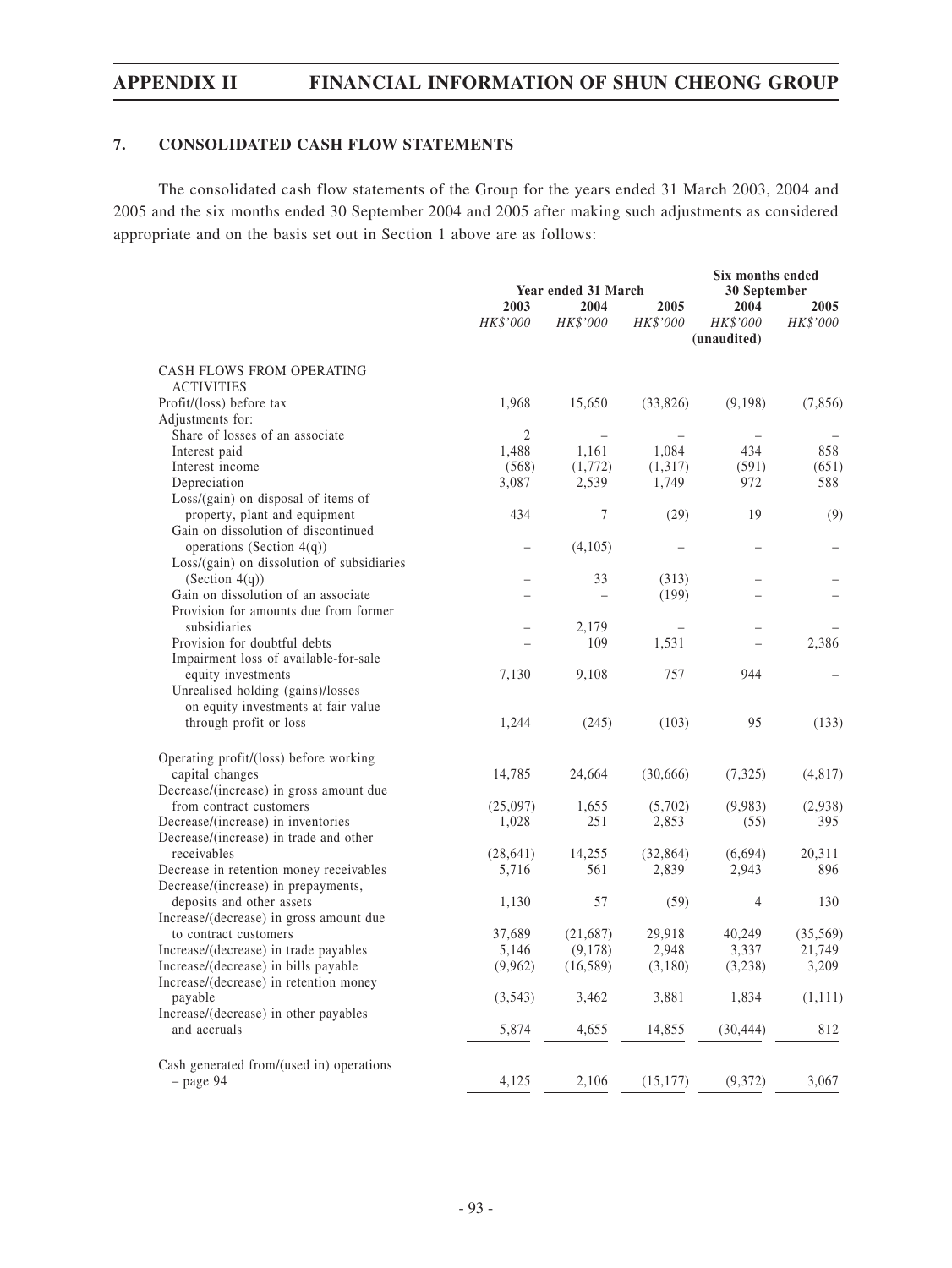|                                                                                                                           | Year ended 31 March<br>2004<br>2005<br>2003 |                     |                     | Six months ended<br>30 September<br>2004<br>2005 |                    |
|---------------------------------------------------------------------------------------------------------------------------|---------------------------------------------|---------------------|---------------------|--------------------------------------------------|--------------------|
|                                                                                                                           | HK\$'000                                    | HK\$'000            | HK\$'000            | $HK\$ '000<br>(unaudited)                        | HK\$'000           |
| Cash generated from/(used in) operations<br>$-$ page 93                                                                   | 4,125                                       | 2,106               | (15, 177)           | (9,372)                                          | 3,067              |
| Interest paid<br>Interest element on finance lease rental<br>payments                                                     | (1,405)<br>(83)                             | (1,110)<br>(51)     | (1,041)<br>(43)     | (391)<br>(43)                                    | (858)              |
| Hong Kong profits tax paid<br>Hong Kong profits tax refunded                                                              | (10, 434)<br>812                            | (6,226)<br>91       | (3, 145)            | (32)                                             | (77)<br>322        |
| Net cash inflow/(outflow) from operating<br>activities                                                                    | (6,985)                                     | (5,190)             | (19, 406)           | (9,838)                                          | 2,454              |
| CASH FLOWS FROM INVESTING                                                                                                 |                                             |                     |                     |                                                  |                    |
| <b>ACTIVITIES</b><br>Interest received                                                                                    | 568                                         | 1,772               | 1,317               | 591                                              | 651                |
| Purchases of items of property, plant and<br>equipment<br>Proceeds from disposal of items of property,                    | (588)                                       | (105)               | (656)               | (365)                                            | (142)              |
| plant and equipment<br>Dissolution of subsidiaries (Section $4(q)$ )                                                      | 576                                         | (651)               | 578<br>(133)        | 473                                              | 27                 |
| Advances to an associate<br>Additional investment in an available-for-sale                                                | (2)                                         |                     |                     |                                                  |                    |
| investment                                                                                                                | (990)                                       |                     |                     |                                                  |                    |
| Net cash inflow/(outflow) from<br>investing activities                                                                    | (436)                                       | 1,016               | 1,106               | 699                                              | 536                |
| CASH FLOWS FROM FINANCING<br><b>ACTIVITIES</b>                                                                            |                                             |                     |                     |                                                  |                    |
| Dividends paid to a minority shareholder<br>Capital element on finance lease rental                                       | (6,000)                                     | (6,000)             |                     |                                                  |                    |
| payments<br>Increase/(decrease) in trust receipt loans                                                                    | (337)<br>12,734                             | (270)<br>(3,857)    | (180)<br>6,532      | (180)<br>(5,116)                                 | 2,026              |
| New bank loans raised<br>Repayment of bank loans                                                                          | 8,000<br>(667)                              | (4,000)             | (3,333)             | (2,000)                                          |                    |
| Net cash inflow/(outflow) from financing<br>activities                                                                    | 13,730                                      | (14, 127)           | 3,019               | (7,296)                                          | 2,026              |
| NET INCREASE/(DECREASE) IN<br>CASH AND CASH EQUIVALENTS                                                                   | 6,309                                       | (18, 301)           | (15, 281)           | (16, 435)                                        | 5,016              |
| Cash and cash equivalents at<br>beginning of year/period                                                                  | 31,778                                      | 38,087              | 19,786              | 19,786                                           | 4,505              |
| CASH AND CASH EQUIVALENTS AT<br>END OF YEAR/PERIOD                                                                        | 38,087                                      | <u>19,786</u>       | <u>4,505</u>        | <u>3,351</u>                                     | <u>9,521</u>       |
| ANALYSIS OF BALANCES OF<br>CASH AND CASH EQUIVALENTS<br>Cash and bank balances<br>Non-pledged time deposits with original | 14,238                                      | 4,631               | 2,751               | 7,694                                            | 3,458              |
| maturity of less than three months<br>when acquired<br>Time deposits with original maturity of less                       | 12,587                                      | 5,498               | 5,510               | 5,500                                            | 5,566              |
| than three months when acquired, pledged<br>as security for bank overdraft facilities<br>Bank overdrafts                  | 27,348<br>(16,086)                          | 26,800<br>(17, 143) | 26,800<br>(30, 556) | 26,800<br>(36, 643)                              | 26,800<br>(26,303) |
|                                                                                                                           | 38,087                                      | 19,786              | 4,505               | <u>3,351</u>                                     | 9,521              |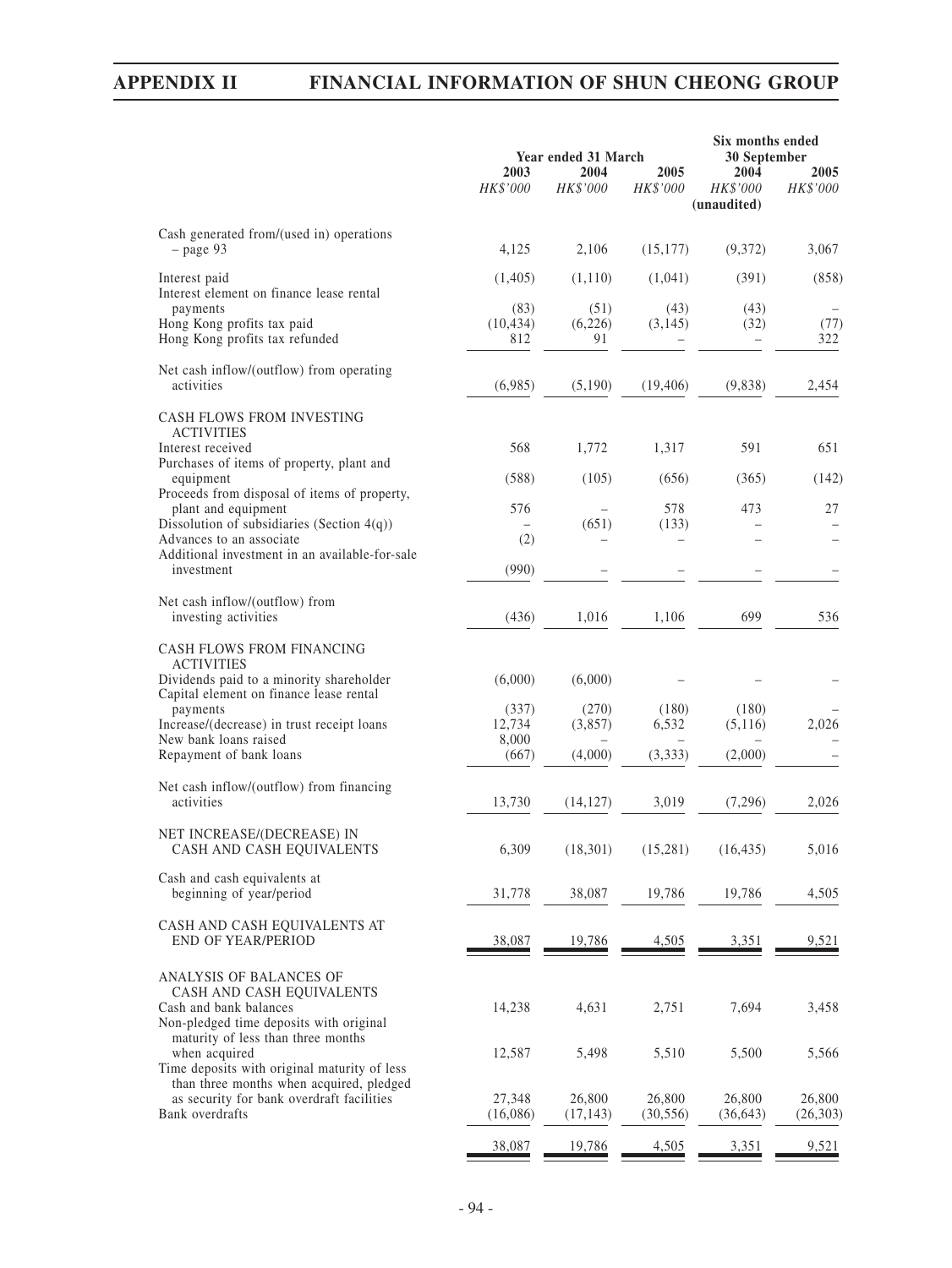## **8. SEGMENT INFORMATION**

Segment information is presented by way of the Group's primary segment reporting basis, by business segment. In determining the Group's geographical segments, revenues are attributed to the segments based on the location of the customers, and assets are attributed to the segments based on the location of the assets. No further geographical segment information is presented as over 90% of the Group's revenue is derived from customers based in Hong Kong and over 90% of the Group's assets are located in Hong Kong.

The Group's operating businesses are structured and managed separately according to the nature of their operations and the products and services they provide. Each of the Group's business segments represents a strategic business unit that offers products and services which are subject to risks and returns that are different from those of the other business segments. The summarised details of the business segments are as follows:

- (a) the building services contracting and project management business segment, which includes the provision of multi-disciplinary building services, comprising electrical engineering, water pumping and fire services, air conditioning installation, plumbing and drainage, environmental engineering, extra low voltage systems engineering and project management; and
- (b) the trading of electrical and mechanical engineering materials and equipment segment.

Intersegment sales and transfers are transacted with reference to the selling prices used for sales made to third parties at the then prevailing market prices.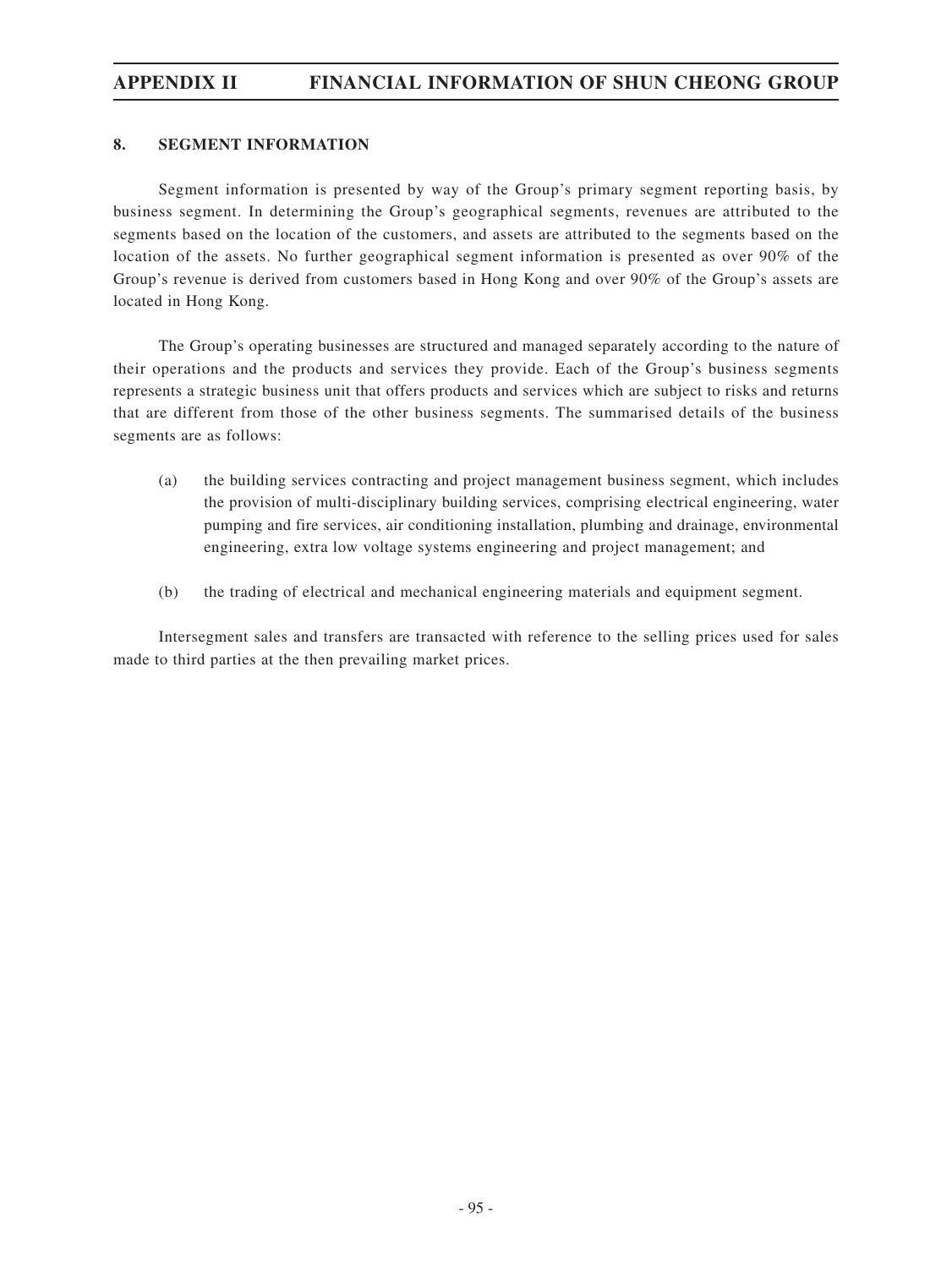## **(a) Business segments**

The following tables present revenue, results and certain assets, liabilities and expenditure information for the Group's business segments.

## **Year ended 31 March 2003**

|                                                                                                                                                                                                                    | (Continuing)<br><b>Building</b><br>services<br>contracting<br>business<br>and<br>project<br>management<br>HK\$'000 | (Continuing)<br><b>Trading</b><br>of electrical<br>and<br>engineering<br>materials<br>and<br>equipment<br>HK\$'000 | mechanical (Discontinued)<br>Provision of<br>broadband<br>connectivity<br>services<br><b>HK\$'000</b> | <b>Eliminations</b><br><b>HK\$'000</b> | Consolidated<br>HK\$'000                |
|--------------------------------------------------------------------------------------------------------------------------------------------------------------------------------------------------------------------|--------------------------------------------------------------------------------------------------------------------|--------------------------------------------------------------------------------------------------------------------|-------------------------------------------------------------------------------------------------------|----------------------------------------|-----------------------------------------|
| Segment revenue:                                                                                                                                                                                                   |                                                                                                                    |                                                                                                                    |                                                                                                       |                                        |                                         |
| Sale to external customers<br>Intersegment sales                                                                                                                                                                   | 592,785                                                                                                            | 51,234<br>8,342                                                                                                    | 291<br>$\overline{a}$                                                                                 | (8, 342)                               | 644,310                                 |
| Total                                                                                                                                                                                                              | 592,785                                                                                                            | 59,576                                                                                                             | 291                                                                                                   | (8, 342)                               | 644,310                                 |
| <b>Segment results</b>                                                                                                                                                                                             | 9,512                                                                                                              | 606                                                                                                                | (458)                                                                                                 |                                        | 9,660                                   |
| Interest income and unallocated gains<br>Impairment loss of available-for-<br>sale equity investments<br>Unrealised holding loss on equity<br>investments at fair value through<br>profit or loss<br>Finance costs |                                                                                                                    |                                                                                                                    |                                                                                                       |                                        | 2,718<br>(7, 130)<br>(1,244)<br>(2,034) |
| Share of loss of an associate<br>Profit before tax                                                                                                                                                                 |                                                                                                                    |                                                                                                                    |                                                                                                       |                                        | (2)<br>1,968                            |
| Tax                                                                                                                                                                                                                |                                                                                                                    |                                                                                                                    |                                                                                                       |                                        | (4, 872)                                |
| Loss for the year                                                                                                                                                                                                  |                                                                                                                    |                                                                                                                    |                                                                                                       |                                        | (2,904)                                 |
| <b>Assets and liabilities</b><br>Segment assets<br>Unallocated assets                                                                                                                                              | 278,251                                                                                                            | 21,847                                                                                                             | 591                                                                                                   |                                        | 300,689<br>68,953                       |
| Total assets                                                                                                                                                                                                       |                                                                                                                    |                                                                                                                    |                                                                                                       |                                        | 369,642                                 |
| Segment liabilities<br>Unallocated liabilities                                                                                                                                                                     | 199,411                                                                                                            | 11,824                                                                                                             | 10,643                                                                                                |                                        | 221,878<br>39,584                       |
| Total liabilities                                                                                                                                                                                                  |                                                                                                                    |                                                                                                                    |                                                                                                       |                                        | 261,462                                 |
| Other segment information:<br>Depreciation<br>Capital expenditure                                                                                                                                                  | 3,018<br>577                                                                                                       | 69<br>11                                                                                                           |                                                                                                       |                                        | 3,087<br>588                            |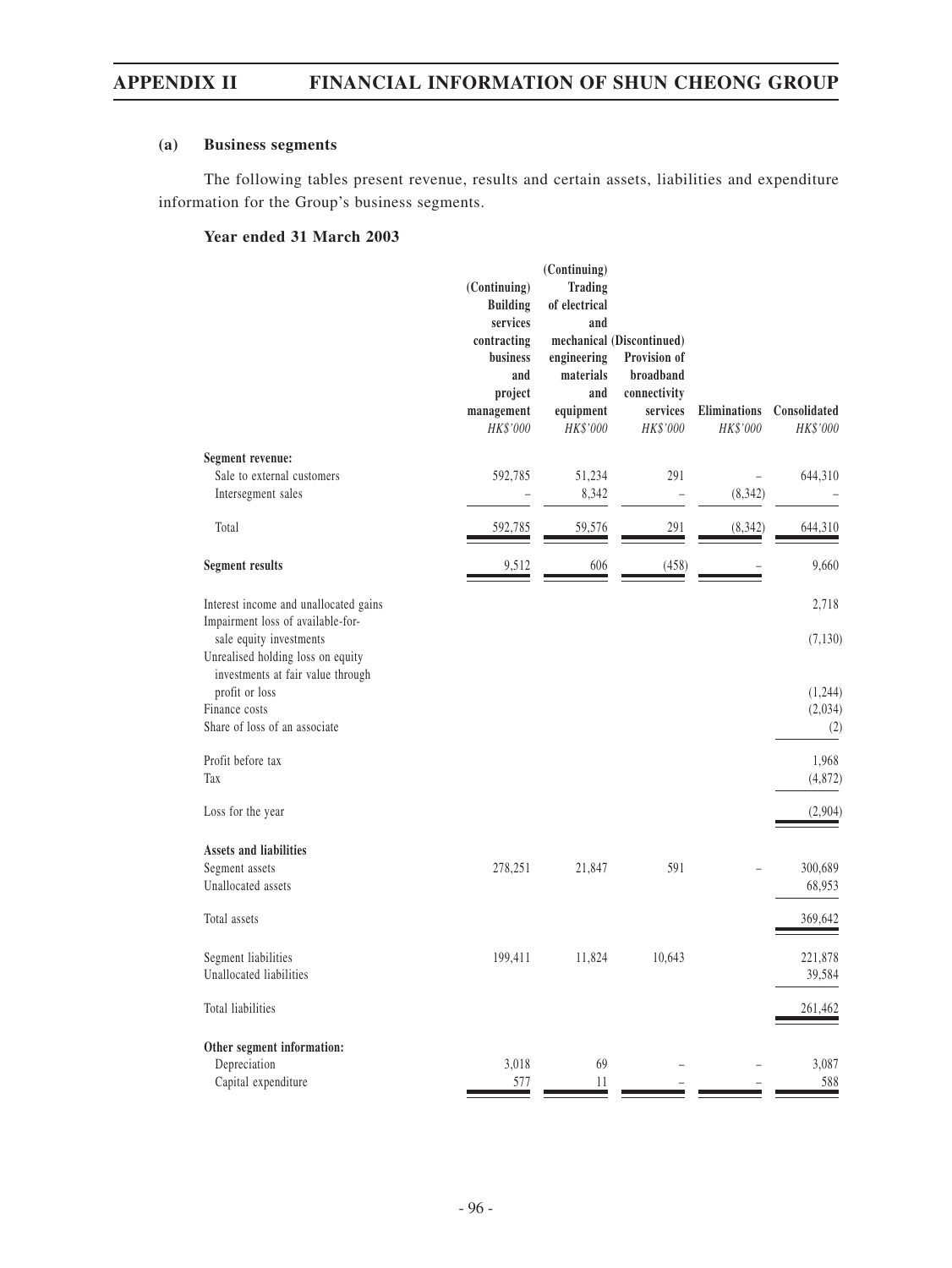## **Year ended 31 March 2004**

|                                                                                                                                           | <b>Building</b><br>contracting<br>business<br>management<br>HK\$'000 | <b>Trading of</b><br>services electrical and<br>mechanical<br>engineering<br>and project materials and<br>equipment<br>HK\$'000 | Eliminations<br>HK\$'000 | Consolidated<br>HK\$'000 |
|-------------------------------------------------------------------------------------------------------------------------------------------|----------------------------------------------------------------------|---------------------------------------------------------------------------------------------------------------------------------|--------------------------|--------------------------|
| <b>Segment revenue:</b>                                                                                                                   |                                                                      |                                                                                                                                 |                          |                          |
| Sales to external customers<br>Intersegment sales                                                                                         | 706,819                                                              | 27,370<br>9,951                                                                                                                 | (9,951)                  | 734,189                  |
| Total                                                                                                                                     | 706,819                                                              | 37,321                                                                                                                          | (9,951)                  | 734,189                  |
| <b>Segment results</b>                                                                                                                    | 25,362                                                               | (2,707)                                                                                                                         |                          | 22,655                   |
| Interest income and unallocated gains<br>Impairment loss of available-for-sale<br>equity investments<br>Unrealised holding gain on equity |                                                                      |                                                                                                                                 |                          | 1,809<br>(9,108)         |
| investments at fair value through<br>profit or loss                                                                                       |                                                                      |                                                                                                                                 |                          | 245                      |
| Provision for amounts due from<br>former subsidiaries                                                                                     |                                                                      |                                                                                                                                 |                          | (2,179)                  |
| Gain on dissolution of discontinued<br>operations<br>Finance costs                                                                        |                                                                      |                                                                                                                                 |                          | 4,105<br>(1, 877)        |
| Profits before tax<br>Tax                                                                                                                 |                                                                      |                                                                                                                                 |                          | 15,650<br>(4, 418)       |
| Profit for the year                                                                                                                       |                                                                      |                                                                                                                                 |                          | 11,232                   |
| <b>Assets and liabilities</b><br>Segment assets<br>Unallocated assets                                                                     | 259,504                                                              | 19,085                                                                                                                          |                          | 278,589<br>43,124        |
| Total assets                                                                                                                              |                                                                      |                                                                                                                                 |                          | 321,713                  |
| Segment liabilities<br>Unallocated liabilities                                                                                            | 161,552                                                              | 9,862                                                                                                                           |                          | 171,414<br>31,075        |
| Total liabilities                                                                                                                         |                                                                      |                                                                                                                                 |                          | 202,489                  |
| Other segment information:<br>Depreciation<br>Capital expenditure<br>Provision for doubtful debts                                         | 2,485<br>92<br>109                                                   | 54<br>13                                                                                                                        |                          | 2,539<br>105<br>109      |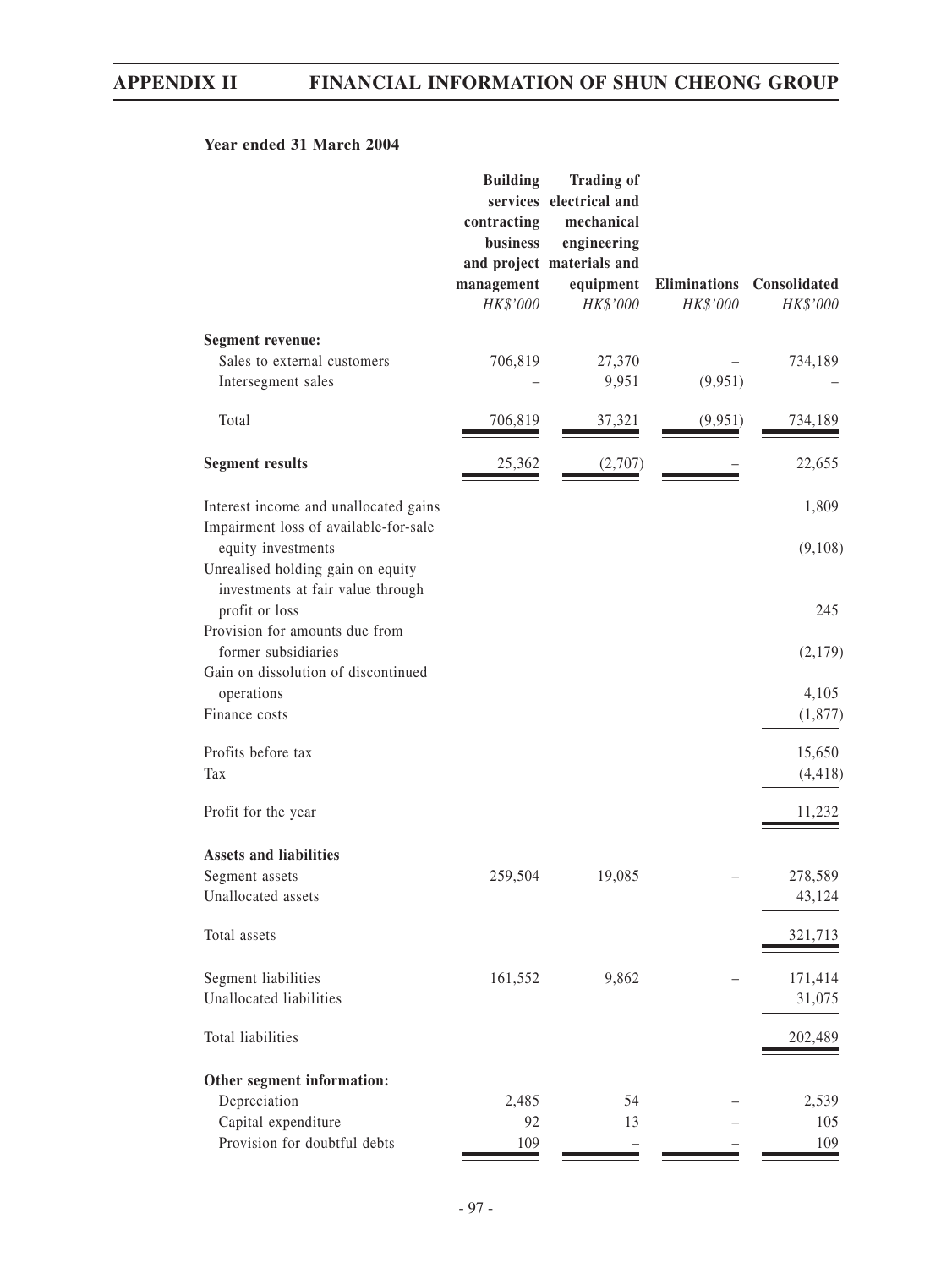## **Year ended 31 March 2005**

|                                                                                                                                       | <b>Building</b><br>contracting<br>business<br>management<br>HK\$'000 | <b>Trading of</b><br>services electrical and<br>mechanical<br>engineering<br>and project materials and<br>equipment<br>HK\$'000 | <b>Eliminations</b><br>HK\$'000 | Consolidated<br>HK\$'000 |
|---------------------------------------------------------------------------------------------------------------------------------------|----------------------------------------------------------------------|---------------------------------------------------------------------------------------------------------------------------------|---------------------------------|--------------------------|
| <b>Segment revenue:</b>                                                                                                               |                                                                      |                                                                                                                                 |                                 |                          |
| Sales to external customers<br>Intersegment sales                                                                                     | 525,850                                                              | 24,181<br>1,963                                                                                                                 | (1,963)                         | 550,031                  |
| Total                                                                                                                                 | 525,850                                                              | 26,144                                                                                                                          | (1,963)                         | 550,031                  |
| <b>Segment results</b>                                                                                                                | (28, 658)                                                            | (5,035)                                                                                                                         |                                 | (33, 693)                |
| Interest income and unallocated gains                                                                                                 |                                                                      |                                                                                                                                 |                                 | 2,045                    |
| Impairment loss of available-for-sale<br>equity investments<br>Unrealised holding gain on equity<br>investments at fair value through |                                                                      |                                                                                                                                 |                                 | (757)                    |
| profit or loss<br>Finance costs                                                                                                       |                                                                      |                                                                                                                                 |                                 | 103<br>(1,524)           |
| Loss before tax<br>Tax                                                                                                                |                                                                      |                                                                                                                                 |                                 | (33, 826)<br>(741)       |
| Loss for the year                                                                                                                     |                                                                      |                                                                                                                                 |                                 | (34, 567)                |
| <b>Assets and liabilities</b>                                                                                                         |                                                                      |                                                                                                                                 |                                 |                          |
| Segment assets<br>Unallocated assets                                                                                                  | 296,535                                                              | 11,805                                                                                                                          |                                 | 308,340<br>42,769        |
| Total assets                                                                                                                          |                                                                      |                                                                                                                                 |                                 | 351,109                  |
| Segment liabilities<br>Unallocated liabilities                                                                                        | 204,273                                                              | 8,036                                                                                                                           |                                 | 212,309<br>54,169        |
| Total liabilities                                                                                                                     |                                                                      |                                                                                                                                 |                                 | 266,478                  |
| Other segment information:<br>Depreciation<br>Capital expenditure<br>Provision for doubtful debts                                     | 1,708<br>656<br>$77 \,$                                              | 41<br>1,454                                                                                                                     |                                 | 1,749<br>656<br>1,531    |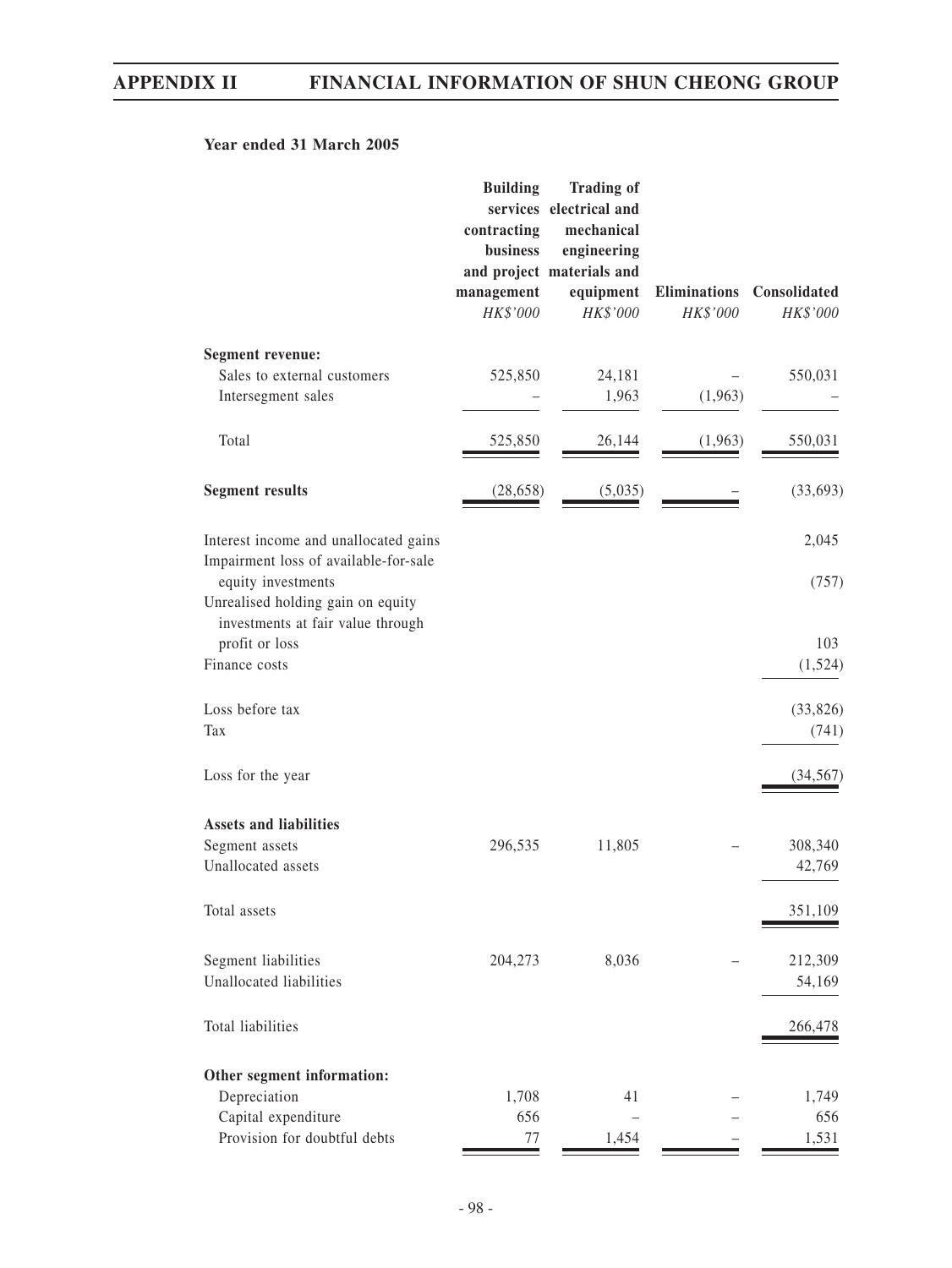# **Six months ended 30 September 2004 (unaudited)**

|                                                                        | <b>Building</b> | <b>Trading of</b>         |                     |              |
|------------------------------------------------------------------------|-----------------|---------------------------|---------------------|--------------|
|                                                                        |                 | services electrical and   |                     |              |
|                                                                        | contracting     | mechanical                |                     |              |
|                                                                        | business        | engineering               |                     |              |
|                                                                        |                 | and project materials and |                     |              |
|                                                                        | $management$    | equipment                 | <b>Eliminations</b> | Consolidated |
|                                                                        | HK\$'000        | HK\$'000                  | HK\$'000            | HK\$'000     |
| <b>Segment revenue:</b>                                                |                 |                           |                     |              |
| Sales to external customers                                            | 237,651         | 11,756                    |                     | 249,407      |
| Intersegment sales                                                     |                 | 1,152                     | (1, 152)            |              |
| Total                                                                  | 237,651         | 12,908                    | (1, 152)            | 249,407      |
| <b>Segment results</b>                                                 | (7,027)         | (1,081)                   |                     | (8, 108)     |
| Interest income and unallocated gains                                  |                 |                           |                     | 724          |
| Impairment loss of available-for-sale<br>equity investments            |                 |                           |                     | (944)        |
| Unrealised holding loss on equity<br>investments at fair value through |                 |                           |                     |              |
| profit or loss                                                         |                 |                           |                     | (95)         |
| Finance costs                                                          |                 |                           |                     | (775)        |
| Loss before tax                                                        |                 |                           |                     | (9, 198)     |
| Tax                                                                    |                 |                           |                     | (1,231)      |
| Loss for the period                                                    |                 |                           |                     | (10, 429)    |
| Other segment information:                                             |                 |                           |                     |              |
| Depreciation                                                           | 952             | 20                        |                     | 972          |
| Capital expenditure                                                    | 365             |                           |                     | 365          |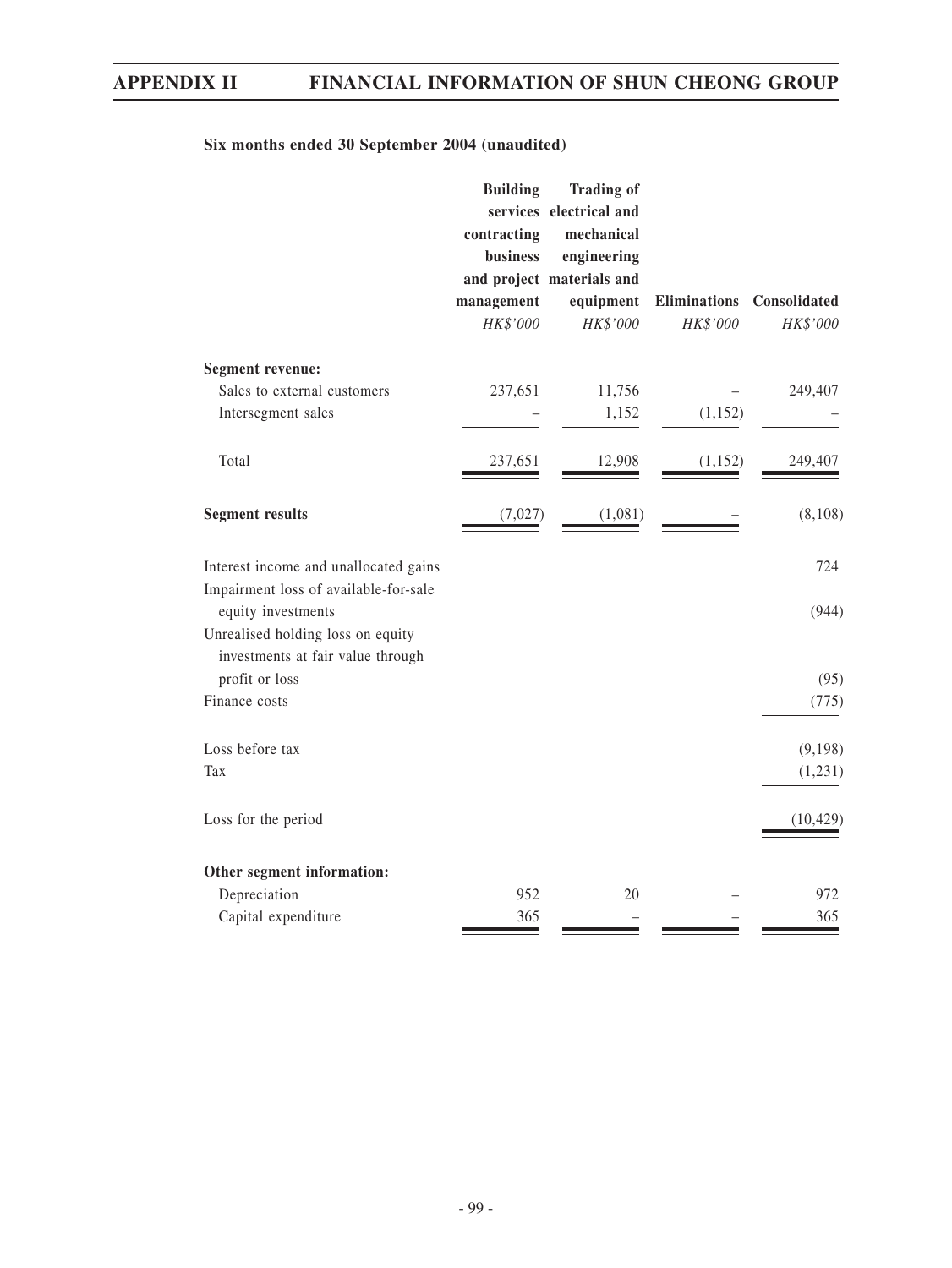# **Six months ended 30 September 2005**

|                                                                                                                    | <b>Building</b><br>contracting<br>business<br>management<br>HK\$'000 | <b>Trading of</b><br>services electrical and<br>mechanical<br>engineering<br>and project materials and<br>equipment<br>HK\$'000 | <b>Eliminations</b><br>HK\$'000 | Consolidated<br>HK\$'000 |
|--------------------------------------------------------------------------------------------------------------------|----------------------------------------------------------------------|---------------------------------------------------------------------------------------------------------------------------------|---------------------------------|--------------------------|
| <b>Segment revenue:</b>                                                                                            |                                                                      |                                                                                                                                 |                                 |                          |
| Sales to external customers<br>Intersegment sales                                                                  | 225,025<br>4                                                         | 20,463<br>3,350                                                                                                                 | (3, 354)                        | 245,488                  |
| Total                                                                                                              | 225,029                                                              | 23,813                                                                                                                          | (3,354)                         | 245,488                  |
| <b>Segment results</b>                                                                                             | (8, 151)                                                             | 75                                                                                                                              |                                 | (8,076)                  |
| Interest income and unallocated<br>gains<br>Unrealised holding gain on equity<br>investments at fair value through |                                                                      |                                                                                                                                 |                                 | 1,138                    |
| profit or loss                                                                                                     |                                                                      |                                                                                                                                 |                                 | 133                      |
| Finance costs                                                                                                      |                                                                      |                                                                                                                                 |                                 | (1,051)                  |
| Loss before tax<br>Tax                                                                                             |                                                                      |                                                                                                                                 |                                 | (7, 856)<br>(101)        |
| Loss for the period                                                                                                |                                                                      |                                                                                                                                 |                                 | (7, 957)                 |
| <b>Assets and liabilities</b><br>Segment assets<br>Unallocated assets                                              | 271,620                                                              | 15,078                                                                                                                          |                                 | 286,698<br>43,337        |
| Total assets                                                                                                       |                                                                      |                                                                                                                                 |                                 | 330,035                  |
| Segment liabilities<br>Unallocated liabilities                                                                     | 192,961                                                              | 8,439                                                                                                                           |                                 | 201,400<br>51,961        |
| Total liabilities                                                                                                  |                                                                      |                                                                                                                                 |                                 | 253,361                  |
| Other segment information:<br>Depreciation<br>Capital expenditure<br>Provision for doubtful debts                  | 580<br>128<br>1,974                                                  | 8<br>14<br>412                                                                                                                  |                                 | 588<br>142<br>2,386      |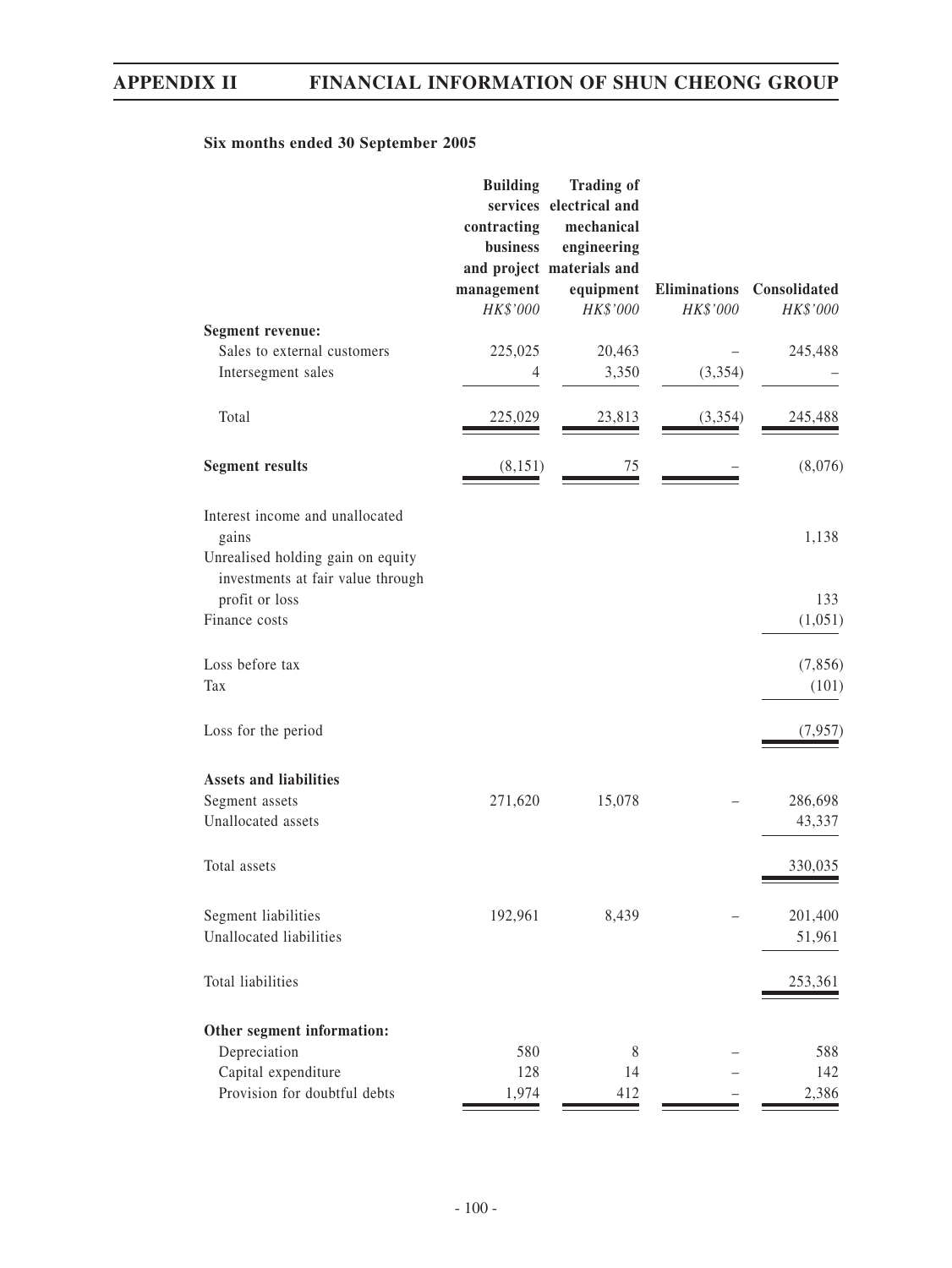## **(b) Geographical segments**

No geographical segment information is presented as over 90% of the Group's revenue is derived from customers based in Hong Kong and over 90% of the Group's assets are located in Hong Kong.

## **9. EVENTS AFTER THE BALANCE SHEET DATE**

- (a) Subsequent to 30 September 2005, on 10 October 2005, SCRE entered into a conditional sale and purchase agreement to dispose of certain leasehold land and properties to an unrelated third party for a cash consideration of HK\$16.5 million (the "Property Disposal"), which resulted in a gain of approximately HK\$600,000. The Property Disposal constituted a major transaction of the Company under the Listing Rules and the details of the transaction were disclosed in a circular to all shareholders of the Company dated 24 October 2005. The Property Disposal was approved by the shareholders of the Company on 9 November 2005 and was completed on 14 December 2005.
- (b) On 26 January 2006, the Company, as vendor, entered into a conditional sale and purchase agreement with Chinney Alliance Trading (BVI) Limited as purchaser, and Chinney Alliance Group Limited as purchaser's guarantor for the proposed disposal of the Contracting Group (the "Disposal"). The Contracting Group to be disposed of is mainly engaged in the design and installation of building, electrical and mechanical systems, heating ventilation and airconditioning systems for both public and private sectors. The completion of the Disposal is pending for the approval by the shareholders of the Company and is expected to be completed by March 2006.

## **10. SUBSEQUENT FINANCIAL STATEMENTS**

No audited financial statements have been prepared by the Group in respect of any period subsequent to 30 September 2005.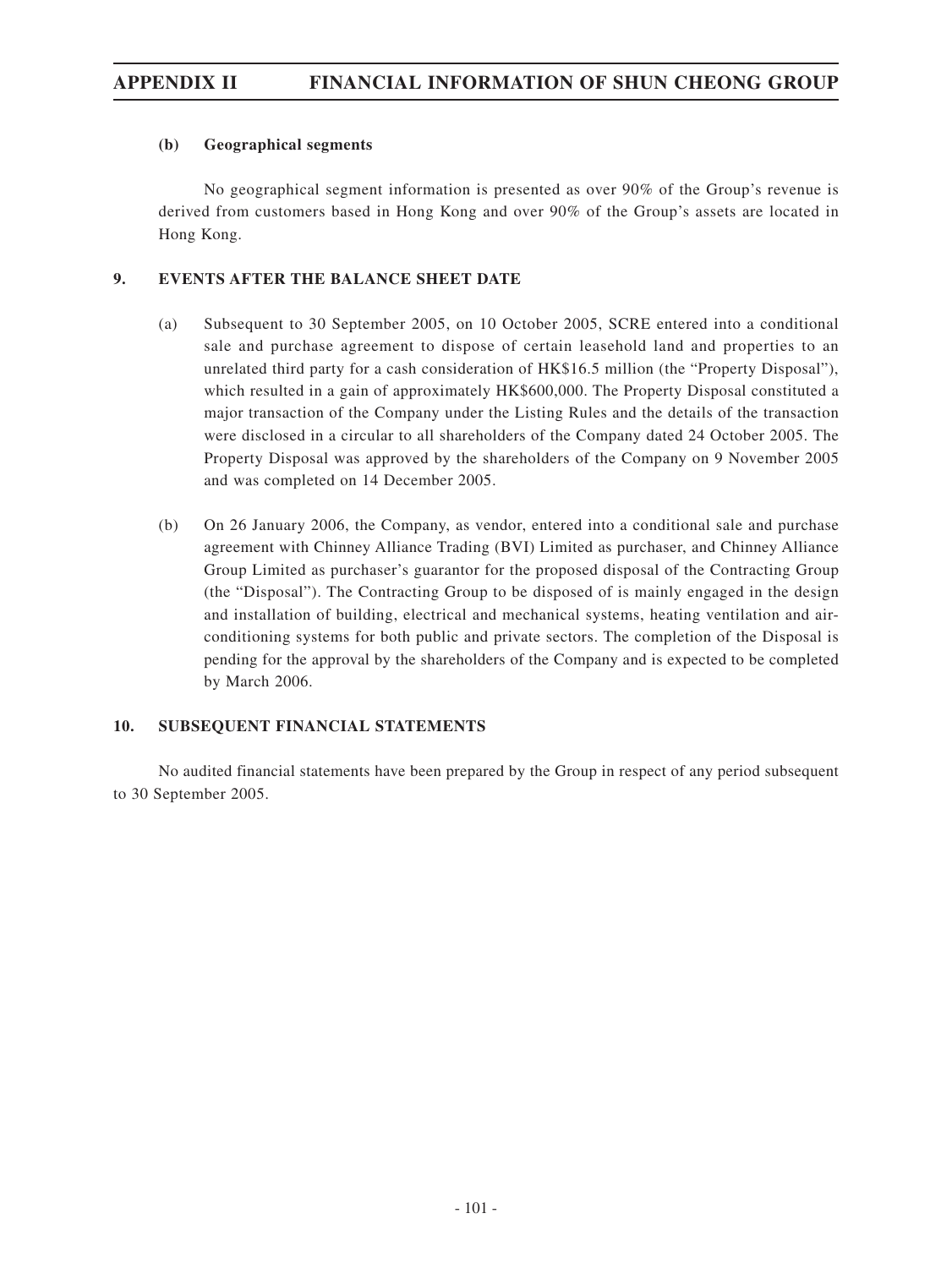## **QUALIFIED AUDIT OPINION**

The auditors' report of the Shun Cheong Group's and Shun Cheong's financial statements for the year ended 31 March 2004 was qualified as the evidence available to the auditors of Shun Cheong was limited in respect of the Shun Cheong Group's three equity long term investments in unlisted companies in the consolidated balance sheet as at 31 March 2004. Such investments have nil carrying values in the consolidated balance sheet as at 31 March 2004 after fair value provisions of approximately HK\$8,036,000 were made by the Shun Cheong Directors in the year. The auditors were unable to satisfy themselves as to the reliability of the financial information on which these provisions were based and there were no practical alternative audit procedures that the auditors could perform to satisfy themselves that these investments have been fairly stated at 31 March 2004, or as to the appropriateness of the unrealized holding losses on these three investments of approximately HK\$8,036,000 included in the profit and loss account for the year ended 31 March 2004.

The auditors' report of the Shun Cheong Group's and Shun Cheong's financial statements for the year ended 31 March 2003 was also qualified on account of a similar scope limitation in respect of the fair value of these three equity investments aggregating HK\$8,036,000 as at 31 March 2003 and the unrealised holding loss on these investments of approximately HK\$5,435,000 recognised in the profit and loss account for the year ended 31 March 2003.

Except for any adjustments that might have been found to be necessary had the auditors been able to obtain sufficient evidence relating to the Shun Cheong Group's three long term investments referred to above, in the opinion of the auditors the financial statements give a true and fair view of the state of affairs of Shun Cheong and of the Shun Cheong Group as at 31 March 2004 and 2003 and of the profit and cash flows of the Group for the two years then ended and have been properly prepared in accordance with the disclosure requirements of the Companies Ordinance.

No qualified opinion were being given in the auditors' report of the Shun Cheong Group's and Shun Cheong's financial statements for the year ended 31 March 2005 and the six months ended 30 September 2005.

### **MATERIAL CHANGE**

On 10 October 2005, Shun Cheong Real Estates Limited, a wholly-owned subsidiary of Shun Cheong, entered into a conditional sale and purchase agreement with a third party to dispose certain leasehold land and properties for a cash consideration of HK\$16.5 million (the "Property Disposal"), which resulted in an unaudited gain of approximately HK\$600,000. The Property Disposal constituted a major transaction of Shun Cheong under the Listing Rules. Details of the transaction were disclosed in a circular dated 24 October 2005. The Property Disposal was approved by the Shun Cheong Shareholders at a special general meeting held on 9 November 2005 and was completed on 14 December 2005.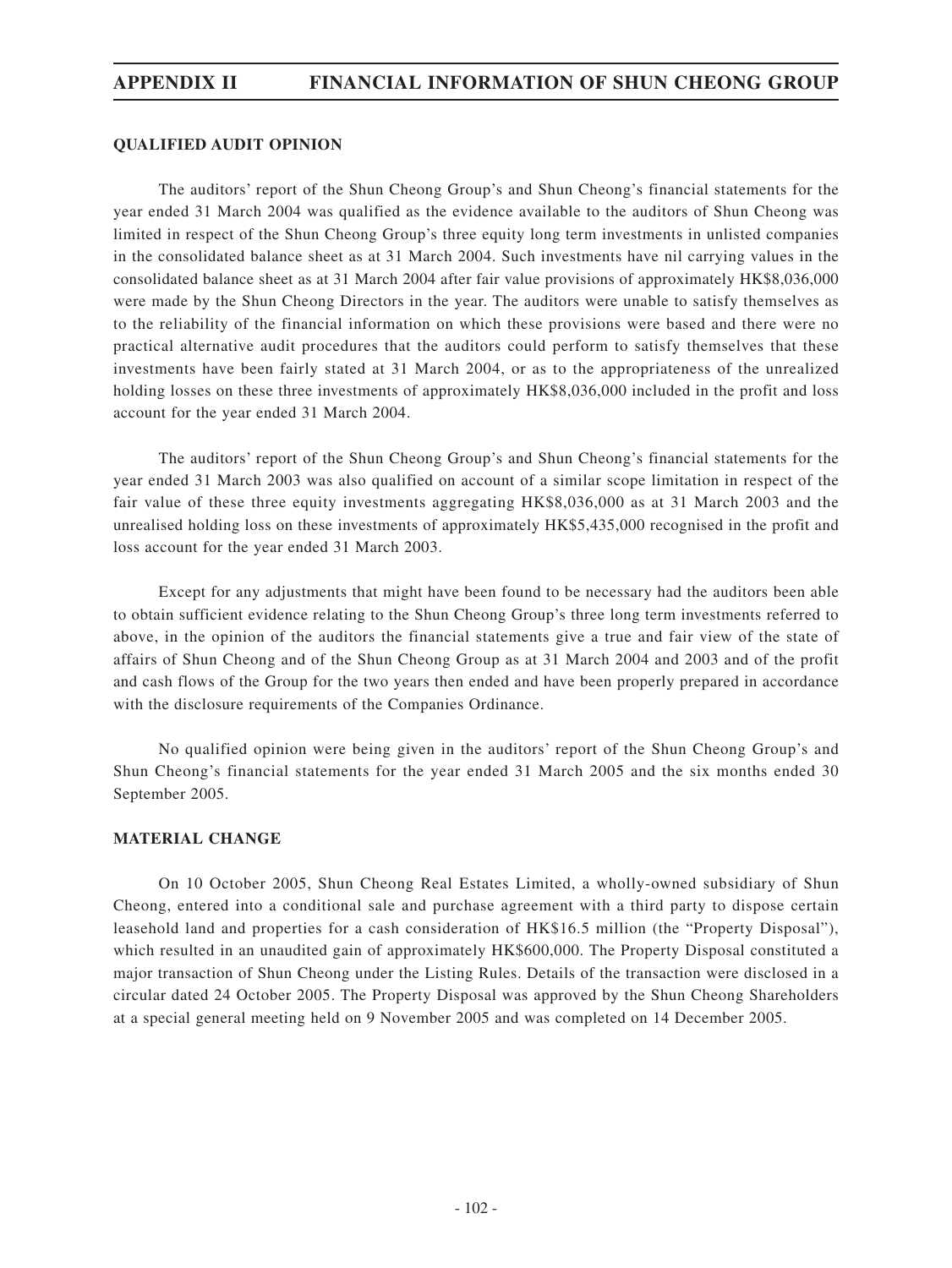Save for the Property Disposal and the disposal of Shun Cheong Investments Limited as detailed under the paragraph headed "Information of the Shun Cheong Group" in the letter from the Shun Cheong Board, there have not been any material change in the financial or trading position or outlook of the Shun Cheong Group since 30 September 2005, the date of which the latest audited financial statements of the Shun Cheong Group were made up.

## **INDEBTEDNESS**

As at 31 March 2006, being the latest practicable date for the purpose of this statement of indebtedness, the Shun Cheong Group had no outstanding secured and unsecured bank and other borrowings. As at 31 March 2006, the Shun Cheong Group had contingent liabilities of approximately HK\$39,442,000 in respect of corporate guarantees provided by the Company to banks for general banking facilities granted to certain former subsidiaries of the Company to the extent utilised. Pursuant to a deed of indemnity executed by Chinney Alliance Group Limited ("CAG") in favour of the Company on 31 March 2006, CAG guarantees and indemnifies unconditionally and irrevocably all liabilities and obligations of the Company under such corporate guarantees.

On 10 April 2006, a corporate guarantee of HK\$21 million was executed by CAG in favour of a bank, which granted certain general banking facilities to a former subsidiary of the Company, to replace the corporate guarantee of HK\$21 million provided by the Company in favour of the bank.

Save as aforesaid and apart from intra-group liabilities, normal trade payables and bills payable, the Shun Cheong Group did not have any outstanding debentures, mortgage, charges, loan capital, debt securities, loans, bank overdraft or other similar indebtedness, finance leases or hire purchase commitments, liabilities under acceptances or acceptance credits or guarantees or other material contingent liabilities as at the close of business on 31 March 2006.

For the purpose of the above statement of indebtedness, foreign currency amounts have been translated into Hong Kong dollars at the approximately exchange rates prevailing at the close of business on 31 March 2006.

Save as disclosed above, the Shun Cheong Directors have confirmed that there have been no material changes in the indebtedness and contingent liability position of the Shun Cheong Group since 31 March 2006.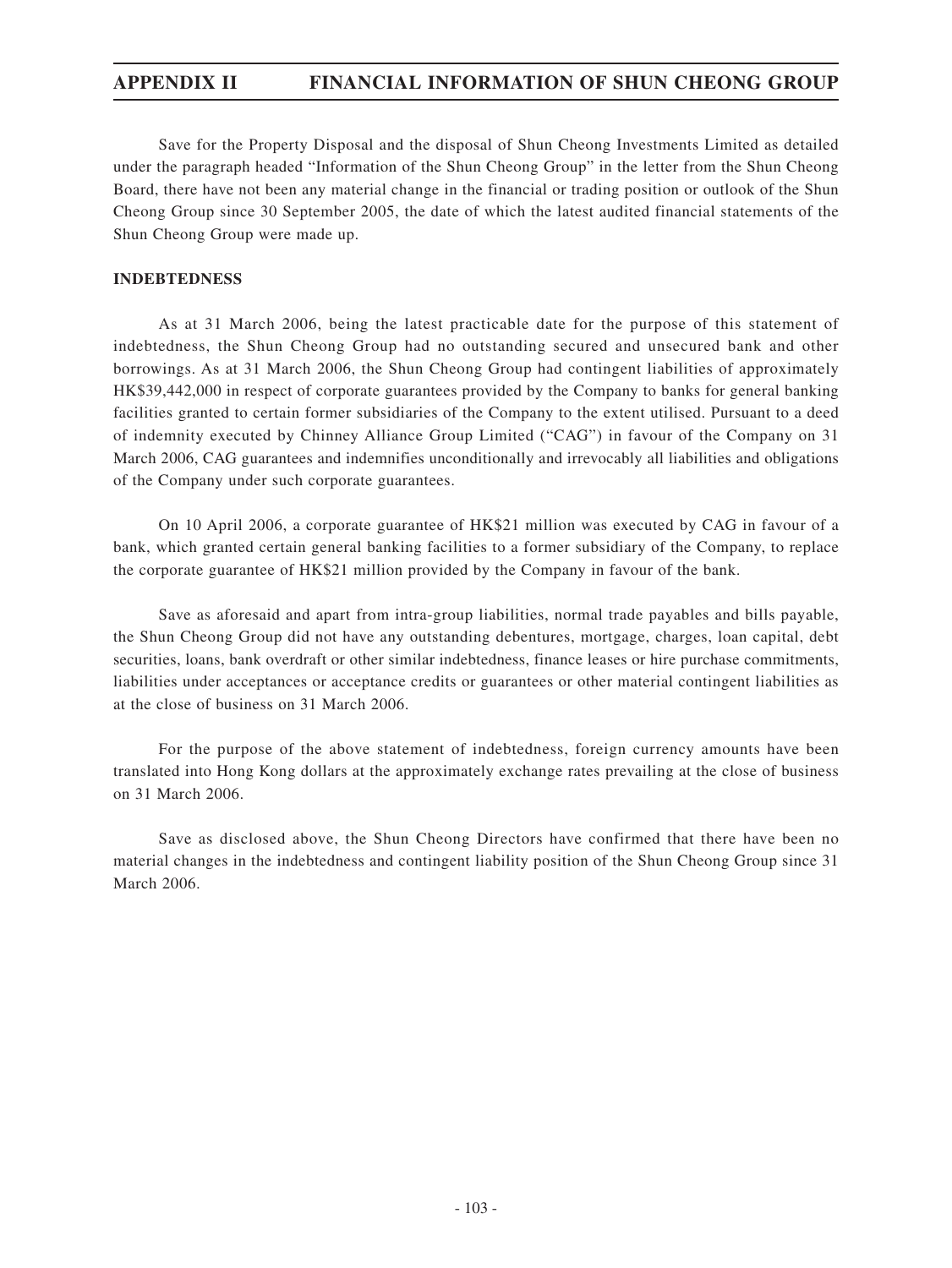## **RESPONSIBILITY STATEMENTS**

The information contained in this Composite Document relating to the Shun Cheong Group has been supplied by the Shun Cheong Directors who have taken all reasonable care to ensure that the information stated herein is accurate. The Shun Cheong Directors jointly and severally accept full responsibility for the accuracy of the information stated in this Composite Document relating to the Shun Cheong Group, and confirm, having made all reasonable enquiries, that to the best of their knowledge, opinions expressed in this Composite Document by the Shun Cheong Group have been arrived at after due and careful consideration and there are no other facts not contained in this Composite Document the omission of which would make any such statement contained in this Composite Document misleading. The issue of this Composite Document has been approved by the Shun Cheong Board.

The information contained in this Composite Document relating to the Offeror, the terms and conditions of the Offer and the Offeror's intentions regarding the Shun Cheong Group have been supplied by the directors of the Offeror. All the directors of the Offeror jointly and severally accept full responsibility for the accuracy of the information contained in this Composite Document (other than information relating to the Shun Cheong Group) and confirm, having made all reasonable enquiries, that to the best of their knowledge, opinions expressed in this Composite Document (other than those expressed by the Shun Cheong Group) have been arrived at after due and careful consideration and there are no other facts not contained in this Composite Document the omission of which would make any such statement contained in this Composite Document misleading.

## **CORPORATE INFORMATION OF SHUN CHEONG**

Shun Cheong was incorporated in Bermuda under the Companies Act as an exempted company with limited liability on 20 August 1992. Its registered office is at Canon's Court, 22 Victoria Street, Hamilton HM 12, Bermuda, and its head office and principal place of business in Hong Kong is at Block C, 9/F, Hong Kong Spinners Industrial Building, Phase VI, 481-483 Castle Peak Road, Kowloon, Hong Kong.

## **DISCLOSURE OF INTERESTS**

## **(a) Interests and short positions of the Shun Cheong Directors in the shares, underlying shares or debenture of Shun Cheong and its associated corporations**

As at the Latest Practicable Date, the Shun Cheong Directors had the following interests and short positions in the equity and debt securities of Shun Cheong and its associated corporations (within the meaning of Part XV of the SFO) which require notification to Shun Cheong and the Stock Exchange pursuant to the Divisions 7 and 8 of Part XV of the SFO (including interests or short positions which any such Shun Cheong Directors was taken or deemed to have under such provisions of the SFO) or which were required, pursuant to section 352 of the SFO, to be entered in the register referred to therein or which were required, pursuant to the Model Code for Securities Transactions by Directors of Listed Companies contained in the Listing Rules, to be notified to Shun Cheong and the Stock Exchange or which were required to be disclosed in this Composite Document pursuant to the requirements of the Takeovers Code: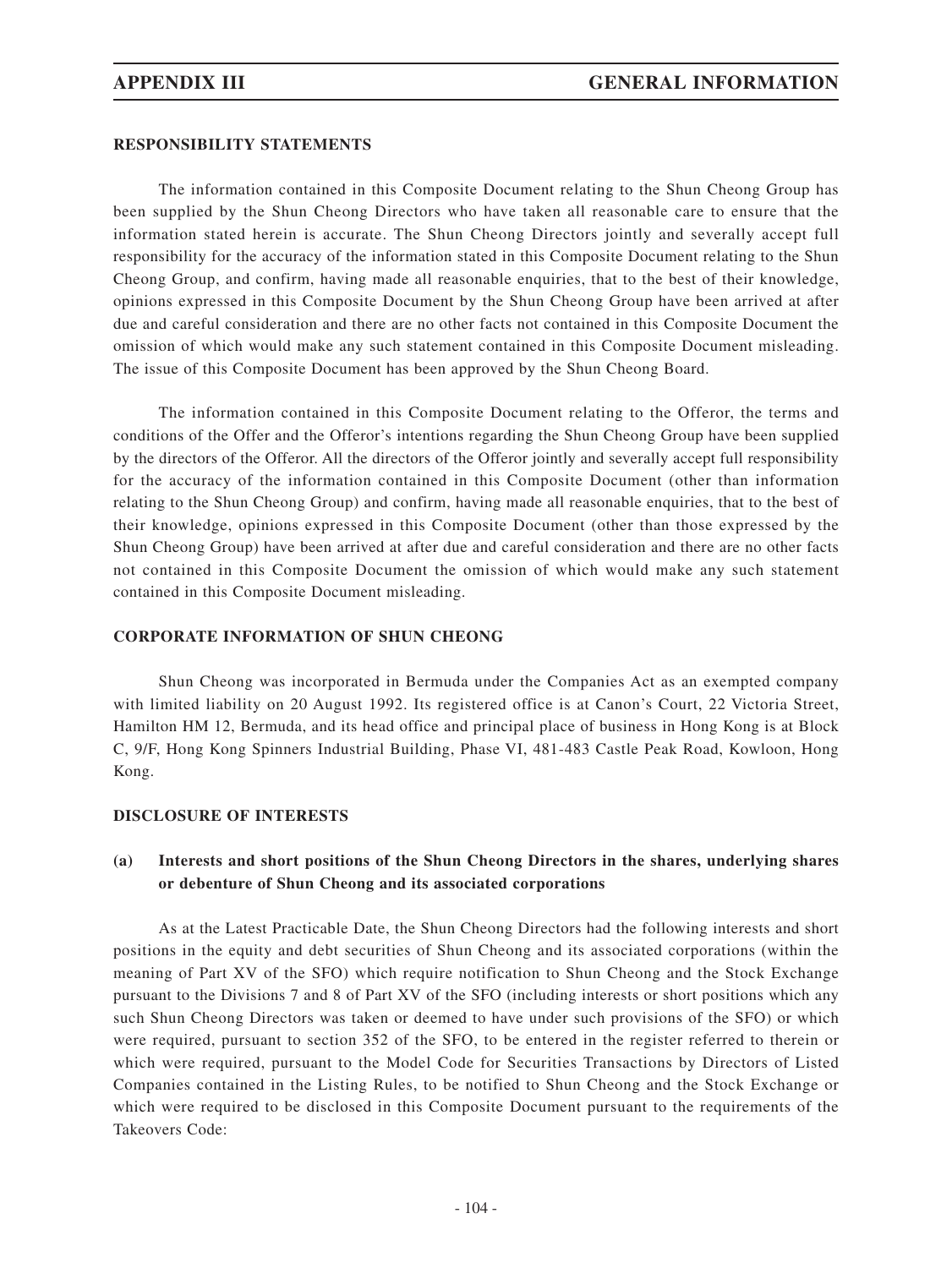Long positions in the shares of the Company:

| <b>Name of Director</b>    | <b>Nature</b><br>of interest | <b>Number</b><br>of ordinary<br>shares held | Approximate<br>percentage<br>of issued<br>share capital |
|----------------------------|------------------------------|---------------------------------------------|---------------------------------------------------------|
| Mr. Chan Yuen Keung, Zuric | Personal                     | 2,500,000                                   | 2.16                                                    |
| Mr. Mo Tian Quan           | Corporate                    | 32,000,000<br>(Note)                        | 27.60                                                   |
| Mr. Hong Yiu               | Personal                     | 6,805,000                                   | 5.87                                                    |
| Mr. Au Yu Fai, Patrick     | Personal                     | 88,500                                      | 0.08                                                    |

*Note:* These shares are held by Upsky Enterprises Limited, in which Mr. Mo is a director and has a beneficial interest.

Save as disclosed above, as at the Latest Practicable Date, none of the Shun Cheong Directors had any interests or short positions in the shares, underlying shares or debentures of Shun Cheong or any of its associated corporations (within the meaning of Part XV of the SFO) which were required to notify to Shun Cheong and the Stock Exchange pursuant to the Divisions 7 and 8 of Part XV of the SFO (including interests or short positions which any such Shun Cheong Directors was taken or deemed to have under such provisions of the SFO) or which was required to be recorded pursuant to Section 352 of the SFO, to be entered in the register referred to therein or which were required, pursuant to the Model Code for Securities Transactions by Directors of Listed Companies contained in the Listing Rules, to be notified to Shun Cheong and the Stock Exchange; or which was required to be disclosed in the Composite Document pursuant to the requirements of the Takeovers Code.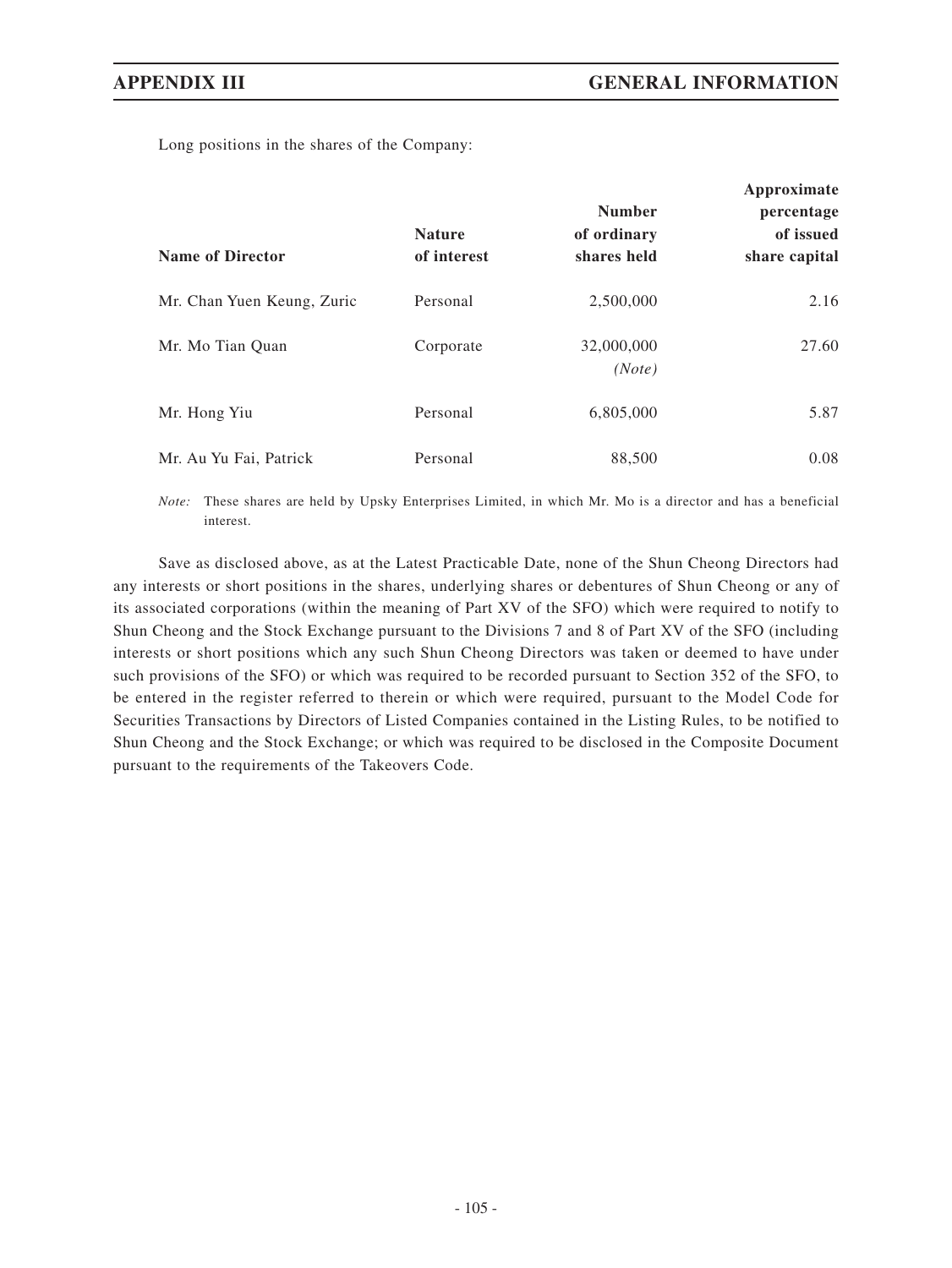## **(b) Persons who have an Interest or short position in the shares, underlying shares or debenture of Shun Cheong which is discloseable under Division 2 and 3 of the SFO**

As at the Latest Practicable Date, according to the register of interests in long positions and short positions kept by Shun Cheong pursuant to Divisions 2 and 3 of Part XV and section 336 of the SFO and so far as the Shun Cheong Directors were aware, the following persons had a long position or short position in the shares, underlying shares or debentures of Shun Cheong which would fall to be disclosed to Shun Cheong under the provisions of Divisions 2 and 3 of Part XV of the SFO:

| Name of Shareholder                 | Capacity and<br>Nature of<br><b>Interest</b>    | <b>Number</b><br>of ordinary<br>shares held | Approximate<br>percentage<br>of issued<br>share capital |
|-------------------------------------|-------------------------------------------------|---------------------------------------------|---------------------------------------------------------|
| Mr. Mo Tian Quan (Note)             | Interest through<br>a controlled<br>corporation | 32,000,000                                  | 27.60                                                   |
| Upsky Enterprises Limited<br>(Note) | Directly beneficially<br>owned                  | 32,000,000                                  | 27.60                                                   |
| Mr. Hong Yiu                        | Directly beneficially owned                     | 6,805,000                                   | 5.87                                                    |

*Note:* Mr. Mo and Upsky Enterprises Limited are deemed to be interested in the same parcel of 32,000,000 Shun Cheong Shares by virtue of Section 316 of the SFO.

Save as disclosed above, the Shun Cheong Directors were not aware of any persons or entities who had an interest or short position in the shares, underlying shares or debenture of Shun Cheong which would fall to be disclosed to Shun Cheong and the Stock Exchange under the provisions of Divisions 2 and 3 of Part XV of the SFO as at the Latest Practicable Date.

## **(c) Other interests in Shun Cheong**

- (i) The Offeror was the beneficial owner of 32,000,000 Shun Cheong Shares as at the Latest Practicable Date. Save as disclosed, the Offeror and parties acting in concert with it, including the directors of the Offeror, do not own or control any other Shun Cheong Shares.
- (ii) There was no agreement or arrangement between any Shun Cheong Director and any other person which is conditional on or dependent upon the outcome of the Offer or otherwise connected with the Offer as at the Latest Practicable Date.
- (iii) There was no agreement, arrangement or understanding (including any compensation arrangement) between the Offeror or any person acting in concert with it and any director, recent directors, shareholders or recent shareholders of Shun Cheong having any connection with or dependence upon the Offer as at the Latest Practicable Date.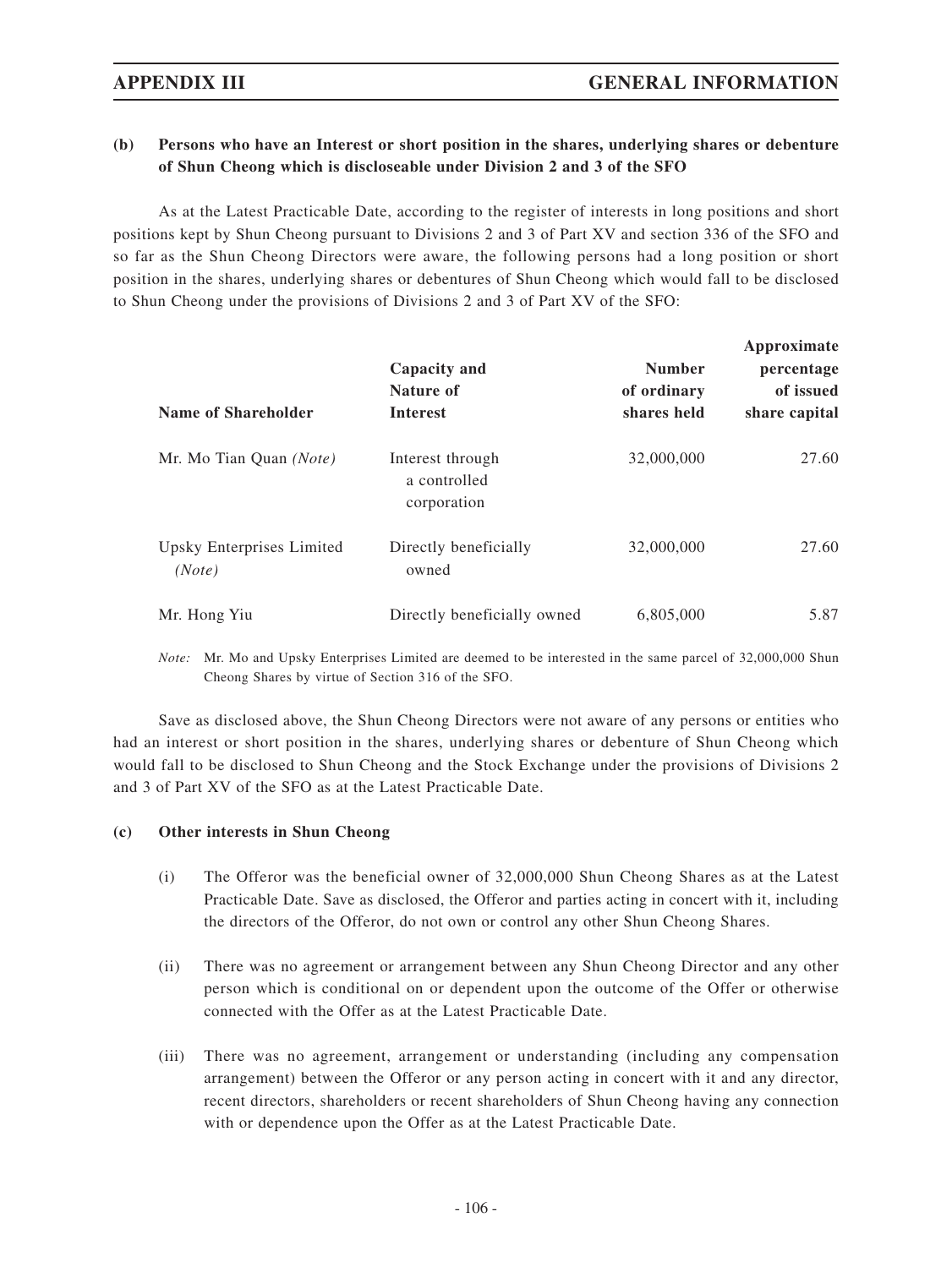- (iv) There was no material contract entered into by the Offeror in which any Shun Cheong Director has a material personal interest as at the Latest Practicable Date.
- (v) No benefit (other than statutory compensation) would be given to any Shun Cheong Director as compensation for loss of office or otherwise in connection with the Offer.
- (vi) As detailed in a circular of Shun Cheong dated 24 August 2004, Ever Billion Engineering Limited, a wholly-owned subsidiary of Shun Cheong, entered into an agreement with Chinney Construction Company, Limited on 10 August 2004 for the sub-contracting of a 3-year buildings and land maintenance contract dated 31 March 2004 awarded from the Architectural Services Department of the Government of Hong Kong to Chinney Construction Company, Limited. Mr. Chan Yuen Keung, Zuric a Shun Cheong Director, is a director of and has beneficial interests in 13.95% of the issued share capital of Chinney Construction Company, Limited. This agreement constituted a continuing connected transaction of Shun Cheong and was approved by independent shareholders of Shun Cheong on a special general meeting held on 16 September 2004.

Save as disclosed above, none of the Shun Cheong Directors was materially interested in any contract or arrangement subsisting at the date of this Composite Document and which was significant in relation to the business of the Shun Cheong Group.

- (vii) No pension fund of Shun Cheong, any subsidiaries of Shun Cheong, or any advisers to Shun Cheong as specified in class (2) of the definition of associate but excluding exempt principal traders had any interests in the Shun Cheong Shares as at the Latest Practicable Date.
- (viii) No person had an arrangement of the kind referred to in Note 8 to Rule 22 of the Takeovers Code with Shun Cheong or with any person who is an associate of Shun Cheong by virtue of classes  $(1)$ ,  $(2)$ ,  $(3)$  and  $(4)$  of the definition of associate during the six months prior to the date of the Announcement up to and including the Latest Practicable Date*.*
- (ix) No person had an arrangement of kind referred in Note 8 to Rule 22 of the Takeovers Code with the Offeror or any person acting in concert with it during the six months prior to the date of the Announcement up to and including the Latest Practicable Date.
- (x) No fund manager connected with Shun Cheong had managed any Shun Cheong Shares on a discretionary basis during the six months prior to the date of the Announcement up to and including the Latest Practicable Date.
- (xi) No person had irrevocable committed himself to accept or reject the Offer as at the Latest Practicable Date.
- (xii) None of the Shun Cheong Directors (other than Mr. Mo, who is the beneficial owner of the entire issued share capital of the Offeror) had decided in respect of their own beneficial shareholdings in Shun Cheong, if any, to accept or reject the Offer.
- (xiii) Neither Quam Securities, Quam Capital and Altus Capital has any interests in the Shun Cheong Shares.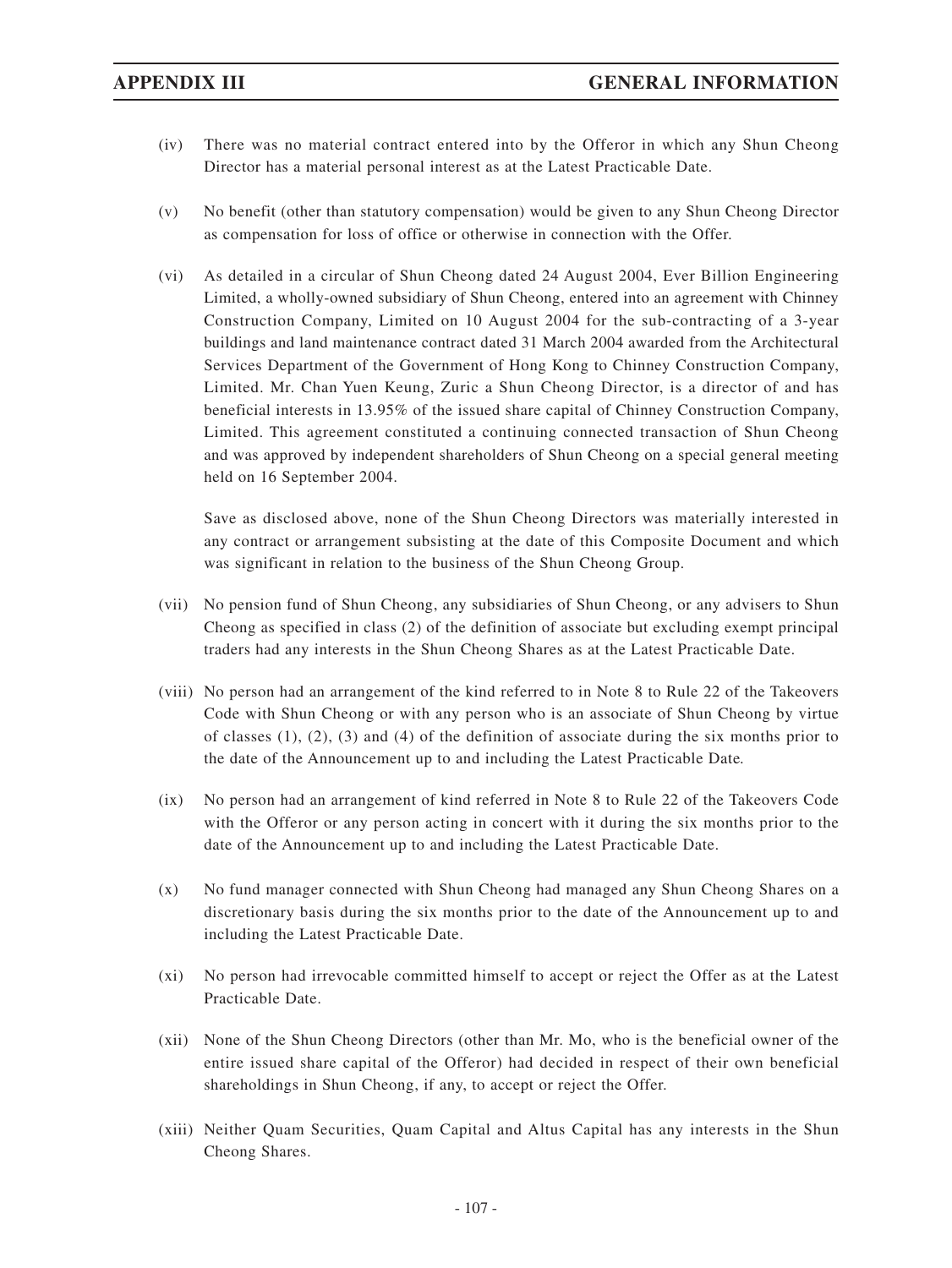## **(d) Interests in the Offeror**

As at the Latest Practicable Date,

- (i) Save for Mr. Mo, who is the beneficial owner of the entire issued share capital of the Offeror, neither Shun Cheong nor any Shun Cheong Directors owned or controlled any shares in the Offeror;
- (ii) no subsidiary or associate of Shun Cheong, or any pension fund of the Shun Cheong Group owned or controlled any shares of the Offeror; and
- (iii) neither Quam Securities, Quam Capital and Altus Capital had any interests in the shares of the Offeror.

## **DEALING IN SECURITIES**

The following table sets out the dealing in Shun Cheong Shares by the Offeror during the six months period prior to the date of the Announcement and up to and including the Latest Practicable Date.

| Date          | Number of Shun<br><b>Cheong Shares</b><br>transacted | Type of<br>transaction | <b>Price per Shun</b><br><b>Cheong Share</b><br>$(HK\$ |
|---------------|------------------------------------------------------|------------------------|--------------------------------------------------------|
| 12 April 2006 | 32,000,000                                           | Buy                    | 0.30                                                   |

Save as disclosed above, during the six months prior to the date of the Announcement and up to and including the Latest Practicable Date,

- (i) none of the Offeror and parties acting in concert with it, including directors of the Offeror, had dealt in any Shun Cheong Shares;
- (ii) save for Mr. Mo, who is the beneficial owner of the entire issued share capital of the Offeror, none of the Shun Cheong Directors had dealt in any Shun Cheong Shares; and
- (iii) no pension fund of Shun Cheong or of any of its subsidiaries, any subsidiaries of Shun Cheong, or any advisers to Shun Cheong as specified in class (2) of the definition of associate but excluding exempt principal traders had dealt in any Shun Cheong Shares.

Mr. Mo has been the beneficial owner of the entire issued share capital of the Offeror since 10 April 2006 and he is the holder of the only one share certificate issued by the Offeror since its incorporation in December 2005. Mr. Mo has not dealt in any securities of the Offeror since he subscribed this one share certificate from the Offeror on 10 April 2006.

Quam Securities, Quam Capital and Altus Capital had not dealt for value in the Shun Cheong Shares in the six-month period prior to the date of the Announcement and up to and including the Latest Practicable Date.

## **MARKET PRICES**

(a) The highest and lowest closing price per Shun Cheong Share as quoted on the Stock Exchange in the six months period prior to the date of the Announcement up to and including the Latest Practicable Date, was HK\$0.450 on 7 March 2006 and HK\$0.280 on 4 January and 5 January 2006 and from 11 January to 16 January 2006, respectively.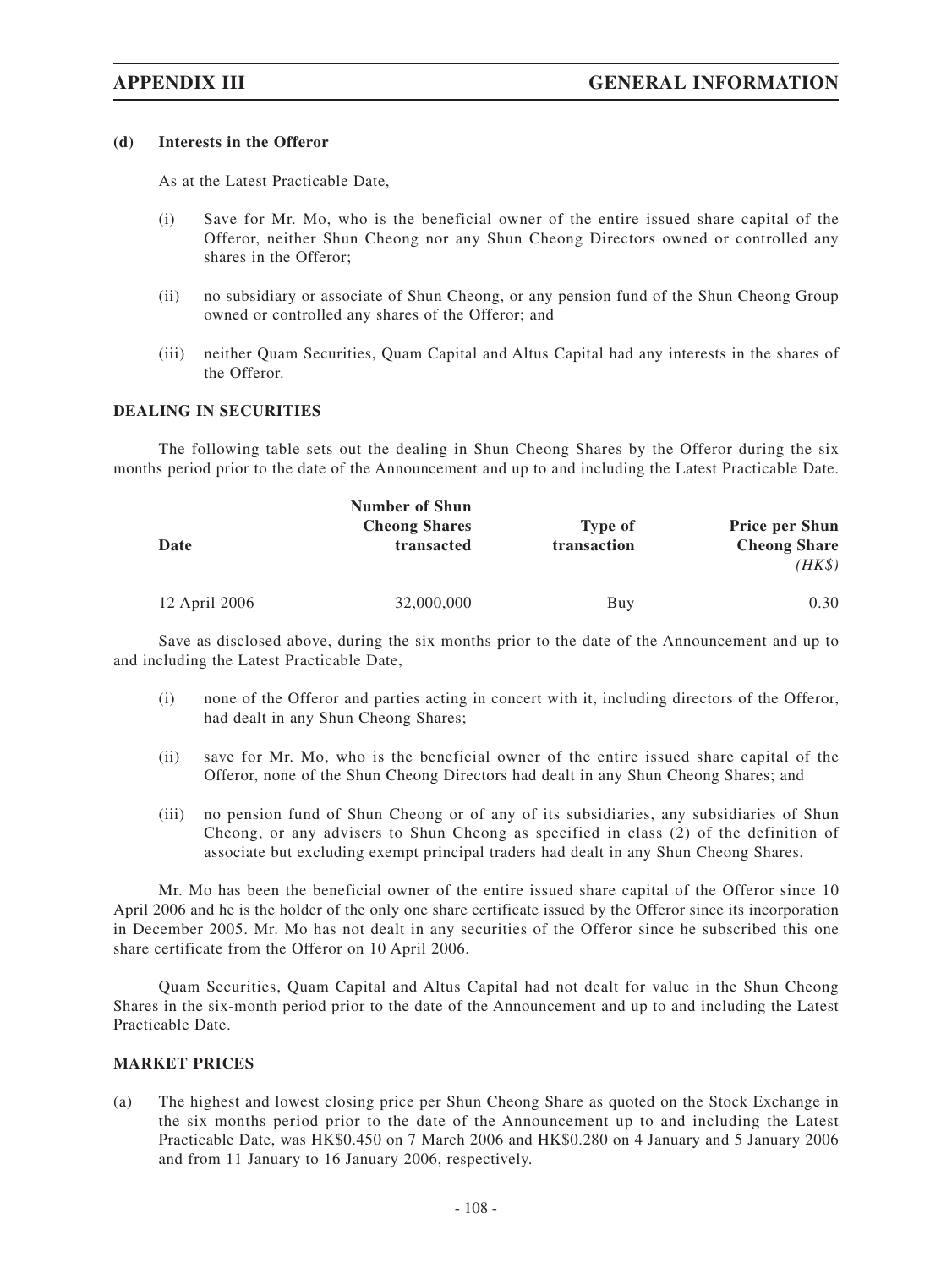# **APPENDIX III GENERAL INFORMATION**

(b) The table below sets out the closing price per Shun Cheong Share as quoted on the Main Board of the Stock Exchange on (i) the last business day of each of the six calendar months immediately preceding the date of the Announcement on which trading of the Shun Cheong Shares took place; (ii) the Last Trading Day; and (iii) the Latest Practicable Date:

| Date                                            | <b>Closing Price</b> |
|-------------------------------------------------|----------------------|
|                                                 | $(HK\$               |
|                                                 |                      |
| 30 November 2005                                | 0.330                |
| 30 December 2005                                | 0.300                |
| 26 January 2006                                 | 0.300                |
| 28 February 2006                                | 0.320                |
| 31 March 2006                                   | 0.305                |
| 28 April 2006                                   | 0.385                |
| 8 May 2006 (being the Last Trading Day)         | 0.370                |
| 9 June 2006 (being the Latest Practicable Date) | 0.330                |

## **LITIGATION**

As at the Latest Practicable Date, neither Shun Cheong nor any of its subsidiaries was engaged in any litigation or arbitration of material importance and no litigation or claim of material importance was known to the Shun Cheong Directors to be pending or threatened against Shun Cheong or any of its subsidiaries.

## **MATERIAL CONTRACTS**

The following contracts (not being contracts entered into in the ordinary course of business) have been entered into by the Shun Cheong Group within two years immediately preceding the date of the Announcement up to and including the Latest Practicable Date which are or may be material:

- (a) an agreement dated 10 August 2004 entered into between Ever Billion Engineering Limited and Chinney Construction Company, Limited for the subcontracting of a 3-year buildings and land maintenance contract dated 31 March 2004 awarded from the Architectural Services Department of the Government of Hong Kong Special Administrative Region to Chinney Construction Company, Limited;
- (b) an agreement dated 10 October 2005 entered into between Shun Cheong Real Estates Limited and Honey Lady International Limited for the sale and purchase of the Workshop Nos. 1, 3, 5, 7 and 9, 2nd Floor, Premier Centre, 20 Cheung Shun Street, Lai Chi Kok, Kowloon, Hong Kong at a consideration of HK\$16.5 million;
- (c) the sub-contracting agreements entered into between each of Shun Cheong Electrical Engineering Company Limited and Westco Airconditioning Limited (as main contractors) and Tinhawk Company Limited (as sub-contractor) on 31 December 2005 for certain maintenance work contracts;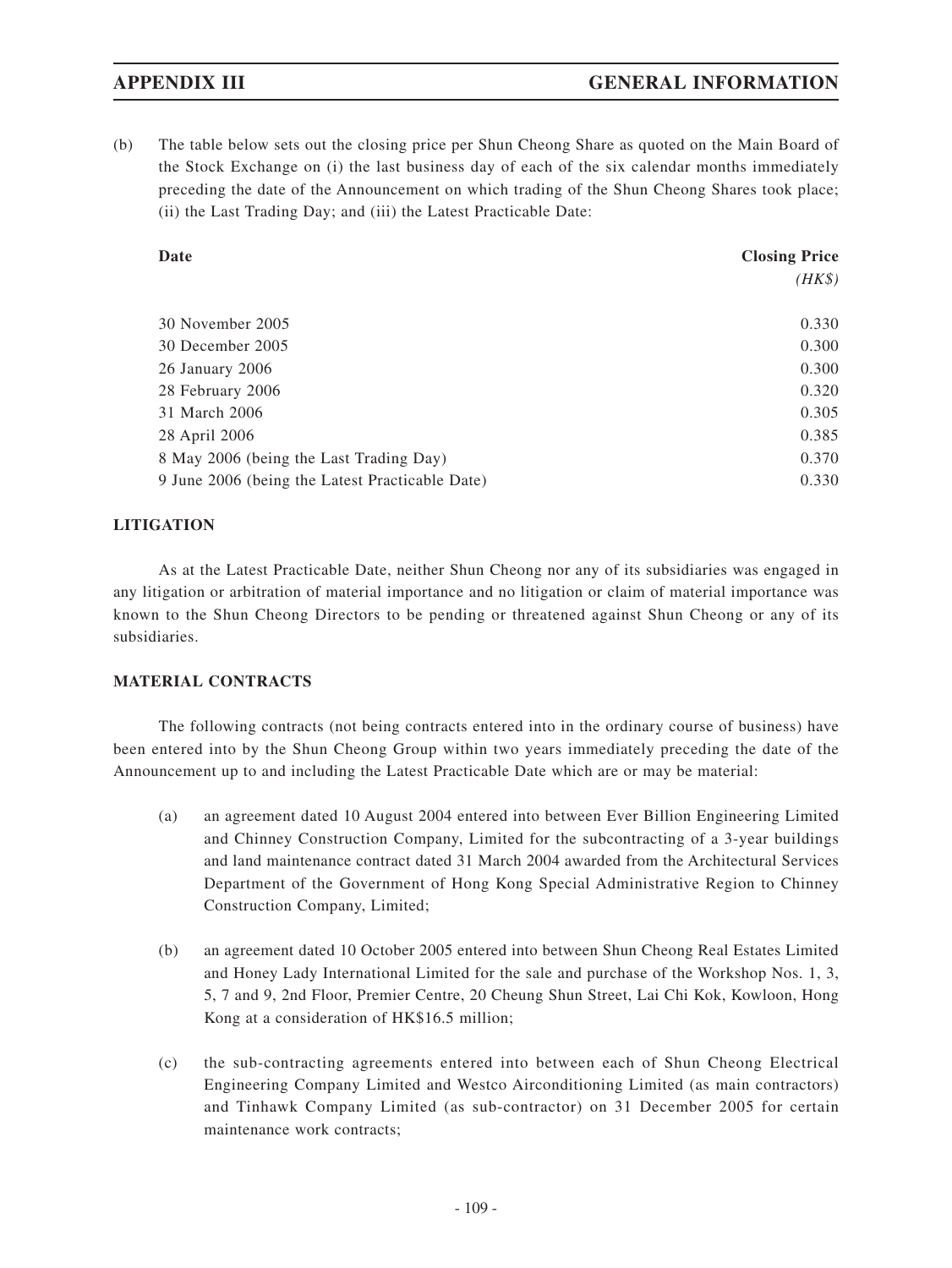## **APPENDIX III GENERAL INFORMATION**

- (d) a sale and purchase agreement dated 26 January 2006 (the "S&P Agreement") entered into between Shun Cheong, Chinney Alliance Trading (BVI) Limited and Chinney Alliance Group Limited ("CAG") for the sale and purchase of the entire issued share capital in Shun Cheong Investments Limited, a then wholly-owned subsidiary of Shun Cheong at a consideration of HK\$35,000,000; and
- (e) the deed of indemnity executed by CAG on 31 March 2006 in favour of Shun Cheong under which CAG will indemnity Shun Cheong (as the vendor under the S&P Agreement) against certain liabilities of Shun Cheong as well as Chinney Alliance Trading (BVI) Limited (as the purchaser under the S&P Agreement).

## **CONSENTS**

Each of Quam Securities, Quam Capital and Altus Capital has given and has not withdrawn its written consent to the issue of this Composite Document with the inclusion herein of the report or letter (as the case may be) and references to its names, in the form and context in which it appears.

## **SERVICE CONTRACTS**

None of the Shun Cheong Directors has any existing or proposed service contracts with any member of the Shun Cheong Group or any associated company of Shun Cheong which has more than 12 months to run nor any Shun Cheong Director entered into or amended any service contract with any member of the Shun Cheong Group or any associated company of Shun Cheong within six months before 16 May 2006, being the date of the Announcement.

## **QUALIFICATIONS**

The following are the qualifications of the experts who have given opinions or advice which are contained in this Composite Document:

| <b>Name</b>            | Qualification                                                                                                                                                                                           |
|------------------------|---------------------------------------------------------------------------------------------------------------------------------------------------------------------------------------------------------|
| <b>Quam Securities</b> | Licensed corporation authorised to conduct Type 1<br>(dealing in securities), Type 2 (dealing in futures<br>contracts) and Type 4 (advising on securities) of the<br>regulated activities under the SFO |
| Quam Capital           | Licensed corporation authorised to conduct Type 6<br>(advising on corporate finance) of the regulated<br>activities under the SFO                                                                       |
| Altus Capital          | Licensed corporation authorised to conduct Type 4<br>(advising on securities), Type 6 (advising on<br>corporate finance) and Type 9 (asset management)<br>of the regulated activities under the SFO     |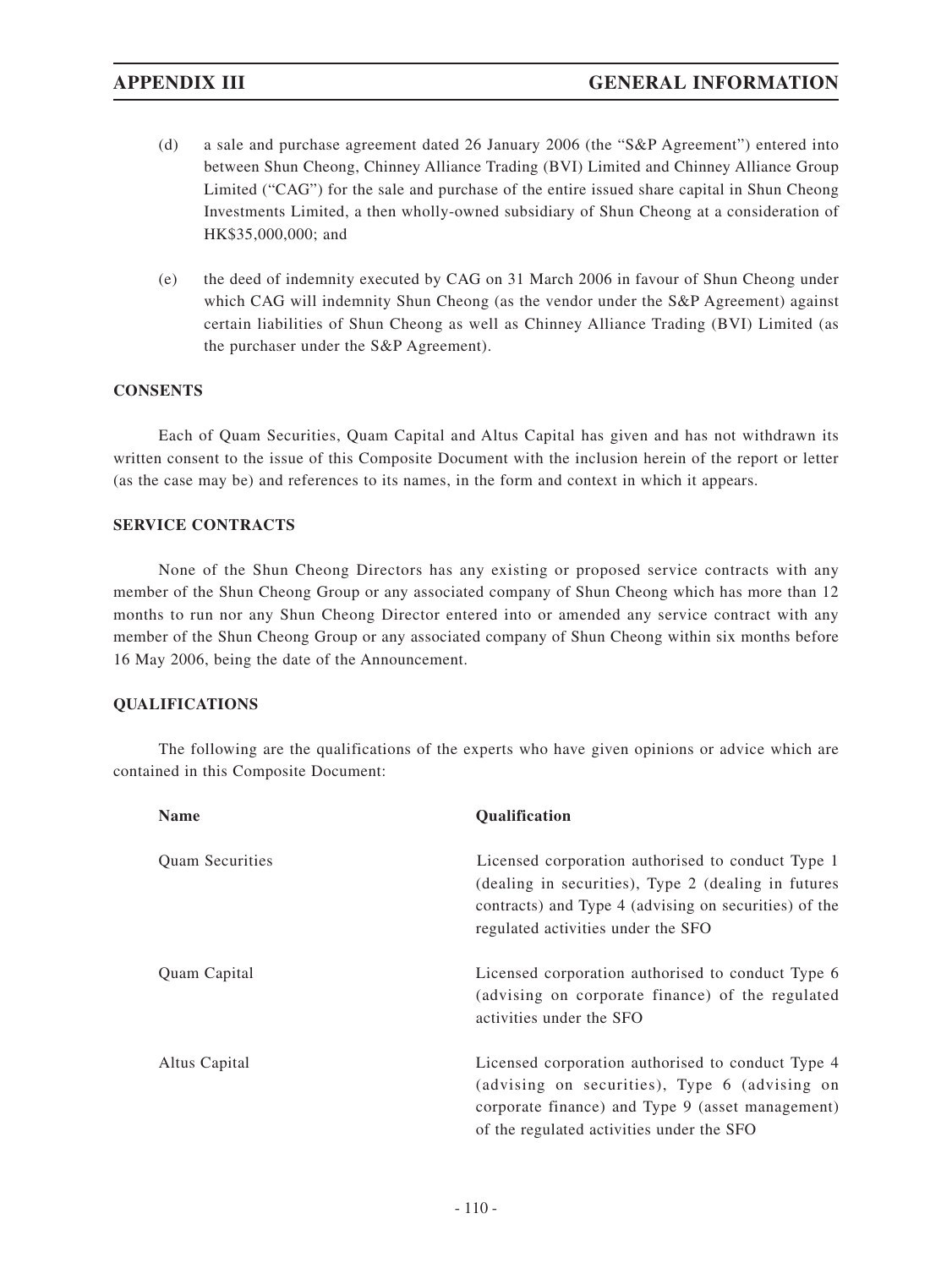## **GENERAL**

- (a) The registered office of Shun Cheong is Canon's Court, 22 Victoria Street, Hamilton, HM 12, Bermuda.
- (b) The head office and principal place of business of Shun Cheong is situated at Block C, 9th Floor, Hong Kong Spinners Industrial Building, Phase VI, 481-483 Castle Peak Road, Kowloon, Hong Kong.
- (c) The registered office of the Offeror is P.O. Box 957, Offshore Incorporations Centre, Road Town, Tortola, British Virgin Islands and its correspondence address in Hong Kong is Room 1401-2, Causeway Bay Plaza 2, 463-483 Lockhart Road, Causeway Bay, Hong Kong.
- (d) The registered office of both Quam Securities and Quam Capital is Room 3208, Gloucester Tower, The Landmark, 11 Pedder Street, Central, Hong Kong.
- (e) The registered office of Altus Capital is 8th Floor, Hong Kong Diamond Exchange Building, 8 Duddell Street, Central, Hong Kong.
- (f) The directors of the Offeror are Mr. Mo and Ms. Cao.
- (g) The secretary and qualified accountant of Shun Cheong is Mr. Lo Yun Sang, BBA, CPA, FCCA.
- (h) Shun Cheong's Hong Kong branch share registrar and transfer office is Computershare Hong Kong Investor Services Limited of Shops 1712-1716, 17th Floor, Hopewell Centre, 183 Queen's Road East, Hong Kong.
- (i) All time references contained in this Composite Document refer to Hong Kong time.
- (j) The English language text of this circular shall prevail over the Chinese language text.

## **DOCUMENTS AVAILABLE FOR INSPECTION**

Copies of the following documents will be made available for inspection on the website of Shun Cheong (www.irasia.com/listco/hk/shuncheong) and the website of the SFC (www.sfc.hk) from the date of this Composite Document until the end of the Offer period:

- (a) the memorandum of association and bye-laws of Shun Cheong;
- (b) the memorandum and articles of association of the Offeror;
- (c) the annual reports of Shun Cheong for each of the two financial years ended 31 March 2005;
- (d) the interim report of Shun Cheong for the six months ended 30 September 2005;